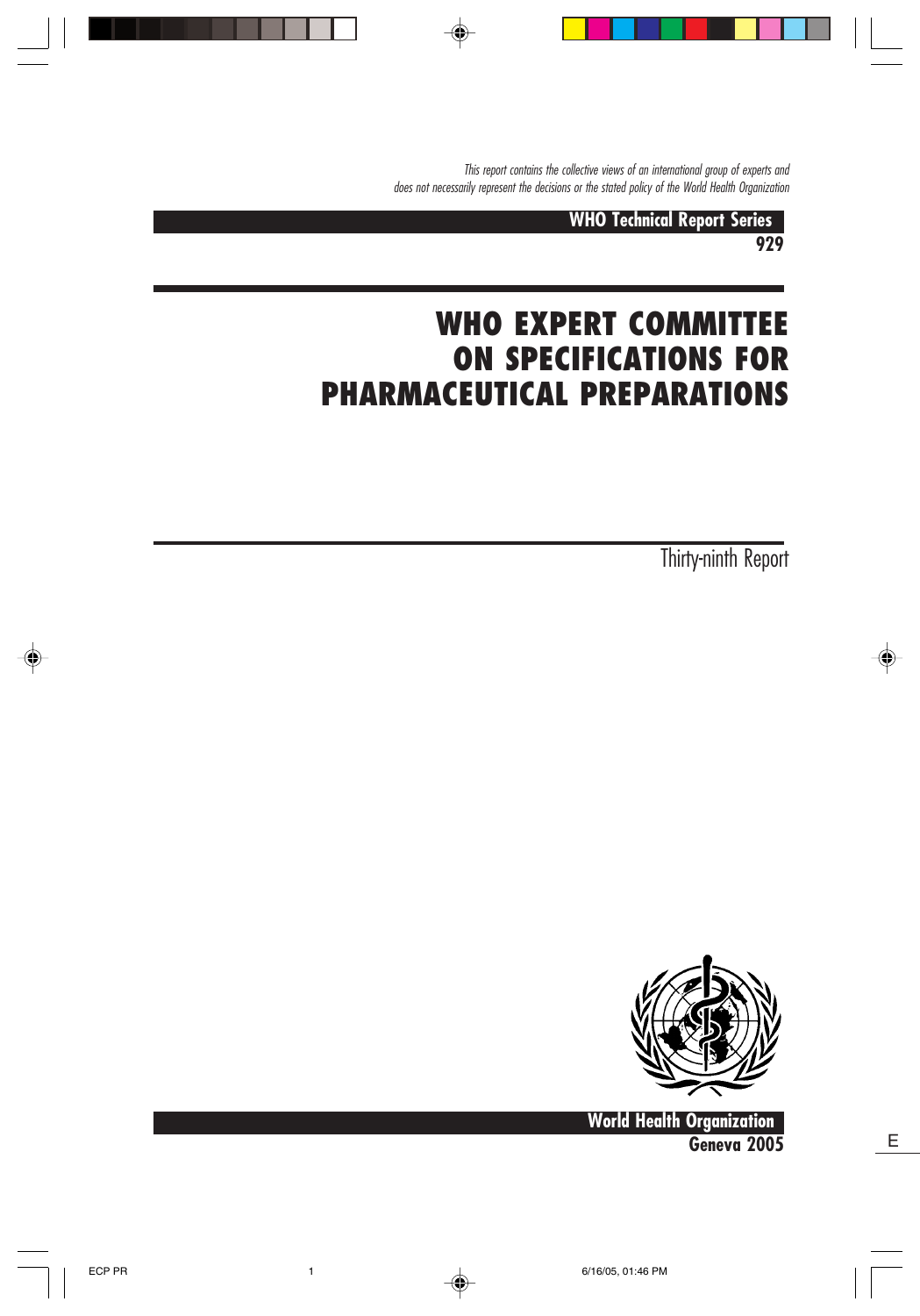#### WHO Library Cataloguing-in-Publication Data

WHO Expert Committee on Specifications for Pharmaceutical Preparations (2004 : Geneva, Switzerland) WHO Expert Committee on Specifications for Pharmaceutical Preparations : thirty-ninth report.

(WHO technical report series ; 929)

1.Pharmaceutical preparations — standards 2.Technology, Pharmaceutical — standards 3.Drug industry — standards 4.Quality control 5.References standards 6.Guidelines I.Title II.Series

ISSN 0512-3054

ISBN 92 4 120929 1 (LC/NLM classification: QV 771)

#### **© World Health Organization 2005**

All rights reserved. Publications of the World Health Organization can be obtained from Marketing and Dissemination, World Health Organization, 20 Avenue Appia, 1211 Geneva 27, Switzerland (tel.: +41 22 791 2476; fax: +41 22 791 4587; email: bookorders@who.int). Requests for permission to reproduce or translate WHO publications — whether for sale or for noncommercial distribution — should be addressed to Publications, at the above address (fax: +41 22 791 4806; email: permissions@who.int).

The designations employed and the presentation of the material in this publication do not imply the expression of any opinion whatsoever on the part of the World Health Organization concerning the legal status of any country, territory, city or area or of its authorities, or concerning the delimitation of its frontiers or boundaries. Dotted lines on maps represent approximate borderlines for which there may not yet be full agreement.

The mention of specific companies or of certain manufacturers' products does not imply that they are endorsed or recommended by the World Health Organization in preference to others of a similar nature that are not mentioned. Errors and omissions excepted, the names of proprietary products are distinguished by initial capital letters.

The World Health Organization does not warrant that the information contained in this publication is complete and correct and shall not be liable for any damages incurred as a result of its use.

This publication contains the collective views of an international group of experts and does not necessarily represent the decisions or the stated policy of the World Health Organization.

> **Typeset in Hong Kong Printed in Singapore**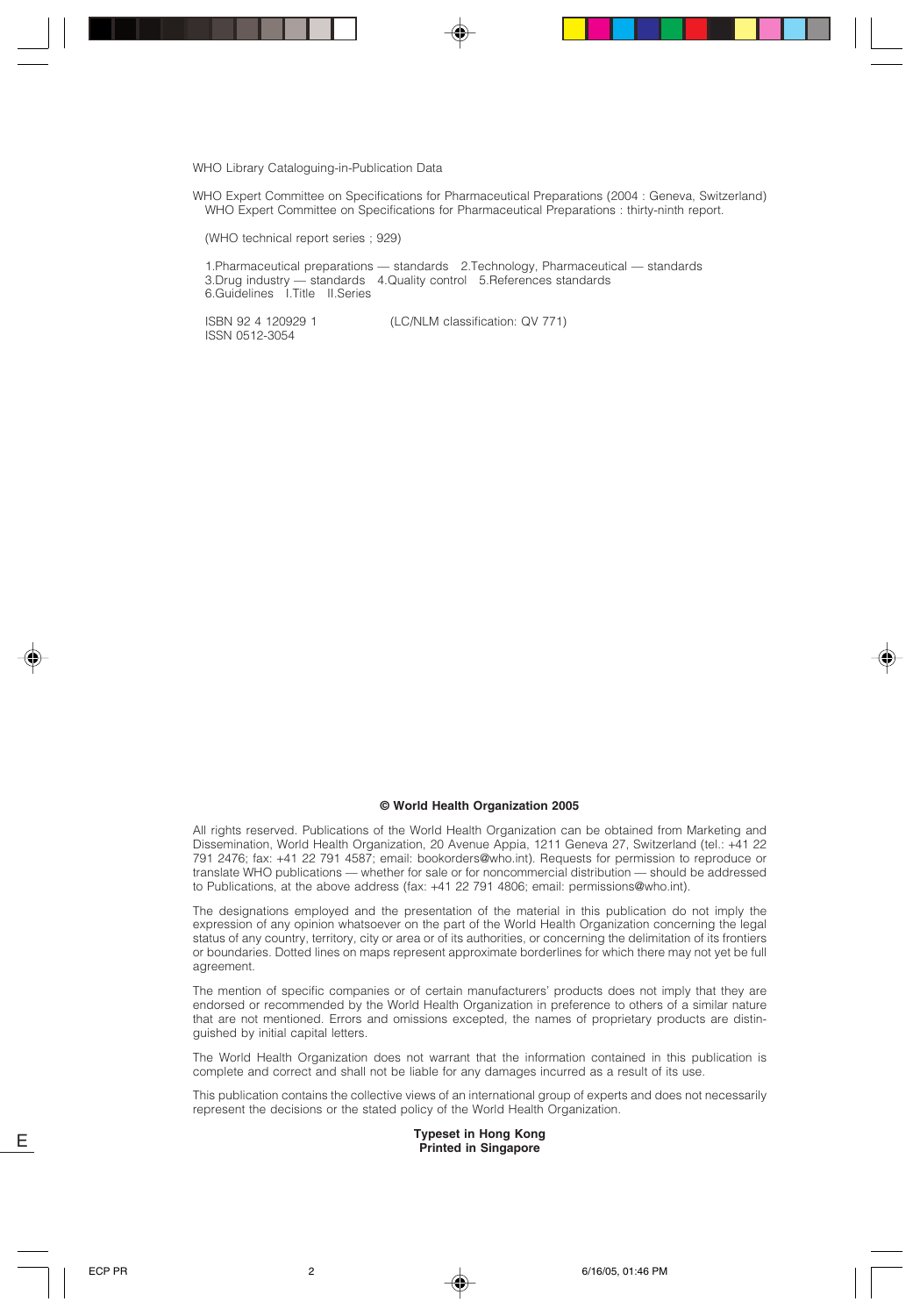# **Contents**

| 1. | Introduction                                                                                                                                                                                                                                                                                                                                                                                                                                                   | 1                                                                                      |
|----|----------------------------------------------------------------------------------------------------------------------------------------------------------------------------------------------------------------------------------------------------------------------------------------------------------------------------------------------------------------------------------------------------------------------------------------------------------------|----------------------------------------------------------------------------------------|
| 2. | General policy<br>Cross-cutting issues in the quality assurance of pharmaceuticals<br>2.1<br>2.2 Pharmacopoeial Discussion Group<br>International Conference on Harmonisation<br>2.3<br>2.4 International Conference of Drug Regulatory Authorities<br>2.5 Counterfeit drugs                                                                                                                                                                                   | $\overline{c}$<br>$\mathbf{2}$<br>3<br>3<br>3<br>4                                     |
| 3. | Quality control - specifications and tests<br>The International Pharmacopoeia<br>3.1<br>Pharmacopoeial monographs on antiretrovirals<br>3.2<br>Specifications for radiopharmaceuticals<br>3.3<br>Quality specifications for antituberculosis drugs<br>3.4<br>Revision of International Pharmacopoeia monograph on<br>3.5<br>artemisinin derivatives<br>Screening tests for antiretroviral drugs<br>3.6<br>Screening tests for antituberculosis products<br>3.7 | 5<br>5<br>6<br>$\overline{7}$<br>$\overline{7}$<br>8<br>8<br>8                         |
| 4. | Quality control - International Reference Materials<br>International Chemical Reference Substances<br>4.1                                                                                                                                                                                                                                                                                                                                                      | 8<br>8                                                                                 |
| 5. | Quality control - national laboratories<br>External quality assurance assessment scheme<br>5.1                                                                                                                                                                                                                                                                                                                                                                 | 9<br>9                                                                                 |
| 6. | Quality assurance - good manufacturing practices<br>6.1 Concept of sampling starting materials<br>6.2 Heating, ventilation and air-conditioning<br>Manufacture of herbal medicines<br>6.3<br>6.4 Validation<br>6.5 Water for pharmaceutical use                                                                                                                                                                                                                | 9<br>$\hbox{9}$<br>$\hbox{9}$<br>10 <sup>°</sup><br>10 <sup>°</sup><br>10 <sup>°</sup> |
| 7. | Quality assurance - inspection<br>Sampling of pharmaceuticals and related materials<br>7.1<br>7.2<br>Training modules for inspectors                                                                                                                                                                                                                                                                                                                           | 10<br>10 <sup>°</sup><br>11                                                            |
| 8. | Quality assurance - distribution and trade-related<br>Good trade and distribution practices for pharmaceutical<br>8.1<br>starting materials<br>WHO Certification Scheme on the quality of pharmaceutical<br>8.2<br>products moving in international commerce<br>WHO Scheme for the certification of pharmaceutical starting<br>8.3<br>materials moving in international commerce<br>Good distribution practices for pharmaceutical products<br>8.4             | 11<br>11<br>12 <sup>°</sup><br>12<br>12                                                |
| 9. | Quality assurance - risk analysis<br>New approach to inspections and manufacture<br>9.1                                                                                                                                                                                                                                                                                                                                                                        | 13<br>13                                                                               |

 $\Rightarrow$ 

E

 $\bigoplus$ 

**iii**

 $\bigoplus$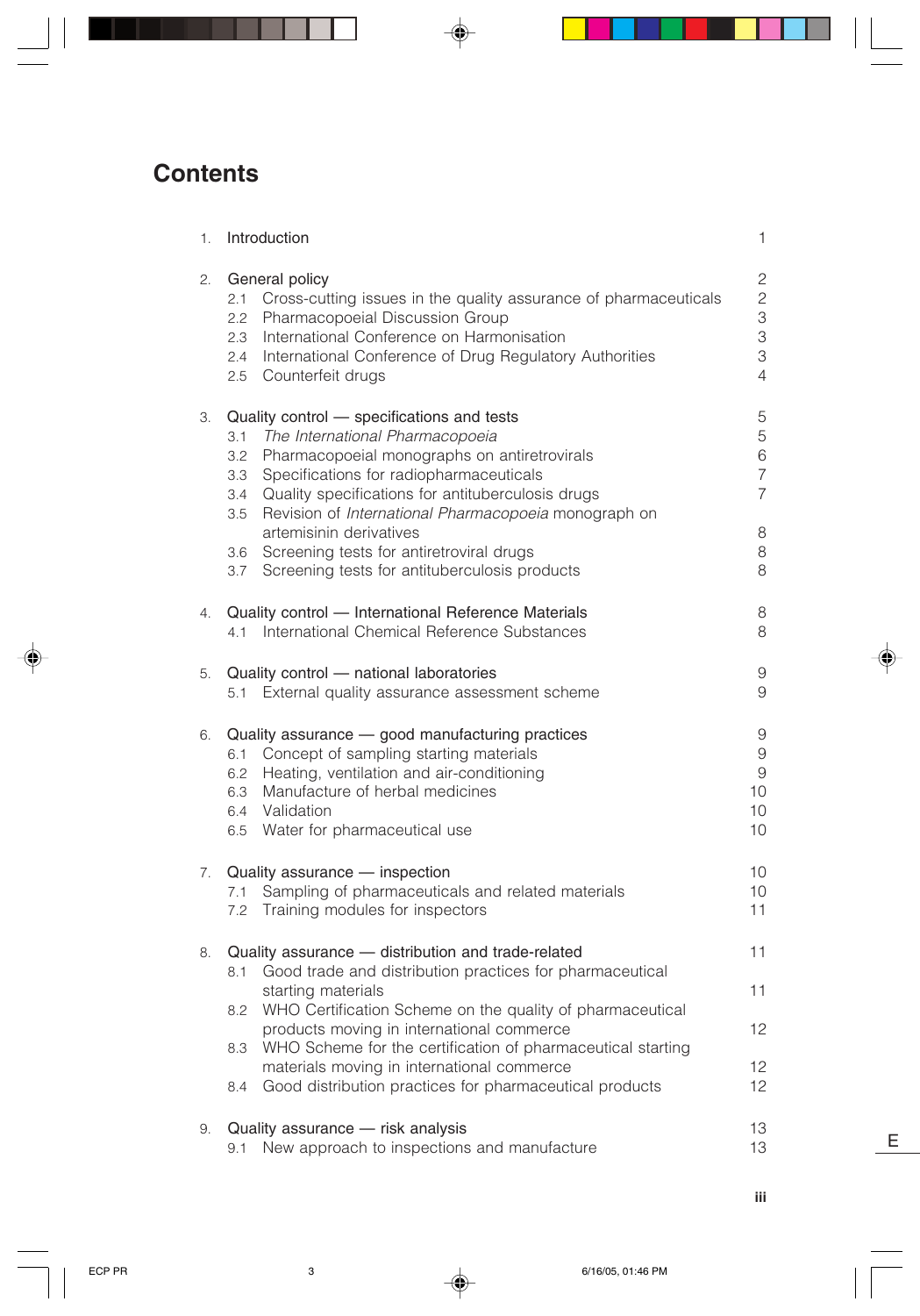|                                                                                            | 10. | Quality assurance - stability<br>10.1 Stability testing conditions                                                                                                                         | 13<br>13       |
|--------------------------------------------------------------------------------------------|-----|--------------------------------------------------------------------------------------------------------------------------------------------------------------------------------------------|----------------|
|                                                                                            | 11. | Quality assurance - drug supply<br>11.1 Prequalification project managed by WHO<br>11.2 Prequalification of quality control laboratories and                                               | 13<br>13       |
|                                                                                            |     | procurement agencies<br>11.3 Update of prequalification procedure                                                                                                                          | 14<br>15       |
|                                                                                            | 12. | Regulatory guidance on interchangeability for multisource medicines<br>Main guidelines for interchangeability<br>12.1<br>Medicines qualifying for waiver on in vivo bioequivalence<br>12.2 | 15<br>15       |
|                                                                                            |     | studies<br>Dissolution testing<br>12.3<br>12.4 List of comparator products                                                                                                                 | 16<br>16<br>16 |
|                                                                                            | 13. | Fixed-dose combination products for priority communicable diseases<br>Draft guidelines for registration of fixed-dose combination<br>13.1<br>products                                      | 17<br>17       |
|                                                                                            | 14. | International Nonproprietary Names                                                                                                                                                         | 17             |
|                                                                                            | 15. | Summary and recommendations<br>New standards and guidelines adopted and recommended<br>15.1                                                                                                | 18             |
|                                                                                            |     | for use<br>Activities that should be pursued and progress reported at<br>15.2<br>the next Expert Committee meeting<br>New areas of work suggested<br>15.3                                  | 19<br>20<br>21 |
|                                                                                            |     | Acknowledgements                                                                                                                                                                           | 21             |
|                                                                                            |     | Annex 1<br>International Chemical Reference Substances and International Infrared<br>Reference Spectra                                                                                     | 30             |
|                                                                                            |     | Annex 2<br>Good manufacturing practices: requirement for the sampling of starting<br>materials (amendment)                                                                                 | 38             |
|                                                                                            |     | Annex 3<br>WHO Good Manufacturing Practices: water for pharmaceutical use                                                                                                                  | 40             |
| Annex 4<br>WHO guidelines for sampling of pharmaceutical products and related<br>materials |     |                                                                                                                                                                                            | 59             |
|                                                                                            |     | Annex 5<br>Guidelines for registration of fixed-dose combination medicinal<br>products                                                                                                     | 94             |

 $\spadesuit$ 

 $\mathbb{R}^2$ 

 $\bigoplus$ 

 $\blacksquare$ 

ı.

- 1

<u> Tanzania de la pro</u>

E

 $\overline{\bigcirc}$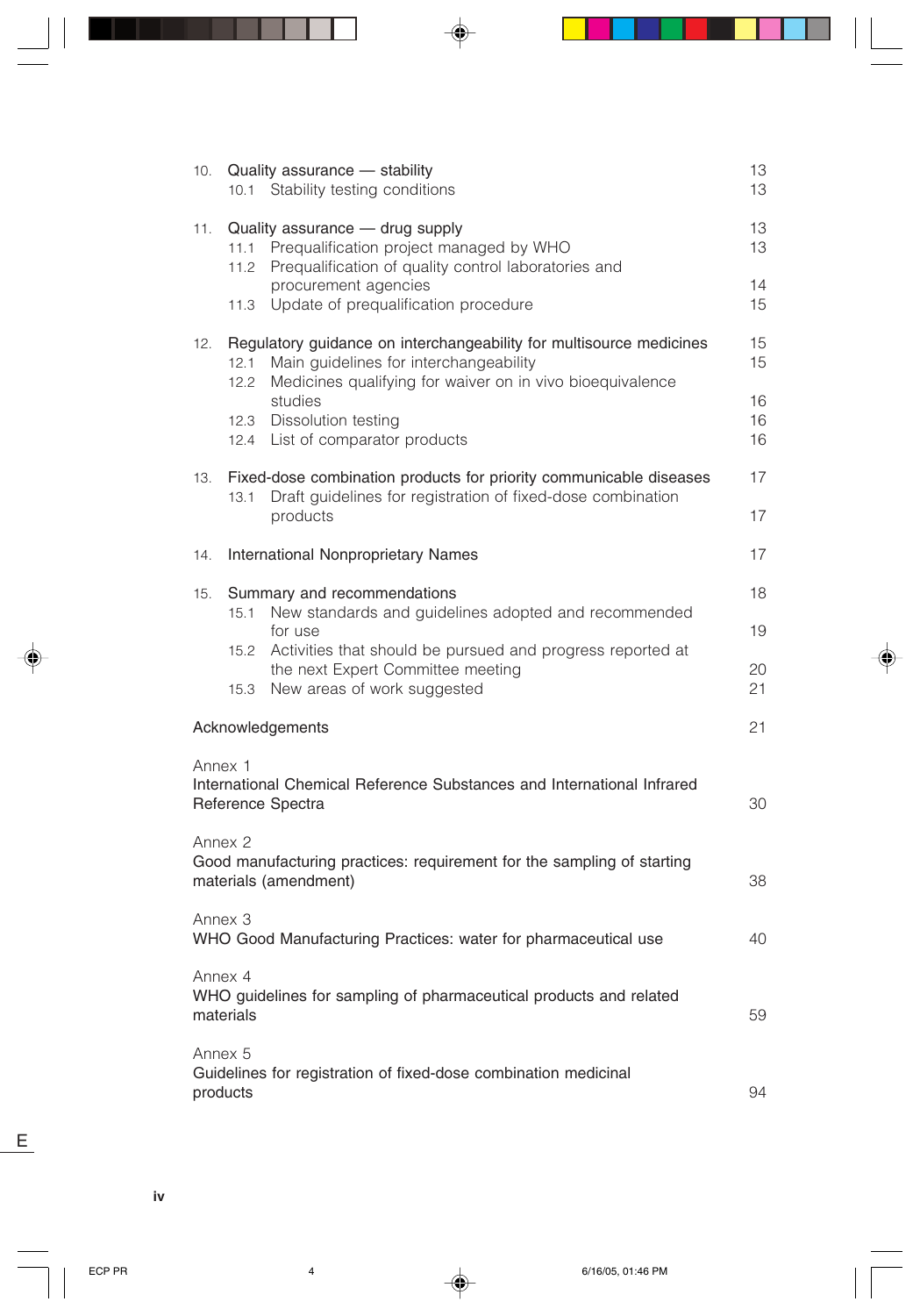### **WHO Expert Committee on Specifications for Pharmaceutical Preparations**

Geneva, 25–29 October 2004

#### **Members**\*

- Professor I. Addae-Mensah, Professor of Chemistry, University of Ghana, Legon, Accra, Ghana
- Ms K. Bremer, Director, Pharmaceutical Department, Norwegian Medicines Agency, Oslo, Norway
- Dr S. Haghighi, Head, Pharmaceutical and Microbiology Department, Pasteur Institute of Iran, Tehran, Islamic Republic of Iran
- Professor J. Hoogmartens, Faculty of Pharmaceutical Sciences, Laboratory for Pharmaceutical Chemistry and Drug Analysis, Leuven, Belgium (Chairperson)
- Dr R. Jachowicz, Head, Department of Pharmaceutical Technology and Biopharmaceutics, Faculty of Pharmacy, Jagiellonian University Medical College, Medyczna, Kraców, Poland
- Professor Jin Shaohong, Deputy Director-General, National Institute for the Control of Pharmaceutical and Biological Products, Ministry of Public Health, Beijing, People's Republic of China
- Dr J.A. Molzon, Associate Director for International Programs, Center for Drug Evaluation and Research, US Food and Drug Administration, Rockville, MD, USA
- Ms Metta Treebamroong, Bureau of Drug and Narcotics, Department of Medical Sciences, Ministry of Public Health, Nonthaburi, Thailand (Co-Chairperson)
- Mr R.W. Tribe, Holder, ACT, Australia (Rapporteur)

#### **Representatives of other organizations**†

European Medicines Evaluation Agency (EMEA) Mr B. Cuddy, Inspections Sector, London, England

European Pharmacopoeia/European Directorate for the Quality of Medicines Dr J.H. McB. Miller, Head of Division III (Laboratory), Council of Europe, Strasbourg, France

E

**v**

<sup>\*</sup> Unable to attend: Professor Kim Kil-Soo, Chief, Institute of Pharmaceutical Sciences, College of Pharmacy, Ewha Woman's University, Seoul, Republic of Korea; Dr J.-L. Robert, Service du Contrôle des Médicaments, Laboratoire National de Santé, Luxembourg.<br><sup>†</sup> Unable to attend: Argentinian Pharmacopoeia, Buenos Aires, Argentina; Brazilian

Pharmacopoeia, Santa Maria RS, Brazil; Chinese Pharmacopoeia, Beijing, People's Republic of China; Commonwealth Pharmaceutical Association (CPA), London, England; European Chemical Industry Council (CEFIC), Brussels, Belgium; Indian Pharmacopoeia, New Delhi, India; Japanese Pharmacopoeia, Tokyo, Japan; Pharmaceutical Inspection Co-operation Scheme (PIC/S), Geneva, Switzerland; Russian Pharmacopoeia, Moscow, Russian Federation; The World Bank, Washington, DC, USA; United Nations Development Programme (UNDP), New York, NY, USA; United Nations Industrial Development Organization (UNIDO), Vienna, Austria; World Customs Organization (WCO), Brussels, Belgium; World Intellectual Property Organization (WIPO), Geneva, Switzerland; World Self-Medication Industry (WSMI), Ferney-Voltaire, France; World Trade Organization (WTO), Geneva, Switzerland.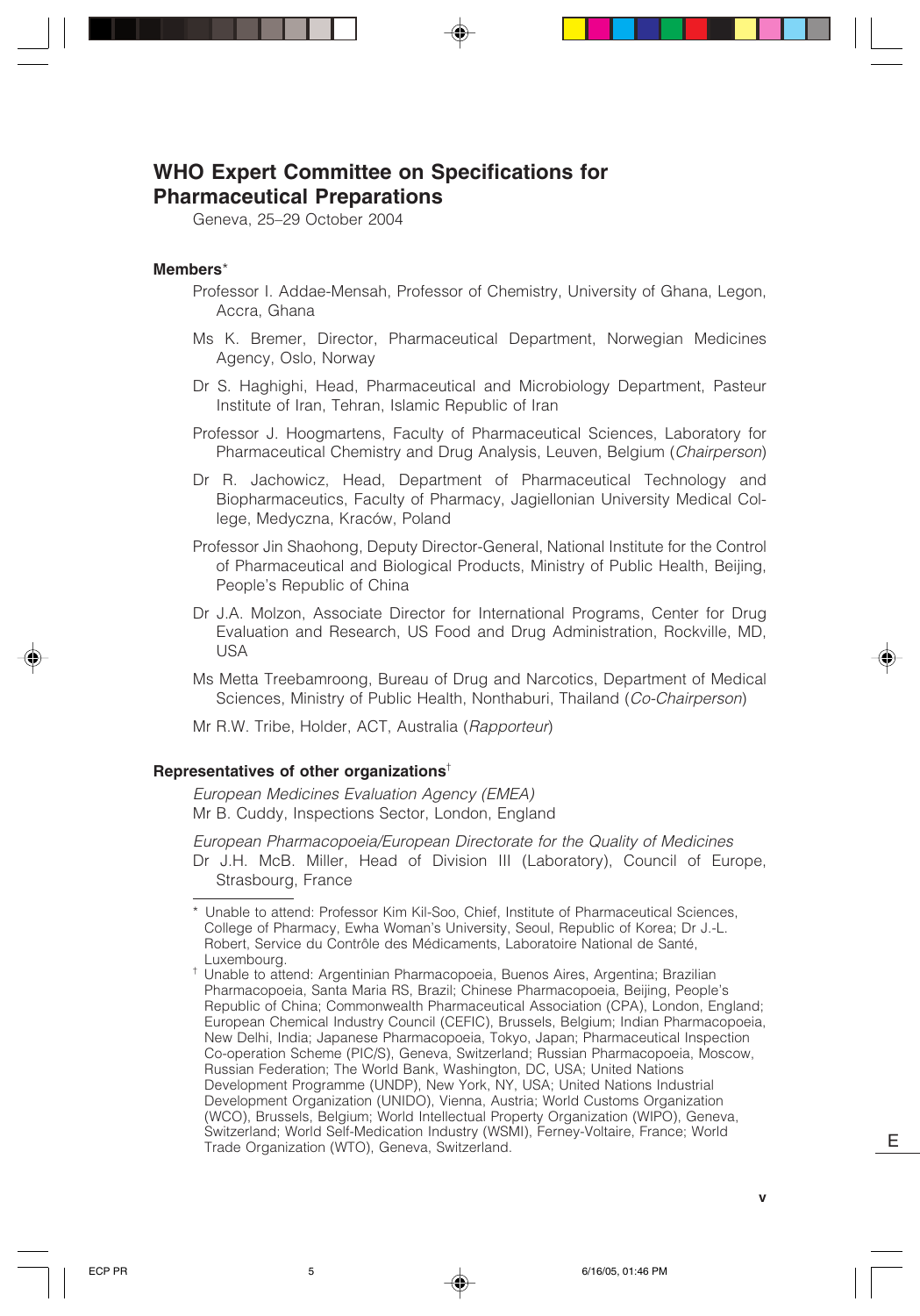International Pharmaceutical Federation (FIP) Dr A.P. Sam, The Hague, The Netherlands

International Atomic Energy Agency (IAEA)

Dr K. Solanski, Division of Human Health, Department of Nuclear Sciences and Applications, Vienna, Austria

International Federation of Pharmaceutical Manufacturers Associations (IFPMA) Mrs J. Ramsbotham, Vice President Global Quality Assurance, Solvay Pharmaceu-

ticals, Weesp, The Netherlands

International Generic Pharmaceutical Alliance (IGPA) Dr N. Cappuccino, Chair, Science Committee, Sandoz, Inc., Princeton, NJ, USA

International Pharmaceutical Excipients Council (IPEC) Mr A. Bone, Chair, IPEC Europe, Basingstoke, England Professor H. de Jong, Vice Chair, IPEC Europe, Servier, Courbevoie, France Mr F. Milek, Chair, GDP Committee, IPEC Europe, Stuttgart, Germany

#### Korean Pharmacopoeia

Dr Myoengsin Choi, Department of Drug Evaluation, Korea Food and Drug Administration, Central Pharmaceutical Affairs Council, Seoul, Republic of Korea

United Nations Children's Fund (UNICEF)

Dr P.S. Jakobsen, Pharmaceutical Quality Assurance Officer, UNICEF Supply Division, Copenhagen, Denmark

United States Pharmacopeia Dr T. Cecil, Rockville, MD, USA

#### **Secretariat**\*

- Dr R. Balocco, Quality Assurance and Safety: Medicines, Department of Medicines Policy and Standards, WHO, Geneva, Switzerland
- Dr M. Couper, Quality Assurance and Safety: Medicines, Department of Medicines Policy and Standards, WHO, Geneva, Switzerland
- Professor T.G. Dekker, Scientific Support, Research Institute for Industrial Pharmacy, North-West University (Potchefstroom Campus), Potchefstroom, South Africa (Temporary Adviser)
- Professor J.B. Dressmann, Biocentre, Institute for Pharmaceutical Technology, Johann Wolfgang Goethe University, Frankfurt am Main, Germany (Temporary Adviser)
- Mr P. Graaff, Department of HIV, AIDS Medicines Diagnostics Service, WHO, Geneva, Switzerland
- Dr O. Gross, Quality Assurance and Safety: Medicines, Department of Medicines Policy and Standards, WHO, Geneva, Switzerland

Unable to attend: Dr J.-M. Trapsida, Regional Adviser, WHO Regional Office for Africa, Brazzaville, Republic of Congo; Dr R. D'Allesio, Regional Adviser, WHO Regional Office for America, Washington, DC, USA; Dr M. Binshana, Regional Adviser, WHO Regional Office for Eastern Mediterranean, Cairo, Egypt; Dr K. de Joncheere, Regional Adviser, WHO Regional Office for Europe, Copenhagen, Denmark; Dr K. Weerasuriya, Regional Adviser, WHO Regional Office for South-East Asia, New Delhi, India; Dr B. Santoso, Regional Adviser, WHO Regional Office for the Western Pacific, Manila, Philippines.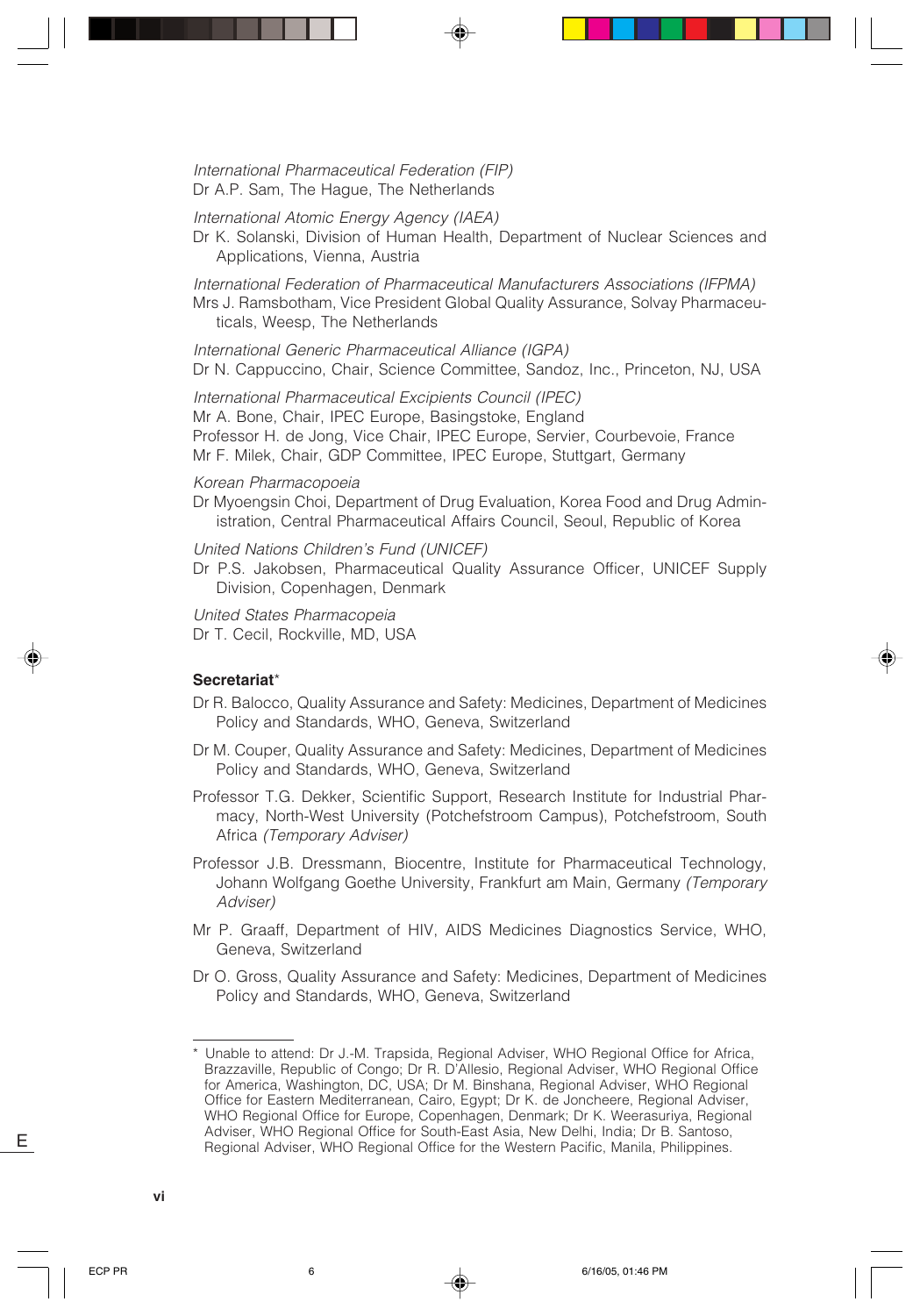- Mr J. Hetzke, Department of Medicines Policy and Standards, WHO, Geneva, Switzerland
- Dr H.V. Hogerzeil, Director, Department of Medicines Policy and Standards, WHO, Geneva, Switzerland
- Dr S. Kopp, Quality Assurance and Safety: Medicines, Department of Medicines Policy and Standards, WHO, Geneva, Switzerland (Secretary)
- Dr V.K. Lepakhin, Assistant Director-General, Health Technology and Pharmaceuticals, WHO, Geneva, Switzerland
- Dr J. Macdonald, Health Canada, Ottawa, Ontario, Canada (Special Adviser)
- Miss Y. Maruyama, Traditional Medicine, Department of Technical Cooperation for Essential Drugs and Traditional Medicine, WHO, Geneva, Switzerland
- Dr C. Ondari, Policy, Access and Rational Use, Department of Essential Drugs and Medicines Policy, WHO, Geneva, Switzerland
- Ms M.L. Rabouhans, Chiswick, London, England (Temporary Adviser)
- Dr L. Rägo, Coordinator, Quality Assurance and Safety: Medicines, Department of Medicines Policy and Standards, WHO, Geneva, Switzerland
- Dr P. Vanbel, Quality Assurance and Safety: Medicines, Department of Medicines Policy and Standards, WHO, Geneva, Switzerland
- Dr A. van Zyl, Quality Assurance and Safety: Medicines, Department of Medicines Policy and Standards, WHO, Geneva, Switzerland
- Dr D.J. Wood, Quality Assurance & Safety: Biologicals, Department of Vaccines and Biologicals, WHO, Geneva, Switzerland

**vii**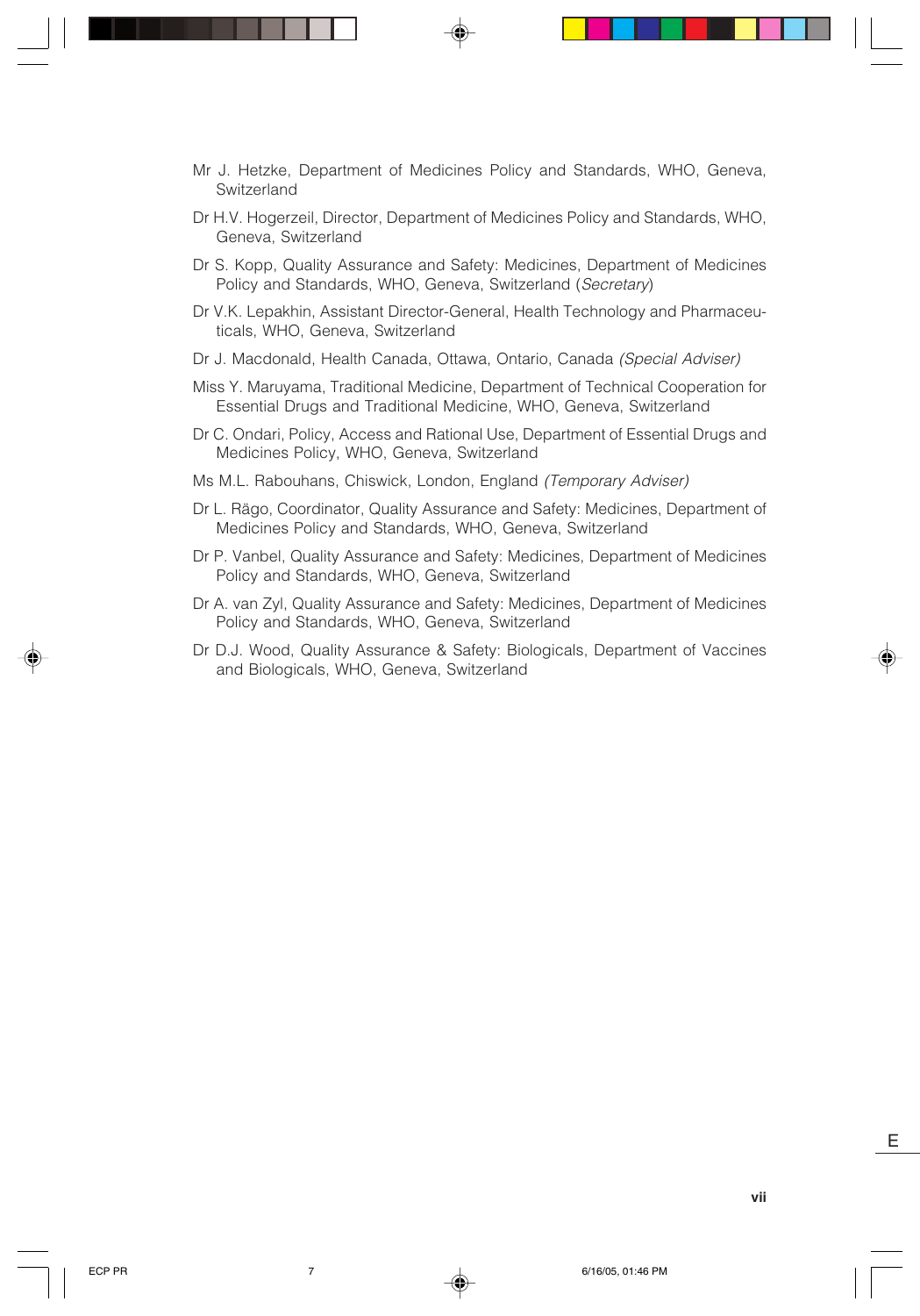### 1. **Introduction**

The WHO Expert Committee on Specifications for Pharmaceutical Preparations met in Geneva from 25 to 29 October 2004. Dr Hans V. Hogerzeil, Director ad interim, Essential Drugs and Medicines Policy (EDM), welcomed the Committee members and other participants on behalf of the Director-General, Dr LEE Jong-wook.

In his opening remarks Dr Hogerzeil emphasized the importance of the Committee's work. He indicated that a number of the Director-General's priorities and broader policy objectives were part of the Committee's mandate, including:

- "3 by 5", whereby 3 million people with human immunodeficiency virus/acquired immunodeficiency syndrome (HIV/AIDS) will be receiving treatment by 2005;
- ready access to essential medicines for diseases such as HIV/ AIDS, tuberculosis (TB) and malaria;
- development of international standards for essential medicines; and
- the agreements on trade-related aspects of intellectual property rights (TRIPS agreements) and their repercussions on access to essential medicines.

Dr Hogerzeil indicated that the successful implementation of these priorities presented new challenges for WHO. One such challenge was the development of internationally validated, publicly available specifications and international chemical reference substances for medicines still under patent in many parts of the world. Another challenge was the enhancement of the prequalification programme for medicines for HIV/AIDS, TB and malaria to include texts to provide guidance in the area of procurement, national capacity building through joint evaluation of dossiers, good manufacturing practices (GMP) inspection and implementation of WHO norms and standards. He also announced that within the context of the *Marketing newsletter*, a publication issued by the International Trade Centre/ Market News Service (ITC/MNS) in collaboration with WHO/EDM/ PAR (Policy, Access and Rational Use), WHO is suggesting implementation of the new mechanisms developed by this Committee, i.e. good trade and distribution practices (GTDP) and the WHO Pharmaceutical starting materials certification scheme (SMACS).

Dr Hogerzeil informed the Committee that the World Health Assembly had requested WHO to help Member States to implement and to enforce regulations, uniform standards and quality assurance programmes. He also said that WHO's involvement with the International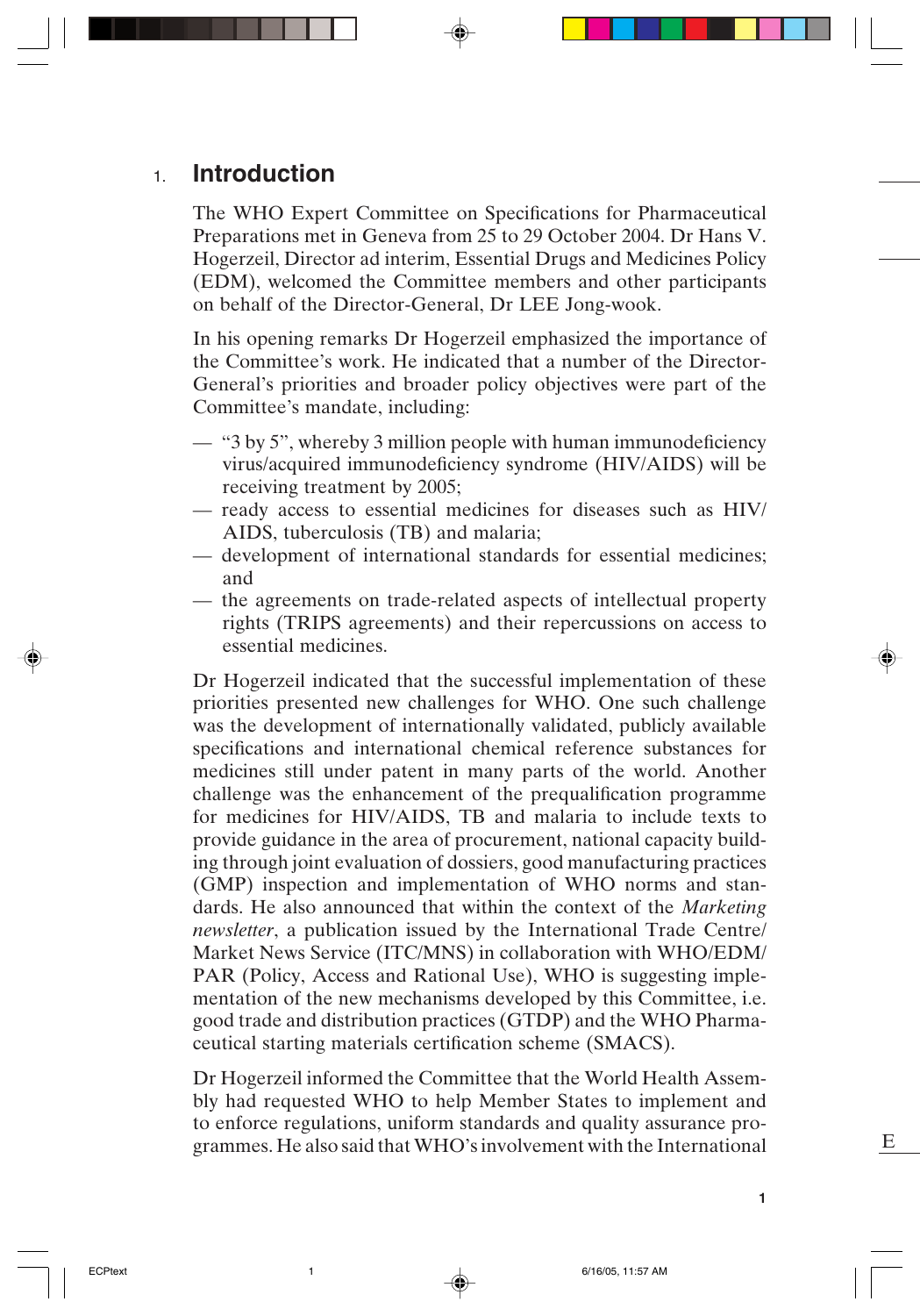Conference on Harmonisation (ICH) at an international level had been helpful to Member States in view of the move towards regional and global harmonization of drug regulation.

## 2. **General policy**

### 2.1 **Cross-cutting issues in the quality assurance of pharmaceuticals**

### **Biologicals**

The Committee was informed of the work undertaken in this area which included new initiatives in relation to:

- development of guidance on safety, quality, efficacy and access issues relating to transplantation, as well as the standardization of tissues and the screening and testing of donors;
- quality and safety of blood products, with a focus on the implementation of GMP for blood collection centres and provision of training of staff in this area;
- revision of the 1992 WHO GMP on biologicals adopted by both the Expert Committee on Biological Standardization and that on Specifications for Pharmaceutical Preparations;
- stability testing of vaccines;
- development of a text on establishment of secondary reference materials; and
- a proposal to seek European Union (EU) scientific opinion on biologicals intended only for markets outside the EU.

#### **Malaria**

The Committee noted the work undertaken by the Roll-Back Malaria programme, and the progress made since its implementation in 2001. The Committee was informed of work being undertaken to develop new monographs for various antimalarial medicines, including one for a fixed-dose combination product.

#### **Traditional medicine**

The Committee was informed of the work undertaken by this programme area which included:

- collaboration with the Quality Assurance & Safety of Medicines (QSM) programme towards updating the GMP for traditional herbal medicines;
- updating of quality control specifications for certain chapters of the *Quality control methods for medicinal plant materials* (WHO,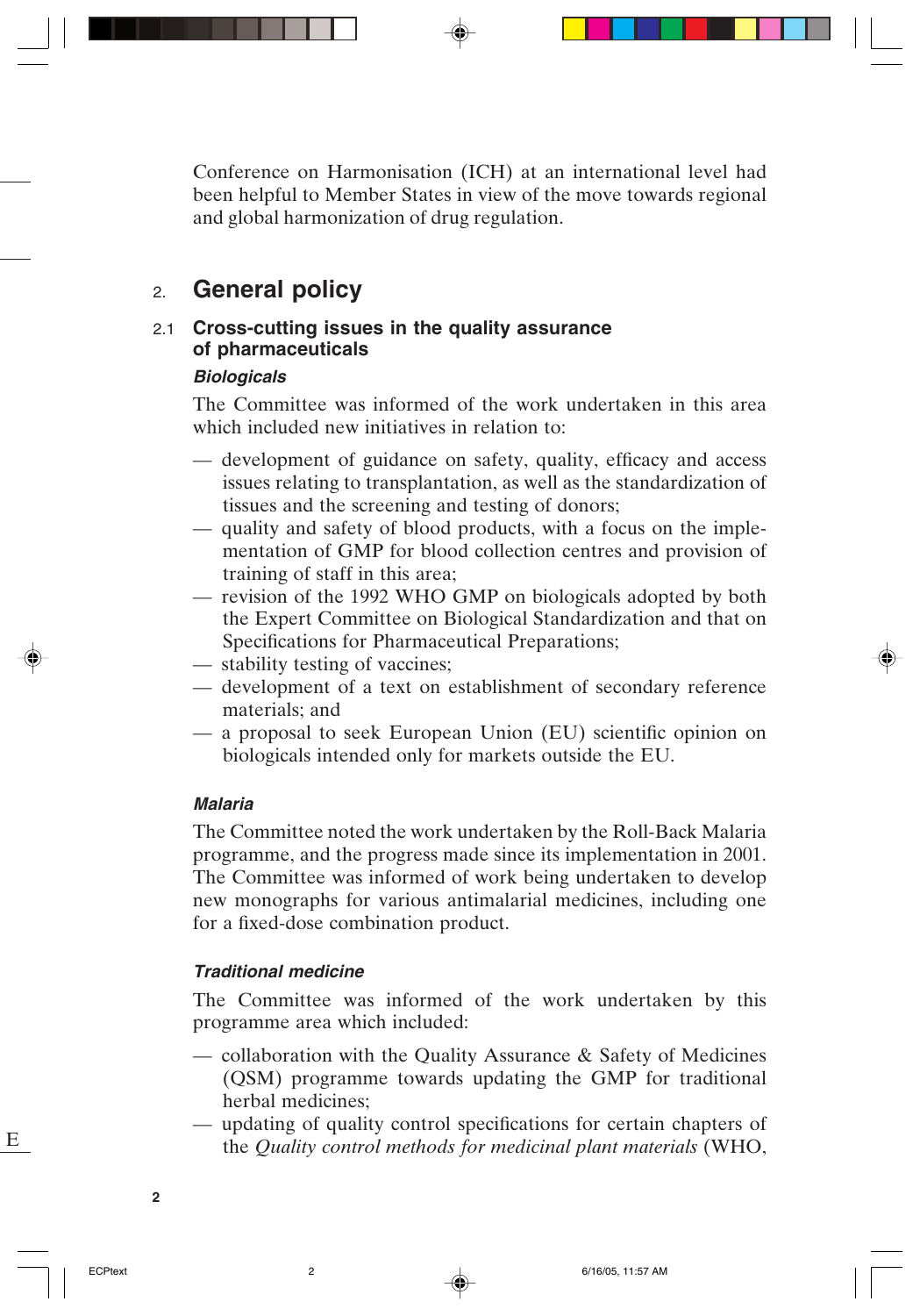1998), e.g. determination of pesticide residues and microbial determination of microorganisms;

- approaches to the emergence of counterfeiting as a problem for traditional medicines; and
- the *WHO guidelines for safety monitoring of herbal medicines in pharmacovigilance systems*, available in six languages.

The Committee was informed that, according to the recent WHO global survey, 92 countries currently regulated herbal medicines. The Committee commended the joint efforts of Traditional Medicines (TRM) and QSM in this area and agreed on the need to continue these activities.

#### 2.2 **Pharmacopoeial Discussion Group**

The Committee was updated on the progress of the collaboration between WHO and the Pharmacopoeial Discussion Group (PDG). This group started in 1989 and WHO was admitted as an observer in 2001. The current priority was the development of monographs for excipients. Monographs had been completed for 28 of the 50 excipients on the PDG's list.

#### 2.3 **International Conference on Harmonisation**

The Committee was informed by the Secretariat of the concern within WHO that, due to new priorities and resource constraints, WHO was finding it difficult to fulfil its role as an observer at ICH meetings. However, WHO was exploring the possibility of obtaining assistance from Member States to overcome the shortage of resources and thus enable better representation at ICH meetings. The Committee encouraged the Secretariat to explore this approach to ensure WHO's continued participation and the proper representation of its Member States.

#### 2.4 **International Conference of Drug Regulatory Authorities**

The Committee was informed about the eleventh International Conference of Drug Regulatory Authorities (ICDRA) meeting held in Madrid from 16–19 February 2004, and the recommendations arising from that meeting. The Committee was advised that the continues to be an important forum at which WHO and drug regulatory authorities can meet and discuss current problems and the latest developments in medicines regulation with the main objectives of improving safety, efficacy, quality of and access to medicines. The next ICDRA meeting will be held in Seoul, Republic of Korea, in 2006.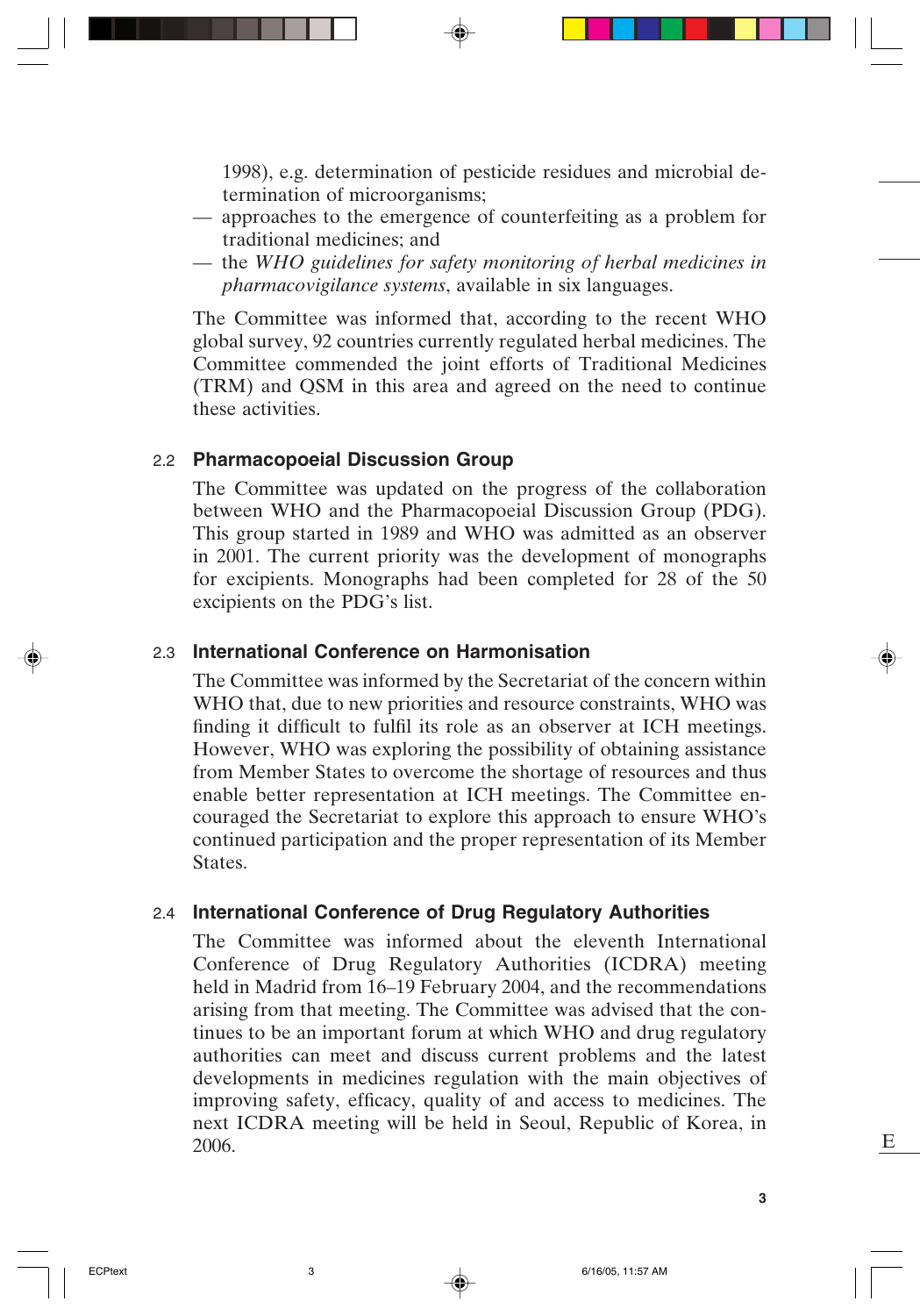#### 2.5 **Counterfeit drugs**

The Committee was informed of the pre-eleventh ICDRA satellite workshop held in Madrid on 13–14 February 2004 to exchange information on the growing problem of counterfeit drugs. The meeting was attended by approximately 100 participants including representatives from Interpol, World Customs Organization, Counterfeiting Intelligence Bureau, World Intellectual Property Organization, pharmaceutical regulators and industry. The participants at the workshop recommended that countries should:

- adopt the *WHO Guidelines on developing measures for combating counterfeit drugs* and make counterfeiting pharmaceuticals a criminal offence punishable with appropriate severe sanctions;
- establish effective pharmaceutical regulation, including export controls, licensing of establishments engaged in the manufacture, import, export, distribution, supply and sale of drugs, product registration, inspection and quality surveillance;
- increase local and international cooperation between drug regulatory authorities, nongovernmental organizations, law enforcement agencies and industry;
- raise public and political awareness that counterfeiting of pharmaceuticals poses a serious risk to public health;
- develop and implement best practice manuals regarding distribution and dispensing of medicines;
- publish and provide relevant information on drugs to consumers, health professionals and retailers;
- report any suspected cases of counterfeiting of drugs to the national drug regulatory authority, which should publish and disseminate the information;
- make the reporting of the discovery of counterfeit drugs obligatory;
- raise awareness of consumers and policy-makers of the link between counterfeit drugs and organized crime; and
- exchange data between drug regulatory authorities, law enforcement agencies, international organizations, industry and all stakeholders.

The Committee supported these recommendations and emphasized the urgent need for their implementation.

The participants at the workshop also discussed the possibility of establishing an international framework convention to coordinate international strategies to detect and counter counterfeiting. This proposal will be discussed further at another meeting on counterfeiting

**4**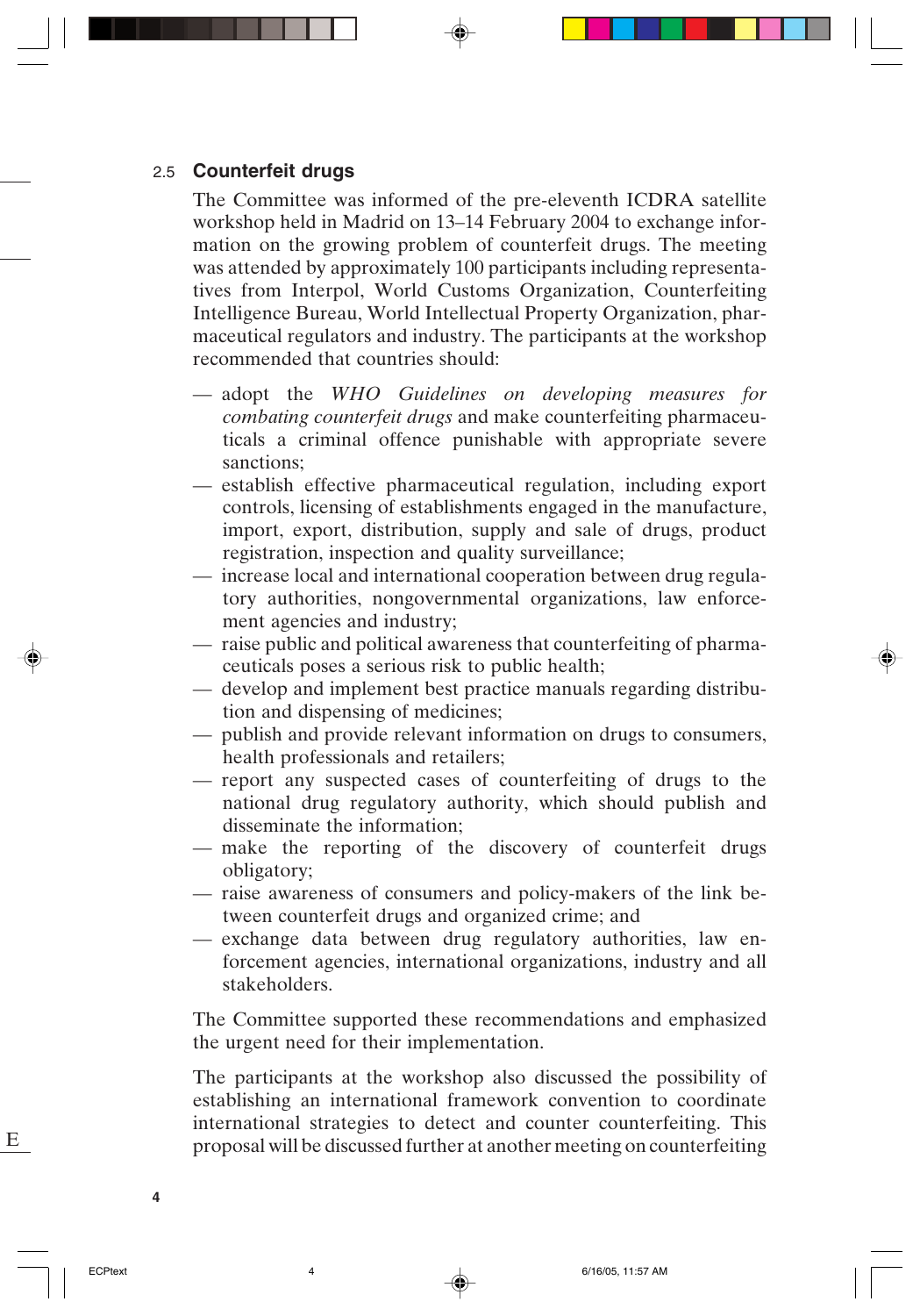to be held in 2005 as requested and recommended during the eleventh ICDRA meeting, and the Committee expressed interest in giving scientific input. It was recognized that it was important to address this issue at both the scientific and diplomatic levels.

### 3. **Quality control — specifications and tests**

#### 3.1 **The International Pharmacopoeia**

The Committee was informed that *The International Pharmacopoeia* was now available in CD-ROM format. The Committee was also informed of the general outline for the development of future monographs to be included in *The International Pharmacopoeia* as well as the outcome of the consultation on quality control laboratory testing of medicines for HIV/AIDS, TB and malaria held in Geneva from 28–30 June 2004. The Committee agreed that guidelines for the development of secondary reference standards should be prepared in collaboration with other interested parties. Endorsement of the development and revision of certain general chapters was also discussed.

The Committee also appreciated the clear layout of the steps to be followed in the development of monographs. These are as follows:

*Step 1*: Identify specific pharmaceutical products for which quality control (QC) specifications need to be developed, obtain confirmation from all WHO parties concerned (e.g. EDM, specific disease programme and prequalification project team).

*Step 2*: Provide contact details for manufacturers of the above products in collaboration with all parties concerned.

*Step 3*: Contact manufacturers to request provision of QC specifications and samples.

*Step 4*: Identify and contact QC laboratories to collaborate in the project (2–3 laboratories depending on how many pharmaceutical products have been identified in step 1). Contract for laboratory work.

*Step 5*: Prepare the contract for drafting the specifications and undertaking the necessary laboratory work.

*Step 6*: Search for information on QC specifications available in the public domain.

*Step 7*: Conduct laboratory testing, development and validation of QC specifications.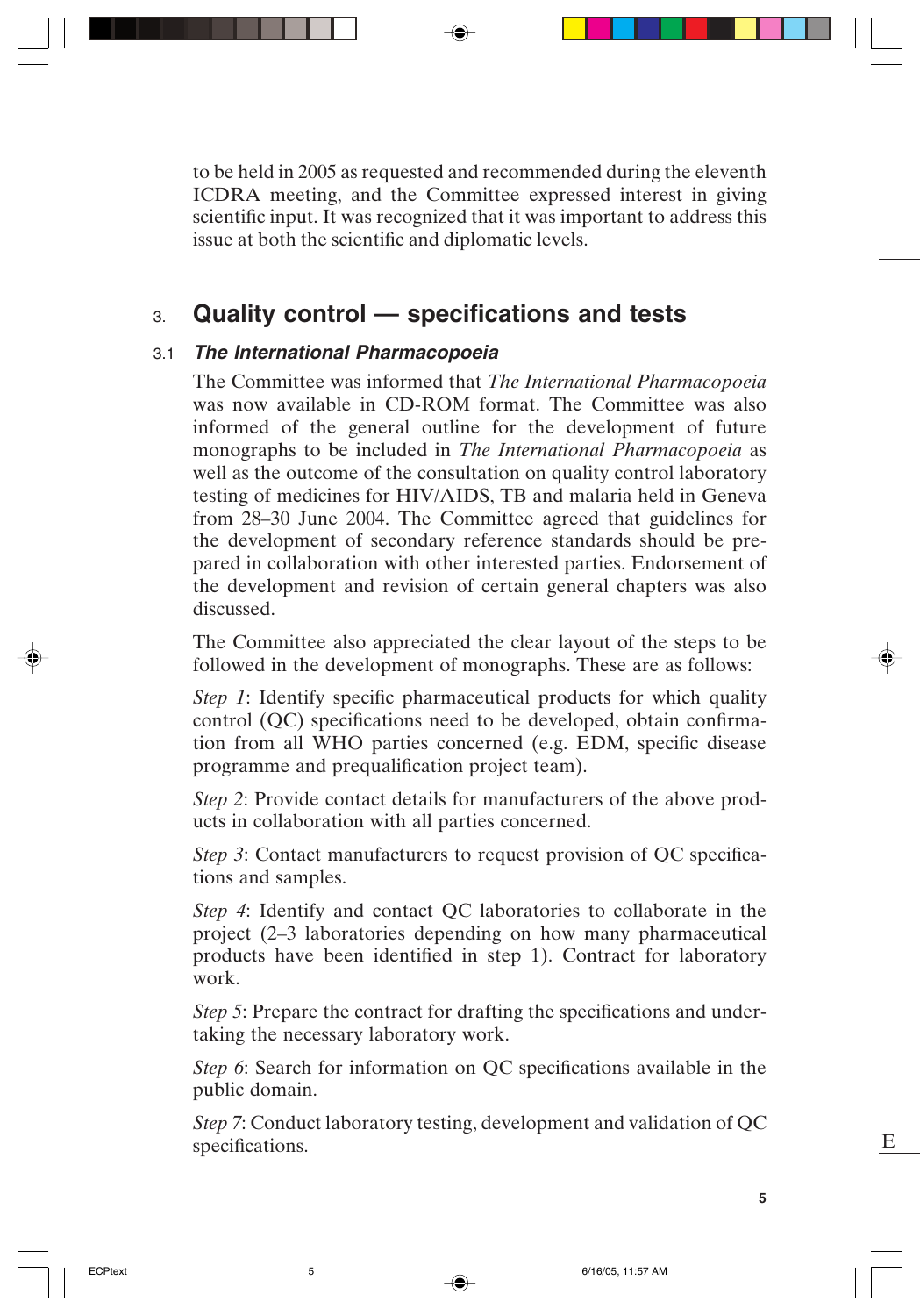*Step 8*: Support WHO Collaborating Centre in the establishment of International Chemical Reference Substances.

*Step 9*: Follow the consultative process: send copies of draft specifications to Expert Panel and specialists for comments.

*Step 10*: Discuss comments with contract laboratories and WHO Collaborating Centres. Conduct additional laboratory testing to verify and/or validate specifications.

*Step 11*: Hold a consultation to discuss the comments and test results received as feedback.

*Step 12*: Recirculate draft monograph for comments.

*Step 13*: Repeat step 10.

*Step 14*: Present the drafts to the WHO Expert Committee on Specifications for Pharmaceutical Preparations for possible formal adoption. If not adopted, repeat steps 11–13 as often as necessary.

The Committee endorsed a proposed list of drug monographs to be developed for inclusion in *The International Pharmacopoeia*. The Committee agreed that there was no need to prioritize the drugs shown on this list as they were all equally important, but would be subject to confirmation of particular priorities from a medical viewpoint by the respective WHO departments.

The Committee welcomed the news that the third edition of *The International Pharmacopoeia* was now available on CD-ROM; this would facilitate wider use. The Committee encouraged the Secretariat to publish a fourth edition of *The International Pharmacopoeia* that includes all the volumes in a single, comprehensive publication.

#### **3.2 Pharmacopoeial monographs on antiretrovirals**

The Committee was given an overview of the status of the development of *The International Pharmacopoeia* monographs on antiretroviral drug substances and finished dosage forms. Specific monographs for antiretrovirals were discussed. The following monographs were adopted for drug substances:

- didanosine
- indinavir sulfate
- nelfinavir mesilate
- nevirapine
- ritonavir
- saquinavir
- saquinavir mesilate
- **6**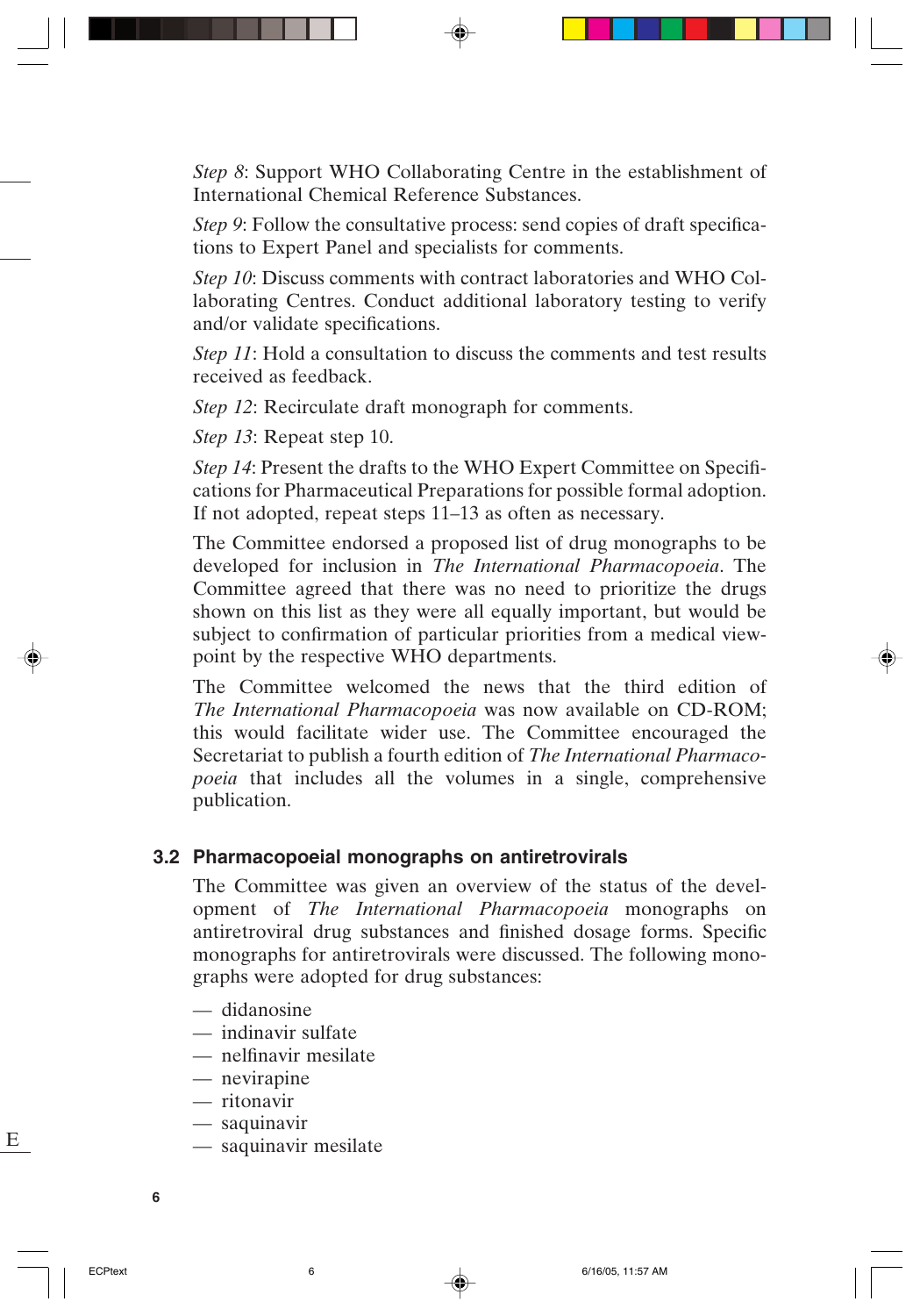The Committee recommended that the monograph on ritonavir be adopted subject to evaluation of any additional comments received during the consultation phase by an expert working group. Several draft monographs will follow the normal course of action, i.e. they will be submitted for consultation.

#### 3.3 **Specifications for radiopharmaceuticals**

A representative of the International Atomic Energy Agency (IAEA) presented an update of the joint effort of WHO and IAEA on radiopharmaceuticals, as well as a draft report of the consultation on monographs and specifications for radiopharmaceuticals held in Geneva from 16–17 December 2002. The recommendations of this draft report had been endorsed by the Committee at its thirty-eighth meeting. The Committee agreed that there was a need to continue the close collaboration between IAEA and WHO to update and compile individual monographs at an international level. As radiopharmaceuticals were becoming increasingly important in the diagnosis and screening of medical conditions, the Committee emphasized the urgent need for this work to be undertaken, and recommended replacement of the texts already published in *The International Pharmacopoeia* and in the twenty-fifth report of the WHO Expert Committee on Specifications for Pharmaceutical Preparations (WHO Technical Report Series, No. 567, 1975, Annex 2).

### 3.4 **Quality specifications for antituberculosis drugs**

The Committee received a status report on work undertaken to develop monographs on antituberculosis drugs for inclusion in *The International Pharmacopoeia*. The Committee was pleased to note that draft monographs on the following had recently been distributed for comments:

- rifampicin tablets
- rifampicin capsules
- rifampicin and isoniazid tablets
- isoniazid and ethambutol hydrochloride tablets
- rifampicin, isoniazid and pyrazinamide tablets
- rifampicin, isoniazid, pyrazinamide and ethambutol hydrochloride tablets.

The Committee reviewed the test methods developed to date and provided advice and direction to the Secretariat to facilitate the completion of this work.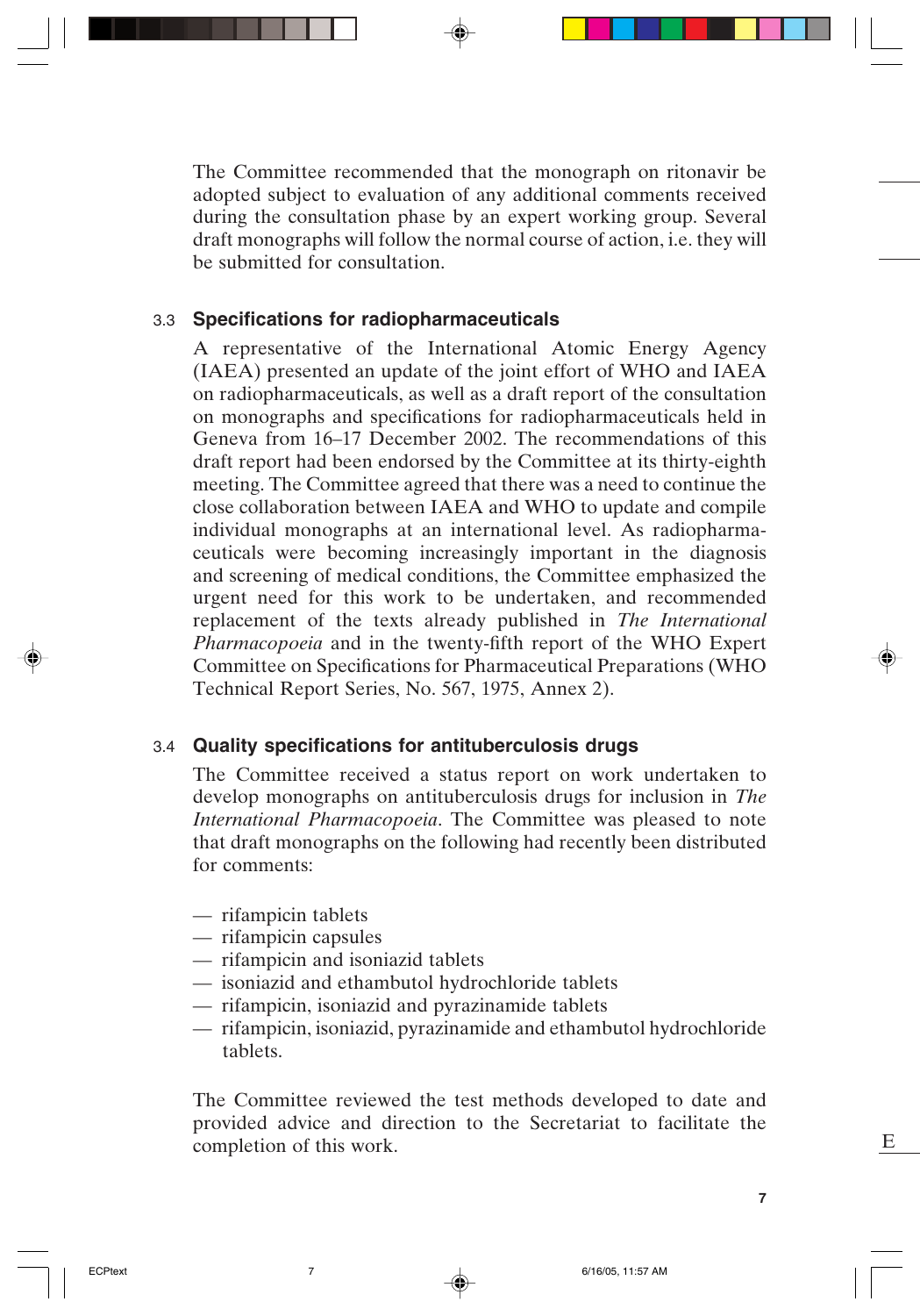### 3.5 **Revision of International Pharmacopoeia monograph on artemisinin derivatives**

The Committee received a status report on work being undertaken to revise *The International Pharmacopoeia* monograph on artemisinin derivatives.

The Committee emphasized the high priority of this project and recommended that this work should continue.

#### 3.6 **Screening tests for antiretroviral drugs**

The Committee received a status report on work undertaken to develop methods for conducting basic screening tests on antiretroviral drugs.

The Committee accepted the report, but recommended that:

- there should be two thin-layer chromatography (TLC) tests, or one TLC test and one ultraviolet (UV) test available for identification; and
- identity tests should not normally be based on melting points.

#### 3.7 **Screening tests for antituberculosis products**

The Committee received a status report on work undertaken to develop methods for conducting basic screening tests on antituberculosis products using basic chemical and TLC test methods.

As details of the test methods had only recently been distributed for comment, the Committee commended the work done so far and indicated that it would await the final draft document before commenting.

## 4. **Quality control — International Reference Materials**

#### 4.1 **International Chemical Reference Substances**

The reports of the WHO Collaborating Centre for Chemical Reference Substances for 2002 and 2003 were presented to the Committee. The Committee noted that the availability of a reference standard for the series of artemisinin and its derivatives was one of the highlights of the reports and had been the subject of a WHO press release entitled *WHO releases the first ever international collection of chemical reference substances for antimalarials* (20 October, 2004).

The Committee recommended that the list of reference substances specified in the reports should be adopted (Annex 1). It also

**8**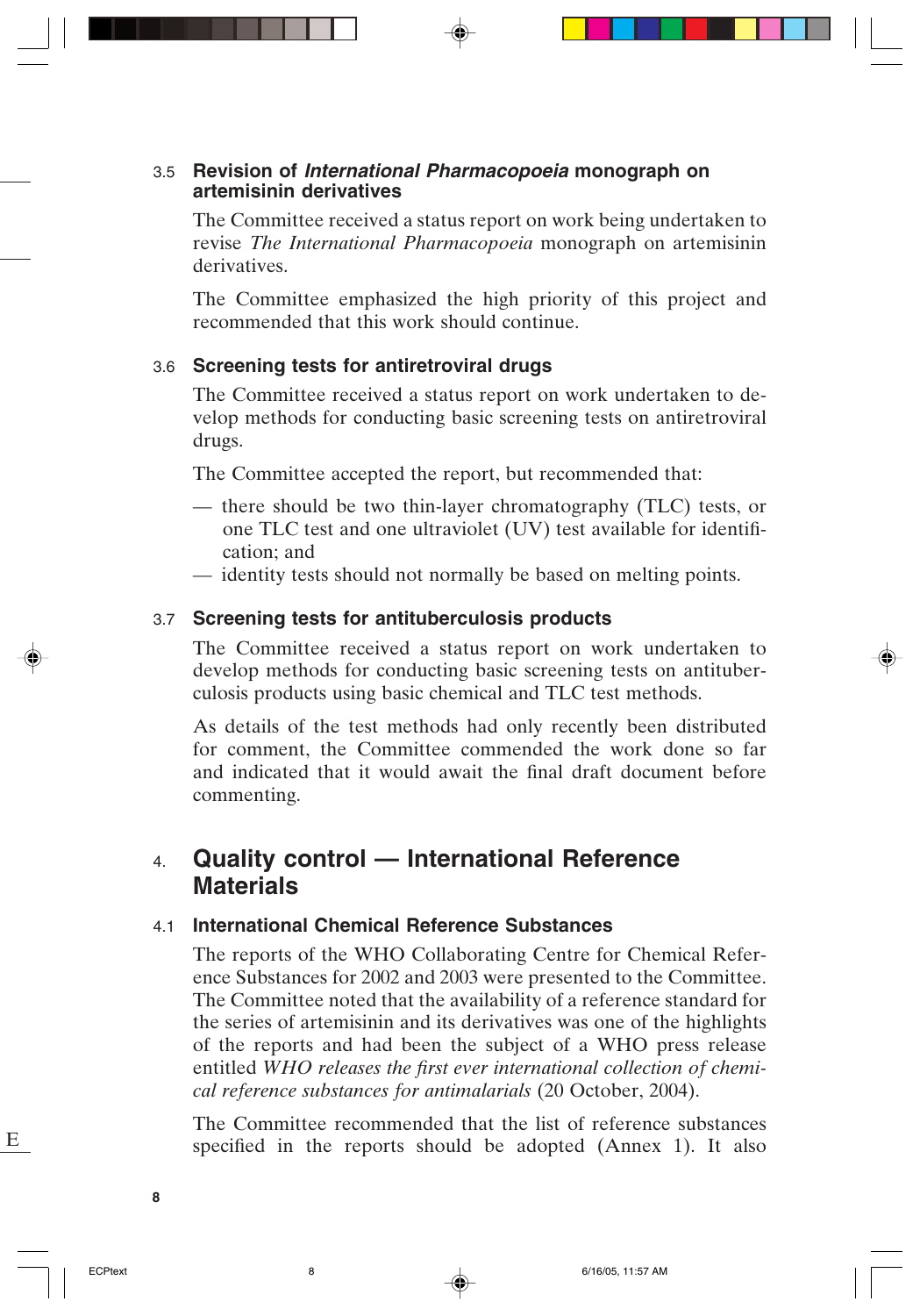recommended that all efforts be made to maintain this important programme.

### 5. **Quality control — national laboratories**

#### 5.1 **External quality assurance assessment scheme**

The Committee was informed that 42 laboratories from the six WHO Regions participated in this scheme, which involved a comparison of five different analytical tests of medicines for HIV/AIDS, TB and malaria. This work was carried out in collaboration with the European Directorate for the Quality of Medicines (EDQM). The Committee noted that there was still an opportunity to explore the possibility of additional members participating in this scheme.

## 6. **Quality assurance — good manufacturing practices**

#### 6.1 **Concept of sampling starting materials**

The Committee considered a proposal to amend the WHO GMP requirement for the sampling of starting materials. This currently requires that every container of a starting material be sampled for identity testing, which is not consistent with the requirement of other GMP documents such as the EU GMP Guide. The latter allows for fewer samples from starting material containers under certain conditions. The Committee recommended that in the interests of harmonization, the proposal should be adopted (Annex 2). The suggested text allows for the possibility of reduced numbers of samples being tested under defined circumstances.

#### 6.2 **Heating, ventilation and air-conditioning**

The Committee was provided with a revised second draft of the supplementary guidelines on GMP for heating, ventilation and airconditioning (HVAC) systems which had been distributed for comments. The need for this document arose from feedback received from GMP training workshops for GMP inspectors in different WHO Regions.

The Committee noted the second draft document and commended WHO for its work on this subject.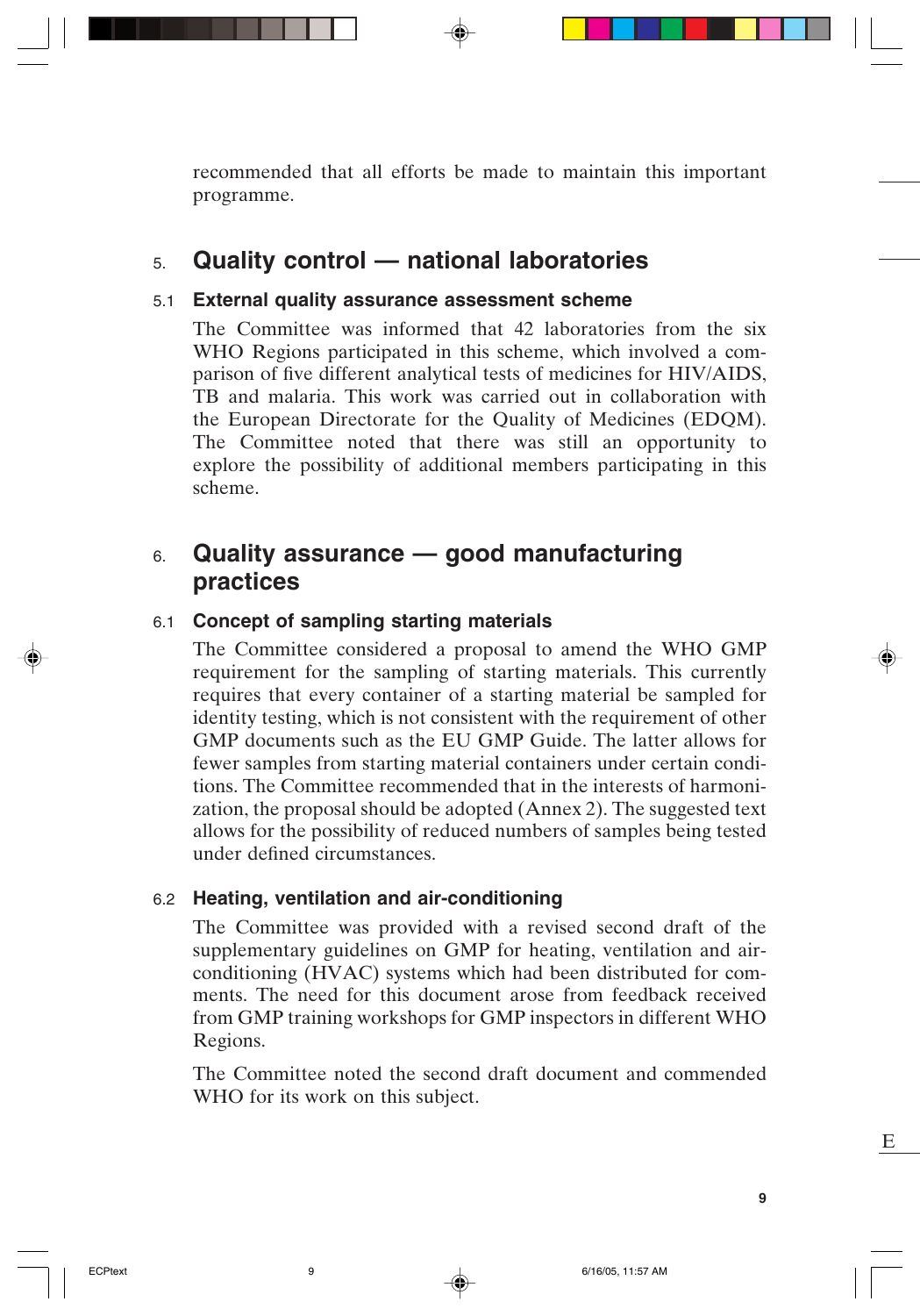#### 6.3 **Manufacture of herbal medicines**<sup>1</sup>

The Committee was provided with a revised draft of the supplementary guidelines for the manufacture of herbal medicinal products. Comments were still being received on this draft.

The Committee noted the draft document and commended WHO for its work on this subject.

#### 6.4 **Validation**

The Committee was provided with a revised draft of the supplementary GMP guidelines on validation. The need for this document arose from feedback received from GMP training workshops for GMP inspectors in different WHO Regions. The Committee was informed that many comments had been received on this draft document, some of which were conflicting.

The Committee noted that it would be prudent for a specially convened expert group to review the comments carefully and, in the interests of harmonization, to take note of other guideline documents on validation during this review, for example, the Pharmaceutical Inspection Co-operation Scheme (PIC/S) guidelines on validation.

#### 6.5 **Water for pharmaceutical use**

The Committee was provided with a revised draft of the GMP guidelines for water for pharmaceutical use (WPU). The Committee reviewed the comments received and made appropriate amendments.

The Committee adopted the text as Annex 3.

### 7. **Quality assurance — inspection**

#### 7.1 **Sampling of pharmaceuticals and related materials**

The Committee was provided with a revised draft of the WHO guidelines for sampling of pharmaceuticals and related materials. Many comments had been received, some expressing differing opinions on the sampling plans described in the document.

The Committee carried out a detailed review of the comments received and made appropriate amendments.

The Committee adopted the text as Annex 4.

**10**

The term "herbal medicinal products" was replaced by "herbal medicines" in accordance with the terminology used in other texts published by WHO.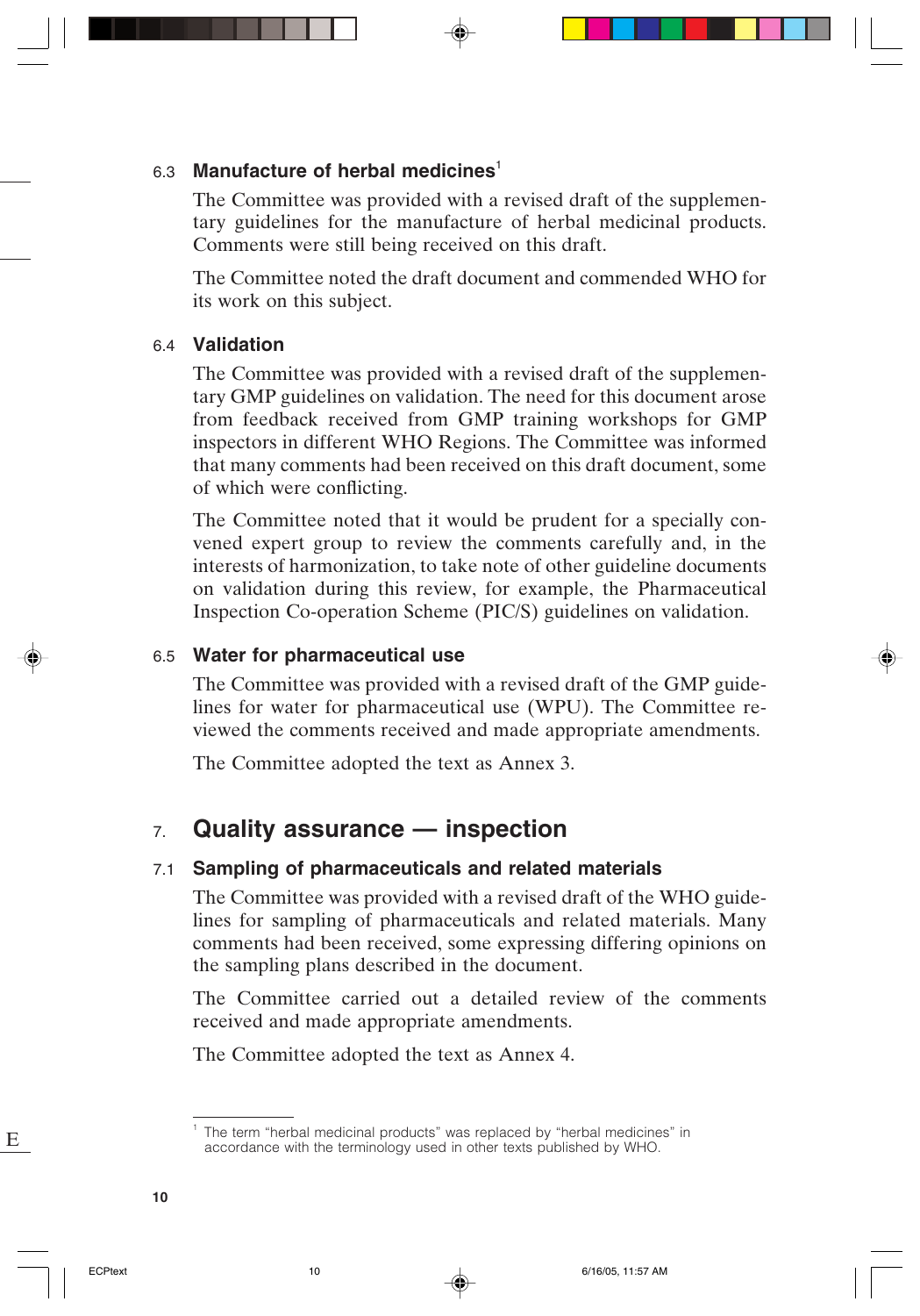### 7.2 **Training modules for inspectors**

The Committee was informed that WHO had conducted several training workshops for GMP inspectors in its regions, using the CD-ROM of basic training modules on GMP issued in 2001.

Trainees had expressed strong interest in the development by WHO of supplementary training modules covering specific GMP topics such as validation, water, HVAC and quality control laboratory inspection. A CD-ROM was subsequently prepared to cover the first three topics, and this had recently been widely distributed to interested parties. The Committee noted with concern that although a CD-ROM for supplementary training on quality control laboratory inspection was in the process of being prepared, its finalization was being hampered by resource constraints.

The Committee noted that since the development of the CD-ROM of basic training modules on GMP, the WHO GMP principles for pharmaceutical products had been revised; changes would need to be made accordingly.

In view of the positive uptake of this project, the Committee recommended that appropriate resources should be made available in order to:

- revise the CD-ROM of basic training modules on GMP to reflect the content of the most recent version of the WHO GMP principles for pharmaceutical products; and
- complete the supplementary training module on quality control laboratory inspection.

## 8. **Quality assurance — distribution and trade-related**

### 8.1 **Good trade and distribution practices for pharmaceutical starting materials**

The Committee was informed that a number of incidents involving diethylene glycol had resulted in a World Health Assembly resolution (WHA52.19) which had triggered the preparation of the good trade and distribution practices (GTDP) and of the recommendations on GTDP for pharmaceutical starting materials. This guidance had been adopted during the thirty-eighth meeting of the Committee.

The Committee was informed that the International Pharmaceutical Excipients Council (IPEC) had used the WHO guidance document as the basis for developing an expanded guidance document which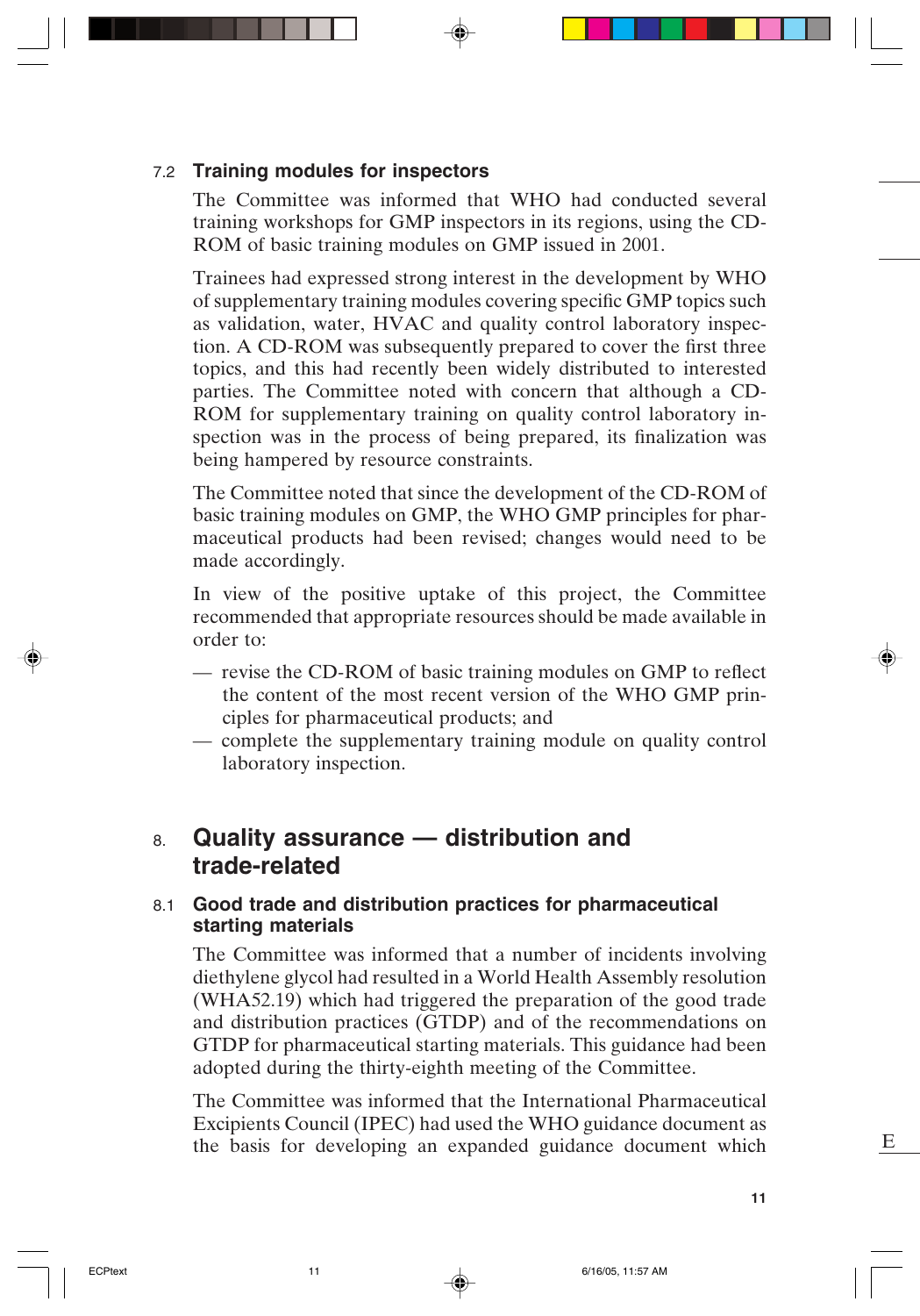would be launched to relevant industry sectors in 2005, backed-up by regular seminars. The Committee commended IPEC for this work. It was brought to the attention of the Committee that WHO had been invited to present this guidance at an annual meeting of the European Association of Chemical Distributors (FEEC).

### 8.2 **WHO Certification Scheme on the quality of pharmaceutical products moving in international commerce**

The Committee was provided with an update on the implementation of this scheme. It was informed that the scheme was linked to harmonization and that some Member States had commented on its unreliability, particularly because some Member States were issuing certificates when they lacked legal requirements to enforce all aspects of WHO GMP, e.g. validation, and because certificates were being issued by countries that were not members of the scheme. The Committee urged WHO Member States to ensure that the scheme was properly used.

The Committee recommended that the Secretariat should prepare a proposal on a possible amendment to the scheme, including the need for national regulatory authorities to be assessed before they could join, for consideration by the Committee at its next meeting.

The Committee was informed by the European Federation of Pharmaceutical Industries and Associations (EFPIA) of the significant increase in duplication of GMP inspections by different inspectorates that was being experienced by manufacturers worldwide and of the cost burden involved. The Committee recommended that this matter should be tabled for discussion at the next meeting of ICDRA.

#### 8.3 **WHO Scheme for the certification of pharmaceutical starting materials moving in international commerce**

Although this scheme had been adopted by the Committee at its thirty-eighth meeting, the Committee was informed that it may still be discussed by WHO's Governing Bodies. The Committee was informed that the European Agency for the Evaluation of Medicinal Products (EMEA) had shown an interest in the WHO document, particularly to make use of the different certificates contained in the document for the forthcoming European system for controlling manufacturers of starting materials.

#### 8.4 **Good distribution practices for pharmaceutical products**

The Committee was provided with a draft of the good distribution practices for pharmaceutical products which had been sent out for

**12**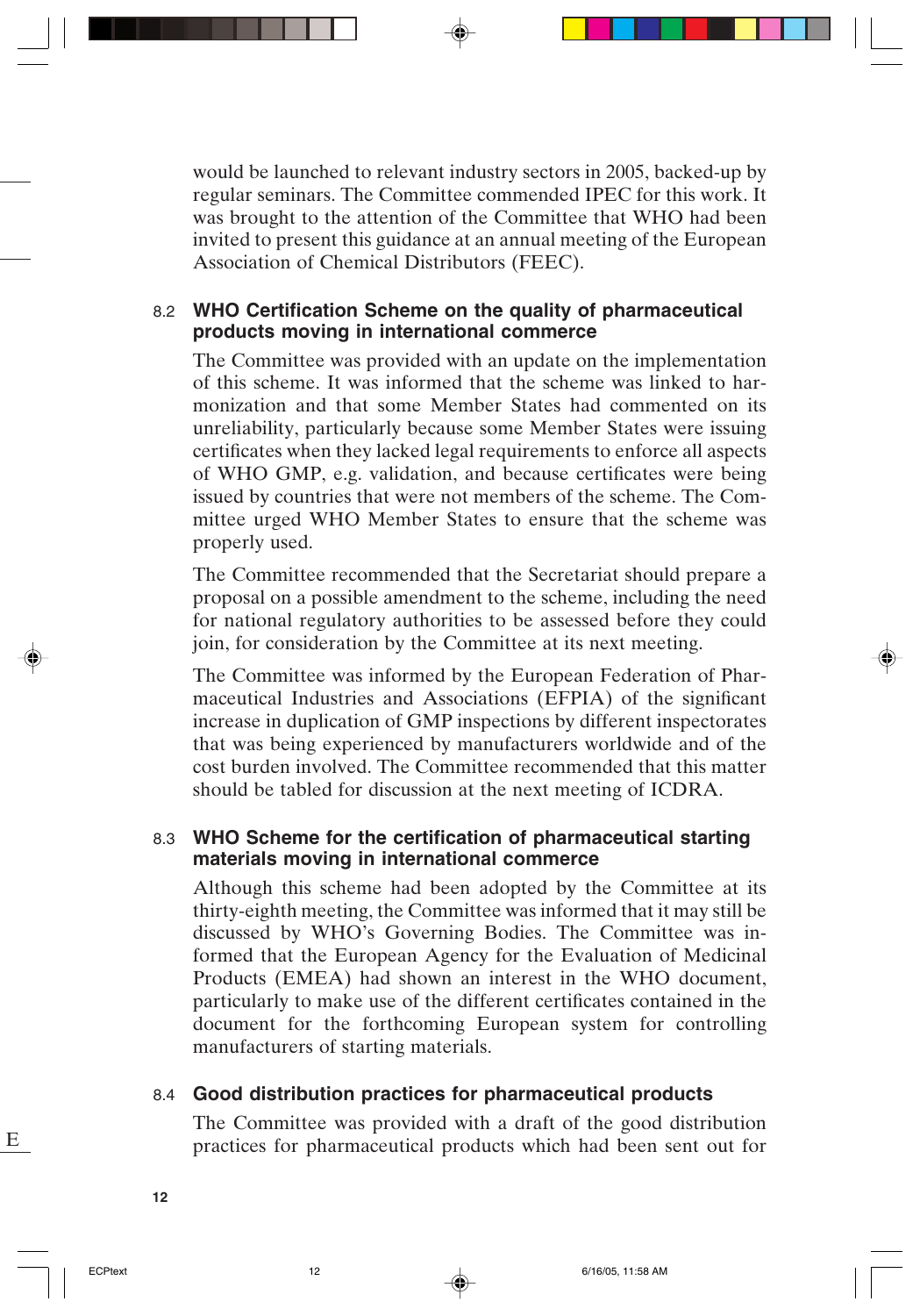comments, together with the comments received. The Committee noted the draft document and commended WHO for its work on this subject. It was agreed that a consultation was necessary to discuss the comments received.

### 9. **Quality assurance — risk analysis**

#### 9.1 **New approach to inspections and manufacture**

Documents related to the use of parametric release and a risk analysis approach for the GMP inspection process, which had been developed by ICH, had been considered by the Committee at its thirty-eighth meeting. These documents were still in the process of being developed by ICH and were expected to reach stage 2 in the ICH process later in the year.

The Committee recommended that the ICH document, once available, should be circulated for feedback to Member States and examined at the next meeting of the Committee.

### 10. **Quality assurance — stability**

#### 10.1 **Stability testing conditions**

The Committee was provided with a discussion paper from the Association of South-East Asian Nations regarding long-term stability testing conditions. These take account of the conditions of high humidity experienced in that region. As the approach differed from the current ICH and WHO requirements for temperature and humidity, the WHO Secretariat proposed that a meeting of interested parties be arranged in order to discuss this matter further with a view to reaching harmonization.

The Committee recommended that the Secretariat should proceed with this initiative.

### 11. **Quality assurance — drug supply**

#### 11.1 **Prequalification project managed by WHO**

The Committee was provided with an update on the prequalification project. The *Procedure for assessing the acceptability, in principle, of pharmaceutical products for purchase by UN agencies* for prequalification was adopted by the Expert Committee in 2001 (WHO Technical Report Series, No. 908, Annex 8). The project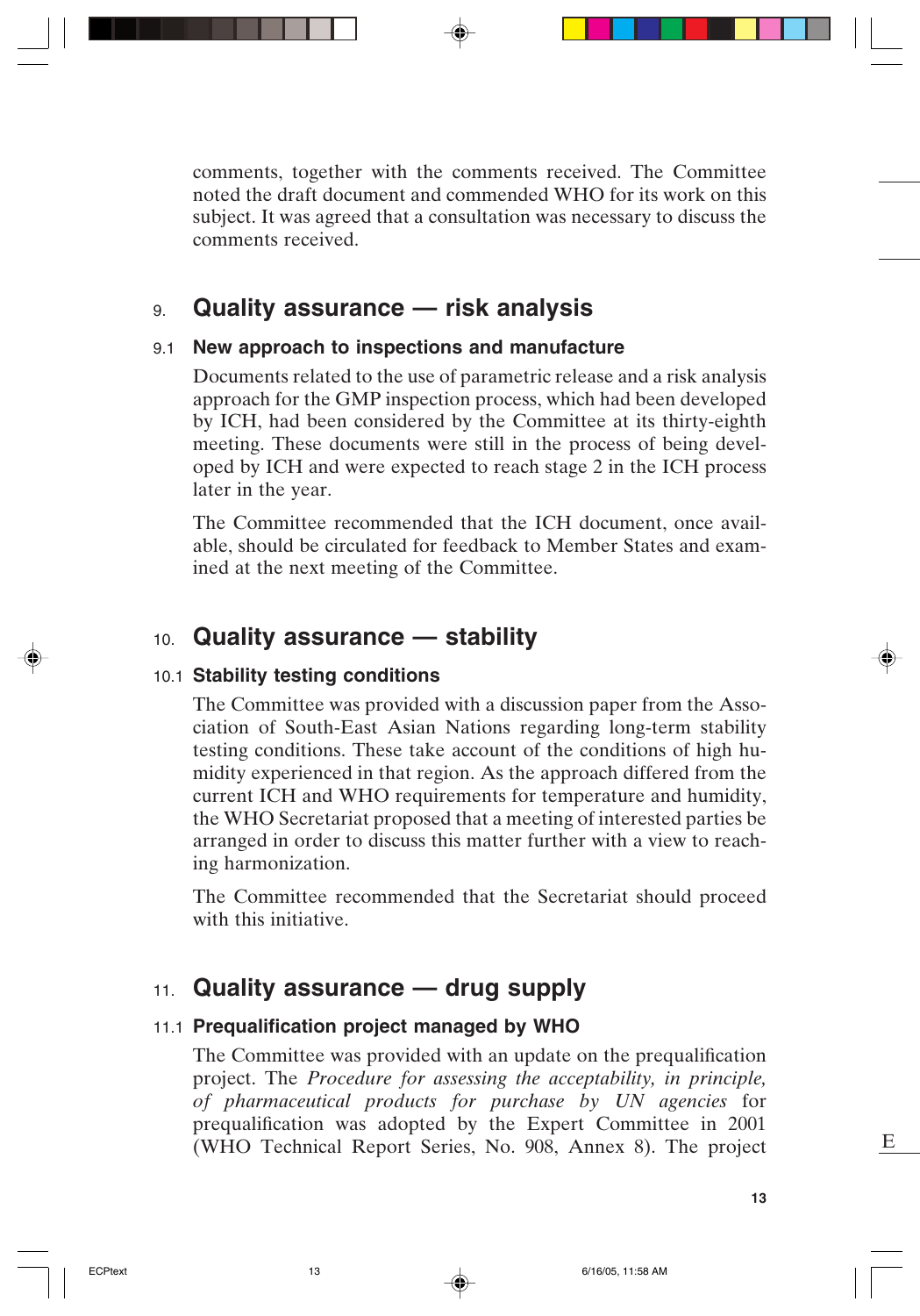assists United Nations procurement agencies in providing assurance for the safety, quality and efficacy of medicines used for the treatment of HIV/AIDS, malaria and TB. To date the fifteenth edition of the list of prequalified medicines had been published; this includes 95 HIV/AIDS drugs, eight TB drugs and two malaria drugs. The Committee noted that approximately 500 product dossiers were currently being assessed. Some manufacturers had decided to withdraw their product dossiers from the assessment process for various reasons, e.g. difficulty in complying with WHO GMP requirements.

The Committee was informed that the World Health Assembly had passed a resolution to make public the results of prequalification assessments and inspections. Consequently these will be published on the WHO web site. The Committee was pleased to note that WHO would publish assessment and inspection reports in the interests of transparency and recognized this as a significant innovation. The Committee noted the additional workload required to implement this programme.

The Committee was informed that the prequalification programme had recently been expanded to include good clinical practice (GCP) inspections and that some critical noncompliances had already been identified leading to the delisting of five products. The Committee welcomed the development of additional guidance governing good practices within contract research organizations.

The Committee was informed that the prequalification programme required that requalification be undertaken at 3-yearly intervals, with the first of these to be completed before the end of 2004. Resource constraints may prevent this timetable from being followed.

The Committee recommended that sufficient resources should be made available to enable the requalification programme to be undertaken.

### 11.2 **Prequalification of quality control laboratories and procurement agencies**

The Committee was informed that the Interagency Pharmaceutical Coordination Group (IPC) had indicated that the prequalification of quality control laboratories should commence. However, because of resource constraints, the prequalification of quality control laboratories had been limited to those in Africa. The expression of interest for laboratories wanting to participate in this process has been posted on the World Wide Web (http://mednet3.who.int/ prequal/).

**14**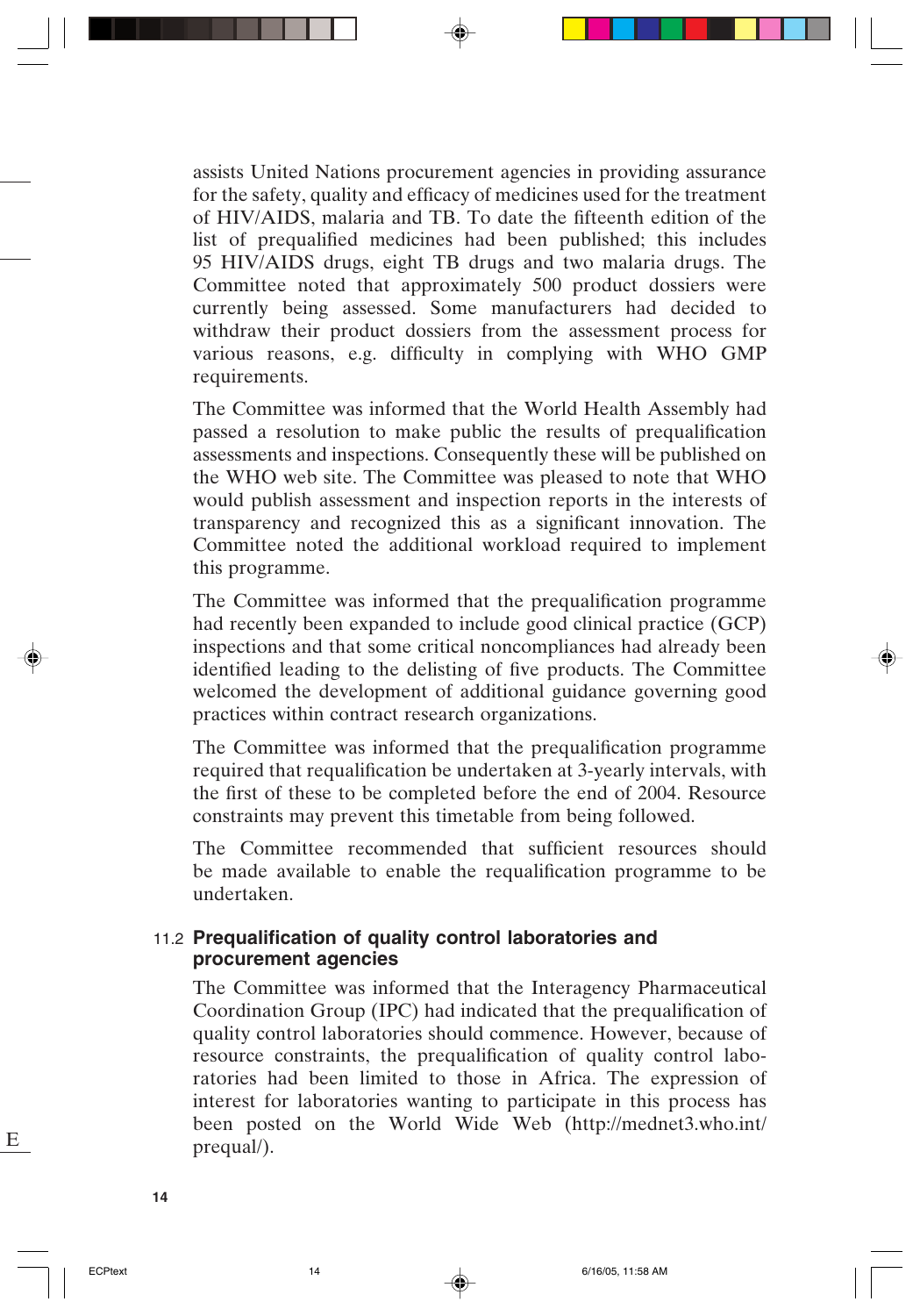The Committee noted that the final draft of the Model Quality Assurance System for procurement agencies was in the final stage of editing and expressed its gratitude to the International Pharmaceutical Federation (FIP) for assisting in this process.

The Committee recommended that sufficient resources be made available for this activity.

#### 11.3 **Update of prequalification procedure**

The Committee was informed that the current prequalification procedure does not specify the need for conducting inspections of manufacturers of active pharmaceutical ingredients (APIs) (although some such inspections of antimalarial API manufacturers had been carried out). Furthermore the current procedure lacked provision for recovery of the costs of inspections (already done by WHO for vaccines, diagnostics and devices), inspection of contract research organizations and making assessment reports and inspection reports publicly available.

The Committee recommended that the Secretariat proceed to amend the scheme to include these additional points.

## 12. **Regulatory guidance on interchangeability for multisource medicines**

#### 12.1 **Main guidelines for interchangeability**

In recognition of the need to reduce the costs of multisource (generic) product approval wherever this is scientifically and medically justifiable, and taking into account the discussion on the Biopharmaceutics Classification System (BCS) concept, WHO initiated the process of revision of its guidelines on registration requirements to establish interchangeability of multisource products about 4 years ago.

The Committee was provided with a status report on this work. The initial draft of this guideline had been prepared by Dr Rein Pähkla who had sadly passed away in September 2004. The Committee reflected in silence for 1 minute in honour of Dr Pähkla and his contributions. The Committee also acknowledged the contributions of FIP, Dr Midha, Dr Shah and all other members of the FIP/WHO BCS Task Force to this process.

The Committee endorsed the extension of the general principles currently used to allow for biowaivers (i.e. waivers on in vivo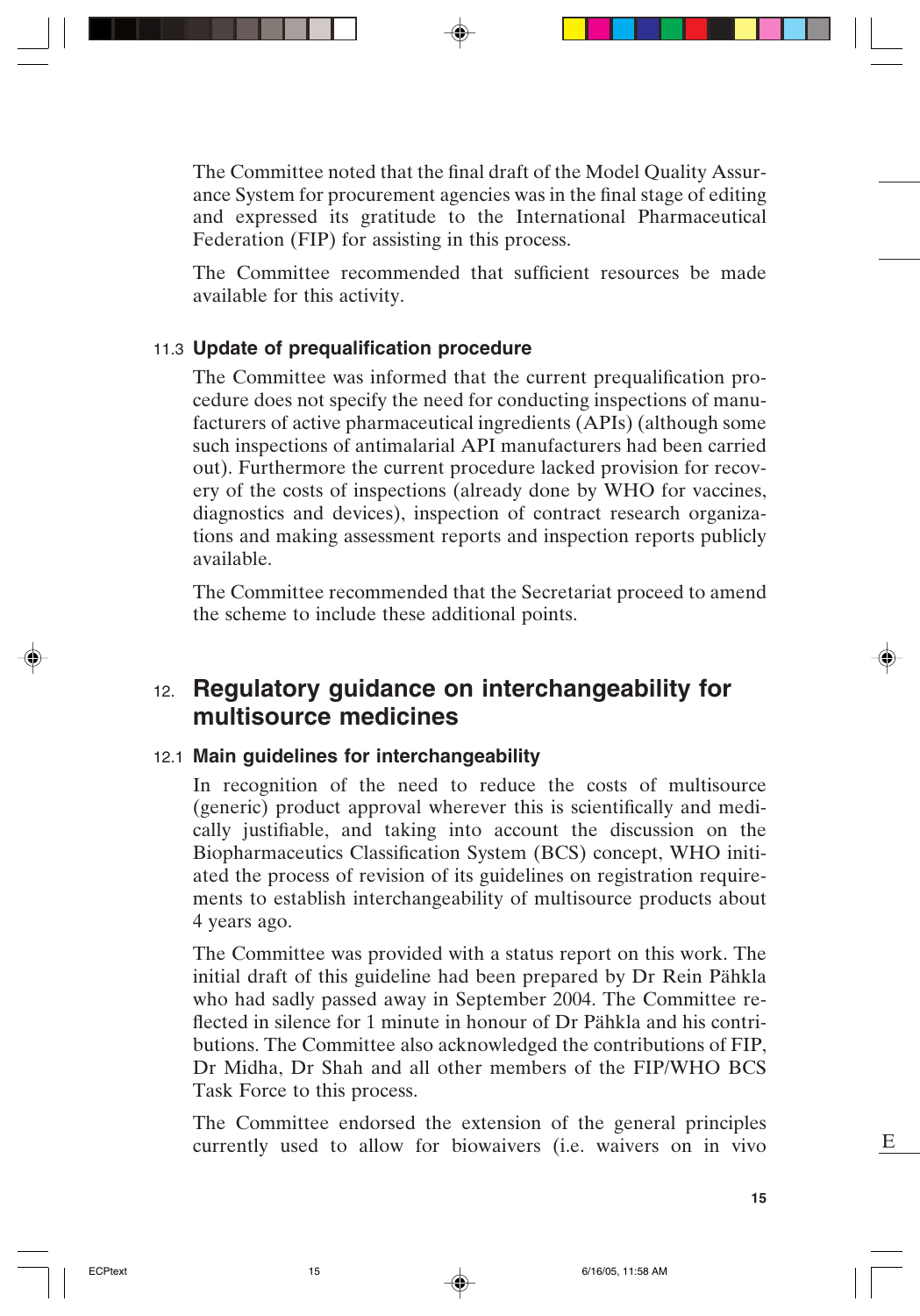bioequivalence studies). These will be taken into account when preparing the next version of the revised draft guidance text. The Committee reviewed the draft document in detail and provided advice and direction to the Secretariat to facilitate preparation by the expert working group of the next working draft.

#### 12.2 **Medicines qualifying for waiver on in vivo bioequivalence studies**

The Committee was provided with a status report on the work being undertaken to prepare a proposal regarding the requirements to waive in vivo bioequivalence tests for the immediate-release, solid, oral dosage forms included in the *WHO Model list of essential medicines*. Major efforts including literature studies and laboratory testing were carried out with the aim of identifying those medicines included in the *Model list* for which a biowaiver could be considered. A proposal was being circulated for comments. This will provide a practical tool complementing the revised draft guidance on interchangeability of medicines (see 12. 1, above).

#### 12.3 **Dissolution testing**

The Committee was provided with the background for the development of in vitro dissolution conditions for highly soluble and highly permeable medicines (BCS Class I drugs) and others, on the basis of the tests carried out. The Committee recommended that this document be adopted subject to the revisions discussed. The text should be included in *The International Pharmacopoeia* as a general text. In addition cross-references to this text will be made in the monographs as appropriate.

#### 12.4 **List of comparator products**

The Committee was provided with an update on the guidance on products to be added to the list of international comparator products for bioequivalence assessment of interchangeable multisource (generic) products. Due to globalization, mergers and changes to the *WHO model list of essential medicines*, an update of the products listed was considered necessary.

The Committee recommended that the Secretariat should:

- review and update the list in collaboration with interested parties, such as the International Federation of Pharmaceutical Manufacturers Associations (IFPMA); and
- seek comments on the revised list.

**16**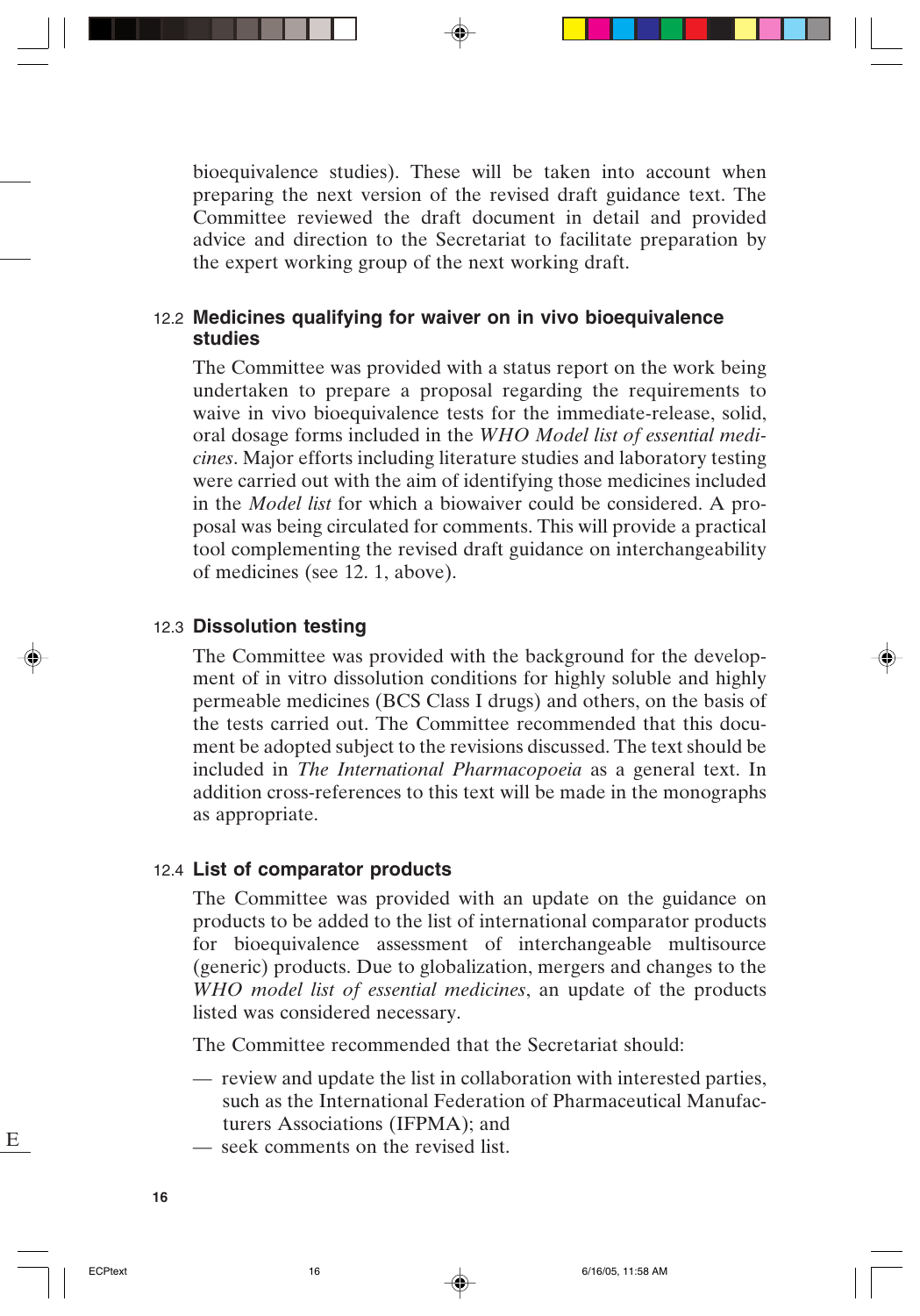## 13. **Fixed-dose combination products for priority communicable diseases**

### 13.1 **Guidelines for registration of fixed-dose combination products**

The development of fixed-dose combinations (FDCs) is becoming increasingly important from a public health perspective. They are being used in the treatment of a wide range of conditions and are particularly useful in the management of HIV/AIDS, malaria and TB, which are considered to be the most threatening infectious diseases in the world. Important discussions have been held in connection with the joint efforts of the Southern African Development Community (SADC), United States Health and Human Services, the Joint United Nations Programme on HIV/AIDS (UNAIDS) and WHO, which assisted in the development of this guidance text.

The Committee was provided with a revised guideline document and was informed that the comments received to date were mainly on editorial points.

The Committee recommended that the document be adopted subject to the Secretariat making the necessary amendments (Annex 5).

### 14. **International Nonproprietary Names**

The Committee was presented with a progress report on the work carried out since the previous meeting of the Expert Committee. The International Nonproprietary Names (INN) cumulative list was now available on CD-ROM and on a database that would facilitate searches. It was also reported that applications could now be submitted over the Internet and that computerized processes facilitated publication preparation. The link with the updated pharmacopoeial database, which is a compilation of monographs available in major pharmacopoeias, was also mentioned.

The Committee was informed of the workplan, progress and future challenges of this programme. It was also informed that priority continued to be given to upgrading the database's architecture and functionality.

The Secretariat informed the Committee that the INN procedure was being considered by the WHO Governing Bodies with a view to producing an update of the mechanisms of substitution of INNs.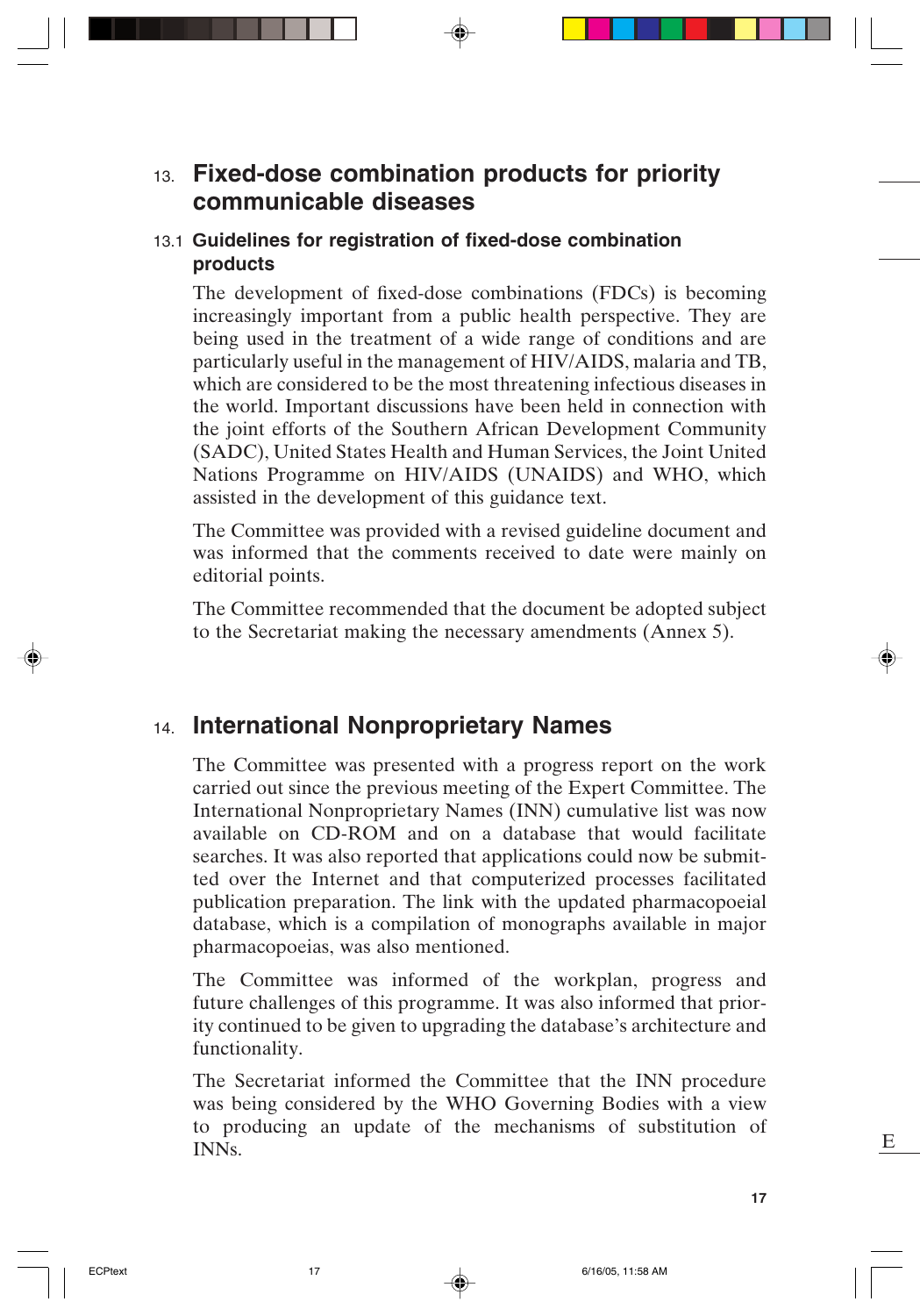### 15. **Summary and recommendations**

The Expert Committee made a number of recommendations in the various specific areas of work in quality assurance discussed during the meeting. Detailed recommendations can be found under the relevant section of the report. The areas covered by this Committee are extensive and range from GMP, regulatory guidance texts (e.g. regarding the interchangeability of medicines, fixed-dose combination products, stability testing), as well as the areas of counterfeit and substandard medicines. Quality control specifications and International Chemical Reference Substances are developed, focusing on essential medicines and on those medicines used in the treatment of large populations for which international quality requirements are often not publicly available.

The Expert Committee emphasized the importance of making sufficient resources available for these core normative functions of the Organization. This would enable sustainability of these functions and avoid duplication of effort worldwide. The guidelines, specifications and international nomenclature developed under the aegis of this Expert Committee serve — without always making the headlines all Member States and regions and underpin important initiatives, including the "3 by 5" initiative launched by the Director-General, Dr LEE Jong-wook.

Making resources available for these activities is very cost-effective as national and regional drug regulatory authorities, as well as major international bodies and institutions, such as the Global Fund, and international organizations such as the United Nations Children's Fund (UNICEF), are the direct beneficiaries. In order to respond more swiftly to the needs in this area worldwide, Expert Committee meetings should be organized more frequently (i.e. annually).

The prequalification of medicines and laboratories (and also possibly procurement agencies in the future) could not function without the set of guidelines, standards, specifications and new guidance texts adopted by this Committee after the usual, rigorous consultative process. In return the prequalification programme provides valuable feedback to the Expert Committee. As a result of using the guidelines and specifications in the field, practical suggestions for potential revision or the need for additional guidance can be transmitted directly to the Expert Committee.

Another valuable aspect of the prequalification programme is that participating members of drug regulatory authorities obtain "hands-on" experience in joint inspections and joint regulatory

**18**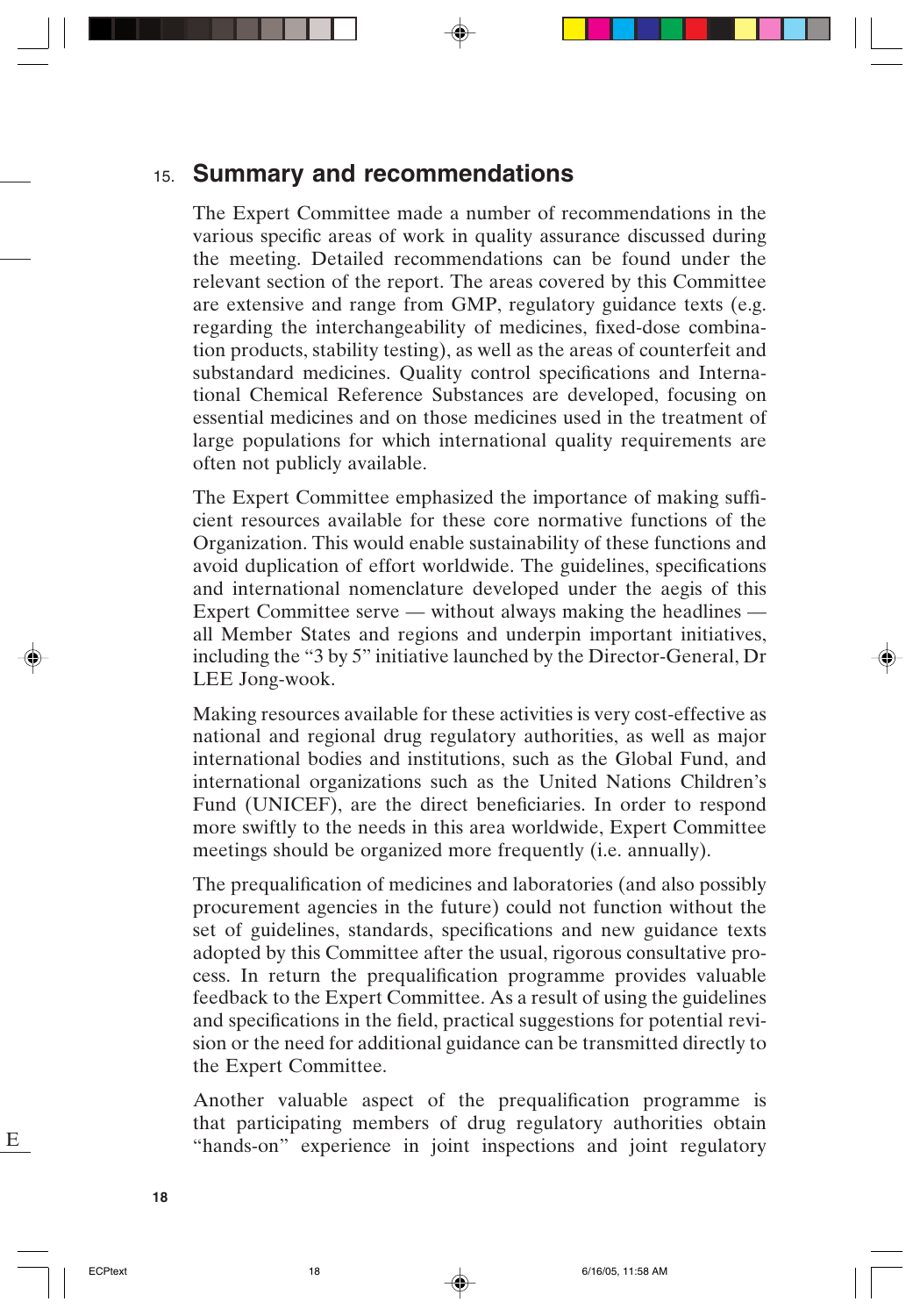assessment activities with the participation of both developed and developing countries. This practical experience is later passed on in training workshops, thus allowing even more colleagues to benefit from the programme. Manufacturers and quality control laboratories benefit from the useful advice given in the inspection reports. National authorities benefit from the availability of those inspection reports and the regulatory information with respect to each product assessed.

In conclusion, the Expert Committee oversees activities in the area of quality assurance that it considers should continue efficiently and swiftly to enable Member States, international organizations, United Nations agencies, and regional and interregional harmonization efforts to benefit therefrom. Sustainability of the activities discussed is crucial if WHO is to continue to provide the services laid down in its constitution at a sufficiently high standard.

### 15.1 **New standards and guidelines adopted and recommended for use**

- 1. List of available International Chemical Reference Substances (ICRS) (Annex 1).
- 2. Good manufacturing practices (GMP): requirement for the sampling of starting materials (amendment to current text, Annex 2).
- 3. Good manufacturing practices (GMP): water for pharmaceutical use (Annex 3).
- 4. Guidelines for sampling of pharmaceuticals and related materials (Annex 4).
- 5. Guidelines for registration of fixed-dose combination medicinal products (Annex 5).
- 6. Monographs on the following for inclusion in *The International Pharmacopoeia*:
	- didanosine
	- indinavir sulfate
	- nelfinavir mesilate
	- nevirapine
	- ritonavir
	- saquinavir
	- saquinavir mesilate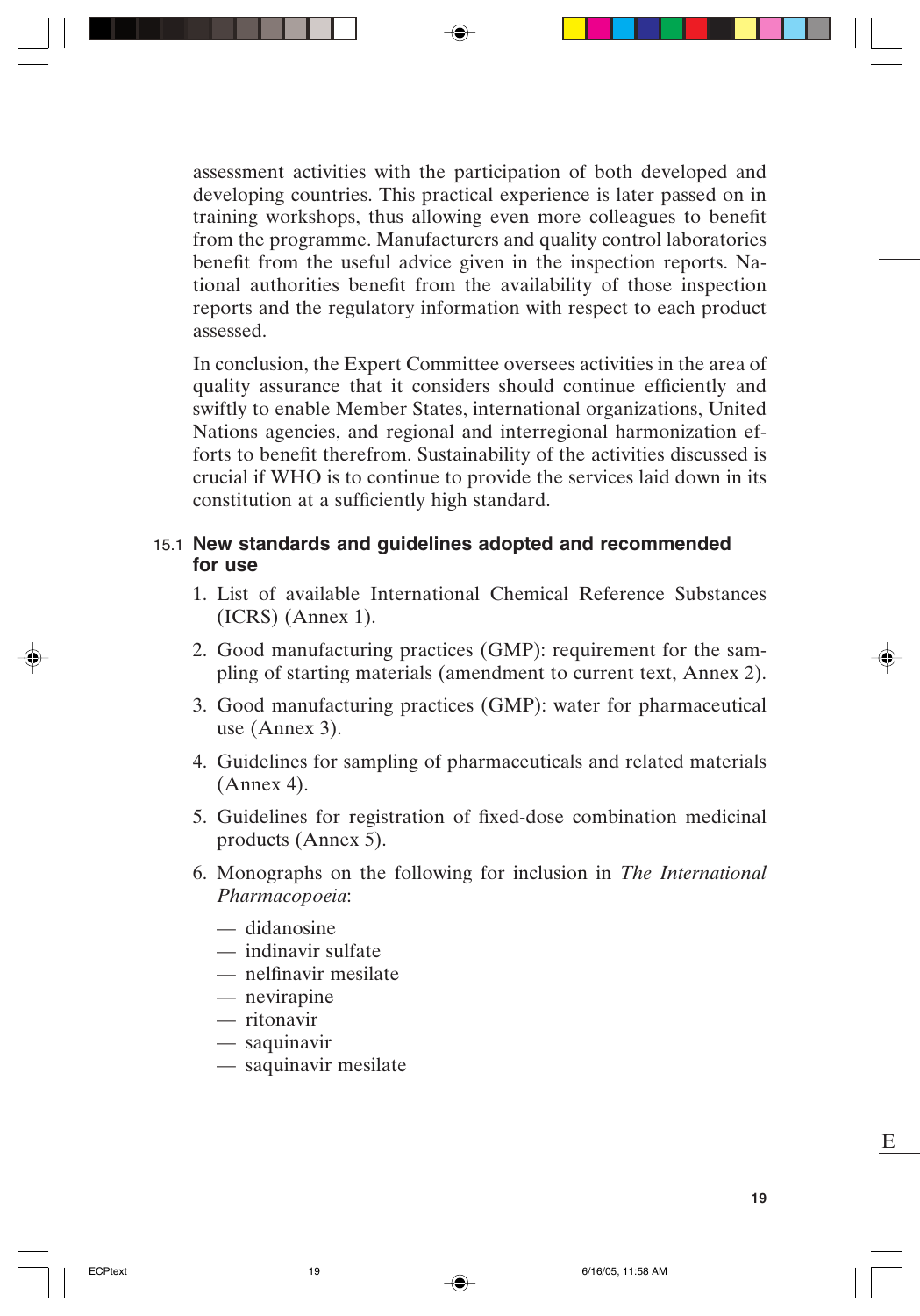### 15.2 **Activities that should be pursued and progress reported at the next Expert Committee meeting**

The following activities should be pursued and progress should be reported at the next meeting of the Expert Committee. Development of specifications and guidelines will be carried out using the established international consultative process.

#### **The International Pharmacopoeia**

The activities related to *The International Pharmacopoeia* are as follows:

- continuation of development of specifications for medicines included in the *WHO Model List of Essential Medicines* with a focus on priority diseases;
- replacement of monographs for radiopharmaceuticals in collaboration with IAEA; and
- continuation of collaboration with TRM regarding a potential update of the general control methods for medicinal plant materials.

#### **Regulatory guidance**

The work on regulatory guidance will include:

- guidelines on registration requirements to establish interchangeability of multisource (generic) pharmaceutical products (revision, next draft in progress);
- GDP for pharmaceutical products (new, next draft in progress); and
- efforts to harmonize requirements for stability testing (in progress).

#### **Inspection**

Work on inspection will include:

- supplementary guidelines on GMP for HVAC systems (new, next draft in progress);
- supplementary guidelines on GMP for the manufacture of herbal medicines (revision, next draft in progress); and
- supplementary guidelines on GMP: validation (new, next draft in progress).

#### **Prequalification project**

The Committee strongly recommended that sufficient resources should be made available to enable the programme to continue, to support prequalification of products, quality control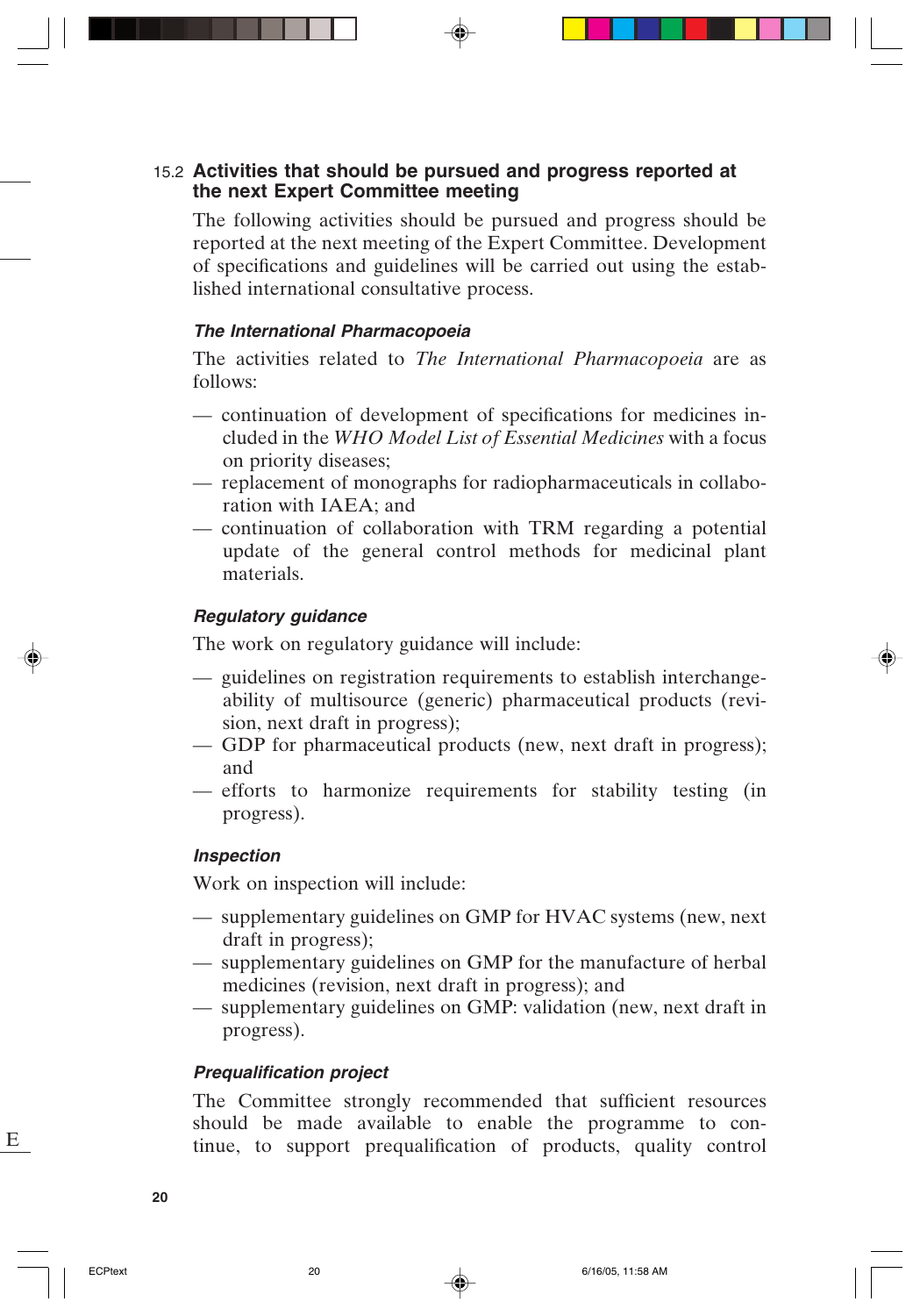laboratories, update of the procedure and requalification as necessary.

### 15.3 **New areas of work suggested**

The following new areas of work were suggested. Progress reports are requested for presentation at the next meeting of the Expert Committee.

- Consolidate *The International Pharmacopoeia* in a fourth edition both in printed and electronic forms (CD-ROM format) to facilitate its wider use.
- Revise the general chapters of *The International Pharmacopoeia*, as suggested by the group of experts and endorsed by the Expert Committee.
- Develop new guidelines for the development of secondary reference standards.
- Update the currently available GMP training modules.
- Organize a workshop to discuss the possibility of establishing an international framework convention to coordinate international strategies to detect and counter counterfeiting.
- Explore WHO's continued participation and the proper representation of its Member States at the ICH, an interregional harmonization effort in drug registration of new medicines.

## **Acknowledgements**

Special acknowledgement was made by the Committee to Mrs W. Bonny, Mrs A.N. Lo Conte, Dr S. Kopp, Dr L. Rägo and Dr P. Vanbel, Quality Assurance and Safety: Medicines, Department of Medicines Policy and Standards, WHO, Geneva, Switzerland, who were instrumental in the preparation and proceedings of the meeting.

Technical guidance included on this report has been produced with the financial assistance of the European Community.

The Committee also acknowledged with thanks the valuable contributions made to its work by the following institutions and persons:

Bureau of Drug and Narcotics, Department of Medical Sciences, Nonthaburi, Thailand; Bureau of Food and Drugs, Department of Health, Muntinlupa City, Philippines; Caribbean Regional Drug Testing Laboratory, Kingston, Jamaica; Central Drugs Laboratory, Calcutta, India; Central Laboratory for Quality Control of Medicines of the Ministry of Health of Ukraine, Kiev, Ukraine; Central Quality Control Laboratory, Sultanate of Oman; Centre for Quality Assurance of Medicines, Potchefstroom, South Africa; Departamento de Control Nacional Unidad de control de calidad de productos farmaceúticos del mercado nacional (Control de Estanteria), Santiago de Chile, Chile; Department for Quality Evaluation and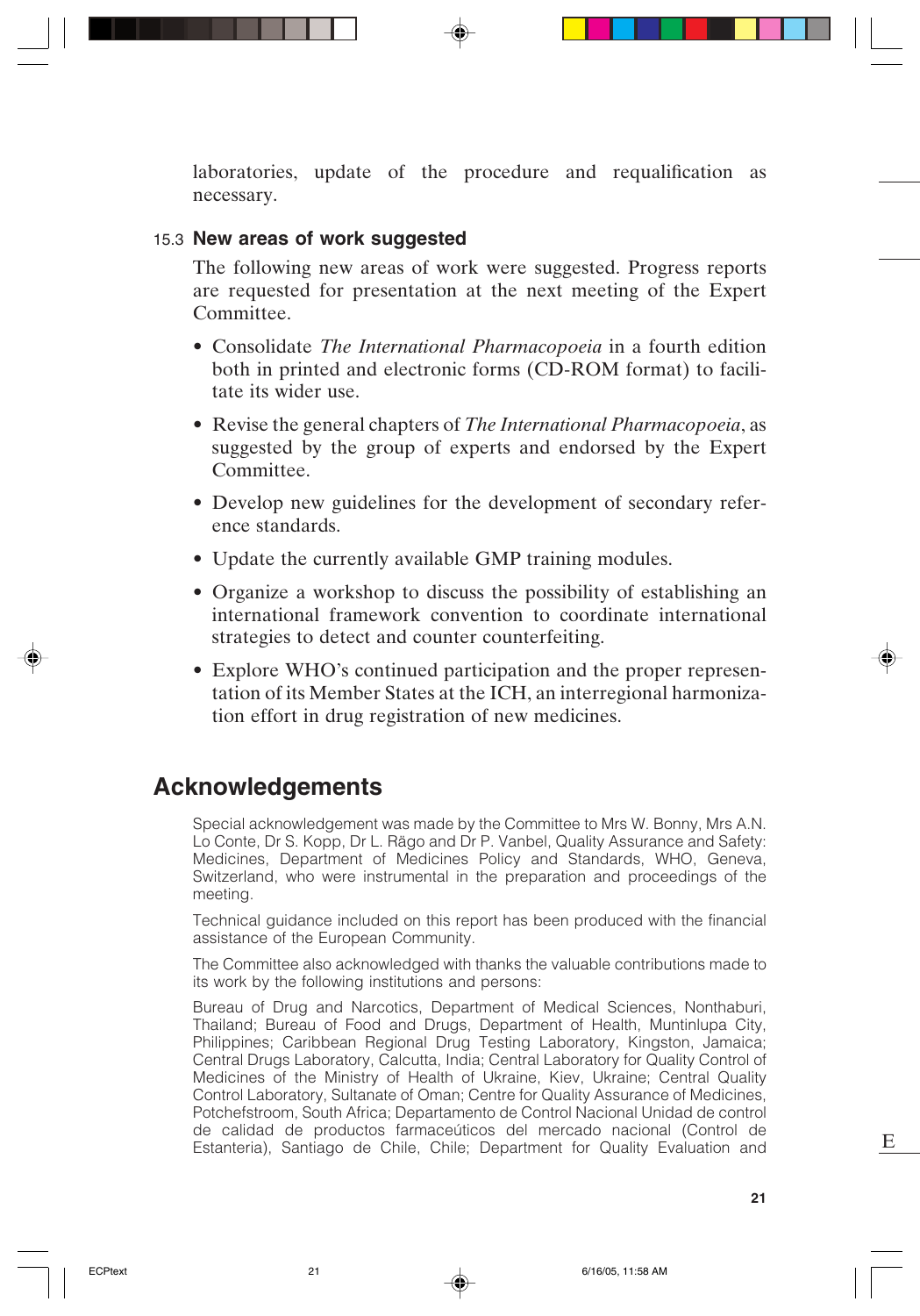Control, National Institute of Pharmacy, Budapest, Hungary; Drug Analysis Division, National Pharmaceutical Control Bureau, Sengalor, Malaysia; Expert Analytic Laboratory, Centre of Drug and Medical Technology Expertise, Yerevan, Armenia; Food and Drug Quality Control Center, Vientiane, Lao People's Democratic Republic; Food and Drugs Board, Quality Control Laboratory, Accra, Ghana; Institute for Quality Control of Medicines, Sarajevo, Bosnia and Herzegovina; Instituto Especializado de Análisis, Universidad de Panamá, República de Panama; Instituto Nacional de Higiene "Rafael Rangel", Caracas, Venezuela; Instituto Nacional de Medicamentos, Buenos Aires, Argentina; Laboratoire Nacional de la Santé du Mali, Bamako, Mali; Laboratoire National de Contrôle des Médicaments, Bab Saadoun, Tunisia; Laboratoire National de Contrôle des Médicaments, Dakar Étoile, Senegal; Laboratoire National de Contrôle des Médicaments, Rabat Instituts, Rabat, Morocco; Laboratoire National de Contrôle des Produits Pharmaceutiques, Alger, Algeria; Laboratoire National de Santé Publique et d'Expertise, Niamey, Niger; Laboratorio Control de Productos MSP, Comisión Para El Control de Calidad de Medicamentos, Montevideo, Uruguay; Laboratorio de Análisis y Asesoría Farmacéutica, San Pedro de Montes de Oca, San José, Costa Rica; Laboratorio de Normas y Calidad de Medicamentos, Caja Costarricense de Seguro Social, Universidad de Costa Rica, San Jose, Costa Rica; LTD Centre for Medicine Quality Control, Tbilisi, Georgia; Medicines Control Authority, Control Laboratory of Zimbabwe, Harare, Zimbabwe; National Drug Quality Assurance Laboratory, Colombo, Sri Lanka; National Institute for the Control of Pharmaceutical and Biological Products, Beijing, People's Republic of China; National Institute of Drug Quality Control, Hanoi, Viet Nam; National Laboratory for Drug Quality Control, Phnom Penh, Cambodia; Provincial Quality Control Laboratory of Drug and Food, Yogyakarta, Indonesia; Royal Drug Research Laboratory, Department of Drug Administration, Kathmandu, Nepal; Tanzania Food and Drugs Authority, Dares-Salaam, United Republic of Tanzania; WHO Collaborating Centre for Chemical Reference Substances, Apoteket AB, Produktion and Laboratoriet, Centrallalsoratoriet Kungens Kurva, Sweden; WHO Collaborating Centre for Drug Quality Control, Therapeutic Goods Administration Laboratories, Woden, Australian Capital Territory, Australia; WHO Collaborating Centre for Drug Quality Assurance, National Institute for the Control of Pharmaceutical and Biological Products, Temple of Heaven, Beijing, People's Republic of China; WHO Collaborating Centre for Biopharmaceutical Aspects of Drug Quality Control, Biopharmaceutical Laboratory, University of Clermont-Ferrand, Clermont-Ferrand, France; WHO Collaborating Centre for Drug Information and Quality Assurance, National Institute of Pharmacy, Budapest, Hungary; WHO Collaborating Centre for Quality Assurance of Essential Drugs, Central Drugs Laboratory, Calcutta, India; WHO Collaborating Centre for Quality Assurance of Essential Drugs, National Quality Control Laboratory of Drug and Food, Directorate General of Drug and Food Control, Ministry of Health, Jakarta, Indonesia; WHO Collaborating Centre for Regulatory Control of Pharmaceuticals, National Pharmaceutical Control Bureau, Jalan University, Ministry of Health, Petaling Jaya, Malaysia; International Pharmaceutical Federation Sections: Industrial Pharmacy, Laboratories and Medicines Control Services, Military Pharmacy and Community Pharmacy, Netherlands; WHO Collaborating Centre for Drug Quality Assurance, Pharmaceutical Laboratory, Centre for Analytical Science, Health Sciences Authority, Singapore; University for Christian Higher Education, Potchefstroom, South Africa; WHO Collaborating Centre for International Infrared Reference Spectra, Swiss Federal Institute of Technology, Zurich, Switzerland; WHO Roll Back Malaria Initiative, Geneva, Switzerland; WHO Special Programme for Research and Training in Tropical Diseases, Geneva, Switzerland; WHO Stop TB Department, Geneva, Switzerland; WHO Collaborating Centre for Quality Assurance of Essential Drugs, Department of Medical Sciences, Ministry of Public Health, Nonthaburi, Thailand.

**22**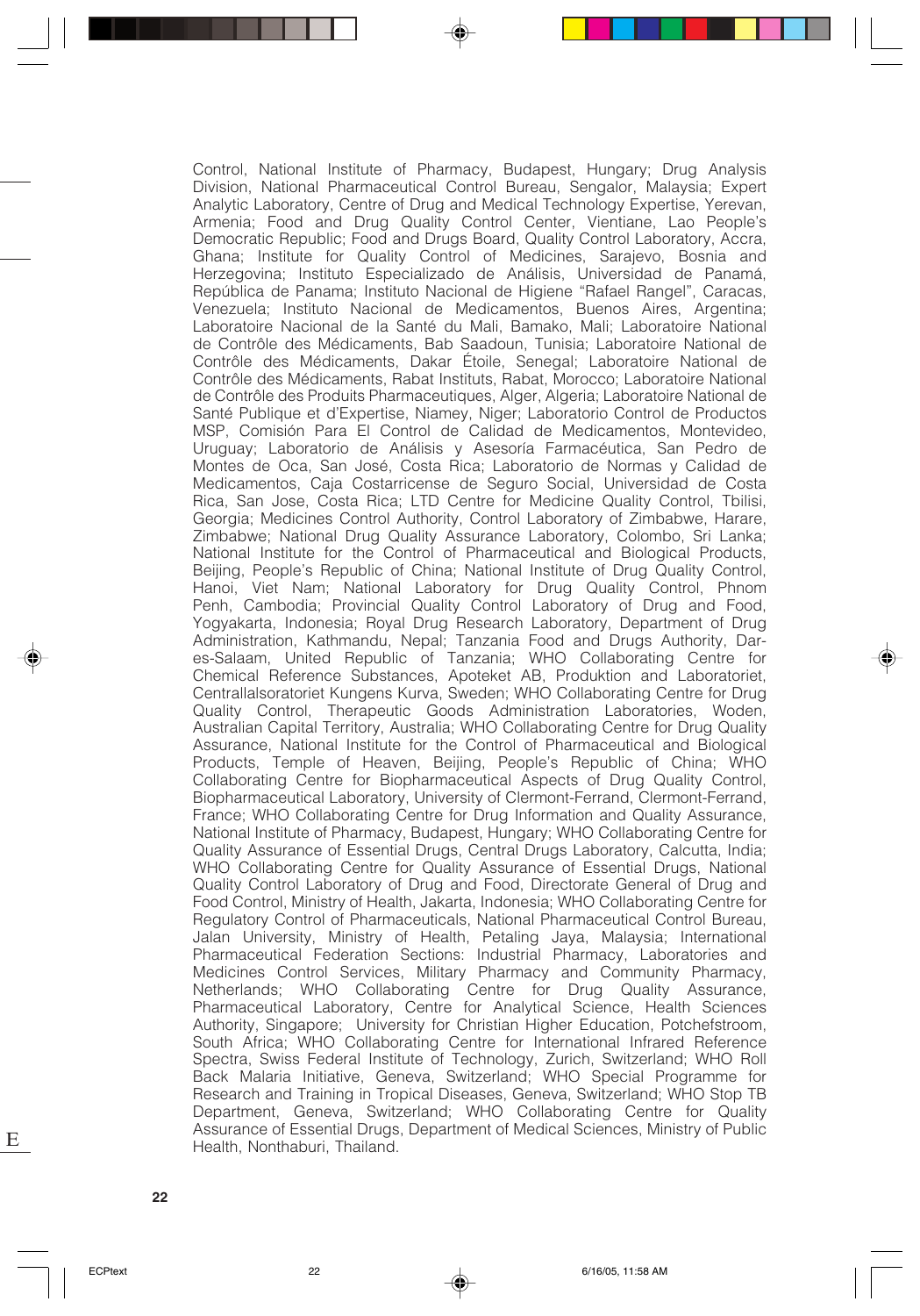Ms N. Abbasi and Ms Z. Abbasi, Department of Pharmaceutics, Royal Danish School of Pharmacy, Copenhagen, Denmark; Professor I. Abdoulaye, Minist ère de la Sant é Publique, Cotonou, Republic of Benin, Benin; Dr Z. Abeid, Pharmaceutical Department, Ministry of Health and Population, Cairo, Egypt; Dr D. Abhigantaphand, Bureau of Drug and Narcotic, Department of Medical Sciences, Nonthaburi, Thailand; Professor I. Addae-Mensah, University of Ghana, Legon, Ghana; Professor J.-M. Aiache, WHO Collaborating Centre for Biopharmaceutical Aspects of Drug Quality Control, University of Clermont-Ferrand, Clermont-Ferrand, France; Professor A. Agoumi, Medicines and Pharmacy, Ministry of Health, Rabat-Institute, Rabat, Morocco; Mrs S. Ahmed Jaffar, Directorate General of Pharmaceutical Affairs and Drugs Control, Ministry of Health, Muscat, Oman; Dr W. Akarawut, Department of Medical Science, Nonthaburi, Thailand; Professor P.I. Akubue, Department of Pharmacology and Toxicology, University of Nigeria, Nsukka, Nigeria; Mr A.H. Al-Abdullah, Ministry of Public Health, Doha, Qatar; Dr R. Alexander, Inspection Medicines and Healthcare Products, Regulatory Agency, London, England; Dr A. Al Na 'amani, Supreme Board of Drugs and Medical Appliances, Ministry of Public Health, Sana 'a, Yemen; Dr M.I. Al-Hail, Director, Pharmacy and Drug Control Department, Ministry of Public Health, Doha, Qatar; Dr S.L. Ali, Zentrallaboratorium Deutscher Apotheker, Eschborn, Germany; Dr R. Allman, Medicines and Medical Devices Safety Authority, Business Unit of the Ministry of Health, Auckland, New Zealand; Dr N. Anand, Lucknow, Uttar Pradesh, India; Dr O. Andriollo, Medicopharmaceutical Humanitarian Centre, Clermont-Ferrand, France; Professor M.K. Anglade, Directeur de la Pharmacie et du Médicaments, Abidjan, Côte d'Ivoire; Dr M. Argenti, National Administration of Medicaments, Food and Medical Technology, Buenos Aires, Argentina; Dr A. Artiges, European Directorate for the Quality of Medicines, Council of Europe, Strasbourg, France; Professor F. Ballereau, Centre Hospitalier Universitaire de Nantes, France; Dr D.M. Barends, Apotheker, Rijks Institut voor Volksgezondheid Milieu RIVM, BA Bilthoven, Netherlands; Ms A.C. Baron, European Chemical Industry Council/Active Pharmaceutical Ingredients Committee, CEFIC Sector Group, Brussels, Belgium; Dr C. Barnstein, Drug Information Division, United States Pharmacopeia, Rockville, MD, USA; Dr P.M. Bazerque, Secretariat for Policies and Health Regulation, Ministry of Health, Argentina; Dr M.C. Becerril Martinez, Comisi ón Permanente de la Farmacopea de los Estados Unidos Mexicanos, Mexico; Dr M. Bennoson, Meopham, Kent, England; Professor Y. Bensouda, Mohammed V University, Laboratory of Galenical Pharmacy, Rabat, Morocco; Dr D. Bentley, Senior Medicines Inspector, Medicines Control Agency, York, England; Dr S.M. Binti Jaafar, Pharmaceutical Services, Ministry of Health, Bandar Seri Begawan, Brunei Darussalam; Dr C.-E. Bittes, Altana Pharma AG, Singen, Germany; Ms I. Blancho, GMP Project Department, ROQUETTE Fr ères, Lestrem, France; Dr Peter Bl äuenstein, Paul Scherrer Institute, Villigen PSI, Switzerland; Professor H. Blume, Oberursel, Germany; Dr A. Bonneure, Specialty and Fine Chemical Programme, CEFIC European Chemical Industry Brussels, Belgium; Dr D.L. Boring, Food and Drug Administration, Rockville, MD, USA; Dr L. Borka, Oslo, Norway; Dr S. Botella, European Directorate for the Quality of Medicines, Council of Europe, Strasbourg, France; Mr B. Botwe, Food and Drugs Board, Accra, Ghana; Mr G. Bourdeau, ReMed Association, Mereville, France; Dr R. Boudet-Dalbin, Faculty of Pharmaceutical and Biological Sciences of Paris-Luxembourg, René Descartes University, Paris, France; Ms K. Bremer, Norwegian Medicines Control Agency, Oslo, Norway; Dr P.O. Bremer, Isopharma AS, Kjeller, Norway; Dr D. Calam, Wiltshire, England; Mr P. Castle, European Directorate for the Quality of Medicines, Council of Europe, Strasbourg, France; Mr G. Catto, World Federation of Proprietary Medicine Manufacturers, London, England; Dr B. Chapart, Pharma Review Manager, Global Analytical Development, Aventis Pharma, Anthony, France; Dr E. Charton, European Directorate for the Quality of Medicines, Council of Europe, Strasbourg, France; Mrs Chen Yan, Center for Certi fication, State Drug Administration, Beijing, People 's Republic of China; Dr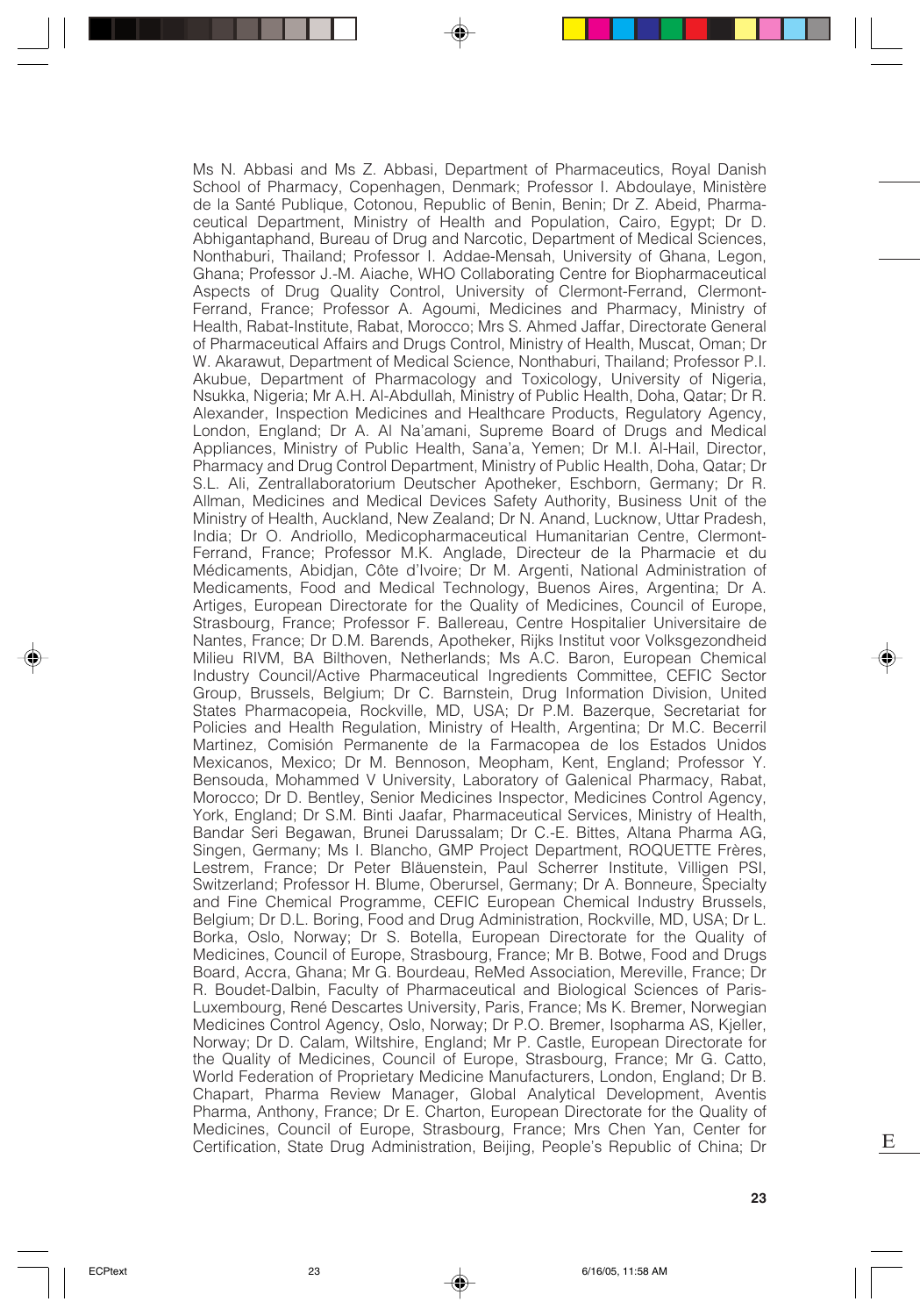A.M. Cheraghali, Food and Drug Department, Ministry of Health, Islamic Republic of Iran; Dr P. Christen, Analytical Pharmaceutical Chemistry Laboratory, University of Geneva, Geneva, Switzerland; Dr W.-K. Chui, Department of Pharmacy, National University of Singapore, Singapore; Dr D. Cockburn, Principal Scientific Administrator, European Medicines Agency, London, England; Miss M. Cone, PJB Publications Ltd, Richmond, England; Dr J. Cordoba, Faculty of Pharmacy, University of Costa Rica, San José, Costa Rica; Ms E.M. Cortes Montejano, Ministry of Health and Consumer Affairs, Information for Drugs, Madrid, Spain; Dr P. Cox, Consultant in Nuclear Medicine and Radiopharmacy, Bexhill on Sea, East Sussex, England; Dr P. Cranston, Australian Self Medication Industry, Sydney, NSW, Australia; Dr C.J. Dafforn, AstraZeneca Global Regulatory Affairs, Cheshire, England; Ms F. Dansereau, Health Products and Food Branch Inspectorate, National Coordination Center, Ottawa, Ontario, Canada; Mr M.N. Dauramanzi, Medicines Control Authority of Zimbabwe, Harare, Zimbabwe; Dr V.A. Dedrick, Quality and Regulatory Affairs, An International Association for Pharmaceutical and Biopharmaceutical Science and Technology, Bethesda, MD, USA; Professor H. de Jong, International Pharmaceutical Excipients Council, Courbevoie, France; Professor T. Dekker, Research Institute for Industrial Pharmacy, Potchefstroom, South Africa; Dr M. Demesmaeker, Bassins, Switzerland; Dr J. E. De Muth, Information Standards Development, United States Pharmacopeia, Rockville, MD, USA; Mrs L. Déry, International Policy Division, Bureau of Policy and Coordination, Therapeutic Products Programme, Ottawa, Canada; Mr M. Dixon, Corporate Quality Assurance, Eli Lilly and Company, Windlesham, Surrey, England; Ms L. Djuki´c, Institute of Pharmacy of Serbia, Authorized Institution for Medicines Testing and Control, Belgrade, Yugoslavia; Professor E. Doelker, University of Geneva, Geneva, Switzerland; Dr P. Dörr, International Affairs, Swiss Agency for Therapeutic Products, Berne, Switzerland; Professor J. Dressman, Institute for Pharmaceutical Technology, Johann Wolfgang Goethe University, Frankfurt am Main, Germany; Dr T. D. Duffy, Lowden International, North Yorkshire, England; Dr A. Dunn, Boots Healthcare International, Nottingham, England; Mr M. Dyrda, Pol-Nil Sp. z o.o., Warsaw, Poland; Dr D.I. Ellsworth, Division of Manufacturing and Product Quality, Center for Drug Evaluation and Research, Food and Drug Administration, Rockville, MD, USA; Dr E. Eppinger, Office of the Secretary, Office of Global Health Affairs, US Department of Health and Human Services, Washington, DC, USA; Dr T. Eriksen, Sudaththa Liyanaarachchi, Avissawella, Sri Lanka; Mr S. Fairchild, Brentwood, Essex, England; Dr C.J. Fallais, University of Liège and the Free University of Brussels, Brussels, Belgium; Dr A. Farina, Higher Institute of Health, Ministry of Health, Rome, Italy; Dr F.R.Y. Fazli, Ministry of Health Islamabad, Pakistan; Dr E. Fefer, International Affairs, United States Pharmacopeia, Rockville, MD, USA; Mrs S. Fuerst, The United States Adopted Names Council Program, American Medical Association, Chicago, IL, USA; Dr H. Fukuda, Society of Japanese Pharmacopoeia, Tokyo, Japan; Ms D. Gal, International Pharmaceutical Federation, The Hague, Netherlands; Mr S. Ghani, Division of Pharmaceutical Quality, Therapeutic Products Programme, Ottawa, Ontario, Canada; Ms E. Gomez Munoz, Quality Assurance, Phibro Animal Health, Fairfield, NJ, USA; Dr R. Gooch, Representative of the International Pharmaceutical Federation, Netherlands; Dr. T. Gosdschan, Intercantonal Office for the Control of Medicines, Division of Inspections, Berne, Switzerland; Dr P. Gough, Eli Lilly & Company Ltd., Hampshire, England; Dr B. Graz, Swiss Federal Office of Public Health, Berne, Switzerland; Professor A.A. Haggag, Department of Biochemistry, College of Pharmacy, University of Tanta, Tanta, Egypt; Dr S. Haghighi, Pharmaceutical and Microbiology Department, Institute Pasteur of Iran, Tehran, Islamic Republic of Iran; Ms N. Haji Naim, Pharmaceutical Services, Ministry of Health, Jalan University, Petaling Jaya, Malaysia; Dr N.G. Hartman, The Ottawa Hospital, Division of Nuclear Medicine, Ottawa, Ontario, Canada; Dr K. Hauser, International Regulatory Affairs PhRMA, NW Washington, DC, USA; Mr Y. Hayashi, Evaluation and Licensing Division, Pharmaceutical and Medical Safety Bureau,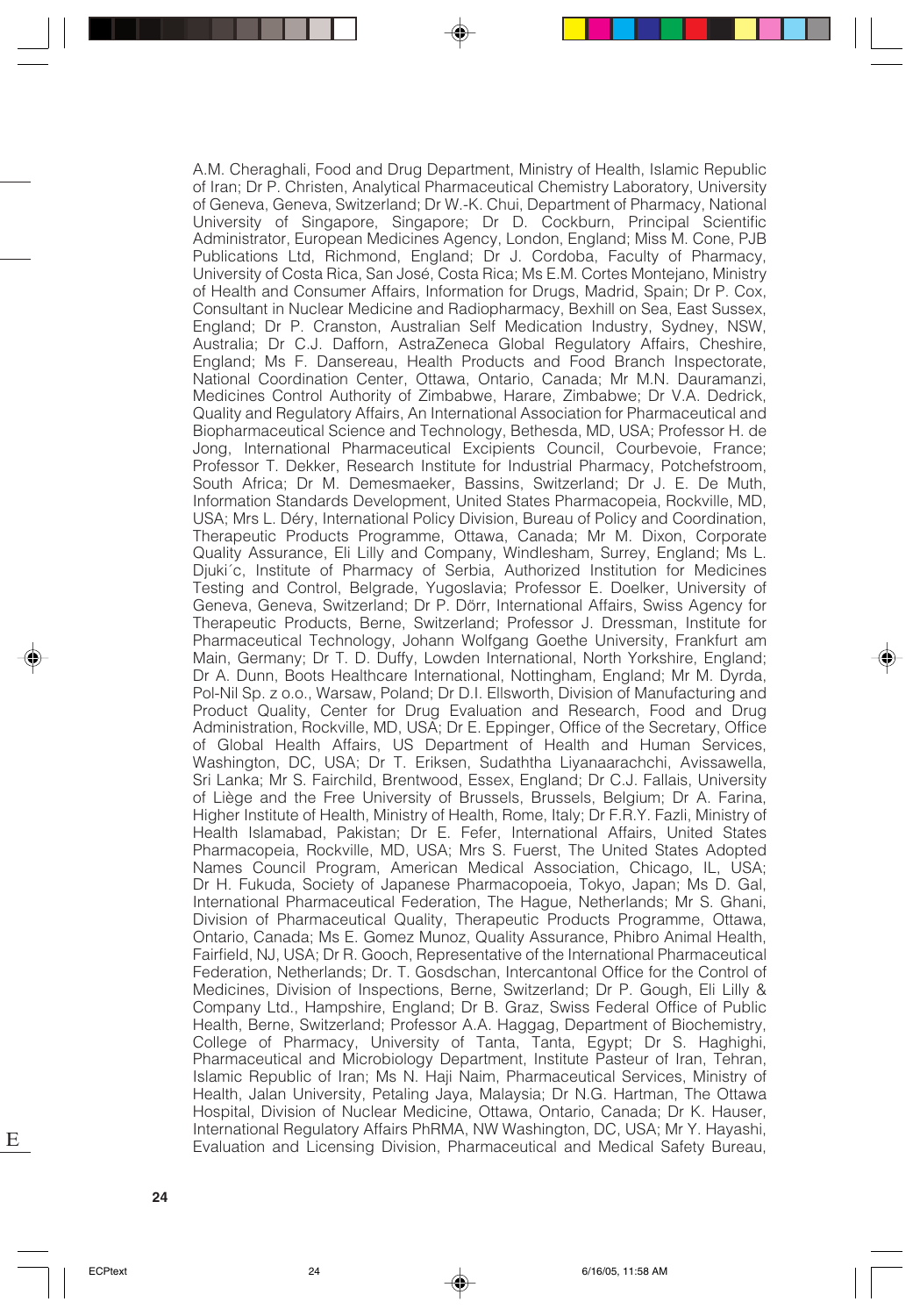Ministry of Health, Labour and Welfare, Tokyo, Japan; Dr P. Helboe, Pharmaceutical Affairs, Danish Medicines Agency, Br ønsh øj, Denmark; Dr E. Henriksen, Division of Manufacturing and Product Quality, Of fice of Compliance, US Food and Drug Administration, Rockville, MD, USA; Dr Juan Hern ández, Test Site of IEA, Gamboa and Corosal Stability Program, University of Panama, Panama City, Panama; Mr H. Hofstetter, Intercantonal Of fice for the Control of Medicines, Berne, Switzerland; Professor J. Hoogmartens, Catholic University of Leuven, Leuven, Belgium; Dr J. Hoose, Agency for Work, Health and Social Of fice for Health, Health Department, Hamburg, Germany; Dr M.J. How, MJH International Ltd, Holbeton, Devon, England; Dr H. Ibrahim, DebioPharm SA, Lausanne, Switzerland; Dr J. Id änpään-Heikkil ä, Council for International Organizations of Medical Sciences, World Council of Churches, Geneva, Switzerland; Dr K.E. Iddir, Direction de la Pharmacie et du M édicament, Tunis, Tunisia; Dr R. Ilyas, National Agency for Drug and Food Control, Jakarta Pusat, Indonesia; Dr E. Izeboud, Organisation des Fabricants de Produits Cellulosiques Alimen, IPEC Europe, DM Leidschendam, Netherlands; Professor R. Jachowicz, Department of Pharmaceutical Technology and Biopharmaceutics, Jagiellonian University, Krak ów, Poland; Dr P. Jacqmain, Inspection Generale de la Pharmacie, Service Publique Fédéral, Santé publiques, Securité de la Chaine alimentaire et Environnement, Brussels, Belgium; Dr R. J ähnke, German Pharma Health Fund e.v. Oberursel, Germany; Mr M. Jahnsson, Technical Coordination Unit — Inspections, European Agency for the Evaluation of Medicinal Products, London, England; Professor Jin Shaohong, National Institute for the Control of Pharmaceutical and Biological Products, Ministry of Public Health, Beijing, People 's Republic of China; Mrs G. Jiragobchaipong, Bureau of Drug and Narcotic, Department of Medical Sciences, Ministry of Public Health, Nonthaburi, Thailand; Dr K.V. Jogi, Central Drugs Testing Laboratories, ESIS Hospital, Thane, India; Dr A. Kakwemeire, National Drug Quality Control Laboratory, National Drug Authority, Kampala, Uganda; Dr K. Kawamura, Japan Parenteral Drug Association, Tokyo, Japan; Dr S. Keitel, Federal Institute for Drugs and Medical Devices, Bonn, Germany, Mr M. Keller, Intercantonal Of fice for the Control of Medicines, Division of Inspections, Berne, Switzerland; Dr S. Kennedy, Technical Co-ordination, Inspection Sector, European Agency for the Evaluation of Medicinal Products, London, England; Professor S. Khomvili, Hoechst Marion Roussel Industry, Thailand; Ms K. Kikule, National Drug Authority, Kampala, Uganda; Dr Kil-Soo Kim, College of Pharmacy, Ewha Woman 's University, Seoul, Republic of Korea; Dr Q.L. Kintanar, Bureau of Food and Drugs, Ministry of Health, Muntinlupa, Philippines; Dr Ari Kiskonen, National Agency for Medicines, Helsinki, Finland; Dr P. Kokkinou, Pharmaceutical Services, Ministry of Health, Lefkosia, Cyprus; Mr J. K örnyei, Institute of Isotopes Co., Ltd, Budapest, Hungary; Dr H. Koszegi-Szalai, National Institute of Pharmacy, Budapest, Hungary; Professor M.A. Koupparis, Laboratory of Analytical Chemistry, Department of Chemistry, University of Athens, Athens, Greece; Dr D. Krause, Secretariat Research, Development & Innovation, Berlin, Germany; Dr R. Krause, International Federation of Pharmaceutical Manufacturers Associations, Geneva, Switzerland; Professor H.G. Kristensen, Royal Danish School of Pharmacy, Department of Pharmaceutics, Copenhagen, Denmark; Dr P. Kucera, Wyeth Pharmaceuticals, New York, NY, USA; Dr P.B. Kulkarni, Technical Services Division, Bhabha Atomic Research Centre, Mumbai, India; Mr A. Kumar, Drugs Controller General, Directorate General of Health and Services, Ministry of Health and Family Welfare, New Delhi, India; Dr Kunstantinah, Directorate of Inspection and Certi fication of Therapeutic Products, National Agency of Drug and Food Control, Jakarta, Indonesia; Dr S. Kuttatharmmakul, Quality Assurance Department, The Government Pharmaceutical Organization, Bangkok, Thailand; Mr R. Kuwana, Medicines Control Authority, Harare, Zimbabwe; Mr J. Lanet, Qualassur, Paris, France; Dr T. Lapnet Moustapha, National Drug Quality Control and Valuation Laboratory, Yaound é, Cameroon; Mr H. Leblanc, Chairman, Active Pharmaceutical Ingredients Committee, Brussels, Belgium; Dr D. LeBlond,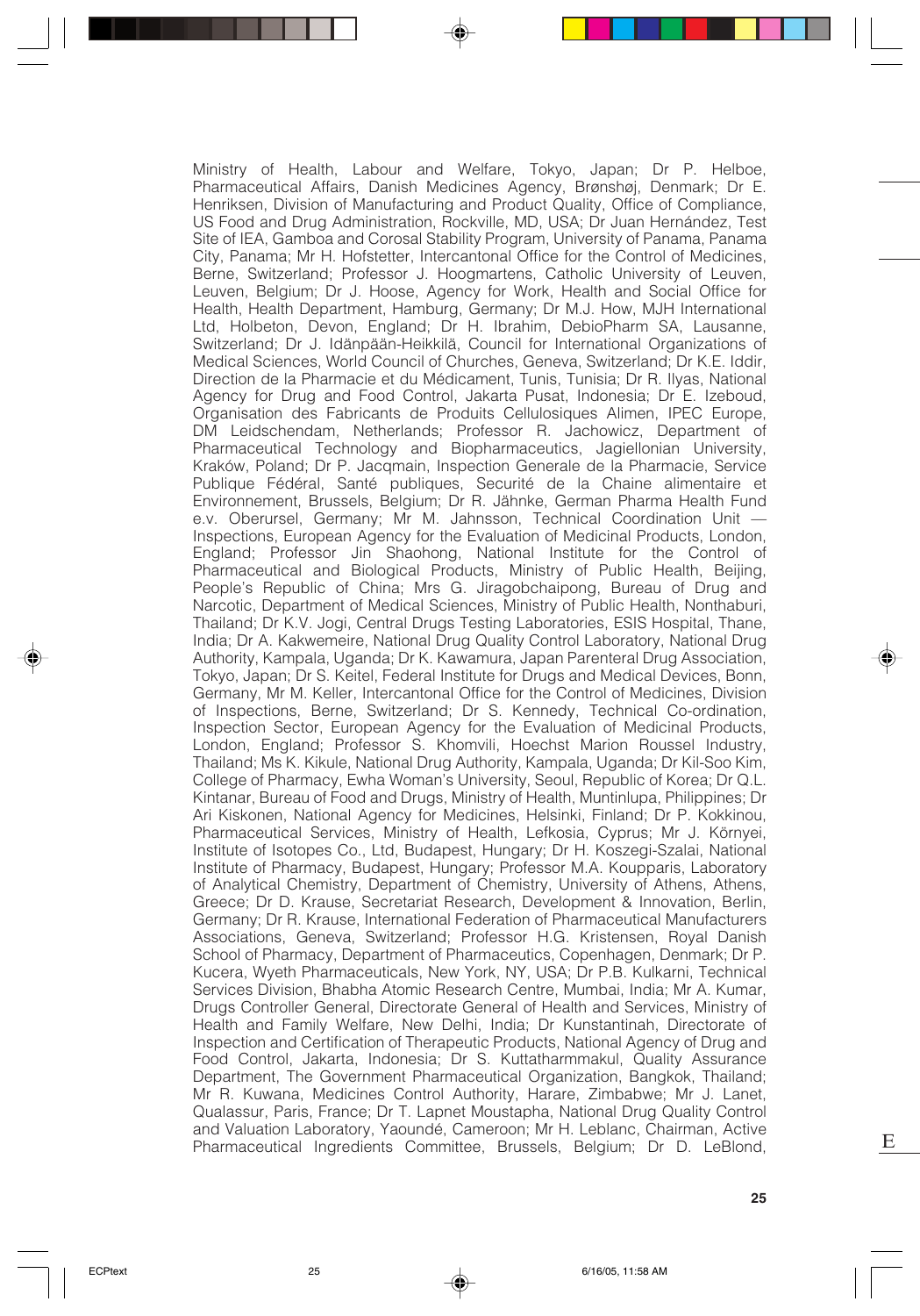Non-Clinical Statistics, Abbott Laboratories, IL, USA; Mr P. Lefévre, Medicines Agency, Saint Denis, France; Ms E. Leinonen, National Agency for Medicines, Helsinki, Finland; Dr H.-H. Letzner, Letzner Pharma Wasseraufbereitung GmbH, Hückeswagen, Germany; Dr A.C. Lezama, Health Protection Groups, Ministry of Health, Bogotá, Colombia; Dr K.G. Lingner, Standard Department, International Organization for Standardization (ISO), Geneva, Switzerland; Dr J. Linn, National Pharmaceutical Administration, Ministry of Health, Merah, Singapore; Professor J. Lipták, Ministry of Health, Budapest, Hungary; Mr J. Lisman, A-CBG, The Hague, Netherlands; Dr H. Lomská, State Institute for Drug Control, Prague, Czech Republic; Ms Low Min Yong, Pharmaceutical Laboratory, Centre for Analytical Science, WHO Collaborating Centre for Drug Quality Assurance, Health Science Authority, Singapore; Dr J. Macdonald, Therapeutic Products Directorate, Health Canada, Ottawa, Ontario, Canada; Ms C. Machado, INFARMED, National Pharmacy and Medicines Institute, Lisbon, Portugal; Dr M.K. Majumdar, Damason Consultancy Services, Jadavpur, India; Dr F. Malik, National Institute of Health, Islamabad, Pakistan; Mr B. Mandal, WHO Collaborating Centre for Quality Assurance of Essential Drugs, Calcutta, India; Professor L. Martinec, State Institute for Drug Control, Bratislava, Slovak Republic; Professor A.P. Mazurek, Drug Institute, Warsaw, Poland; Dr A. Mechkovski, Moscow, Russian Federation; Dr M. Mehmandoust, French Health Products Safety Agency, Saint Denis, France; Dr S. Messner, Abbott Laboratories Corporate Regulatory and Quality Science, Illinois, USA; Ms R. Mikolajczak, Department of Chemical Analysis, Radioisotope Centre, Polatom, Otwock Swielk, Poland; Dr F. Milek, International Pharmaceutical Excipients Council Europe, Good Distribution Practice Committee, Stuttgart, Germany; Ms M. Miljkovic, Institute of Pharmacy of Serbia, Belgrade, Yugoslavia; Dr J.H. McB. Miller, European Directorate for the Quality of Medicines, Council of Europe, Strasbourg, France; Professor J. Mircheva, AESGP (Representative of WSMI), Brussels, Belgium; Dr A. Mitchell, S & D Chemicals, Harrow, England; Dr A. Mitrevej, Vice-President for Academic Affairs, Pharmaceutical Association of Thailand, Bangkok, Thailand; Mr M. Moester, Inspectorate for Health Care, Rijswijk, Netherlands; Dr G.P. Mohanta, Department of Pharmacy, Annamalai University, Tamil Nadu, India; Dr A. Mohd Moosa, Directorate General of Pharmaceutical Affairs and Drugs Control, Ministry of Health, Muscat, Oman; Professor H. Möller, Central Laboratory of German Pharmacists, Eschborn, Germany; Dr J. Molzon, Associate Director of International Programs, Center for Drug Evaluation and Research, US Food and Drug Administration, Rockville, MD, USA; Mrs A.B. Moraes da Silva, National School of Public Health (FIOCRUZ), Coordination of Technical Cooperation, Rio de Janeiro, Brazil; Dr O. Morin, Regulatory and Scientific Affairs, International Federation of Pharmaceutical Manufacturers Associations, Geneva, Switzerland; Dr G. Munro, Head of Inspection and Enforcement, Medicines Control Agency, London, England; Dr S. Myat Tun, Department of Health, Food and Drug Administration, Ministry of Health, Yangon, Myanmar; Dr Myint-Sein, Myanmar Pharmaceutical Industries, Ministry of Industry, Yangon, Myanmar; Dr D.V.S. Narasimhan, Division of Physical and Chemical Sciences, International Atomic Energy Agency, Vienna, Austria; Dr R. Nash, Mahwah, NJ, USA; Dr E. Njau, Arusha, United Republic of Tanzania; Dr K. Nodop, European Agency for the Evaluation of Medicinal Products, London, England; Dr O.P.D. Noronha, N Dutta Marg, Adheri West, Mumbai, India; Dr C. Ntege, National Drug Authority, National Drug Quality Control Laboratory, Kampala, Uganda; Professor A.A. Olaniyi, Department of Pharmaceutical Chemistry, College of Medicine, University of Ibadan, Ibadan, Nigeria; Dr C. Ondari, Department of Health Sciences, University of Nairobi, Nairobi, Kenya; Dr Kutlan Ozker, Associate Professor, Medical College of Wisconsin, Department of Radiology, Section of Nuclear Medicine, Froedtert Memorial Lutheran Hospital, Milwaukee, WI, USA; Professor T. Paál, National Institute of Pharmacy, WHO Collaborating Centre for Drug Information and Quality Assurance, Budapest, Hungary; Dr P.R. Pabrai, Sarita Vihar, New Delhi, India; Dr M.I. Pacecca, Training and Research Department, National Administration of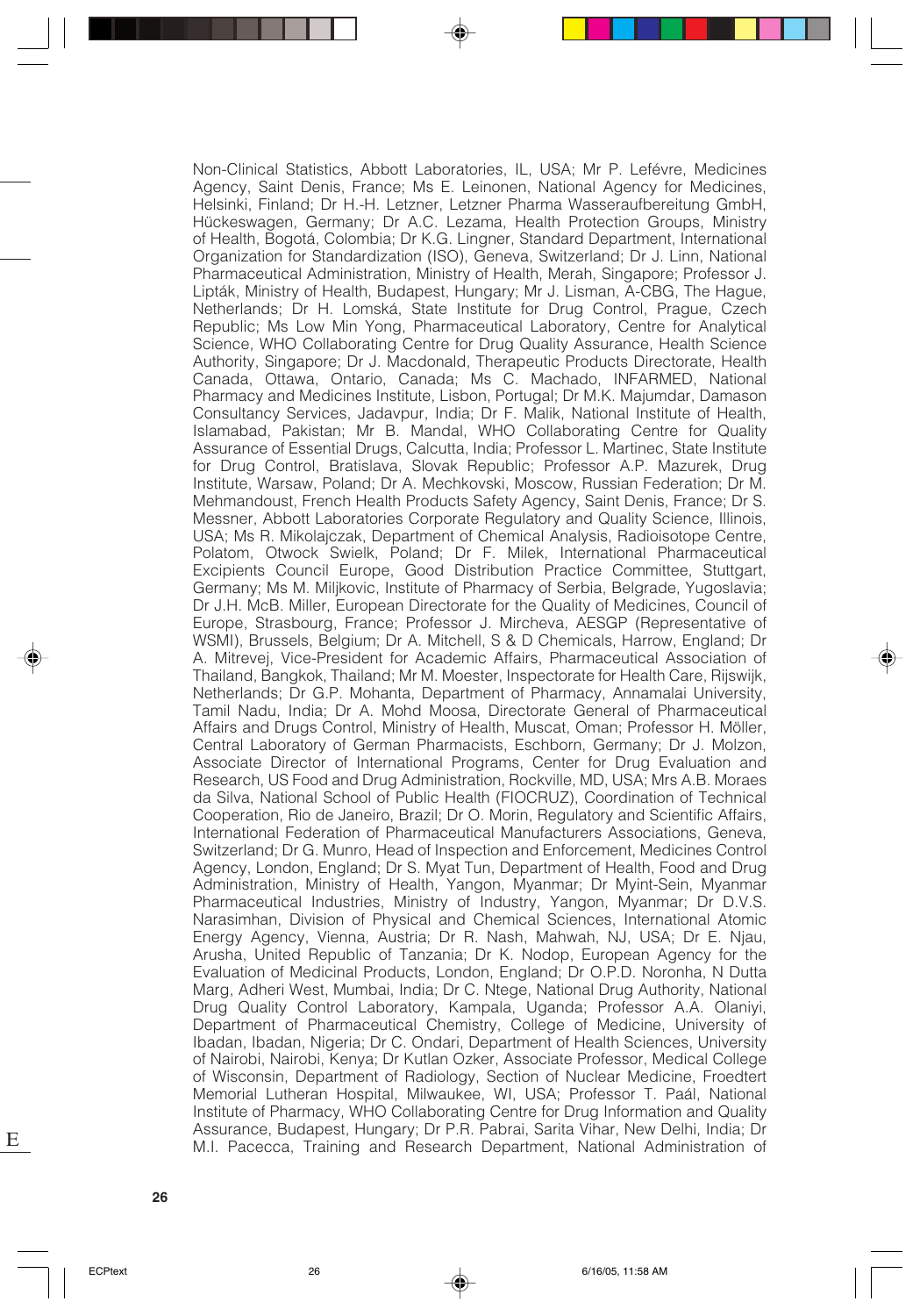Medicines, Foods and Medical Technology (ANMAT), Ministry of Health, Buenos Aires, Argentina; Dr C.O. Pannenborg, Sector Leader for Health, Nutrition and Population, Africa Region, The World Bank, Washington, DC, USA; Dr K.B. Park, Radioisotope Department, Korea Atomic Energy Institute, Taejon, Republic of Korea; Dr W. Pathirana, Department of Pharmacology and Pharmacy, Faculty of Medicines, University of Colombo, Colombo, Sri Lanka; Dr I.J. Petersen, Department of Pharmaceutical Affairs, Ministry of Health and Social Security, Reykjav ík, Iceland; Dr S. Phanouvong, Drug Quality, Control Global Assistance Initiatives, The United States Pharmacopeia, MD, USA; Dr L.E. Pino Arango, Ministry of Health, Bogot á, Colombia; Dr J. Pog ány, Consivers Consulting and Translation Group, Budapest, Hungary; Dr W. Pohler, Pharmaceutical Sciences, Aventis Pharma, Frankfurt am Main, Germany; Miss A. Poompanich, Division of Drug Analysis, Department of Medical Sciences, Ministry of Public Health, Nonthaburi, Thailand; Dr H. Potthast, Federal Institute for Drugs and Medical Devices, Bonn, Germany; Ms M.-L. Rabouhans, Chiswick, England; Dr P. Ra fidison, International Pharmaceutical Excipients Council-Europe, Good Manufacturing Practices/Good Distribution Practice Committee, Global Life Sciences, Dow Corning, Opio, France; Dr F. Raki ás, Head, Radioisotope Department, National Institute of Pharmacy, Budapest, Hungary; Dr N. Ramamoorthy, Board of Radiation and Isotope Technology, Department of Atomic Energy, Mumbai, India; Dr J. Reden, Scienti fic and Regulatory Affairs, European Federation of Pharmaceutical Industries and Associations, Brussels, Belgium; Dr M.M. Reidenberg, Weill Medical College of Cornell University, New York, NY, USA; Mr G. Requin, Ministry of Health and Quality of Life, Port Louis, Mauritius; Dr S. Roenninger, F. Hoffman La Roche Ltd., Basel, Switzerland; Mr P. Romagnoli, European Generic Medicines Association, Aschimfarma, Milan, Italy; Dr D. Rumel, Brazilian Health Surveillance Agency, Brasilia, Brazil; Dr B. Sabri, Health Systems and Community Development, Of fice of WHO Representative, Riyadh, Saudi Arabia; Dr C. Sanchez, Centre for State Control of Drug Quality, Havana, Cuba; Dr Sang Gouwei, National Institute for the Control of Pharmaceutical and Biological Products, Beijing, People 's Republic of China; Dr R. Santos Ivo, INFARMED, National Pharmacy and Medicines Institute, Lisbon, Portugal; Dr J.-M. Sapin, Head, Inspection Unit, AFSSA, Lyon, France; Dr K. Satiadarma, Jl. Cipaganti 172, Bandung, Indonesia; Dr M. Schaffhauser, Intercantonal Of fice for the Control of Medicines, Control of Manufacture, Berne, Switzerland; Professor J. Schlebusch, Medicines Control Council, Department of Health, Pretoria, South Africa; Ms M. Schmid, Saconnex d 'Arve, Switzerland; Dr C. Scholten, Coordinator, ICCTA Task Force on Pharmaceuticals and Quality Starting Materials, Germany; Dr H. Schrader, Physikalisch-Technisch Bundesanstalt, Braunschweig, Germany; Dr J. Schrank, Scienti fic, Technical and Regulatory Affairs, Interpharma, Basel, Switzerland; Mr G. Schwartzman, Sarasota, FL, USA; Dr V. Shah, Of fice of Pharmaceutical Science, Center for Drug and Evaluation Research, Food and Drug Administration, Rockville, MD, USA; Dr N. Sharif, Ministry of Health, Petaling Jaya, Sengalor, Malaysia; Dr G.V. Shashkova, Ministry of Health, Moscow, Russian Federation; Dr S. Shaw, International Pharmaceutical Federation, the Hague, Netherlands; Dr A. Sheak, Department of Drug Administration, Ministry of Health, Kathmandu, Nepal; Dr M. Sheikh, A/DHS, Syrian Arab Republic; Dr E.B. Sheinin, Information and Standards Development, United States Pharmacopeia, Rockville, MD, USA; Dr P.G. Shrotriya, M.J. Biopharm Pvt. Ltd., New Mumbai, India; Dr M. Siewert, Environmental Health and Safety, Aventis Pharma, Frankfurt am Main, Germany; Ms S. Siiskonen, International Pharmaceutical Federation, The Hague, the Netherlands; Dr G.N. Singh, Central Indian Pharmacopoeia Laboratory, Ministry of Health and Family Welfare, Ghaziabad, India; Dr S. Singh, Department of Pharmaceutical Analysis, Nagar, Punjab, India; Dr S.C. Singhai, Seapharm Forum, World Health House, New Delhi, India; Ms K. Sinivuo, National Agency for Medicines, Helsinki, Finland; Dr L.S. Slamet, Therapeutic Products, Narcotic Psychotropic and Addictive Substances, National Agency of Drug and Food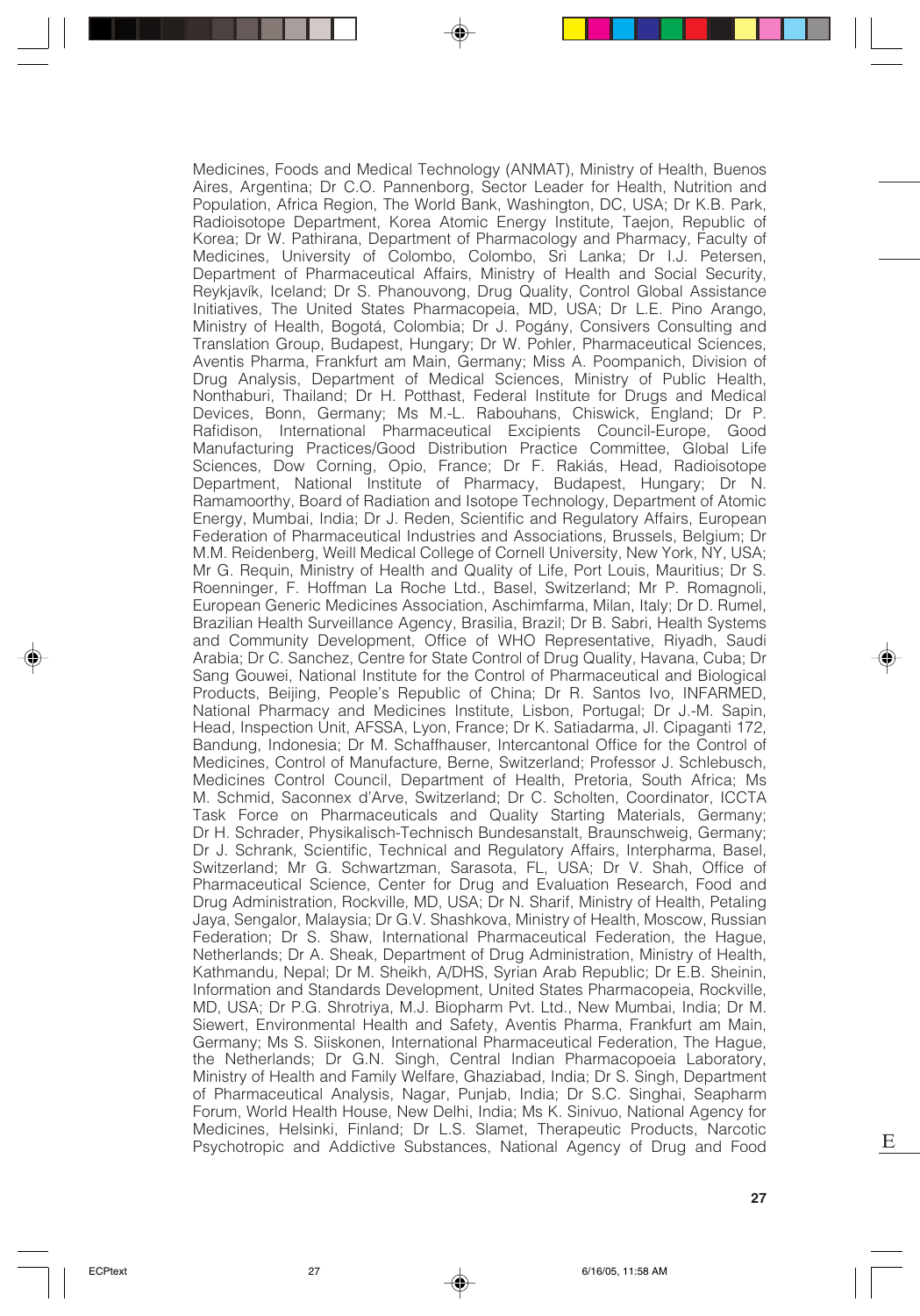Control, Jakarta, Indonesia; Dr A.E. Smedstad, Norwegian Association of Proprietor Pharmacists, Oslo, Norway; Dr M. Smíd, State Institute for Drug Control, Prague, Czech Republic; Dr R.J. Smith, Therapeutic Goods Administration Laboratories, Woden, Australian Capital Territory, Australia; Ms J. Solano Galvis, Ministry of Health, Directorate-General for Public Health, Bogotá, Colombia; Dr J.-M. Spieser, European Directorate for the Quality of Medicine, Council of Europe, Strasbourg, France; Mrs L. Stefanini-Oresíc, Croatian Institute for Medicine Control, Zagreb, Croatia; Dr W. Steiger, Associate Director for International Policy, Office of International Programs, US Food and Drug Administration, Rockville, MD, USA; Dr W. Stoedter, Quality and Regulatory Affairs, An International Association for Pharmaceutical and Biopharmaceutical Science and Technology, Bethesda, MD, USA; Dr A. Sulistiowati, Division of Therapeutic Products and Hazardous Substances, National Quality Control Laboratory of Drugs and Food, Jakarta, Indonesia; Dr S. Sur, State Inspection for Quality Control of Medicines, Ministry of Health of Ukraine, Kiev, Ukraine; Dr U. Suvanakoot, Pharmaceutical Technology Service Centre, Faculty of Pharmaceutical Sciences, Chulalongkorn University, Bangkok, Thailand; Mr M. Suzuki, Fuji Public Health Center, Fuji-shi, Japan; Mr P. Svarrer Jakobsen, UNICEF, Freeport, Copenhagen, Denmark; Professor M. Sznitowska, Department of Pharmaceutical Technology, Medical University of Gdan´sk, Gdan´sk, Poland; Dr H. Takeda, Senior Managing Director, Society of Japanese Pharmacopoeia, Tokyo, Japan; Dr S.K. Talwar, Central Indian Pharmacopoeia Laboratory, Ghaziabad, Uttar Pradesh, India; Ms Y. Tayler, The World Bank, Washington, DC, USA; Dr J. Taylor, Medicines Control Agency, London, England; Dr W. Taylor, Taylor Enterprises Inc., Libertyville, IL, USA; Dr D. Teitz, Bristol-Myers Squibb Company, NJ, USA; Dr M. ten Ham, Department of Pharmaceutical Affairs, Ministry of Public Health, Welfare and Sport, The Hague, Netherlands; Dr S. Throm, Research and Development, Association of Research Drug Manufacturers, Berlin, Germany; Dr W.D. Torres, Department of Health, Bureau of Food and Drugs, Alabang, Muntinlupa, Philippines; Professor A. Toumi, Directorate of Pharmacy and Medicines, Ministry of Public Health, Bab Saadoun, Tunisia; Ms M. Treebamroong, Quality Control Coordinator, for the Director of Bureau of Drug and Narcotic, Department of Medical Sciences, Ministry of Health, Nonthaburi, Thailand; Mr R. Tribe, Holder, ACT, Australia; Mr R.B. Trigg, British Pharmacopoeia Commission, London, England; Professor Tu Guoshi, National Institute for the Control of Pharmaceutical and Biological Products, Ministry of Public Health, Beijing, People's Republic of China; Dr J. Turner, Policy and Standards Inspection and Enforcement Division, Department of Health, Medicines Control Agency, London, England; Dr N. Turner, Glaxo Smith Kline, Ware, England; Ms E. Uramis Diaz, National Centre for Biological Products, Havana, Cuba; Mr S. Uzu, Planning Division, Pharmaceutical Affairs Bureau, Ministry of Health and Welfare, Tokyo, Japan; Dr M. Vagt, Hameln Pharmaceutical GmbH, Hameln, Germany; Dr J.G. Valentino, United States Pharmacopeia, Rockville, MD, USA; Professor C. van Boxtel, Afd. Inwendige Geneeskunde F4, Amsterdam Zuldoost, Netherlands; Dr B. van Damme, Military and Emergency Pharmacy Section, Pharmaceutical Inspector BAF, Brussels, Belgium; Mr P. van der Hoeven, Active Pharmaceutical Ingredients Committee, European Chemical Industry Council, Brussels, Belgium; Dr J. van Oudtshoorn-Eckard, Monument Park, South Africa; Dr S. Vasanavathana, Office of Food and Drug Administration, Ministry of Public Health, Nonthaburi, Thailand; Ms M. Veek, Associate Director for Communications, US Food and Drug Administration, Rockville, MD, USA; Dr M. Venkateswarlu, Central Drugs Standard Control Organization, Mumbai, India; Dr H. Vera Ruiz, International Atomic Energy Agency, Vienna, Austria; Dr J.-Y. Videau, Humanitarian Medical and Pharmaceutical Centre, Clermont-Ferrand, France; Mr P.H. Vree, The Inspectorate of Health Care, Maasdam, Netherlands; Mr Wang Ping, Pharmacopoeia Commission of the People's Republic of China, Ministry of Health, Beijing, People's Republic of China; Dr D. Webber, World Self-Medication Industry, Centre International de Bureaux, Ferney-Voltaire, France; Dr K.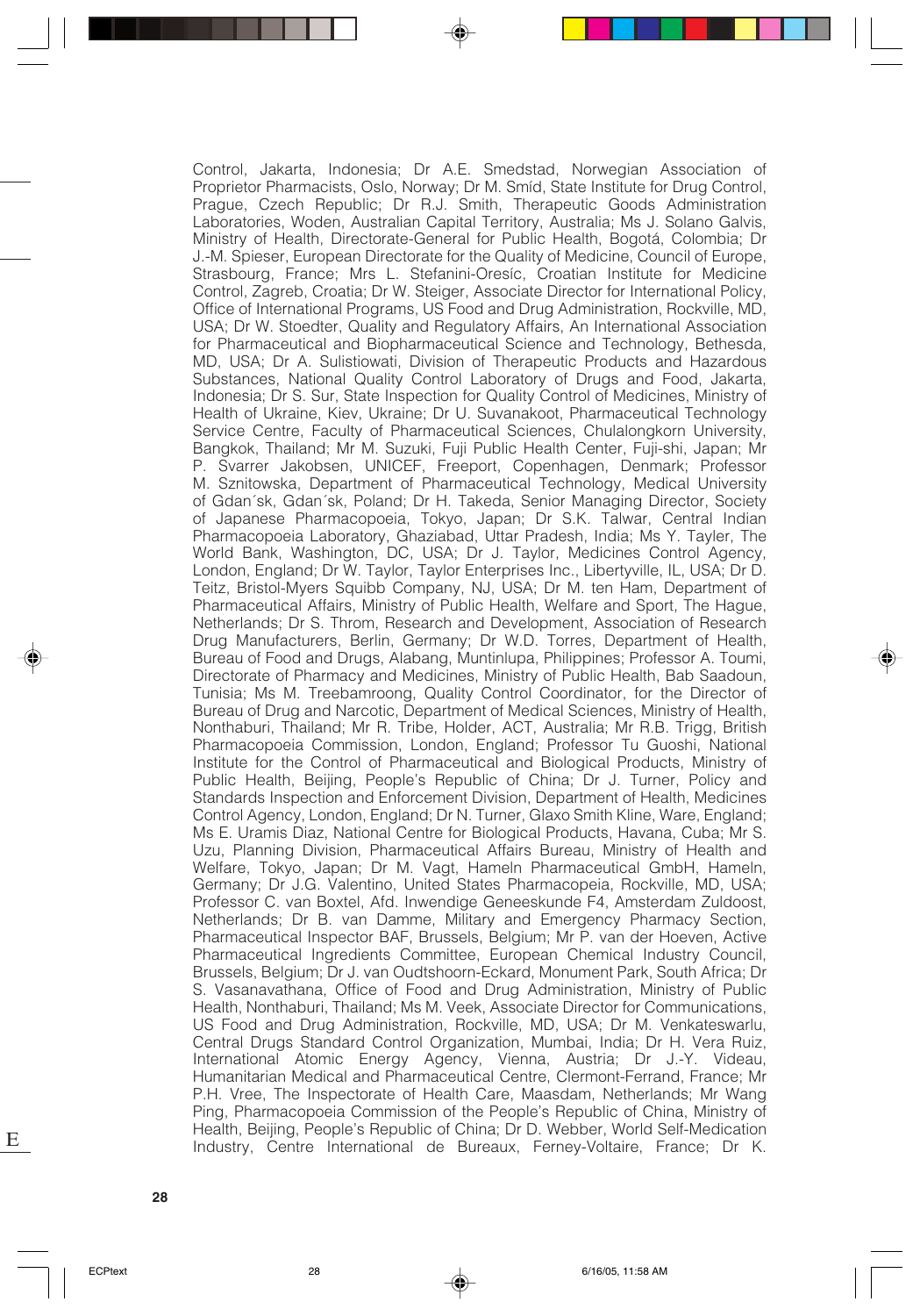Weerasuriya, WHO South-East Asia Regional Office, World Health House, New Delhi, India; Dr T. W. Welch, Associate Director for International Policy of International Programs, US Food and Drug Administration, Rockville, MD, USA; Dr R. White, Nonprescription Drug Manufacturers Association of Canada, Ottawa, Ontario, Canada; Dr J. Whitwell, Australian Nuclear Science and Technology Organization, Menai, NSW, Australia; Dr S. Wibulpolprasert, Bureau of Health Policy and Planning, Ministry of Public Health, Nonthaburi, Thailand; Dr L. Wiebe, Dentistry-Pharmacy Building, University of Alberta, Edmonton, Alberta, Canada; Dr W. Wieniawski, Polish Pharmaceutical Society, Warsaw, Poland; Dr R.L. Williams, United States Pharmacopeia, Rockville, MD, USA; Dr Woo Soo On, Singapore; Dr S. Wyn, GAMP Forum, Llanrwst, Wales; Mr Yang Lahu, National Institute for the Control of Pharmaceutical and Biological Products, Ministry of Public Health, Beijing, People's Republic of China; Professor Yang Zhong-Yuan, Guangzhou Municipal Institute for Drug Control, Guangzhou, People's Republic of China; Dr E. Yuan, International Health Officer, Office of Global Health Affairs, Rockville, MD, USA; Dr Zhou Haijun, National Institute for the Control of Pharmaceutical and Biological Products, WHO Collaborating Centre for Drug Quality Assurance, Beijing, People's Republic of China; Mr Zhu Dan, Shen Zhen, People's Republic of China; Ms A. Zima, State Institute for Drug Control, Prague, Czech Republic; Professor I. Zolle, Ludwig Boltzmann-Institute for Nuclear Medicine, Institute for Biomedical Technology and Physics, Vienna, Austria.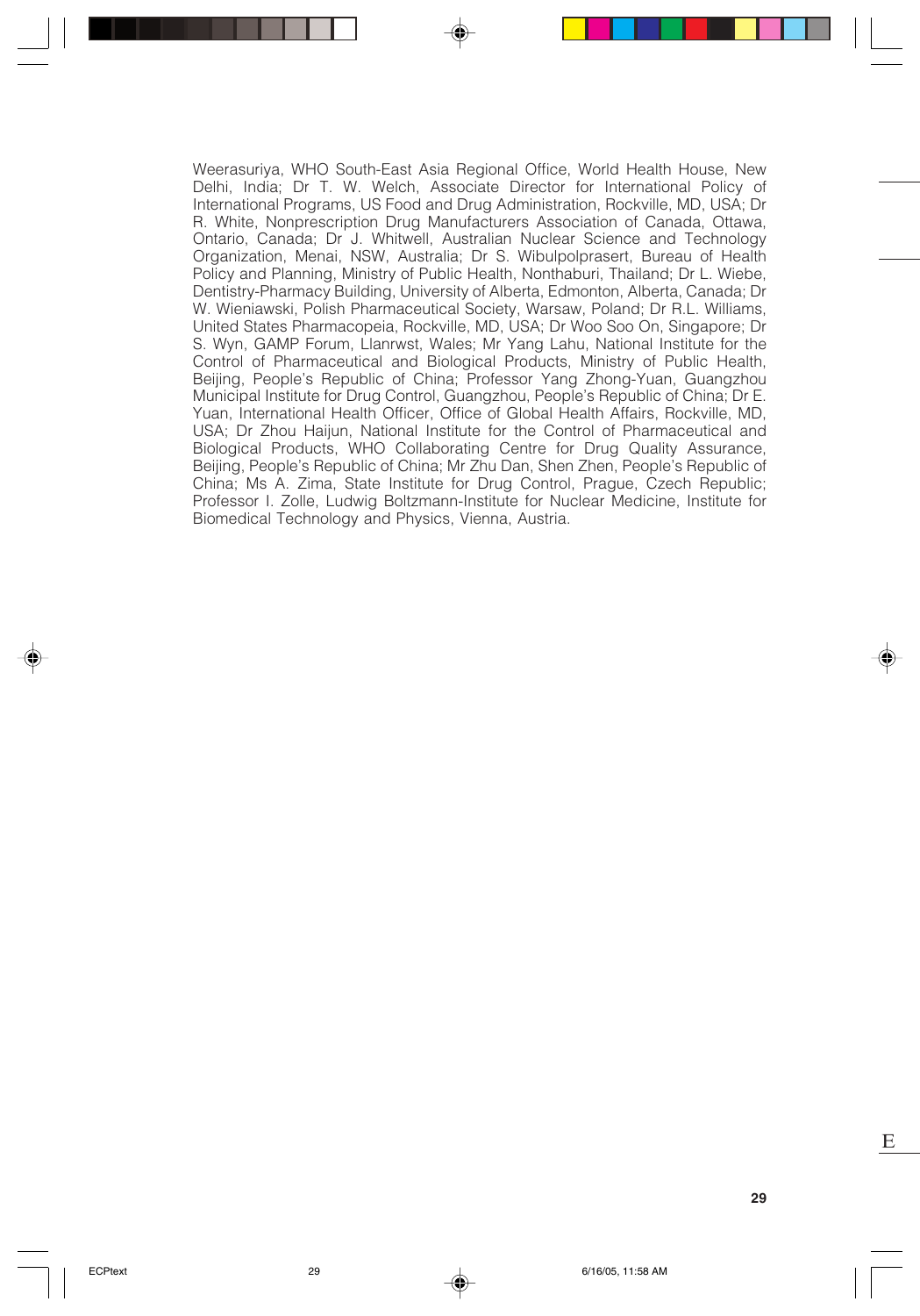© World Health Organization WHO Technical Report Series, No. 929, 2005

# Annex 1

# **International Chemical Reference Substances and International Infrared Reference Spectra**<sup>1</sup>

# 1. **List of available International Chemical Reference Substances**

International Chemical Reference Substances (ICRS) are established upon the advice of the WHO Expert Committee on Specifications for Pharmaceutical Preparations. They are supplied primarily for use in physical and chemical tests and assays described in the specifications for quality control of drugs published in *The International Pharmacopoeia* or proposed in draft monographs. The ICRS are mainly intended to be used as primary standards to calibrate secondary standards.

Directions for use and required analytical data for the intended use in the relevant specifications of *The International Pharmacopoeia* are given in the certificates enclosed with the substances when distributed.

ICRS may also be used in tests and assays not described in *The International Pharmacopoeia*. However, the responsibility for assessing the suitability of the substances then rests with the user or with the pharmacopoeia commission or other authority that has prescribed this use.

It is generally recommended that the substances should be stored protected from light and moisture and preferably at a temperature of about  $+5^{\circ}$ C. When special storage conditions are required, this is stated on the label or in the certificate. The user is recommended to purchase only an amount sufficient for immediate use.

The stability of the ICRS kept at the Collaborating Centre is monitored by regular re-examination and any material that has deteriorated is replaced by new batches when necessary. Lists giving control

**30**

As updated at the thirty-ninth meeting of the WHO Expert Committee on Specifications for Pharmaceutical Preparations, 25–29 October 2004.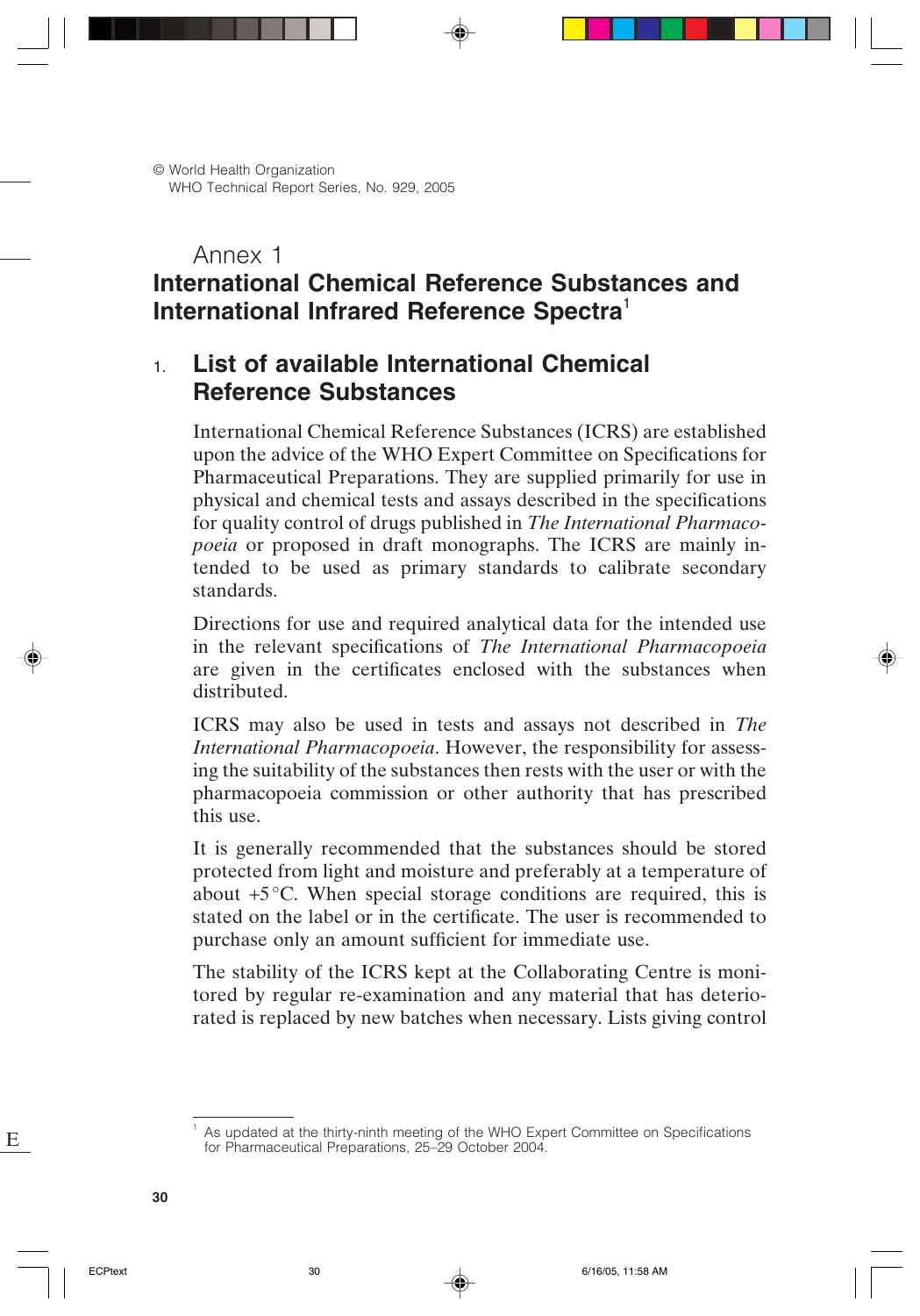numbers for the current batches are issued in the annual reports from the Centre and new lists may also be obtained on request.

Orders for the ICRS should be sent to:

WHO Collaborating Centre for Chemical Reference Substances Apoteket AB Produktion & Laboratorier Centrallaboratoriet, ACL Prismavägen 2 SE-141 75 Kungens Kurva Sweden Fax: +46 8 740 60 40 Email: who.apl@apoteket.se Web site: http://www.apl.apoteket.se/who

The ICRS are supplied only in the standard packages indicated in the following list.

| Catalogue<br>number | Reference substance                       | Package size        | Control<br>number |
|---------------------|-------------------------------------------|---------------------|-------------------|
| 9930375             | p-acetamidobenzalazine                    | 25 <sub>mg</sub>    | 290042            |
| 9930202             | acetazolamide                             | 100 <sub>mg</sub>   | 186128            |
| 9930204             | allopurinol                               | $100$ mg            | 287049            |
| 9930206             | amidotrizoic acid                         | 100 <sub>mg</sub>   | 196205            |
| 9930191             | 2-amino-5-nitrothiazole                   | 25 <sub>mg</sub>    | 186131            |
| 9930194             | 3-aminopyrazole-4-carboxamide hemisulfate | 100 <sub>mg</sub>   | 172050            |
| 9930193             | 3-amino-2,4,6-triiodobenzoic acid         | 100 <sub>mg</sub>   | 196206            |
| 9930208             | amitriptyline hydrochloride               | $100$ mg            | 181101            |
| 9930209             | amodiaquine hydrochloride                 | 200 mg              | 192160            |
| 9930210             | amphotericin B                            | 400 mg              | 191153            |
| 9930211             | ampicillin (anhydrous)                    | 200 mg              | 390001            |
| 9930212             | ampicillin sodium                         | 200 mg              | 388002            |
| 9930213             | ampicillin trihydrate                     | 200 mg              | 274003            |
| 9930214             | anhydrotetracycline hydrochloride         | 25 <sub>mg</sub>    | 180096            |
| 9931408             | artemether                                | $100$ mg            | 103225            |
| 9931406             | artemisinin                               | $100$ mg            | 103222            |
| 9931407             | artemotil                                 | 100 <sub>mg</sub>   | 103226            |
| 9931410             | artenimol                                 | $100$ mg            | 103223            |
| 9931409             | artesunate                                | $100$ mg            | 103224            |
| 9930215             | atropine sulfate                          | $100$ mg            | 183111            |
| 9930216             | azathioprine                              | $100 \,\mathrm{mg}$ | 172060            |
| 9930218             | bacitracin zinc                           | 200 mg              | 192174            |
| 9930219             | beclometasone dipropionate                | 200 mg              | 192175            |

Table 1 **Available International Chemical Reference Substances**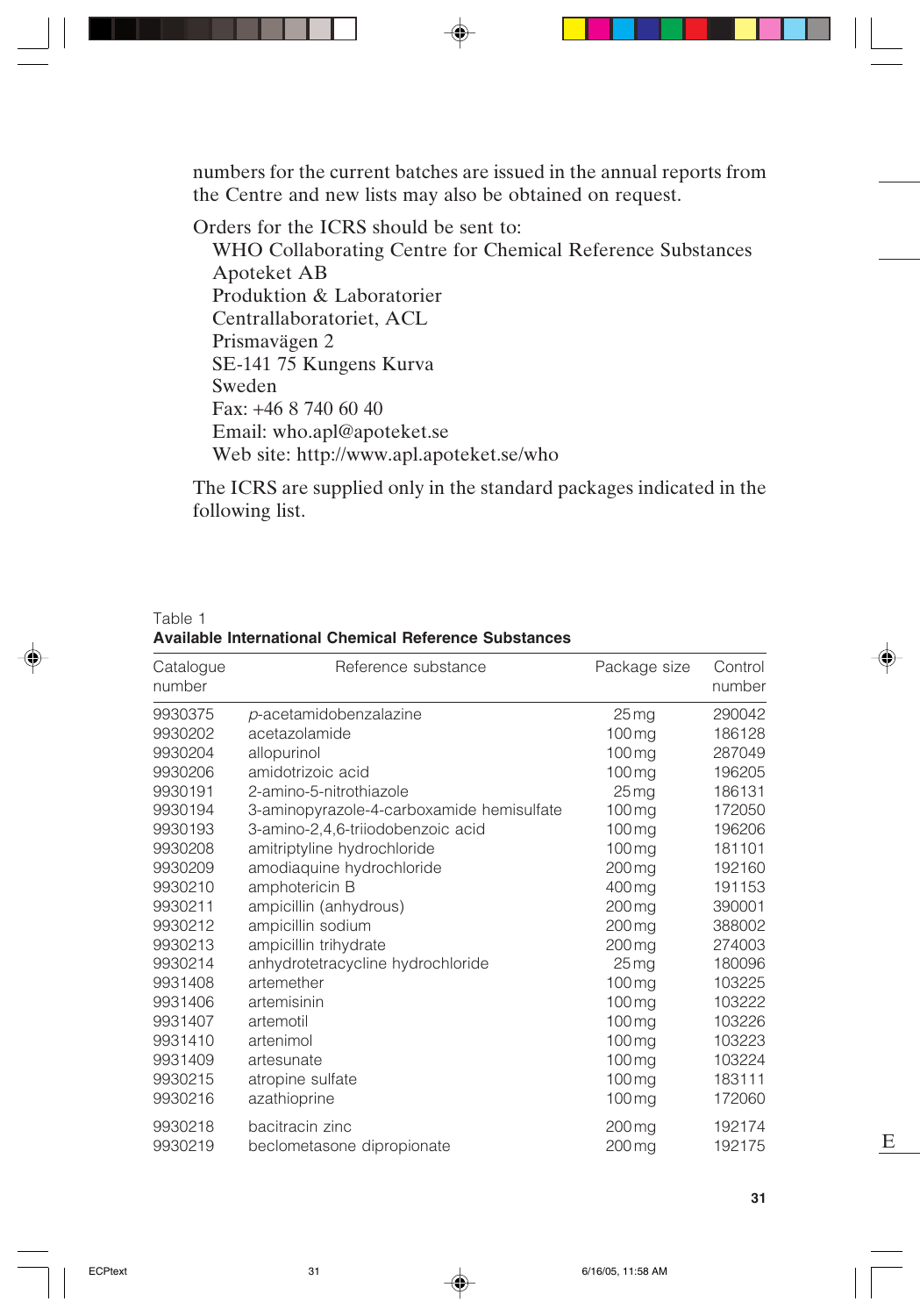| Catalogue<br>number | Reference substance                                       | Package size       | Control<br>number |
|---------------------|-----------------------------------------------------------|--------------------|-------------------|
|                     |                                                           |                    |                   |
| 9930225             | benzylpenicillin potassium                                | 200 mg             | 180099            |
| 9930226             | benzylpenicillin sodium                                   | 200 mg             | 280047            |
| 9930227             | bephenium hydroxynaphthoate                               | 100 mg             | 183112            |
| 9930228             | betamethasone                                             | $100$ mg           | 183113            |
| 9930229             | betamethasone sodium phosphate                            | 100 mg             | 196203            |
| 9930230             | betamethasone valerate                                    | $100$ mg           | 190145            |
| 9930233             | bupivacaine hydrochloride                                 | 100 mg             | 289054            |
| 9930234             | caffeine                                                  | 100 mg             | 181102            |
| 9930236<br>9930237  | calcium folinate (leucovorin calcium)<br>captopril        | 100 mg<br>100 mg   | 194188<br>197214  |
| 9930238             |                                                           |                    | 198216            |
|                     | captopril disulfide                                       | 25 <sub>mg</sub>   |                   |
| 9930239             | carbamazepine<br>carbenicillin monosodium                 | $100$ mg<br>200 mg | 189143            |
| 9930240<br>9930241  |                                                           | 200 mg             | 383043            |
|                     | chloramphenicol                                           |                    | 486004            |
| 9930242             | chloramphenicol palmitate                                 | 1 <sub>g</sub>     | 286072            |
| 9930243<br>9930199  | chloramphenicol palmitate (polymorph A)                   | 200 mg             | 175073            |
|                     | 5-chloro-2-methylaminobenzophenone<br>chloroquine sulfate | 100 mg             | 172061            |
| 9930245             |                                                           | 200 mg             | 195201            |
| 9930190<br>9930246  | 2-(4-chloro-3-sulfamoylbenzoyl)benzoic acid               | 50 <sub>mg</sub>   | 181106<br>182109  |
|                     | chlorphenamine hydrogen maleate                           | $100$ mg           |                   |
| 9930247<br>9930248  | chlorpromazine hydrochloride<br>chlortalidone             | 100 mg             | 178080            |
| 9930249             |                                                           | $100$ mg           | 183114            |
| 9930250             | chlortetracycline hydrochloride<br>cimetidine             | 200 mg             | 187138<br>190150  |
|                     | ciprofloxacin hydrochloride                               | $100$ mg<br>400 mg |                   |
| 9930256<br>9930252  | ciprofloxacin by-compound A                               | 20 <sub>mg</sub>   | 197210<br>198220  |
| 9930253             | ciprofloxacin desfluoro-compound                          | 20 <sub>mg</sub>   | 198219            |
| 9930254             | ciprofloxacin ethylenediamine-compound                    | 20 <sub>mg</sub>   | 198218            |
| 9930255             | ciprofloxacin fluoroquinolonic acid                       | 20 <sub>mg</sub>   | 198217            |
| 9930258             | cisplatin                                                 | $100$ mg           | 197207            |
| 9930259             | clomifene citrate                                         | $100$ mg           | 187136            |
|                     | clomifene citrate Z-isomer see zuclomifene                |                    |                   |
| 9930261             | cloxacillin sodium                                        | 200 mg             | 274005            |
| 9930262             | colecalciferol (vitamin D <sub>3</sub> )                  | 500 mg             | 190146            |
| 9930263             | cortisone acetate                                         | $100$ mg           | 167006            |
|                     |                                                           |                    |                   |
| 9930265             | dapsone                                                   | $100$ mg           | 183115            |
| 9930266             | desoxycortone acetate                                     | $100$ mg           | 167007            |
| 9930267             | dexamethasone                                             | 100 mg             | 388008            |
| 9930268             | dexamethasone acetate                                     | 100 <sub>mg</sub>  | 288009            |
| 9930269             | dexamethasone phosphoric acid                             | 100 mg             | 192161            |
| 9930270             | dexamethasone sodium phosphate                            | 100 <sub>mg</sub>  | 192158            |
| 9930282             | diazoxide                                                 | $100$ mg           | 181103            |
| 9930283             | dicloxacillin sodium                                      | 200 mg             | 174071            |
| 9930285             | dicoumarol                                                | $100$ mg           | 178077            |
| 9930287             | diethylcarbamazine dihydrogen citrate                     | $100$ mg           | 181100            |
| 9930288             | digitoxin                                                 | 100 mg             | 277010            |
| 9930289             | digoxin                                                   | 100 mg             | 587011            |

 $\spadesuit$ 

 $\Box$ 

 $\bigoplus$ 

- 1 ı

 $\overline{\bullet}$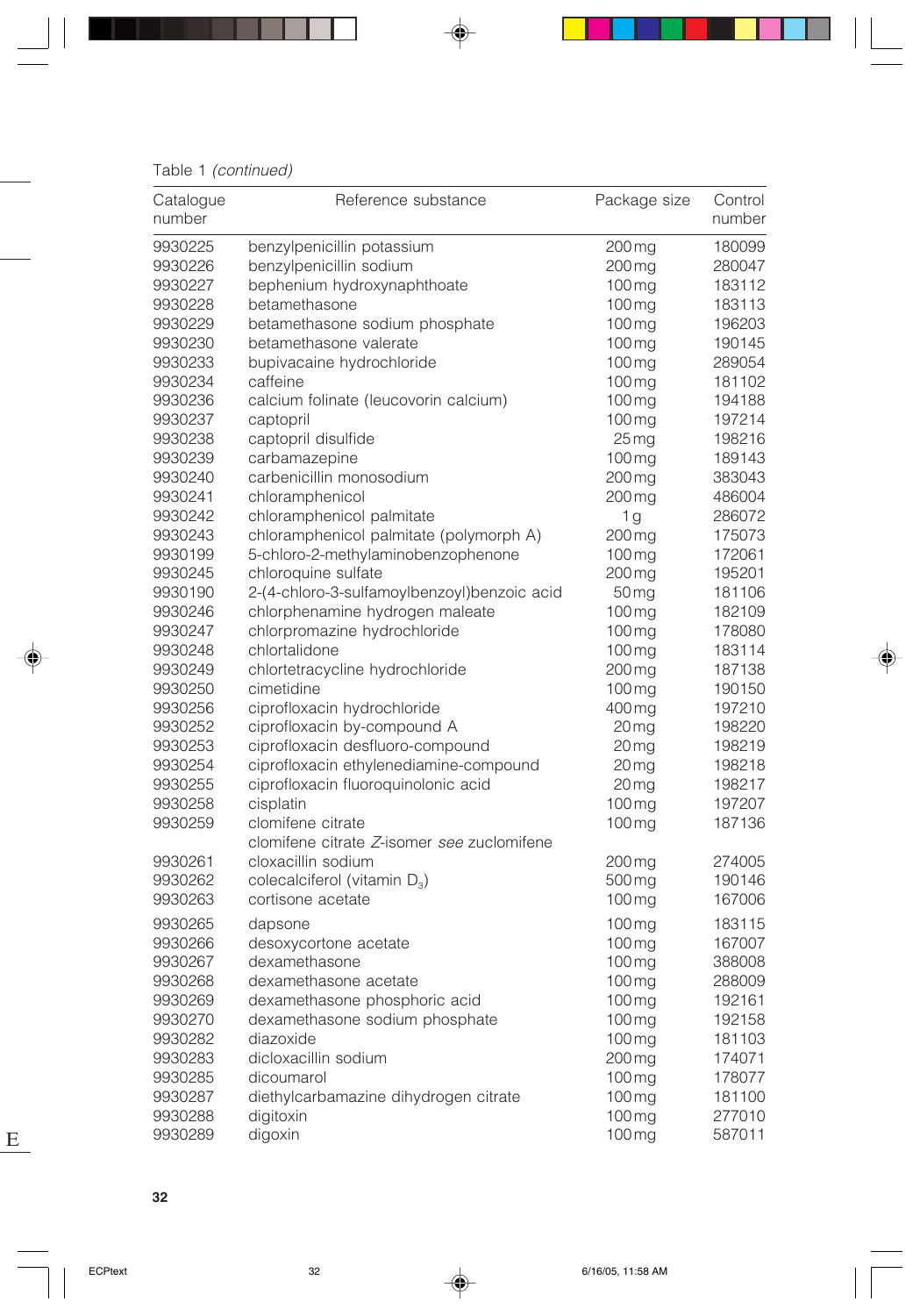| $10010 + 10011111000$                                                                                                                                  |                                                                                                                                                                                                                                                                                                                                        |                                                                                                                                                                                                    |                                                                                                                                          |
|--------------------------------------------------------------------------------------------------------------------------------------------------------|----------------------------------------------------------------------------------------------------------------------------------------------------------------------------------------------------------------------------------------------------------------------------------------------------------------------------------------|----------------------------------------------------------------------------------------------------------------------------------------------------------------------------------------------------|------------------------------------------------------------------------------------------------------------------------------------------|
| Catalogue<br>number                                                                                                                                    | Reference substance                                                                                                                                                                                                                                                                                                                    | Package size                                                                                                                                                                                       | Control<br>number                                                                                                                        |
| 9930290<br>9930292                                                                                                                                     | dopamine hydrochloride<br>doxorubicin hydrochloride                                                                                                                                                                                                                                                                                    | 100 mg<br>$100$ mg                                                                                                                                                                                 | 192159<br>196202                                                                                                                         |
| 9930294<br>9930197<br>9930295<br>9930296<br>9930297<br>9930298<br>9930299<br>9930300<br>9930301<br>9930302<br>9930304<br>9930305<br>9930306<br>9930307 | emetine hydrochloride<br>4-epianhydrotetracycline hydrochloride<br>ergocalciferol (vitamin D <sub>2</sub> )<br>ergometrine hydrogen maleate<br>ergotamine tartrate<br>erythromycin<br>erythromycin B<br>erythromycin C<br>estradiol benzoate<br>estrone<br>ethambutol hydrochloride<br>ethinylestradiol<br>ethisterone<br>ethosuximide | 100 <sub>mg</sub><br>25 <sub>mg</sub><br>500 mg<br>50 <sub>mg</sub><br>50 mg<br>250 mg<br>150mg<br>25 <sub>mg</sub><br>$100$ mg<br>100 mg<br>$100$ mg<br>$100$ mg<br>$100$ mg<br>100 <sub>mg</sub> | 187134<br>288097<br>190147<br>277012<br>385013<br>191154<br>194186<br>194187<br>167014<br>279015<br>179081<br>301016<br>167017<br>179088 |
| 9930309<br>9930310<br>9930311<br>9930312<br>9930313<br>9930314<br>9930315<br>9930316<br>9930195<br>9930355<br>9930318                                  | flucloxacillin sodium<br>flucytosine<br>fludrocortisone acetate<br>fluorouracil<br>fluphenazine decanoate dihydrochloride<br>fluphenazine enantate dihydrochloride<br>fluphenazine hydrochloride<br>folic acid<br>3-formylrifamycin<br>framycetin sulfate (neomycin B sulfate)<br>furosemide                                           | 200 mg<br>100 <sub>mg</sub><br>200 mg<br>100 <sub>mg</sub><br>$100$ mg<br>100 <sub>mg</sub><br>$100$ mg<br>$100$ mg<br>200 mg<br>200 mg<br>$100$ mg                                                | 195194<br>184121<br>195199<br>184122<br>182107<br>182108<br>176076<br>388019<br>202149<br>193178<br>171044                               |
| 9930322                                                                                                                                                | griseofulvin                                                                                                                                                                                                                                                                                                                           | 200 mg                                                                                                                                                                                             | 280040                                                                                                                                   |
| 9930323<br>9930324<br>9930325<br>9930326<br>9930327<br>9930188                                                                                         | haloperidol<br>hydrochlorothiazide<br>hydrocortisone<br>hydrocortisone acetate<br>hydrocortisone sodium succinate<br>(-)-3-(4-hydroxy-3-methoxyphenyl)-2-<br>hydrazino-2-methylalanine<br>(3-o-methylcarbidopa)                                                                                                                        | 100 <sub>mg</sub><br>$100$ mg<br>100 <sub>mg</sub><br>100 mg<br>200 mg<br>25 mg                                                                                                                    | 172063<br>179087<br>283020<br>280021<br>194184<br>193180                                                                                 |
| 9930189                                                                                                                                                | (-)-3-(4-hydroxy-3-methoxyphenyl)-<br>2-methylalanine<br>(3-o-methylmethyldopa)                                                                                                                                                                                                                                                        | 25 <sub>mg</sub>                                                                                                                                                                                   | 179085                                                                                                                                   |
| 9930328<br>9930329<br>9930330<br>9930331                                                                                                               | ibuprofen<br>imipramine hydrochloride<br>indometacin<br>isoniazid                                                                                                                                                                                                                                                                      | 100 <sub>mg</sub><br>$100$ mg<br>$100$ mg<br>$100$ mg                                                                                                                                              | 183117<br>172064<br>178078<br>185124                                                                                                     |
| 9930332                                                                                                                                                | kanamycin monosulfate                                                                                                                                                                                                                                                                                                                  | 12mg                                                                                                                                                                                               | 197211                                                                                                                                   |

 $\Rightarrow$ 

### Table 1 (continued)

**33**

 $E$ 

◈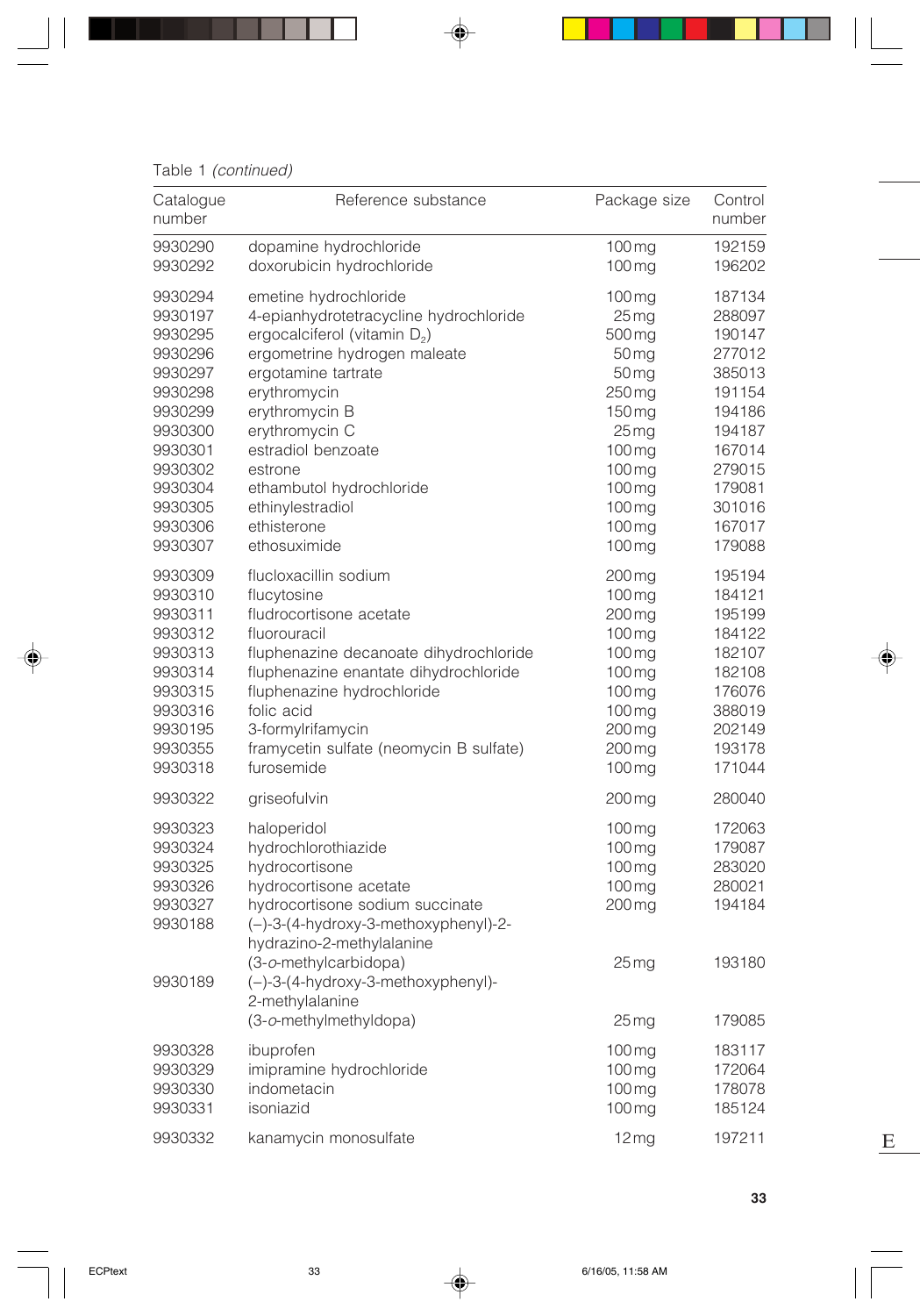| Table 1 (continued) |                                                                                                                                                                                             |                                  |                   |
|---------------------|---------------------------------------------------------------------------------------------------------------------------------------------------------------------------------------------|----------------------------------|-------------------|
| Catalogue<br>number | Reference substance                                                                                                                                                                         | Package size                     | Control<br>number |
| 9930333             | lanatoside C                                                                                                                                                                                | 100 <sub>mg</sub>                | 281022            |
| 9930334             | levodopa                                                                                                                                                                                    | $100$ mg                         | 295065            |
| 9930335             | levonorgestrel                                                                                                                                                                              | 200 mg                           | 194182            |
| 9930336             | levothyroxine sodium                                                                                                                                                                        | $100$ mg                         | 189144            |
| 9930337             | lidocaine                                                                                                                                                                                   | $100$ mg                         | 181104            |
| 9930338             | lidocaine hydrochloride                                                                                                                                                                     | 100 <sub>mg</sub>                | 181105            |
| 9930339             | liothyronine sodium                                                                                                                                                                         | 50 <sub>mg</sub>                 | 193179            |
| 9930340             | loperamide hydrochloride                                                                                                                                                                    | $100$ mg                         | 194185            |
| 9930341             | mebendazole                                                                                                                                                                                 | $200$ mg                         | 195195            |
|                     | Melting point reference substances                                                                                                                                                          |                                  |                   |
| 9930217             | azobenzene (69°C)                                                                                                                                                                           | 1g                               | 192168            |
| 9930438             | vanillin (83°C)                                                                                                                                                                             | 1 <sub>g</sub>                   | 299169            |
| 9930222             | benzil (96°C)                                                                                                                                                                               | 4g                               | 294170            |
| 9930201             | acetanilide (116°C)                                                                                                                                                                         | 1g                               | 297171            |
| 9930380             | phenacetin (136°C)                                                                                                                                                                          | 1g                               | 297172            |
| 9930221             | benzanilide (165°C)                                                                                                                                                                         | 4g                               | 192173            |
| 9930422             | sulfanilamide (166°C)                                                                                                                                                                       | 1g                               | 192162            |
| 9930423             | sulfapyridine (193°C)                                                                                                                                                                       | 4g                               | 192163            |
| 9930286<br>9930411  | dicyanodiamide (210°C)<br>saccharin (229°C)                                                                                                                                                 | 1 <sub>g</sub><br>1 <sub>g</sub> | 192164<br>192165  |
| 9930235             | caffeine (237°C)                                                                                                                                                                            |                                  | 299166            |
| 9930382             | phenolphthalein (263°C)                                                                                                                                                                     | 1g<br>1 <sub>g</sub>             | 299167            |
|                     |                                                                                                                                                                                             |                                  |                   |
| 9930345             | methotrexate<br>3-o-methylcarbidopa see (-)-3-(4-hydroxy-3-<br>methoxyphenyl)-2-hydrazino-2-methylalanine<br>3-o-methylmethyldopa see (-)-3-(4-hydroxy-3-<br>methoxyphenyl)-2-methylalanine | $100 \,\mathrm{mg}$              | 194193            |
| 9930346             | methyldopa                                                                                                                                                                                  | $100 \,\mathrm{mg}$              | 179084            |
| 9930347             | methyltestosterone                                                                                                                                                                          | $100$ mg                         | 167023            |
| 9930348             | meticillin sodium                                                                                                                                                                           | 200 mg                           | 274024            |
| 9930350             | metronidazole                                                                                                                                                                               | $100$ mg                         | 183118            |
| 9930351<br>9930354  | nafcillin sodium<br>neamine hydrochloride                                                                                                                                                   | $200$ mg                         | 272025            |
|                     | (neomycin A hydrochloride)<br>neomycin B sulfate see framycetin sulfate                                                                                                                     | 0.5 <sub>mg</sub>                | 193177            |
| 9930356             | neostigmine metilsulfate                                                                                                                                                                    | $100 \,\mathrm{mg}$              | 187135            |
| 9930357             | nicotinamide                                                                                                                                                                                | 100 mg                           | 200090            |
| 9930358             | nicotinic acid                                                                                                                                                                              | $100$ mg                         | 179091            |
| 9930359             | nifurtimox                                                                                                                                                                                  | $100$ mg                         | 194189            |
| 9930360             | niridazole                                                                                                                                                                                  | 200 mg                           | 186129            |
| 9930361             | niridazole-chlorethylcarboxamide                                                                                                                                                            | 25 <sub>mg</sub>                 | 186130            |
| 9930366             | norethisterone                                                                                                                                                                              | 100 mg                           | 186132            |
| 9930367             | norethisterone acetate                                                                                                                                                                      | 100 mg                           | 185123            |
| 9930369             | nystatin                                                                                                                                                                                    | 200 mg                           | 300152            |

 $\Rightarrow$ 

 $E_{\perp}$ 

 $\bigoplus$ 

**34**

 $\bigoplus$ 

 $\overline{\phantom{a}}$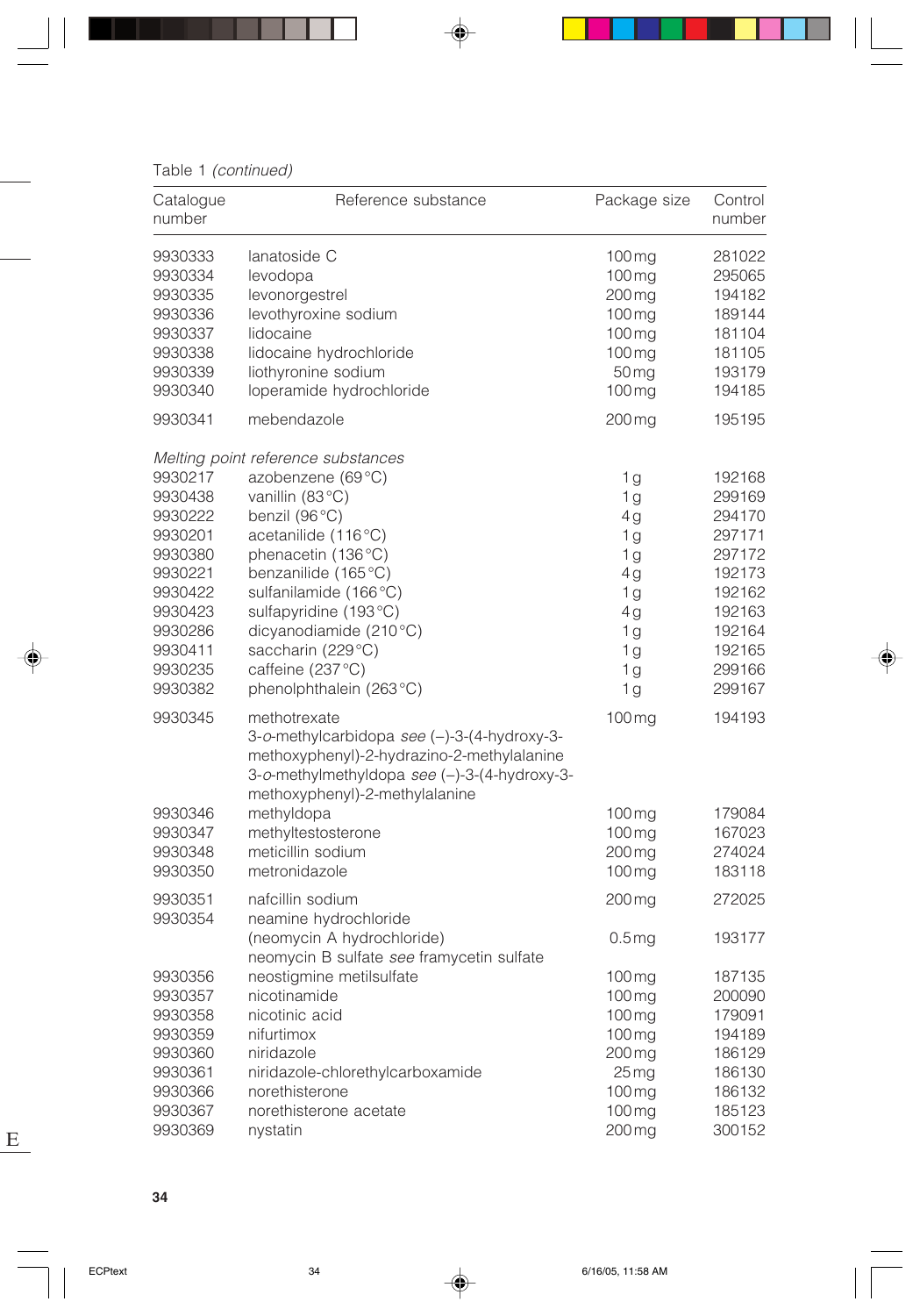| Table 1 (continued) |                                                                |                             |                   |
|---------------------|----------------------------------------------------------------|-----------------------------|-------------------|
| Catalogue<br>number | Reference substance                                            | Package size                | Control<br>number |
| 9930371             | ouabain                                                        | 100 <sub>mg</sub>           | 283026            |
| 9930372             | oxacillin sodium                                               | 200 mg                      | 382027            |
| 9930373             | oxytetracycline dihydrate                                      | 200 mg                      | 189142            |
| 9930374             | oxytetracycline hydrochloride                                  | 200 mg                      | 189141            |
| 9930376             | papaverine hydrochloride                                       | $100$ mg                    | 185127            |
| 9930377             | paracetamol                                                    | $100$ mg                    | 195198            |
| 9930378             | paromomycin sulfate                                            | 75 mg                       | 195197            |
| 9930383             | phenoxymethylpenicillin                                        | 200 mg                      | 179082            |
| 9930384             | phenoxymethylpenicillin calcium                                | 200 mg                      | 179083            |
| 9930385             | phenoxymethylpenicillin potassium                              | 200 mg                      | 176075            |
| 9930387             | phenytoin                                                      | $100$ mg                    | 179089            |
| 9930388             | piperazine adipate                                             | 100 mg                      | 197212            |
| 9930389             | piperazine citrate                                             | $100$ mg                    | 197213            |
| 9930390             | praziquantel                                                   | $100$ mg                    | 194191            |
| 9930391             | prednisolone                                                   | $100$ mg                    | 389029            |
| 9930392             | prednisolone acetate                                           | $100$ mg                    | 289030            |
| 9930393             | prednisolone hemisuccinate                                     | 200 mg                      | 195196            |
| 9930394             | prednisolone sodium phosphate                                  | 200 mg                      | 194190            |
| 9930395             | prednisone                                                     | $100$ mg                    | 167031            |
| 9930396             | prednisone acetate                                             | $100$ mg                    | 169032            |
| 9930397             | probenecid                                                     | 100 <sub>mg</sub>           | 192156            |
| 9930398             | procaine hydrochloride                                         | 100 <sub>mg</sub>           | 183119            |
| 9930399             | procarbazine hydrochloride                                     | $100$ mg                    | 184120            |
| 9930400             | progesterone                                                   | 100 mg                      | 167033            |
| 9930402             | propranolol hydrochloride                                      | $100$ mg                    | 187139            |
| 9930403             | propylthiouracil                                               | $100$ mg                    | 185126            |
| 9930404<br>9930405  | pyrantel embonate (pyrantel pamoate)<br>pyridostigmine bromide | 500 mg<br>$100$ mg          | 192157<br>182110  |
|                     |                                                                |                             |                   |
| 9930406             | reserpine<br>riboflavin                                        | 100 mg                      | 186133            |
| 9930408<br>9930409  | rifampicin                                                     | 250 mg<br>300 mg            | 382035<br>191151  |
| 9930410             | rifampicin quinone                                             | 200 mg                      | 202148            |
|                     |                                                                |                             |                   |
| 9930412             | sodium amidotrizoate                                           | 100 mg                      | 198221            |
| 9930413<br>9930415  | sodium cromoglicate                                            | $100$ mg<br>200 mg          | 188140<br>193176  |
|                     | spectinomycin hydrochloride                                    |                             |                   |
| 9930416<br>9930417  | streptomycin sulfate<br>sulfacetamide                          | 100 mg                      | 197215<br>196200  |
| 9930419             | sulfamethoxazole                                               | 100 <sub>mg</sub><br>100 mg | 179092            |
| 9930420             | sulfamethoxypyridazine                                         | $100$ mg                    | 178079            |
| 9930421             | sulfanilamide                                                  | $100$ mg                    | 179094            |
| 9930424             | sulfasalazine                                                  | $100$ mg                    | 191155            |
| 9930425             | tamoxifen citrate                                              | $100 \,\mathrm{mg}$         | 196208            |
| 9930427             | testosterone enantate                                          | 200 mg                      | 194192            |
| 9930428             | testosterone propionate                                        | 100 mg                      | 167036            |
| 9930429             | tetracycline hydrochloride                                     | 200 mg                      | 180095            |
| 9930430             | thioacetazone                                                  | 100 mg                      | 171046            |

 $\bigoplus$ 

 $E$ 

◈

**35**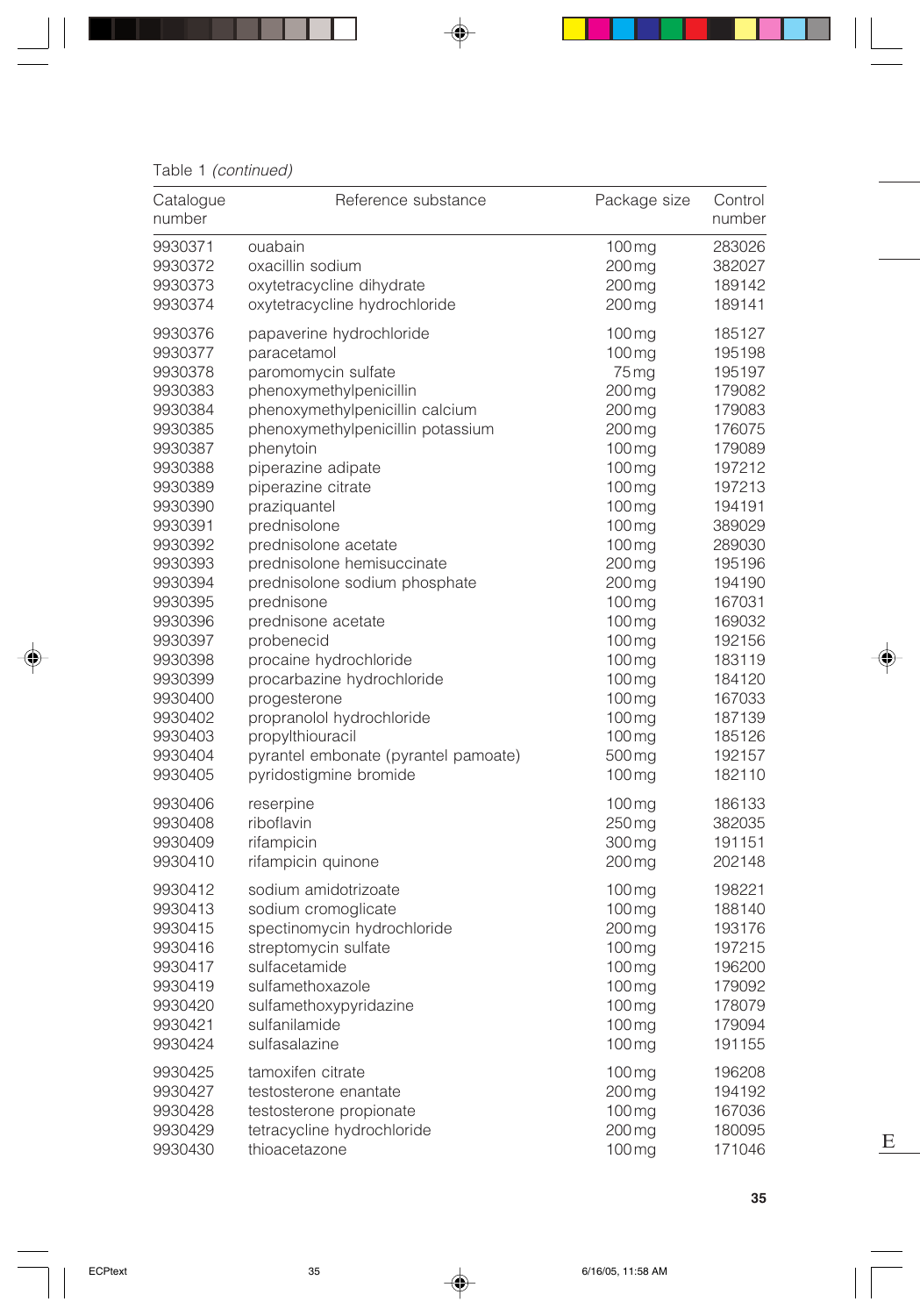Table 1 (continued)

| Catalogue<br>number | Reference substance                                             | Package size      | Control<br>number |
|---------------------|-----------------------------------------------------------------|-------------------|-------------------|
| 9930196             | 4,4'-thiodianiline<br>thyroxine sodium see levothyroxine sodium | 50 <sub>mg</sub>  | 183116            |
| 9930431             | tolbutamide                                                     | 100 <sub>ma</sub> | 179086            |
| 9930432             | tolnaftate                                                      | 100 <sub>ma</sub> | 176074            |
| 9930433             | toluene-2-sulfonamide                                           | 100 <sub>ma</sub> | 196204            |
| 9930434             | trimethadione                                                   | 200 mg            | 185125            |
| 9930435             | trimethoprim                                                    | 100 <sub>ma</sub> | 179093            |
| 9930440             | vincristine sulfate                                             | 9.7 mg/vial       | 193181            |
| 9930439             | warfarin                                                        | $100$ ma          | 168041            |
| 9930260             | zuclomifene                                                     | 50 <sub>mg</sub>  | 187137            |

# 2. **List of available International Infrared Reference Spectra**

In addition to International Chemical Reference Substances, the WHO Collaborating Centre for Chemical Reference Substances is able to supply 69 International Infrared Reference Spectra.

Orders for International Infrared Reference Spectra should be sent to:

WHO Collaborating Centre for Chemical Reference Substances Apoteket AB Produktion & Laboratorier Centrallaboratoriet, ACL Prismavägen 2 SE-141 75 Kungens Kurva Sweden Fax: +46 8 740 60 40 Email: who.apl@apoteket.se Web site: http://www.apl.apoteket.se/who

The following International Infrared Reference Spectra are currently available from the Centre:

aceclidine salicylate acetazolamide allopurinol amiloride hydrochloride amitriptyline hydrochloride ampicillin trihydrate

beclometasone dipropionate benzylpenicillin potassium biperiden biperiden hydrochloride bupivacaine hydrochloride

**36**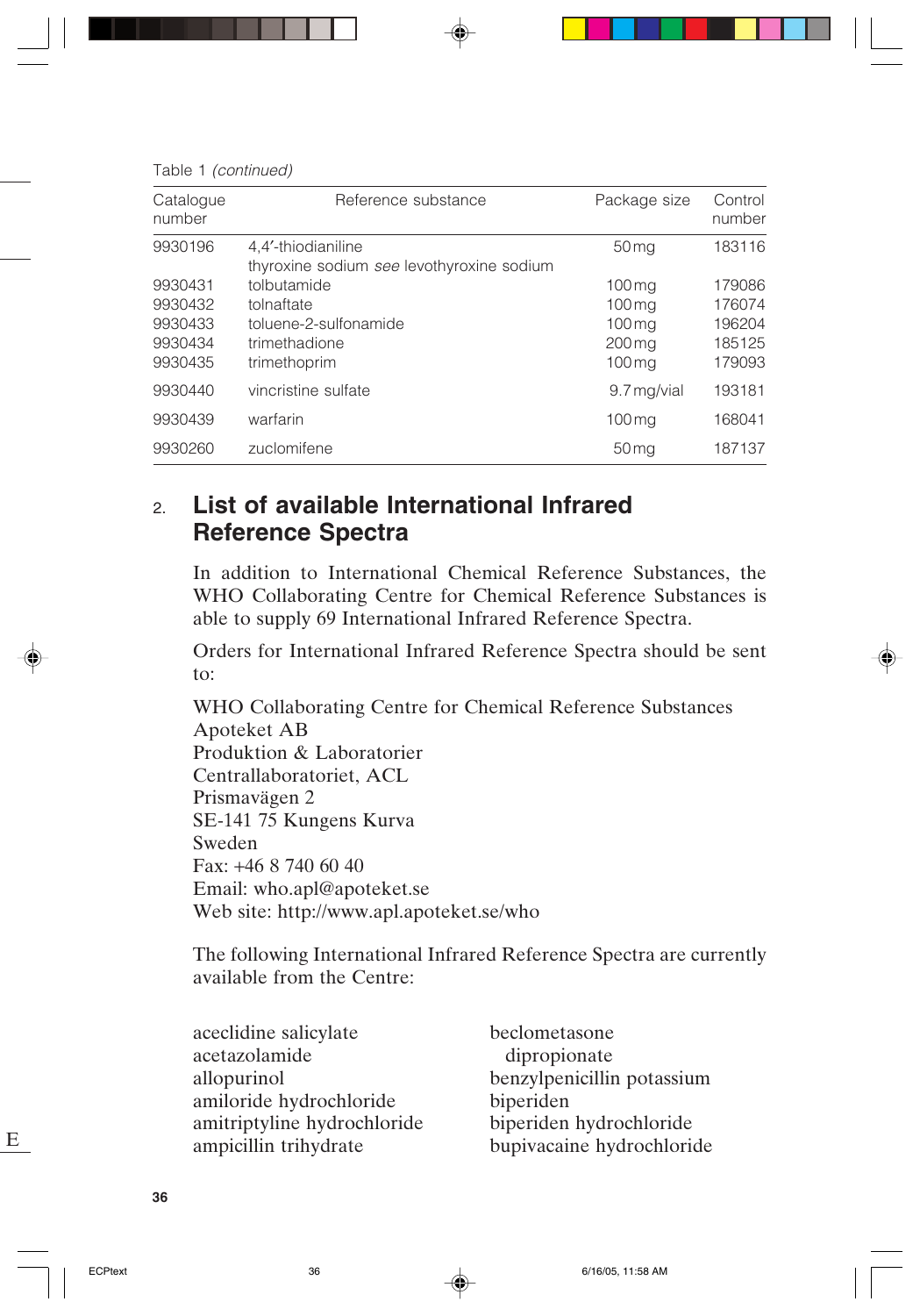caffeine (anhydrous) calcium folinate carbidopa chlorphenamine hydrogen maleate clofazimine cloxacillin sodium colchicine cytarabine

dexamethasone dexamethasone acetate, monohydrate dextromethorphan hydrobromide diazepam dicolinium iodide dicoumarol diethylcarbamazine dihydrogen citrate diphenoxylate hydrochloride

erythromycin ethylsuccinate erythromycin stearate etacrynic acid ethionamide ethosuximide

furosemide

gallamine triethiodide glibenclamide

haloperidol hydrochlorothiazide

ibuprofen imipramine hydrochloride indometacin isoniazid

lidocaine lidocaine hydrochloride lindane

metronidazole miconazole nitrate

niclosamide nicotinamide noscapine

oxamniquine

papaverine hydrochloride phenobarbital phenoxymethylpenicillin calcium phenytoin primaquine phosphate propylthiouracil protionamide pyrimethamine

salbutamol salbutamol sulfate sulfadimidine sulfadoxine sulfamethoxazole sulfamethoxypyridazine

tiabendazole trihexyphenidyl hydrochloride trimethoprim

valproic acid verapamil hydrochloride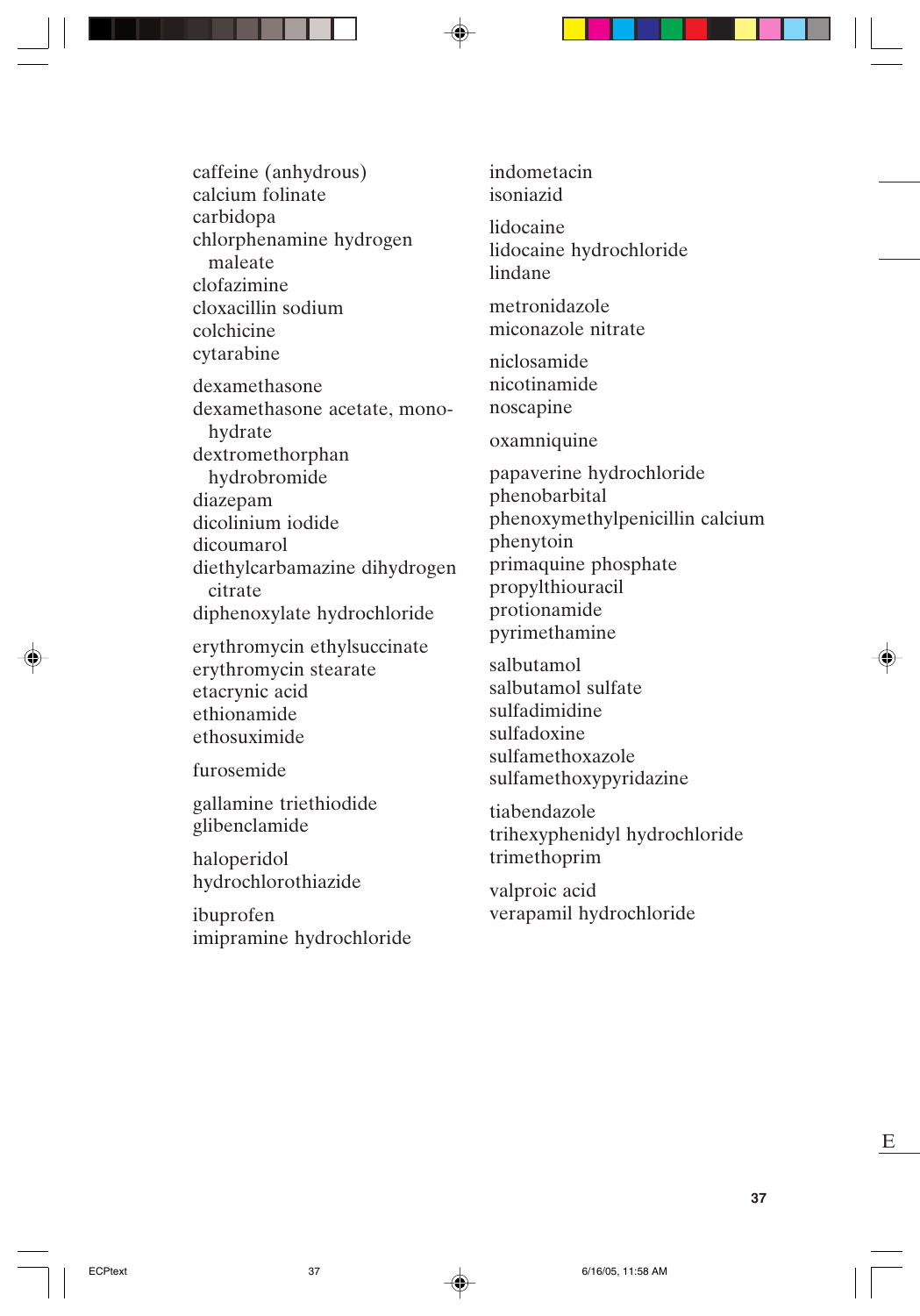© World Health Organization WHO Technical Report Series, No. 929, 2005

# Annex 2

# **Good manufacturing practices: requirement for the sampling of starting materials (amendment)**

# **Introduction**

The WHO Expert Committee on Pharmaceutical Preparations, at its thirty-seventh meeting, adopted Good Manufacturing Practices for pharmaceutical products: main principles, which were published in its report (*1*). At its thirty-ninth meeting, the Committee considered a proposal to amend the WHO good manufacturing practices (GMP) requirement for sampling of starting materials because it is not consistent with the requirement of other GMP documents such as the European Union GMP Guide which allows reduced sampling of starting material containers under certain conditions. The Committee recommended that, in the interests of harmonization, the proposal should be adopted in amending paragraph 17.15 of the main text of the GMP.

Add to section 17.15 "An identity test should be conducted on a sample from each container of starting material (see also section 14.14)" the following:

It is permissible to sample only a proportion of the containers where a validated procedure has been established to ensure that no single container of starting material has been incorrectly labelled.

This validation should take account of at least the following aspects:

- the nature and status of the manufacturer and of the supplier and their understanding of the GMP requirements;
- the quality assurance system of the manufacturer of the starting material;
- the manufacturing conditions under which the starting material is produced and controlled; and
- the nature of the starting material and the medicinal products in which it will be used.

Under such a system it is possible that a validated procedure for exemption from the requirement for identity testing of each incoming container of starting material could be accepted for the following:

**38**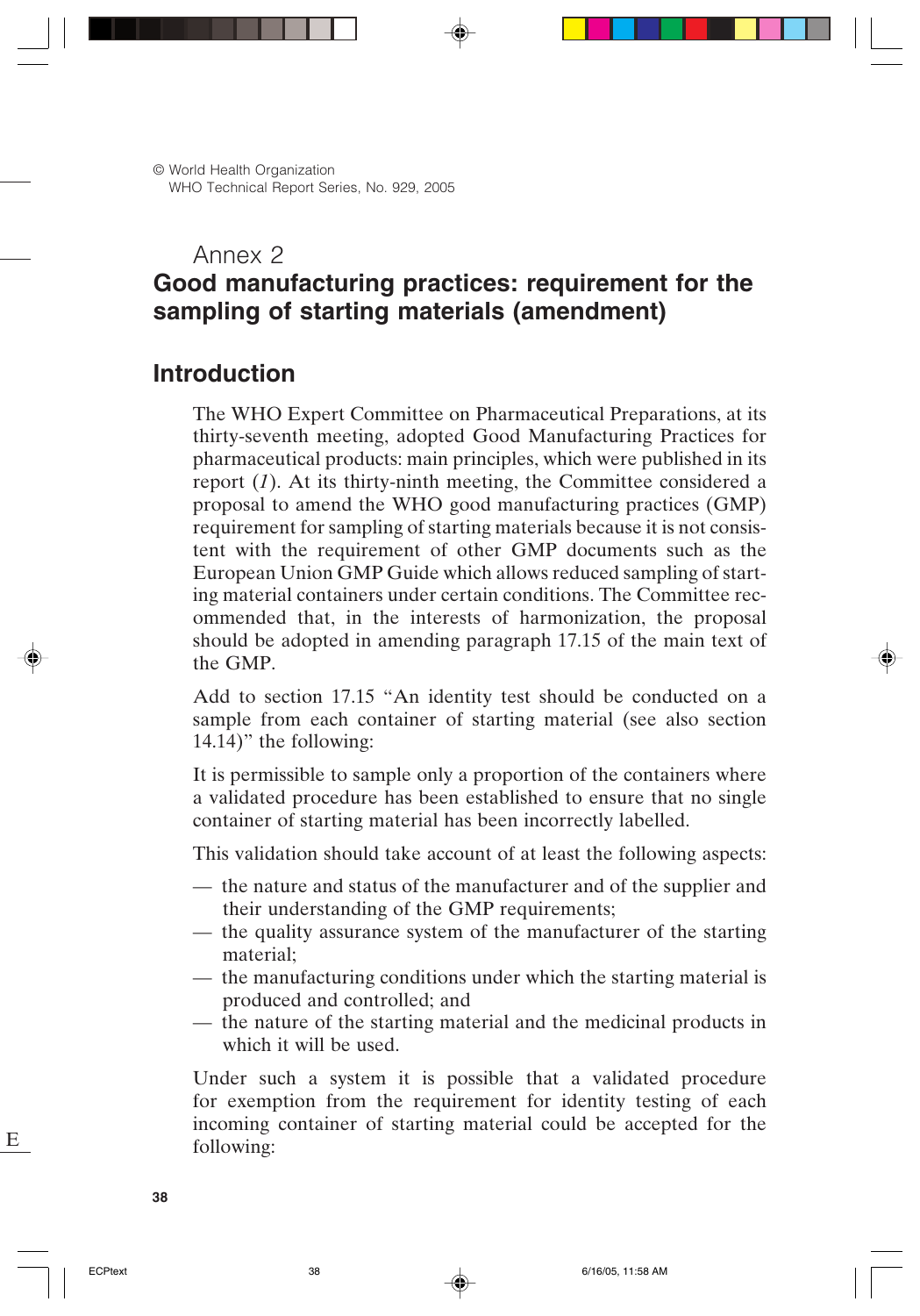- starting materials coming from a single product manufacturer or plant; or
- starting materials coming directly from a manufacturer, or in the manufacturer's sealed container where there is a history of reliability, and regular audits of the manufacturer's quality assurance system are conducted by the purchaser (the manufacturer of the medicinal product) or by an officially accredited body.

It is improbable that such a procedure could be satisfactorily validated for either:

- starting materials supplied by intermediaries, such as brokers, where the source of manufacture is unknown or not audited; or
- starting materials for use in parenteral products.

#### **Reference**

1. Good Manufacturing Practices for pharmaceutical products: main principles. In: WHO Expert Committee on Pharmaceutical Preparations. Thirty-seventh report. Geneva, World Health Organization, 2003 (WHO Technical Report Series, No. 908), Annex 4.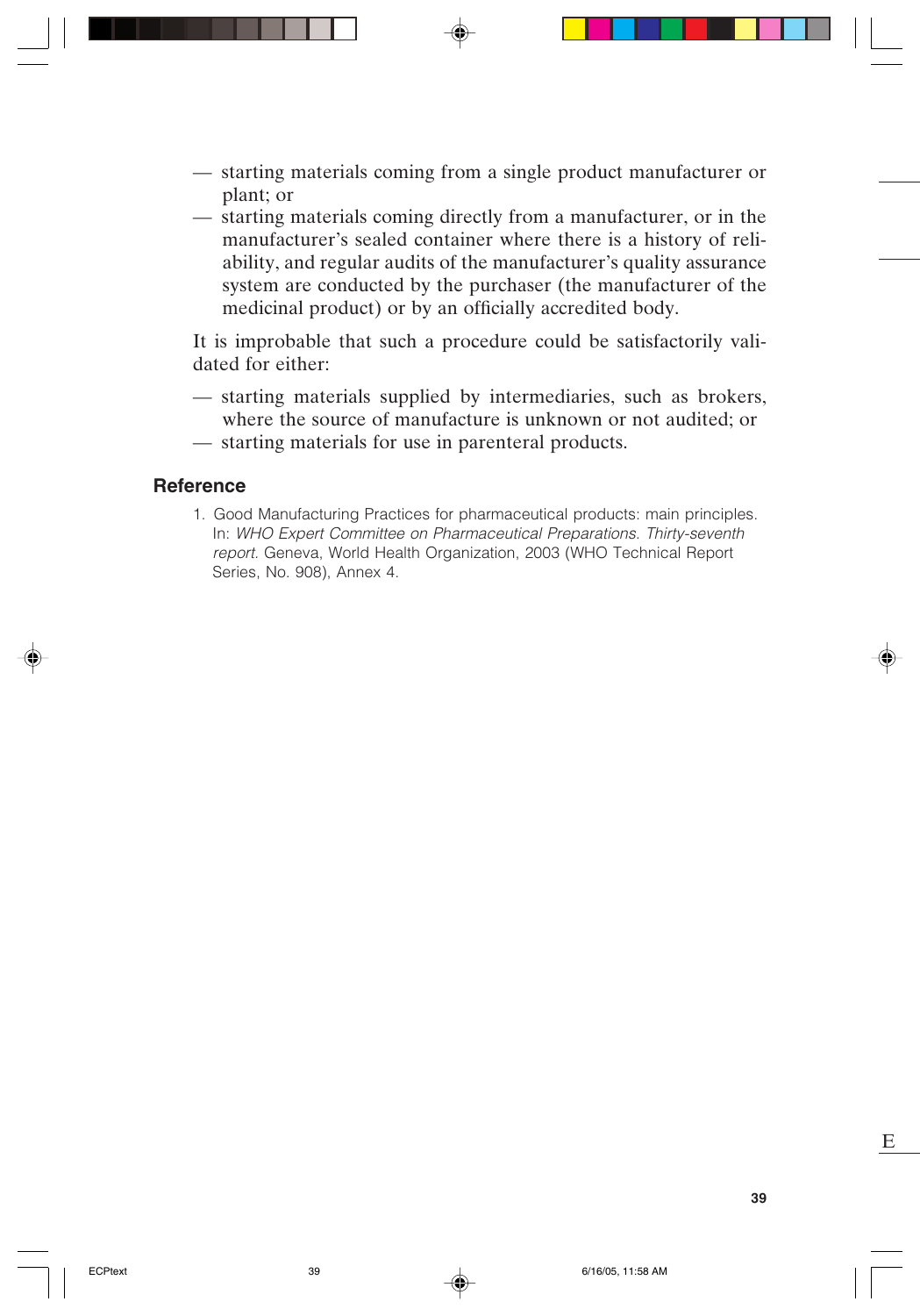© World Health Organization WHO Technical Report Series, No. 929, 2005

# Annex 3 **WHO Good Manufacturing Practices: water for pharmaceutical use**

◈

| 1. | Introduction                                                           | 41       |  |
|----|------------------------------------------------------------------------|----------|--|
|    | Scope of the document<br>1.1                                           | 41       |  |
|    | 1.2<br>Background to water requirements and uses                       | 41       |  |
|    | Applicable guides<br>1.3                                               | 42       |  |
| 2. | General requirements for pharmaceutical water systems                  | 42       |  |
| З. | Water quality specifications                                           | 43       |  |
|    | General<br>3.1                                                         | 43       |  |
|    | 3.2<br>Drinking-water                                                  | 43       |  |
|    | 3.3 Purified water                                                     | 44       |  |
|    | 3.4 Highly purified water<br>3.5 Water for injections                  | 44<br>44 |  |
|    | Other grades of water<br>3.6                                           | 44       |  |
| 4. | Application of specific waters to processes and dosage forms           | 45       |  |
| 5. | Water purification methods                                             | 45       |  |
|    | General considerations<br>5.1                                          | 45       |  |
|    | 5.2<br>Production of drinking-water                                    | 46       |  |
|    | 5.3 Production of purified water                                       | 48       |  |
|    | Production of highly purified water<br>5.4                             | 48       |  |
|    | 5.5<br>Production of water for injections                              | 49       |  |
| 6. | Water purification, storage and distribution systems                   | 49       |  |
|    | 6.1<br>General                                                         | 49       |  |
|    | 6.2<br>Materials that come into contact with systems for water for     | 50       |  |
|    | pharmaceutical use<br>System sanitization and bioburden control<br>6.3 | 51       |  |
|    | Storage vessel requirements<br>6.4                                     | 51       |  |
|    | Requirements for water distribution pipework<br>6.5                    | 52       |  |
|    |                                                                        |          |  |
| 7. | Operational considerations                                             | 54       |  |
|    | 7.1<br>Start-up and commissioning of water systems<br>Qualification    | 54<br>54 |  |
|    | 7.2<br>7.3<br>Continuous system monitoring                             | 56       |  |
|    | Maintenance of water systems<br>7.4                                    | 56       |  |
|    | 7.5<br>System reviews                                                  | 56       |  |
|    |                                                                        |          |  |
| 8. | Inspection of water systems                                            | 57       |  |
|    | 57<br>Bibliography                                                     |          |  |

**40**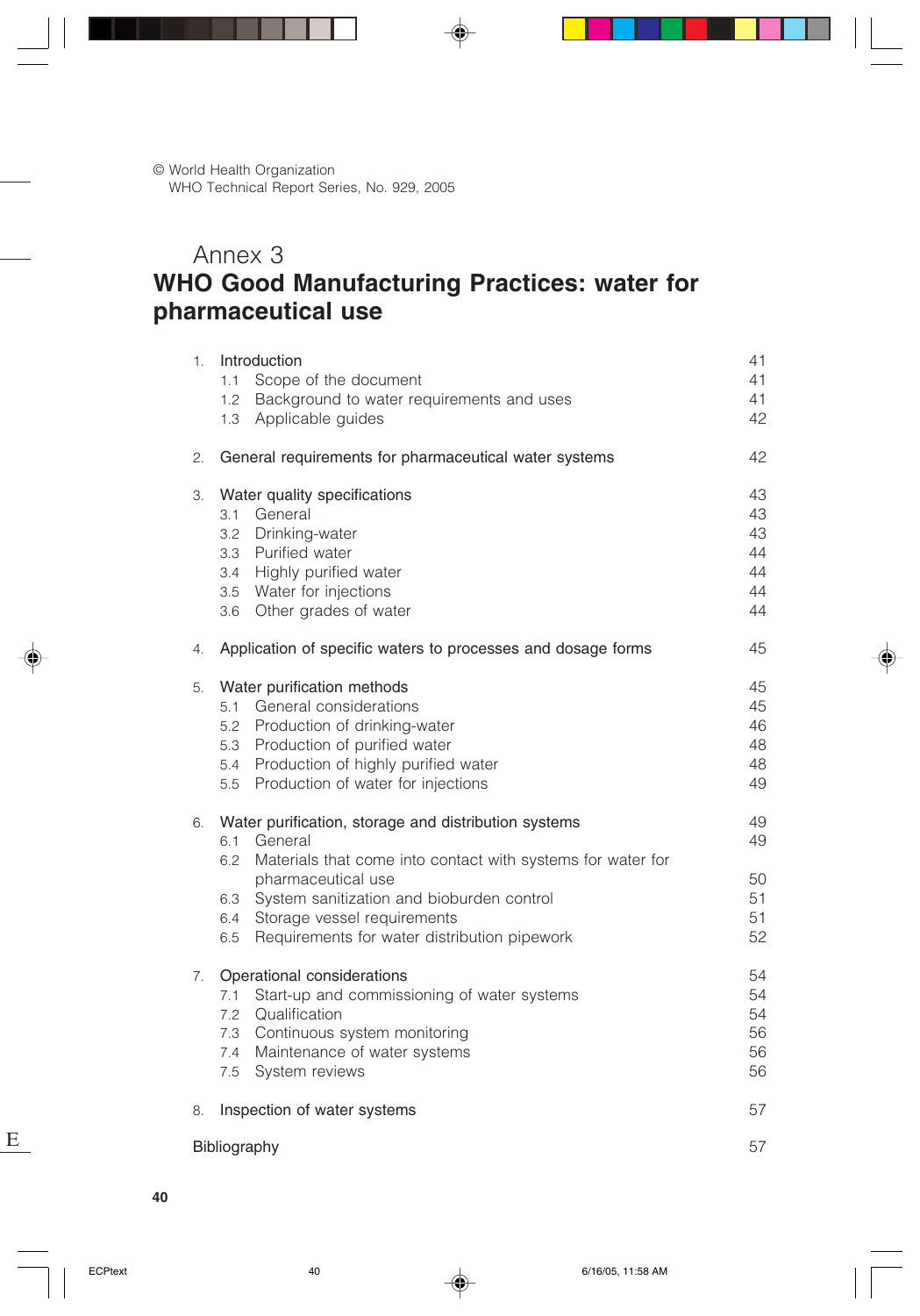# 1. **Introduction**

# 1.1 **Scope of the document**

The guidance contained in this document is intended to provide information about the available specifications for water for pharmaceutical use (WPU), guidance about which quality of water to use for specific applications, such as the manufacture of active pharmaceutical ingredients (APIs) and dosage forms, and to provide guidance on the good manufacturing practice (GMP) regarding the design, installation and operation of pharmaceutical water systems. Although the focus of this document is on water for pharmaceutical applications, the guidelines may also be relevant to other industrial or specific uses where the specifications and practices can be applied.

The GMP guidance for WPU contained in this document is intended to be supplementary to the general GMP guidelines for pharmaceutical products published by WHO (*WHO Expert Committee on Specifications for Pharmaceutical Preparations. Thirty-seventh report*. Geneva, World Health Organization, 2003 (WHO Technical Report Series, No. 908), Annex 4).

This document refers to available specifications, such as the pharmacopoeias and industry guidance for the use, production, storage and distribution of water in bulk form. In order to avoid confusion it does not attempt to duplicate such material.

*Note*: This document does not cover waters for administration to patients in their formulated state or the use of small quantities of water in pharmacies to compound individually prescribed medicines.

The guidance provided in this document can be used in whole or in part as appropriate to the application under consideration.

Where subtle points of difference exist between pharmacopoeial specifications, the manufacturer will be expected to decide which option to choose in accordance with the related marketing authorization submitted to the national drug regulatory authority.

### 1.2 **Background to water requirements and uses**

Water is the most widely used substance, raw material or starting material in the production, processing and formulation of pharmaceutical products. It has unique chemical properties due to its polarity and hydrogen bonds. This means it is able to dissolve, absorb, adsorb or suspend many different compounds. These include contaminants that may represent hazards in themselves or that may be able to react with intended product substances, resulting in hazards to health.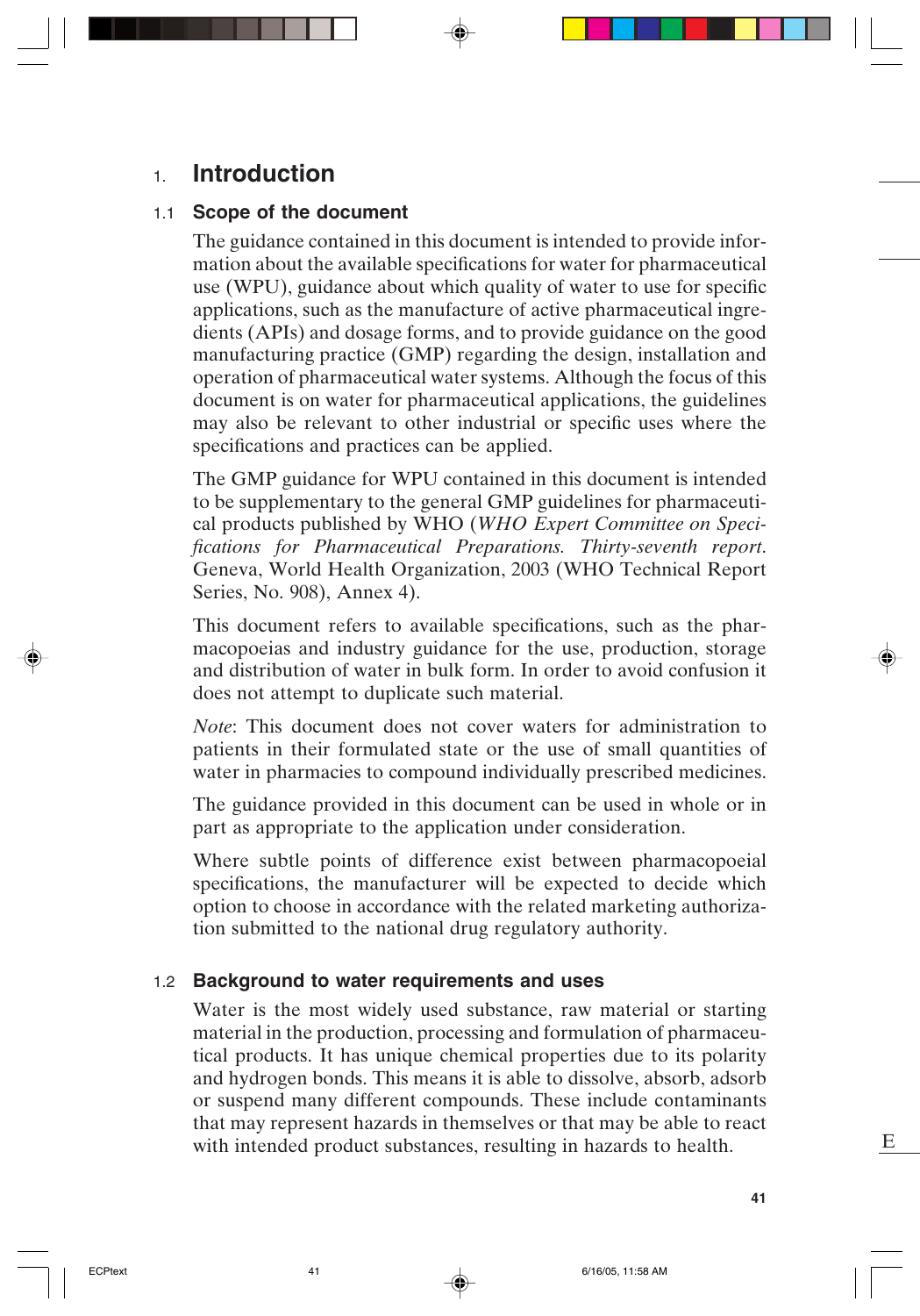Different grades of water quality are required depending on the route of administration of the pharmaceutical products. One source of guidance about different grades of water is the European Medicines Evaluation Agency (EMEA) *Note for guidance on quality of water for pharmaceutical use* (CPMP/QWP/158/01).

Control of the quality of water throughout the production, storage and distribution processes, including microbiological and chemical quality, is a major concern. Unlike other product and process ingredients, water is usually drawn from a system on demand, and is not subject to testing and batch or lot release before use. Assurance of quality to meet the on-demand expectation is, therefore, essential. Additionally, certain microbiological tests may require periods of incubation and, therefore, the results are likely to lag behind the water use. Control of the microbiological quality of WPU is a high priority. Some types of microorganism may proliferate in water treatment components and in the storage and distribution systems. It is very important to minimize microbial contamination by routine sanitization and taking appropriate measures to prevent microbial proliferation.

## 1.3 **Applicable guides**

In addition to the specific guidance provided in this document, the Bibliography lists some relevant publications that can serve as additional background material when planning, installing and using systems intended to provide WPU.

# 2. **General requirements for pharmaceutical water systems**

Pharmaceutical water production, storage and distribution systems should be designed, installed, commissioned, validated and maintained to ensure the reliable production of water of an appropriate quality. They should not be operated beyond their designed capacity. Water should be produced, stored and distributed in a manner that prevents unacceptable microbial, chemical or physical contamination (e.g. with dust and dirt).

The use of the systems following installation, commissioning, validation and any unplanned maintenance or modification work should be approved by the quality assurance (QA) department. If approval is obtained for planned preventive maintenance tasks, they need not be approved after implementation.

**42**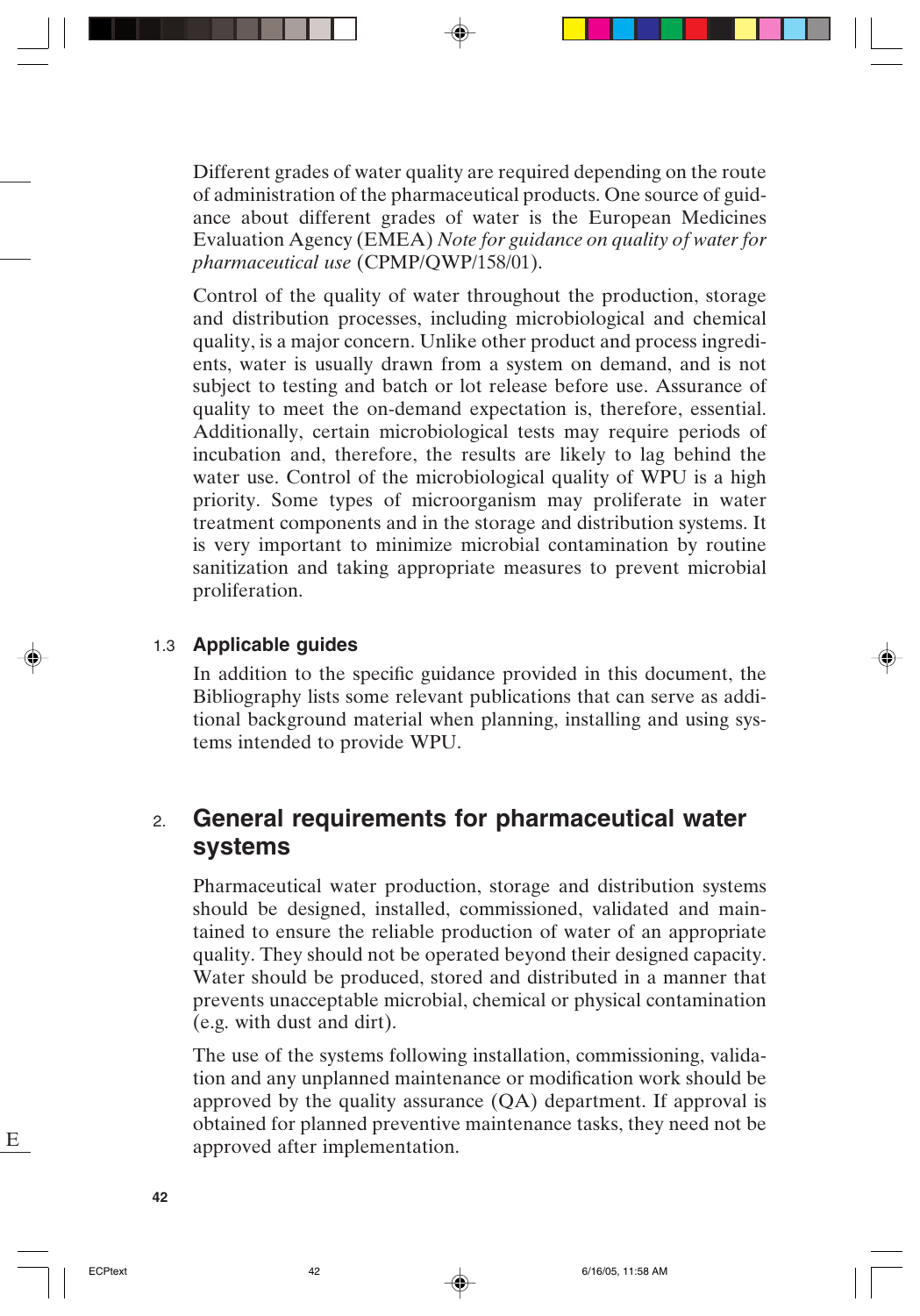Water sources and treated water should be monitored regularly for quality and for chemical, microbiological and, as appropriate, endotoxin contamination. The performance of water purification, storage and distribution systems should also be monitored. Records of the monitoring results and any actions taken should be maintained for an appropriate length of time.

Where chemical sanitization of the water systems is part of the biocontamination control programme, a validated procedure should be followed to ensure that the sanitizing agent has been effectively removed.

# 3. **Water quality specifications**

# 3.1 **General**

The following requirements concern water processed, stored and distributed in bulk form. They do not cover the specification of waters formulated for patient administration. Pharmacopoeias include specifications for both bulk and dosage-form waters.

Pharmacopoeial requirements for WPU are described in national and international pharmacopoeias and limits for various contaminants are given. Companies wishing to supply multiple markets should set specifications that meet the strictest requirements from each of the relevant pharmacopoeias.

### 3.2 **Drinking-water**

Drinking-water should be supplied under continuous positive pressure in a plumbing system free of any defects that could lead to contamination of any product.

Drinking-water is unmodified except for limited treatment of the water derived from a natural or stored source. Examples of natural sources include springs, wells, rivers, lakes and the sea. The condition of the source water will dictate the treatment required to render it safe for human consumption (drinking). Typical treatment includes softening, removal of specific ions, particle reduction and antimicrobial treatment. It is common for drinking-water to be derived from a public water supply that may be a combination of more than one of the natural sources listed above. It is also common for public watersupply organizations to conduct tests and guarantee that the drinkingwater delivered is of potable quality.

Drinking-water quality is covered by the WHO drinking-water guidelines, standards from the International Organization for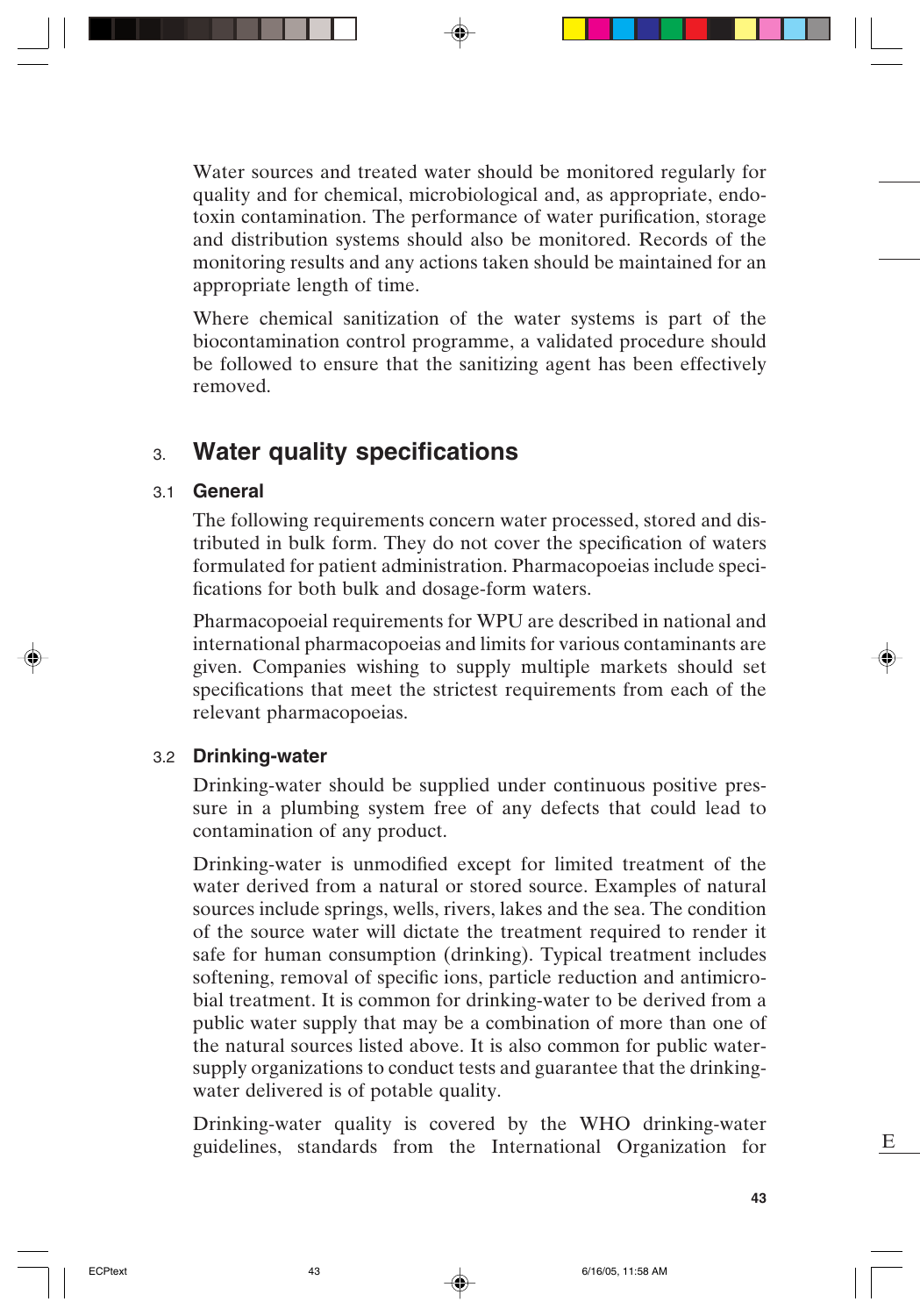Standardization (ISO) and other regional and national agencies. Drinking-water should comply with the relevant regulations laid down by the competent authority.

If drinking-water is used directly in certain stages of pharmaceutical manufacture or is the feed-water for the production of higher qualities of WPU, then testing should be carried out periodically by the water user's site to confirm that the quality meets the standards required for potable water.

#### 3.3 **Purified water**

Purified water (PW) should be prepared from a potable water source as a minimum-quality feed-water, should meet the pharmacopoeial specifications for chemical and microbiological purity, and should be protected from recontamination and microbial proliferation.

## 3.4 **Highly purified water**

Highly purified water (HPW) should be prepared from potable water as a minimum-quality feed-water. HPW is a unique specification for water found only in the *European Pharmacopoeia*. This grade of water must meet the same quality standard as water for injections (WFI) including the limit for endotoxins, but the water-treatment methods are not considered to be as reliable as distillation. HPW may be prepared by combinations of methods such as reverse osmosis, ultrafiltration and deionization.

### 3.5 **Water for injections**

Water for injections (WFI) should be prepared from potable water as a minimum-quality feed-water. WFI is not sterile water and is not a final dosage form. It is an intermediate bulk product. WFI is the highest quality of pharmacopoeial WPU.

Certain pharmacopoeias place constraints upon the permitted purification techniques as part of the specification of the WFI. *The International Pharmacopoeia* and *The European Pharmacopoeia*, for example, allow only distillation as the final purification step.

## 3.6 **Other grades of water**

When a specific process requires a special non-pharmacopoeial grade of water, this should be specified and should at least satisfy the pharmacopoeial requirements of the grade of WPU required for the type of dosage form or process step.

**44**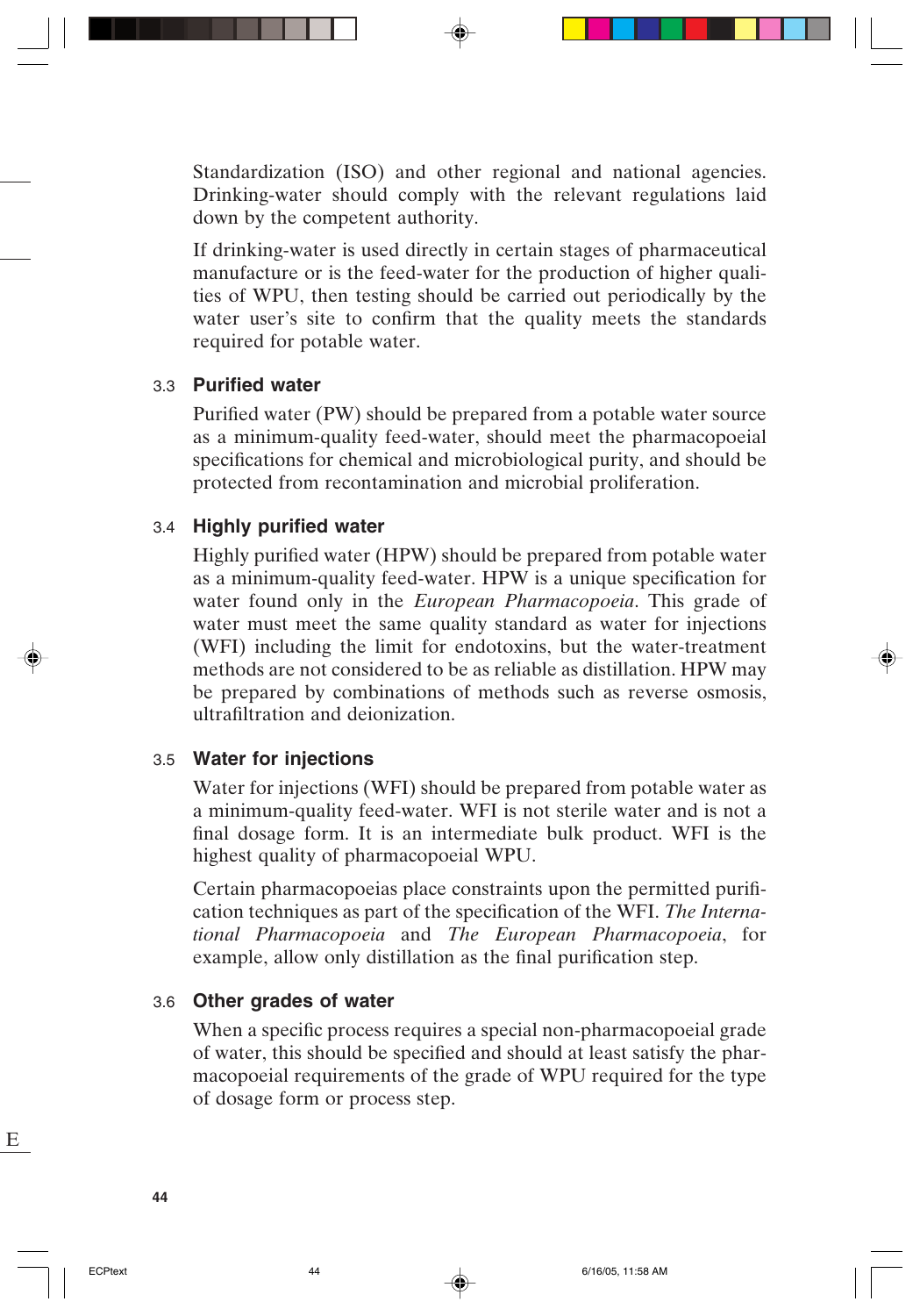# 4. **Application of specific waters to processes and dosage forms**

Product licensing authorities define the requirement to use the specific grades of WPU for different dosage forms or for different stages in washing, preparation, synthesis, manufacturing or formulation.

The grade of water used should take into account the nature and intended use of the intermediate or finished product and the stage in the manufacturing process at which the water is used.

HPW can be used in the preparation of products when water of high quality (i.e. very low in microorganisms and endotoxins) is needed, but the process stage or product requirement does not include the constraint on the production method defined in some of the pharmacopoeial monographs for WFI.

WFI should be used in injectable product preparations, for dissolving or diluting substances or preparations for parenteral administration before use, and for sterile water for preparation of injections. WFI should also be used for the final rinse after cleaning of equipment and components that come into contact with injectable products as well as for the final rinse in a washing process in which no subsequent thermal or chemical depyrogenization process is applied.

When steam comes into contact with an injectable product in its final container, or equipment for preparing injectable products, it should conform with the specification for WFI when condensed.

# 5. **Water purification methods**

### 5.1 **General considerations**

The specifications for WPU found in compendia (e.g. pharmacopoeias) are generally not prescriptive as to permissible water purification methods other than those for WFI (refer to section 3.5).

The chosen water purification method, or sequence of purification steps, must be appropriate to the application in question. The following should be considered when selecting the water treatment method:

- the water quality specification;
- the yield or efficiency of the purification system;
- feed-water quality and the variation over time (seasonal changes);
- the reliability and robustness of the water-treatment equipment in operation;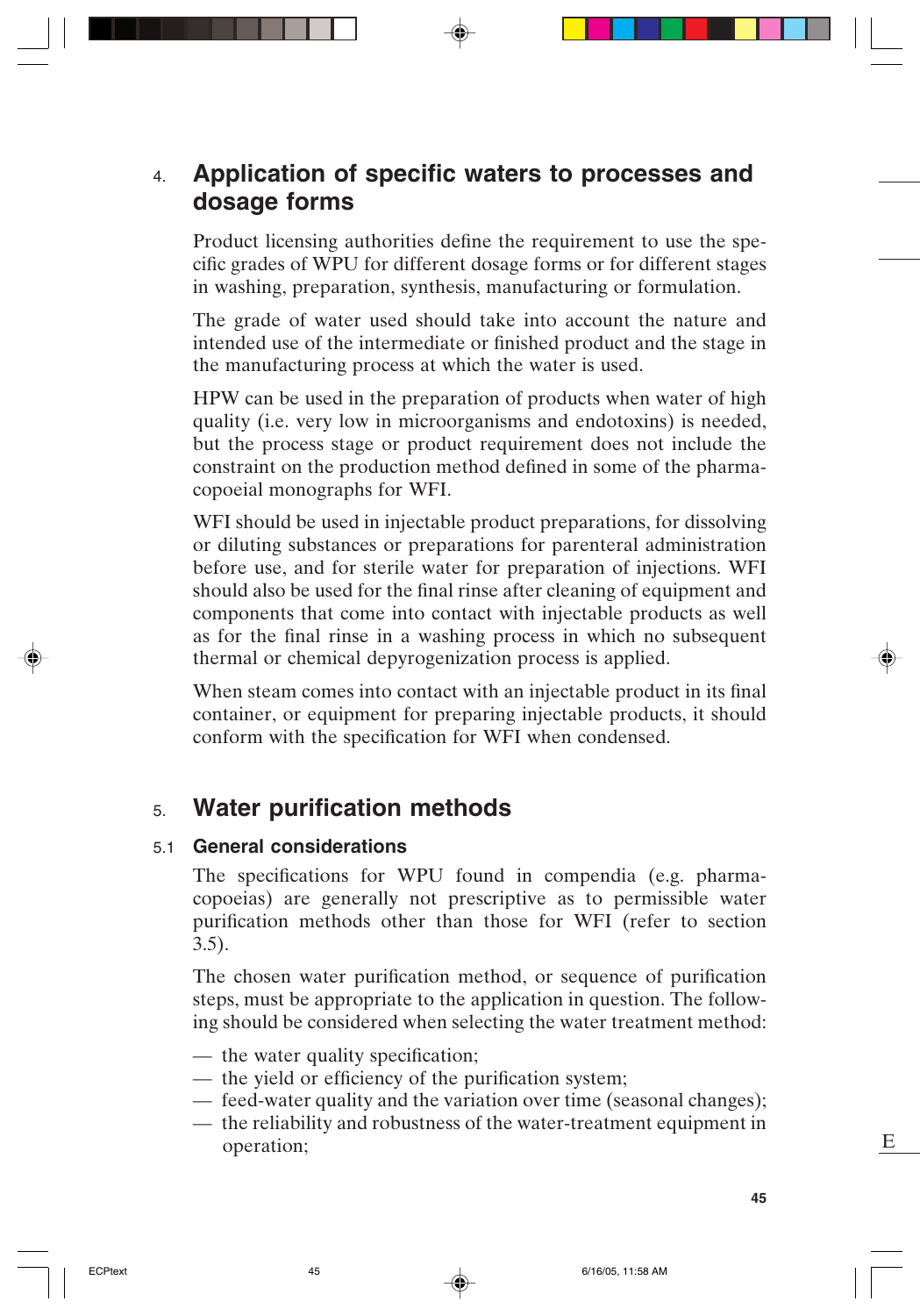- the availability of water-treatment equipment on the market;
- the ability to adequately support and maintain the water purification equipment; and
- the operation costs.

The specifications for water purification equipment, storage and distribution systems should take into account the following:

- the risk of contamination from leachates from contact materials;
- the adverse impact of adsorptive contact materials;
- hygienic or sanitary design, where required;
- corrosion resistance;
- freedom from leakage;
- configuration to avoid proliferation of microbiological organisms;
- tolerance to cleaning and sanitizing agents (thermal and chemical);
- the system capacity and output requirements; and
- the provision of all necessary instruments, test and sampling points to allow all the relevant critical quality parameters of the complete system to be monitored.

The design, configuration and layout of the water purification equipment, storage and distribution systems should also take into account the following physical considerations:

- the space available for the installation;
- structural loadings on buildings;
- the provision of adequate access for maintenance; and
- the ability to safely handle regeneration and sanitization chemicals.

### 5.2 **Production of drinking-water**

Drinking-water is derived from a raw water source such as a well, river or reservoir. There are no prescribed methods for the treatment of raw water to produce potable drinking-water from a specific raw water source.

Typical processes employed at a user plant or by a water supply authority include:

- filtration;
- softening;
- disinfection or sanitization (e.g. by sodium hypochlorite (chlorine) injection);
- iron (ferrous) removal;
- precipitation; and
- reduction of specific inorganic/organic materials.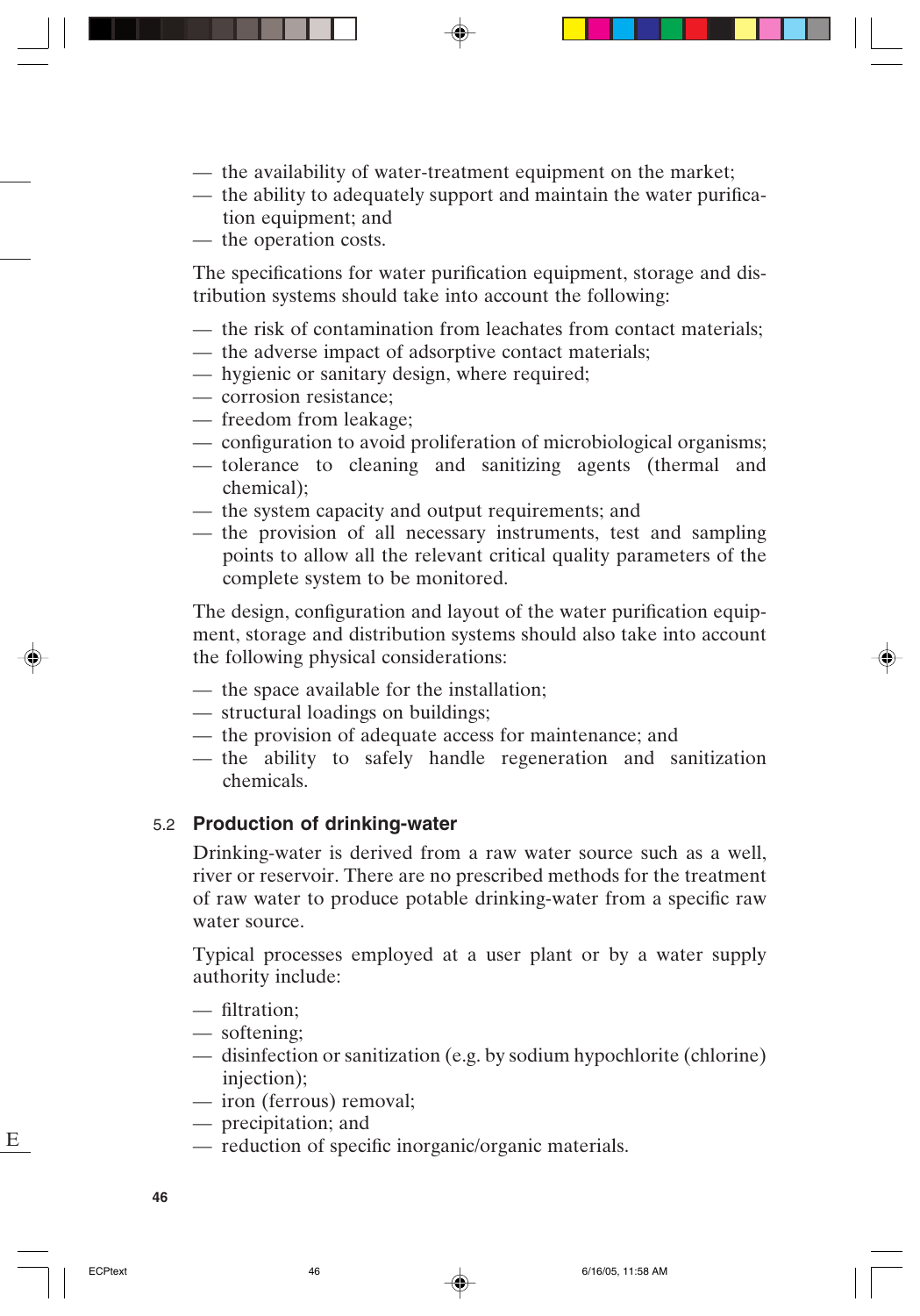The drinking-water quality should be monitored routinely. Additional testing should be considered if there is any change in the raw-water source, treatment techniques or system configuration. If the drinking-water quality changes significantly, the direct use of this water as a WPU, or as the feed-water to downstream treatment stages, should be reviewed and the result of the review documented.

Where drinking-water is derived from an "in-house" system for the treatment of raw water, the water-treatment steps used and the system configuration should be documented. Changes to the system or its operation should not be made until a review has been completed and the change approved by the QA department.

Where drinking-water is stored and distributed by the user, the storage systems must not allow degradation of the water quality before use. After any such storage, testing should be carried out routinely in accordance with a defined method. Where water is stored, its use should ensure a turnover of the stored water sufficient to prevent stagnation.

The drinking-water system is usually considered to be an "indirect impact system" and does not need to be qualified.

Drinking-water purchased in bulk and transported to the user by tanker presents special problems and risks not associated with potable water delivered by pipeline. Vendor assessment and authorized certification activities, including confirmation of the acceptability of the delivery vehicle, should be undertaken in a similar way to that used for any other starting material.

Equipment and systems used to produce drinking-water should be able to be drained and sanitized. Storage tanks should be closed with appropriately protected vents, allow for visual inspection and for being drained and sanitized. Distribution pipework should be able to be drained, or flushed, and sanitized.

Special care should be taken to control microbiological contamination of sand filters, carbon beds and water softeners. Once microorganisms have infected a system, the contamination can rapidly form biofilms and spread throughout the system. Techniques for controlling contamination such as back-flushing, chemical or thermal sanitization and frequent regeneration should be considered. Additionally, all water-treatment components should be maintained with continuous water flow to inhibit microbial growth.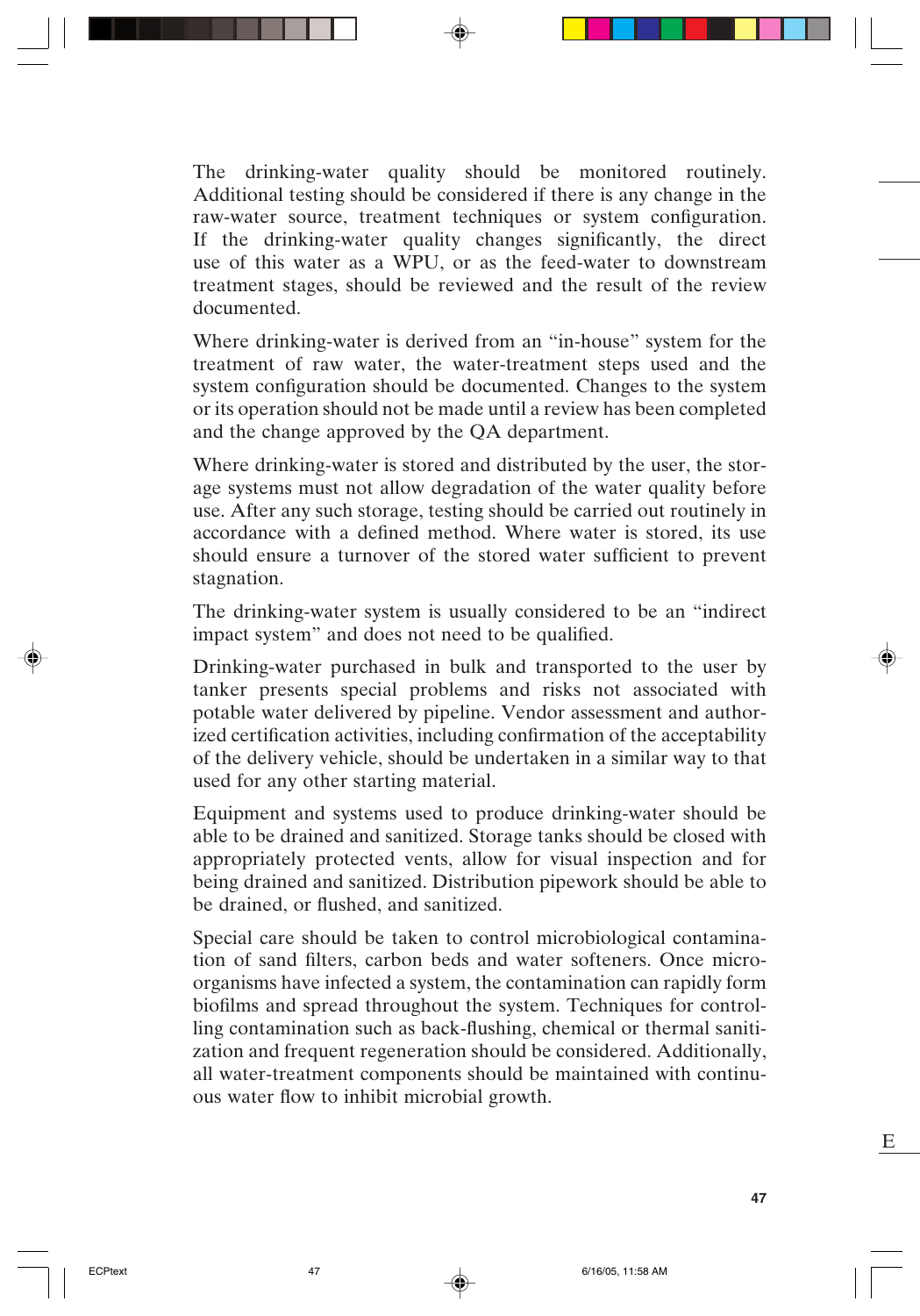## 5.3 **Production of purified water**

There are no prescribed methods for the production of PW in the pharmacopoeias. Any appropriate qualified purification technique or sequence of techniques may be used to prepare PW. Typically ion exchange, ultrafiltration and/or reverse osmosis processes are used. Distillation can also be used.

The following should be considered when configuring a water purification system:

- the feed-water quality and its variation over seasons;
- the required water-quality specification;
- the sequence of purification stages required;
- the energy consumption;
- the extent of pretreatment required to protect the final purification steps;
- performance optimization, including yield and efficiency of unit treatment-process steps;
- appropriately located sampling points designed in such a way as to avoid potential contamination; and
- unit process steps should be provided with appropriate instrumentation to measure parameters such as flow, pressure, temperature, conductivity, pH and total organic carbon.

Ambient-temperature PW systems are especially susceptible to microbiological contamination, particularly when equipment is static during periods of no or low demand for water. It is essential to consider the mechanisms for microbiological control and sanitization. The following techniques should be considered:

- maintenance of flow through water-purification equipment at all times;
- control of temperature in the system by pipeline heat exchange or plant-room cooling to reduce the risk of microbial growth (guidance value  $\langle 25^{\circ}$ C);
- provision of ultraviolet disinfection;
- selection of water-treatment components that can be thermally sanitized; and/or
- application of chemical sanitization (including agents such as ozone).

### 5.4 **Production of highly purified water**

There are no prescribed methods for the production of HPW in any major pharmacopoeia, including the *European Pharmacopoeia*. Any appropriate qualified purification technique or sequence of

**48**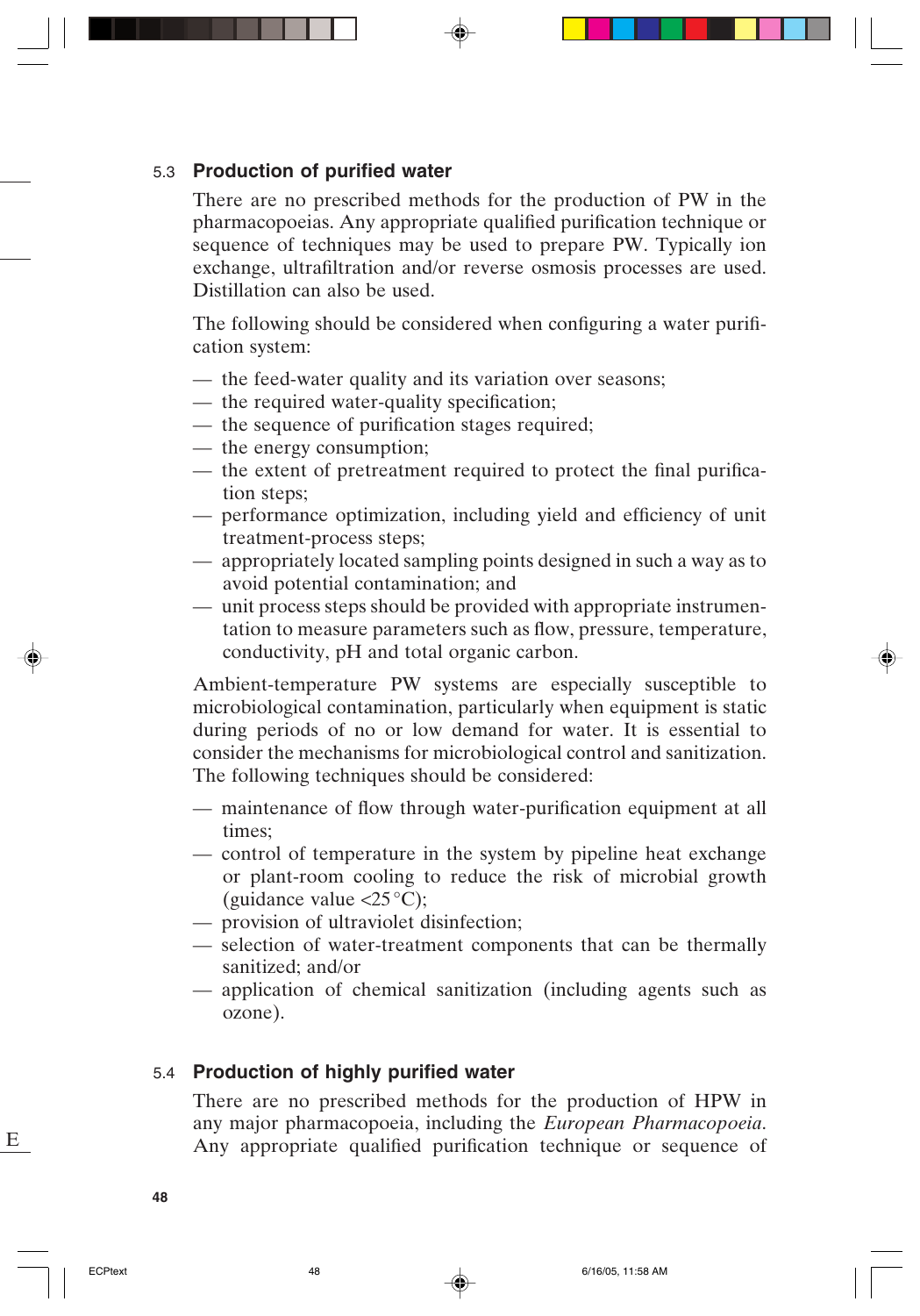techniques may be used to prepare HPW. Typically ion exchange, ultrafiltration and/or reverse osmosis processes are used.

The guidance provided in section 5.3 for PW is equally applicable to HPW.

## 5.5 **Production of water for injections**

The pharmacopoeias prescribe or limit the permitted final water purification stage in the production of WFI. Distillation is the preferred technique; it is considered a more robust technique based on phase change, and in some cases, high temperature operation of the process equipment.

The following should be considered when designing a water purification system:

- the feed-water quality;
- the required water quality specification;
- the optimum generator size to avoid over-frequent start/stop cycling;
- blow-down and dump functions; and
- cool-down venting to avoid contamination ingress.

# 6. **Water purification, storage and distribution systems**

This section applies to WPU systems for PW, HPW and WFI. The water storage and distribution should work in conjunction with the purification plant to ensure consistent delivery of water to the user points, and to ensure optimum operation of the water purification equipment.

### 6.1 **General**

The storage and distribution system should be considered as a key part of the whole system, and should be designed to be fully integrated with the water purification components of the system.

Once water has been purified using an appropriate method, it can either be used directly or, more frequently, it will be fed into a storage vessel for subsequent distribution to points of use. The following text describes the requirements for storage and distribution systems.

The storage and distribution system should be configured to prevent recontamination of the water after treatment and be subjected to a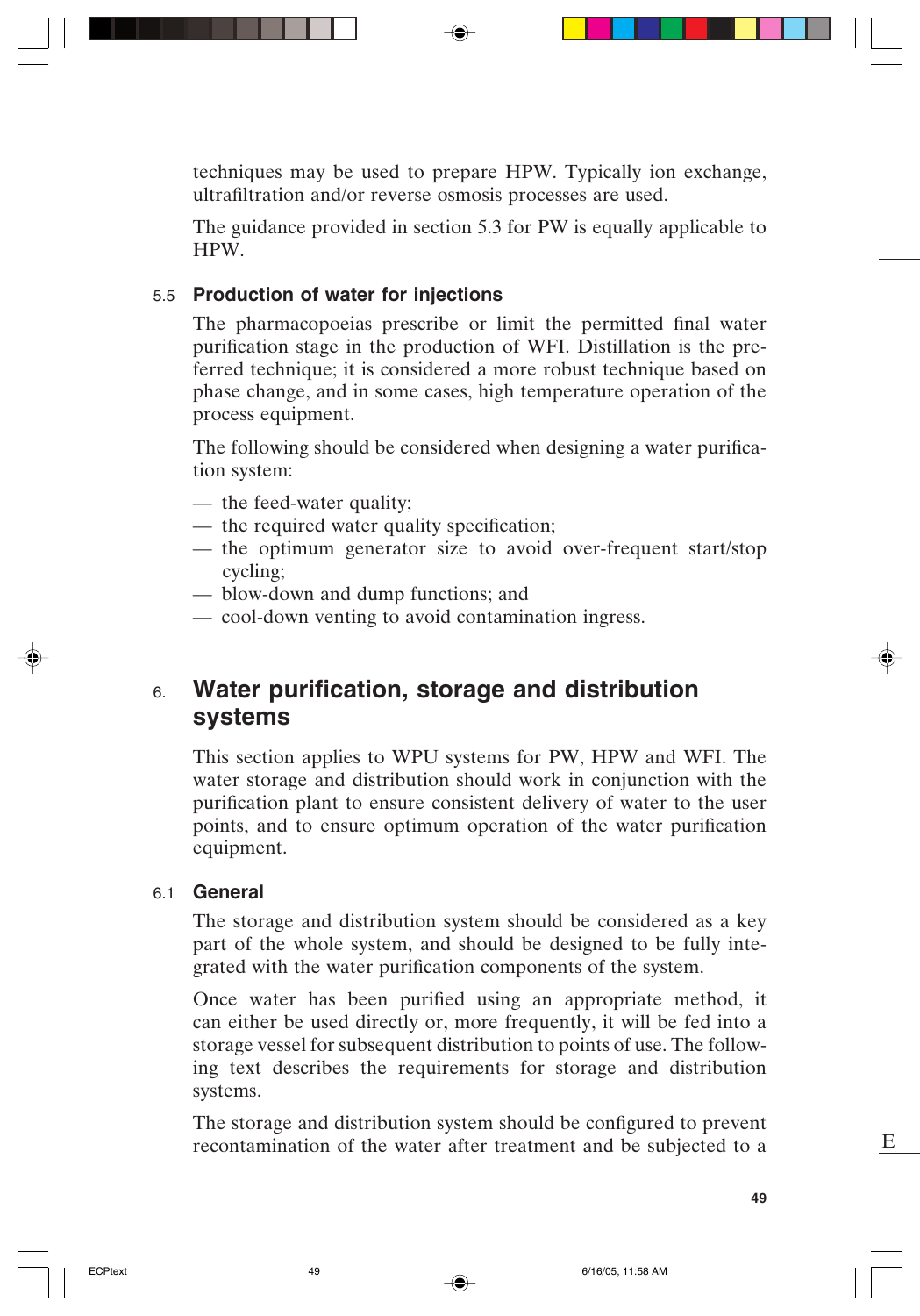combination of online and offline monitoring to ensure that the appropriate water specification is maintained.

# 6.2 **Materials that come into contact with systems for water for pharmaceutical use**

This section applies to generation equipment for PW, HPW and WFI, and the associated storage and distribution systems.

The materials that come into contact with WPU, including pipework, valves and fittings, seals, diaphragms and instruments, should be selected to satisfy the following objectives.

- *Compatibility.* All materials used should be compatible with the temperature and chemicals used by or in the system.
- *Prevention of leaching.* All materials that come into contact with WPU should be non-leaching at the range of working temperatures.
- *Corrosion resistance*. PW, HPW and WFI are highly corrosive. To prevent failure of the system and contamination of the water, the materials selected must be appropriate, the method of jointing must be carefully controlled, and all fittings and components must be compatible with the pipework used. Appropriate sanitaryspecification plastics and stainless steel materials are acceptable for WPU systems. When stainless steel is used it should be at least grade 316L. The system should be passivated after initial installation or after modification. When accelerated passivation is undertaken, the system should be thoroughly cleaned first, and the passivation process should be undertaken in accordance with a clearly defined documented procedure.
- *Smooth internal finish*. Once water has been purified it is susceptible to microbiological contamination, and the system is subject to the formation of biofilms when cold storage and distribution is employed. Smooth internal surfaces help to avoid roughness and crevices within the WPU system. Crevices are frequently sites where corrosion can commence. The internal finish should have an arithmetical average surface roughness of not greater than 0.8 micrometre arithmetical mean roughness (Ra). When stainless steel is used, mechanical and electropolishing techniques may be employed. Electropolishing improves the resistance of the stainless steel material to surface corrosion.
- *Jointing*. The selected system materials should be able to be easily jointed by welding in a controlled manner. The control of the process should include as a minimum, qualification of the operator, documentation of the welder set-up, work-session test pieces, logs of all welds and visual inspection of a defined proportions of welds.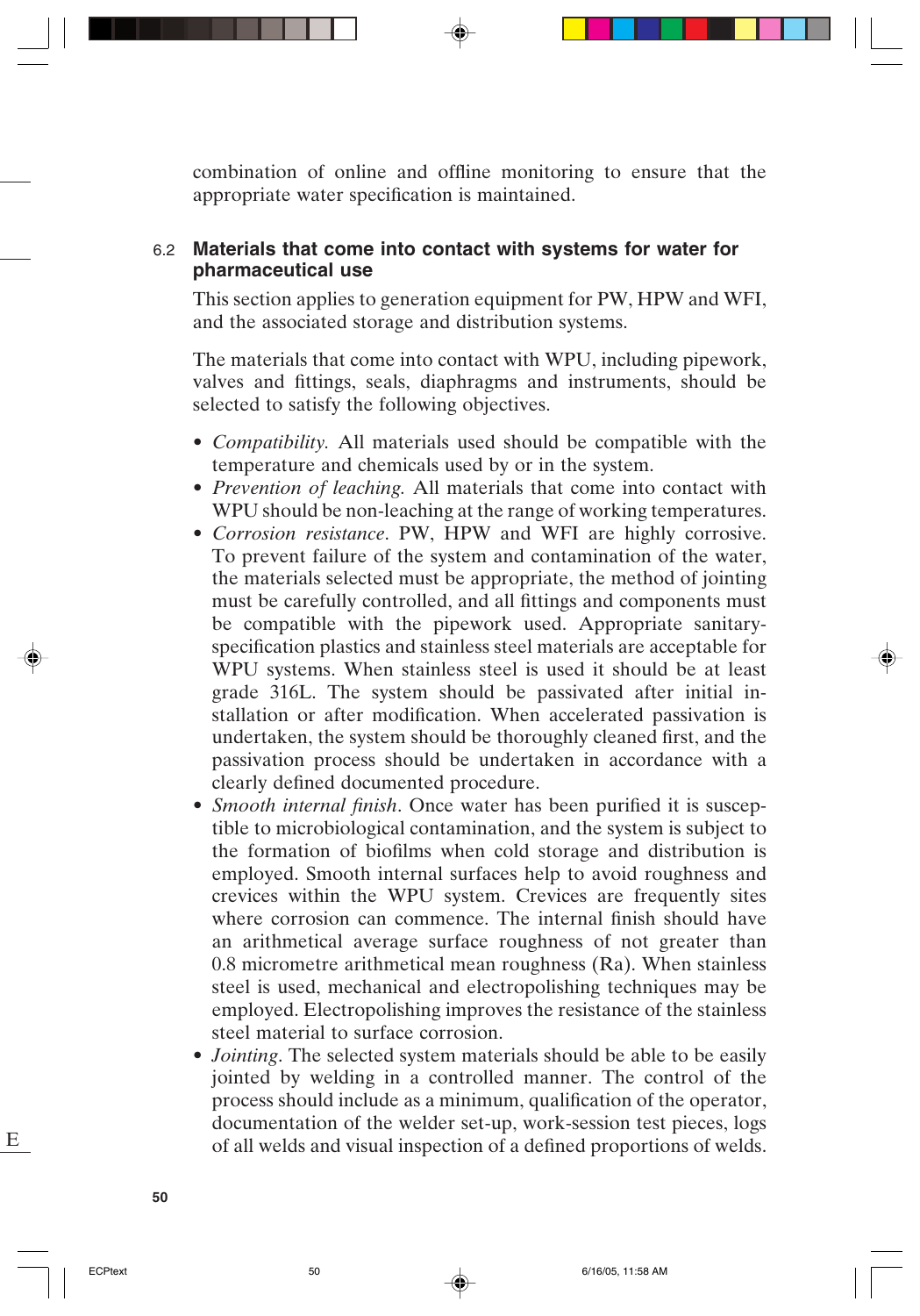- *Design of flanges or unions*. Where flanges or unions are used, they should be of a hygienic or sanitary design. Appropriate checks should be carried out to ensure that the correct seals are used and that they are fitted and tightened correctly.
- *Documentation.* All system components should be fully documented and be supported by original or certified copies of material certificates.
- *Materials.* Suitable materials that may be considered for sanitary elements of the system include 316 L (low carbon) stainless steel, polypropylene, polyvinylidenedifluoride and perfluoroalkoxy. Other materials such as unplasticized polyvinylchloride (uPVC) may be used for treatment equipment designed for less pure water such as ion exchangers and softeners.

## 6.3 **System sanitization and bioburden control**

Water treatment equipment, storage and distribution systems used for PW, HPW and WFI should be provided with features to control the proliferation of microbiological organisms during normal use, as well as techniques for sanitizing or sterilizing the system after intervention for maintenance or modification. The techniques employed should be considered during the design of the system and their performance proven during the commissioning and qualification activities.

Systems that operate and are maintained at elevated temperatures, in the range of 70–80 °C, are generally less susceptible to microbiological contamination than systems that are maintained at lower temperatures. When lower temperatures are required due to the water treatment processes employed or the temperature requirements for the water in use, then special precautions should be taken to prevent the ingress and proliferation of microbiological contaminants (see section 6.5.3 for guidance).

### 6.4 **Storage vessel requirements**

The water storage vessel used in a system serves a number of important purposes. The design and size of the vessel should take into consideration the following.

#### 6.4.1 **Capacity**

The capacity of the storage vessel should be determined on the basis of the following requirements.

• It is necessary to provide a buffer capacity between the steady-state generation rate of the water-treatment equipment and the potentially variable simultaneous demand from user points.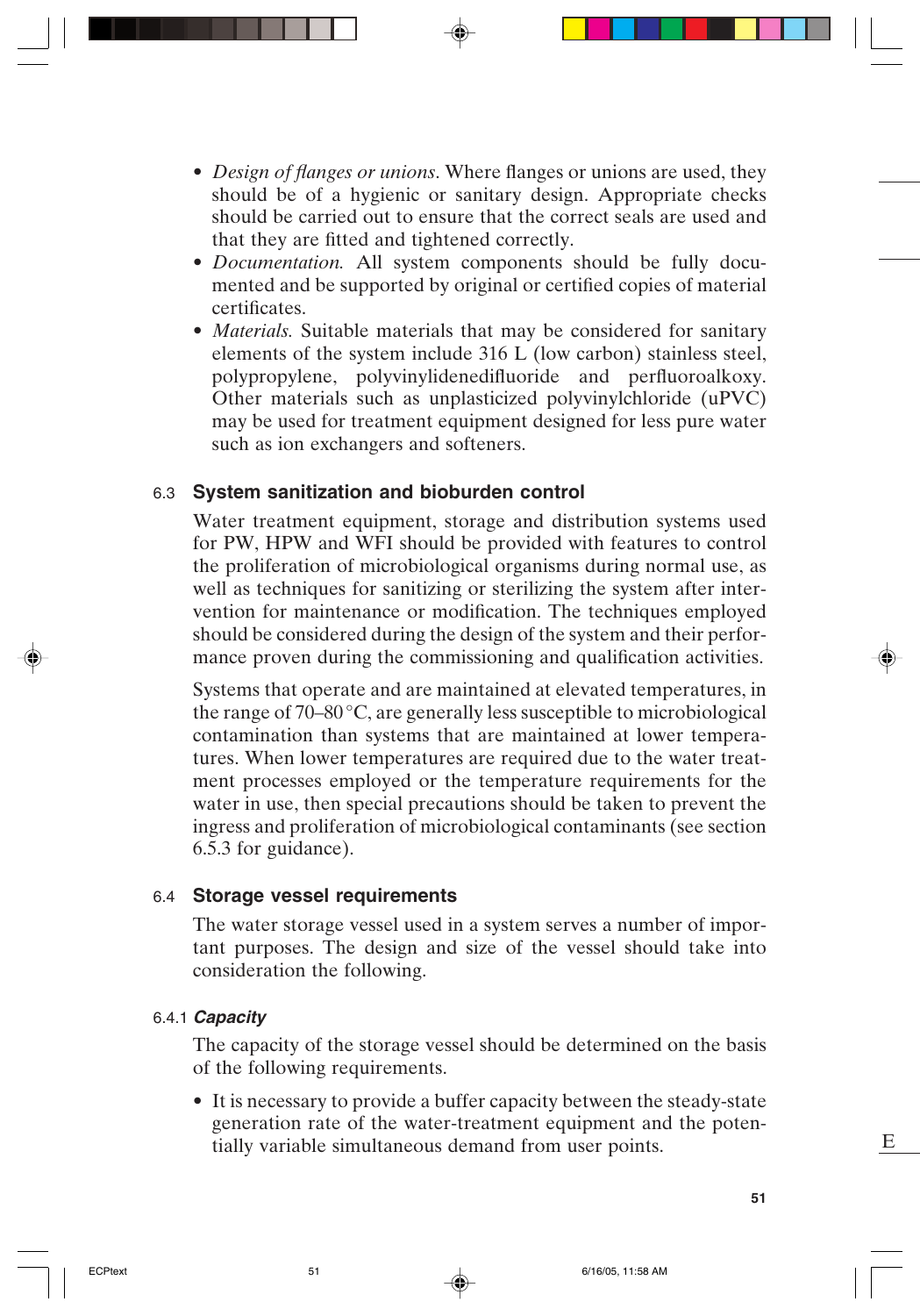- The water treatment equipment should be able to operate continuously for significant periods to avoid the inefficiencies and equipment stress that occur when the equipment cycles on and off too frequently.
- The capacity should be sufficient to provide short-term reserve capacity in the event of failure of the water-treatment equipment or inability to produce water due to a sanitization or regeneration cycle. When determining the size of such reserve capacity, consideration should be given to providing sufficient water to complete a process batch, work session or other logical period of demand.

### 6.4.2 **Contamination control considerations**

The following should be taken into account for the efficient control of contamination.

- The headspace in the storage vessel is an area of risk where water droplets and air can come into contact at temperatures that encourage the proliferation of microbiological organisms. The water distribution loop should be configured to ensure that the headspace of the storage vessel is effectively wetted by a flow of water. The use of spray ball or distributor devices to wet the surfaces should be considered.
- Nozzles within the storage vessels should be configured to avoid dead zones where microbiological contamination might be harboured.
- Vent filters are fitted to storage vessels to allow the internal level of liquid to fluctuate. The filters should be bacteria-retentive, hydrophobic and ideally be configured to allow in situ testing of integrity. Offline testing is also acceptable. The use of heated vent filters should be considered to prevent condensation within the filter matrix that might lead to filter blockage and to microbial growthrough that could contaminate the storage vessels.
- Where pressure-relief valves and bursting discs are provided on storage vessels to protect them from over-pressurization, these devices should be of a sanitary design. Bursting discs should be provided with external rupture indicators to prevent accidental loss of system integrity.

# 6.5 **Requirements for water distribution pipework**

The distribution of PW, HPW and WFI should be accomplished using a continuously circulating pipework loop. Proliferation of contaminants within the storage tank and distribution loop should be controlled.

**52**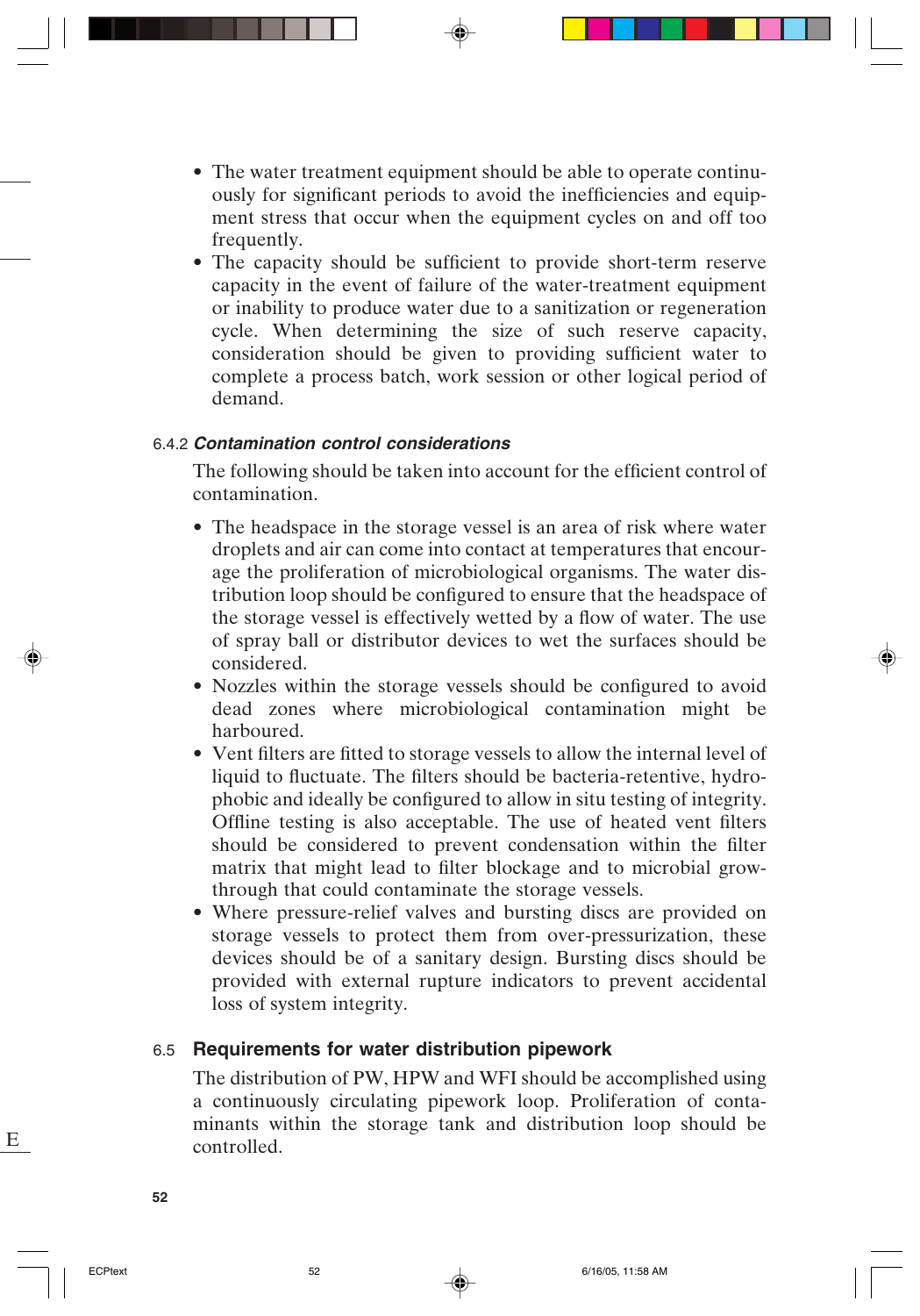Filtration should not usually be used in distribution loops or at takeoff user points to control biocontamination. Such filters are likely to conceal system contamination.

#### 6.5.1 **Temperature control and heat exchangers**

Where heat exchangers are employed to heat or cool WPU within a system, precautions should be taken to prevent the heating or cooling utility from contaminating the water. The more secure types of heat exchangers of the double tube plate or double plate and frame configuration should be considered. Where these types are not used, an alternative approach whereby the utility is maintained and monitored at a lower pressure than the WPU may be considered.

Where heat exchangers are used they should be arranged in continually circulating loops or subloops of the system to avoid unacceptable static water in systems.

When the temperature is reduced for processing purposes, the reduction should occur for the minimum necessary time. The cooling cycles and their duration should be proven satisfactory during the qualification of the system.

#### 6.5.2 **Circulation pumps**

Circulation pumps should be of a sanitary design with appropriate seals that prevent contamination of the system. Where stand-by pumps are provided, they should be configured or managed to avoid dead zones trapped within the system.

#### 6.5.3 **Biocontamination control techniques**

The following control techniques may be used alone or more commonly in combination.

- Maintenance of continuous turbulent flow circulation within water distribution systems reduces the propensity for the formation of biofilms. The maintenance of the design velocity for a specific system should be proven during the system qualification and the maintenance of satisfactory performance should be monitored. During the operation of a distribution system, short-term fluctuations in the flow velocity are unlikely to cause contamination problems provided that cessation of flow, flow reversal or pressure loss does not occur.
- The system design should ensure the shortest possible length of pipework.
- For ambient temperature systems, pipework should be isolated from adjacent hot pipes.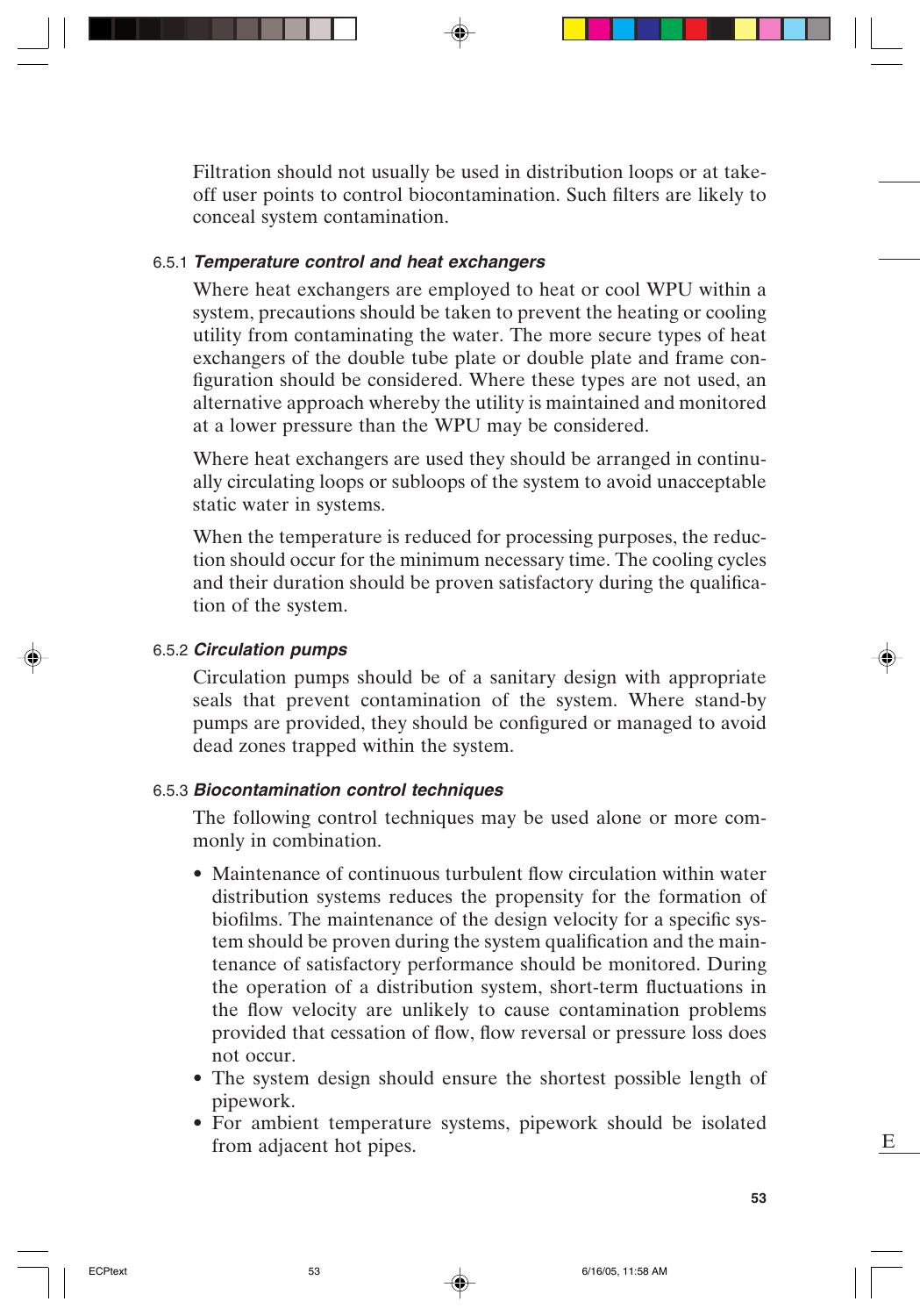- Deadlegs in the pipework installation greater than 1.5 times the branch diameter should be avoided.
- Pressure gauges should be separated from the system by membranes.
- Hygienic pattern diaphragm valves should be used.
- Pipework should be laid to falls to allow drainage.
- The growth of microorganisms can be inhibited by:
	- ultraviolet radiation sources in pipework;
	- maintaining the system heated (guidance temperature 70–  $80^{\circ}$ C):
	- sanitizing the system periodically using hot water (guidance temperature  $>70^{\circ}$ C);
	- sterilizing or sanitizing the system periodically using superheated hot water or clean steam; and
	- routine chemical sanitization using ozone or other suitable chemical agents. When chemical sanitization is used, it is essential to prove that the agent has been removed prior to using the water. Ozone can be effectively removed by using ultraviolet radiation.

# 7. **Operational considerations**

### 7.1 **Start-up and commissioning of water systems**

Planned, well-defined, successful and well-documented commissioning is an essential precursor to successful validation of water systems. The commissioning work should include setting to work, system setup, controls loop tuning and recording of all system performance parameters. If it is intended to use or refer to commissioning data within the validation work then the quality of the commissioning work and associated data and documentation must be commensurate with the validation plan requirements.

# 7.2 **Qualification**

WPU, PW, HPW and WFI systems are all considered to be direct impact, quality critical systems that should be qualified. The qualification should follow the validation convention of design review or design qualification (DQ), installation qualification (IQ), operational qualification (OQ) and performance qualification (PQ).

This guidance does not define the standard requirements for the conventional validation stages DQ, IQ and OQ, but concentrates on the particular PQ approach that should be used for WPU systems to demonstrate their consistent and reliable performance. A three-phase

**54**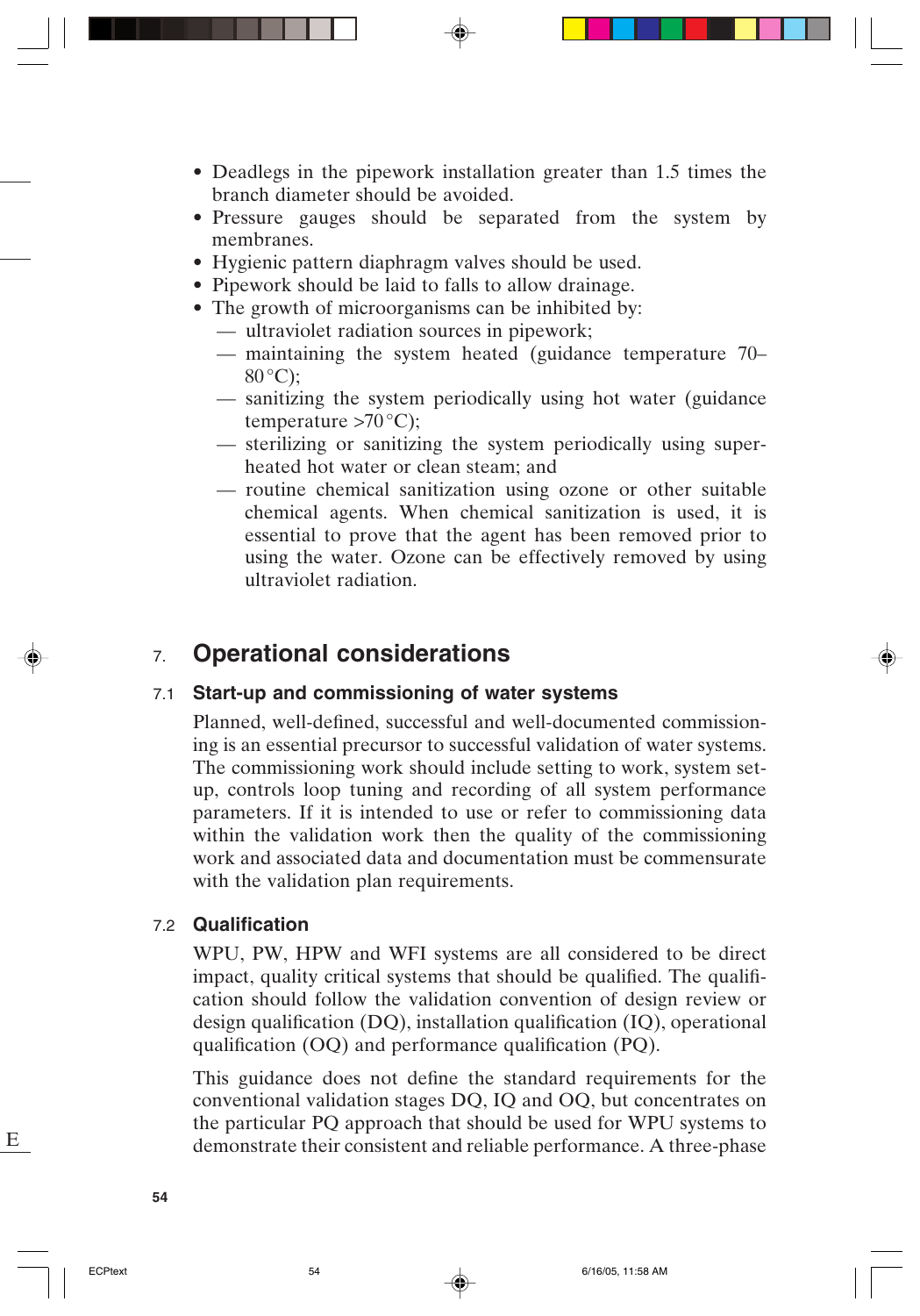approach should be used to satisfy the objective of proving the reliability and robustness of the system in service over an extended period.

*Phase 1*. A test period of 2–4 weeks should be spent monitoring the system intensively. During this period the system should operate continuously without failure or performance deviation. The following should be included in the testing approach.

- Undertake chemical and microbiological testing in accordance with a defined plan.
- Sample the incoming feed-water daily to verify its quality.
- Sample after each step in the purification process daily.
- Sample at each point of use and at other defined sample points daily.
- Develop appropriate operating ranges.
- Develop and finalize operating, cleaning, sanitizing and maintenance procedures.
- Demonstrate production and delivery of product water of the required quality and quantity.
- Use and refine the standard operating procedures (SOPs) for operation, maintenance, sanitization and troubleshooting.
- Verify provisional alert and action levels.
- Develop and refine test-failure procedure.

*Phase 2.* A further test period of 2–4 weeks should be spent carrying out further intensive monitoring while deploying all the refined SOPs after the satisfactory completion of phase 1. The sampling scheme should be generally the same as in phase 1. Water can be used for manufacturing purposes during this phase. The approach should also:

- demonstrate consistent operation within established ranges; and
- demonstrate consistent production and delivery of water of the required quantity and quality when the system is operated in accordance with the SOPs.

*Phase 3*. Phase 3 typically runs for 1 year after the satisfactory completion of phase 2. Water can be used for manufacturing purposes during this phase which has the following objectives and features.

- Demonstrate extended reliable performance.
- Ensure that seasonal variations are evaluated.
- The sample locations, sampling frequencies and tests should be reduced to the normal routine pattern based on established procedures proven during phases 1 and 2.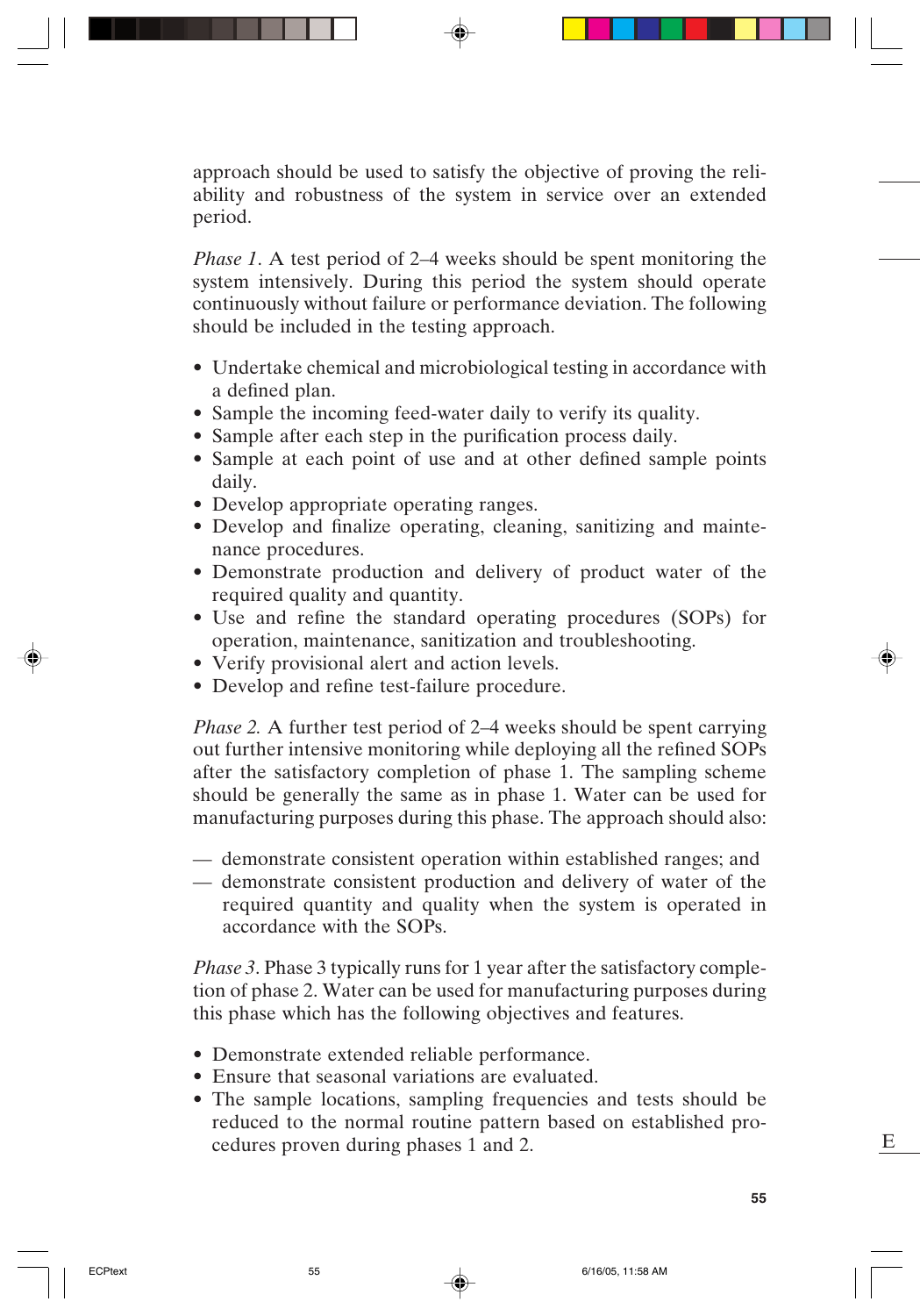# 7.3 **Continuous system monitoring**

After completion of phase 3 of the qualification programme for the WPU system, a system review should be undertaken. Following this review, a routine monitoring plan should be established based on the results of phase 3.

Monitoring should include a combination of online instrument monitoring of parameters such as flow, pressure, temperature, conductivity and total organic carbon, and offline sample testing for physical, chemical and microbiological attributes. Offline samples should be taken from points of use and specific sample points. Samples from points of use should be taken in a similar way to that adopted when the water is being used in service.

Tests should be carried out to ensure that the selected pharmacopoeia specification has been satisfied, and should include, as appropriate, determination of conductivity, pH, heavy metals, nitrates, total organic carbon, total viable count, presence of specific pathogens and endotoxins.

Monitoring data should be subject to trend analysis.

#### 7.4 **Maintenance of water systems**

WPU systems should be maintained in accordance with a controlled, documented maintenance programme that takes into account the following:

- defined frequency for system elements;
- the calibration programme;
- SOPs for specific tasks;
- control of approved spares;
- issue of clear maintenance plan and instructions;
- review and approval of systems for use upon completion of work; and
- record and review of problems and faults during maintenance.

#### 7.5 **System reviews**

WPU (PW, HPW and WFI) systems should be reviewed at appropriate regular intervals. The review team should comprise representatives from engineering, QA, operations and maintenance. The review should consider matters such as:

- changes made since the last review;
- system performance;
- reliability;
- quality trends;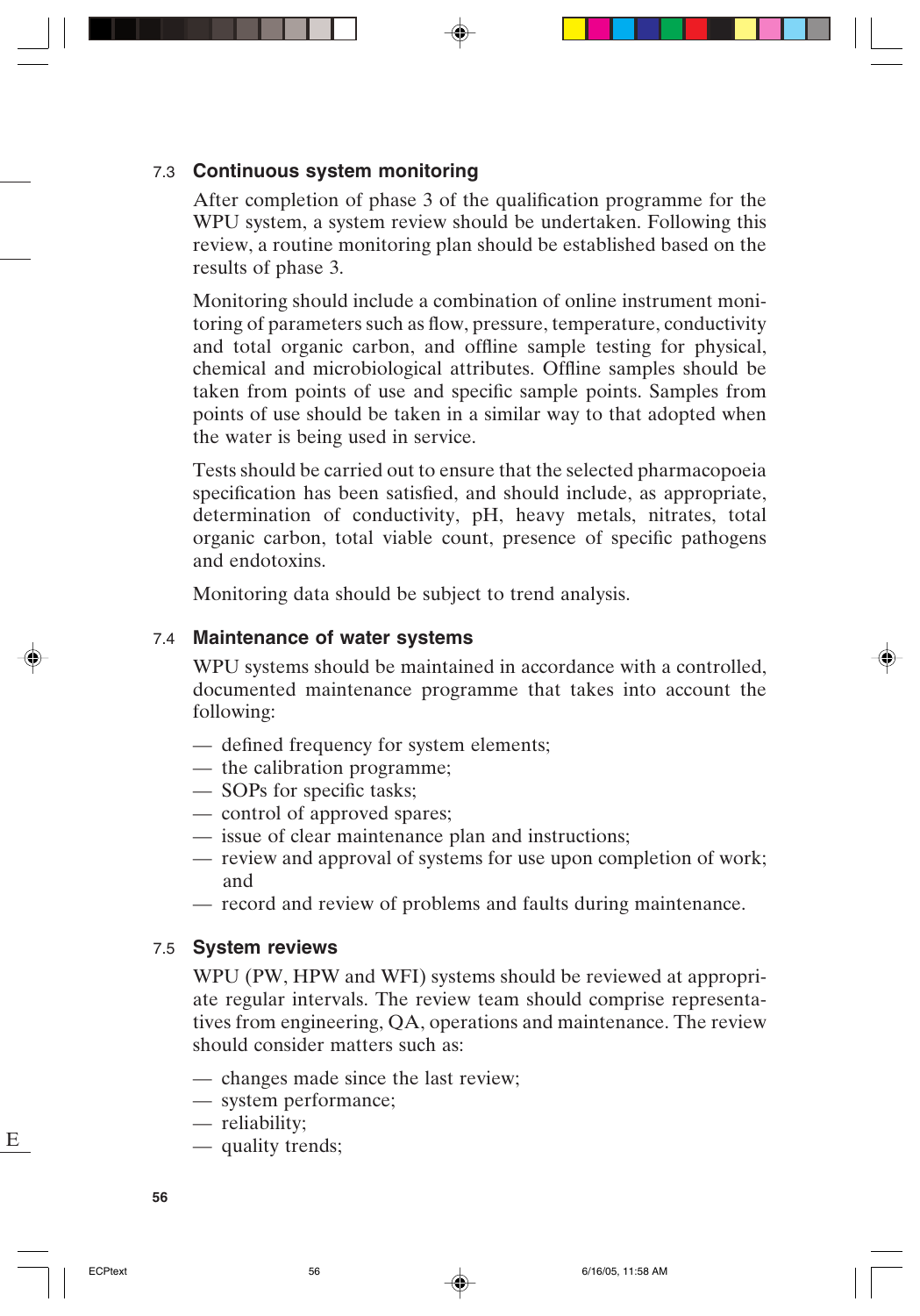- failure events;
- investigations;
- out-of-specifications results from monitoring;
- changes to the installation;
- updated installation documentation;
- log books; and
- the status of the current SOP list.

# 8. **Inspection of water systems**

WPU (PW, HPW and WFI) systems are likely to be the subject of regulatory inspection from time to time. Users should consider conducting routine audit and self-inspection of established water systems. This GMP guidance can be used as the basis of inspection. The following list identifies items and a logical sequence for a WPU system inspection or audit:

- a sampling and monitoring plan with a drawing of all sample points;
- the setting of monitoring alert and action levels;
- monitoring results and evaluation of trends;
- inspection of the last annual system review;
- review of any changes made to the system since the last audit and check that the change control has been implemented;
- review of deviations recorded and their investigation;
- general inspection of system for status and condition;
- review of maintenance, failure and repair logs; and
- checking calibration and standardization of critical instruments.

For an established system that is demonstrably under control, this scope of review should prove adequate.

For new systems, or systems that display instability or unreliability, the following should also be reviewed:

- performance qualification;
- operational qualification; and
- installation qualification.

### **Bibliography**

WHO Guidelines for drinking-water quality, 3rd edition. Geneva, World Health Organization, 2003.

Water and steam systems. International Society for Pharmaceutical Engineering, 2001. ISPE Baseline<sup>™</sup> Pharmaceutical Engineering Guide, volume 4.

**57**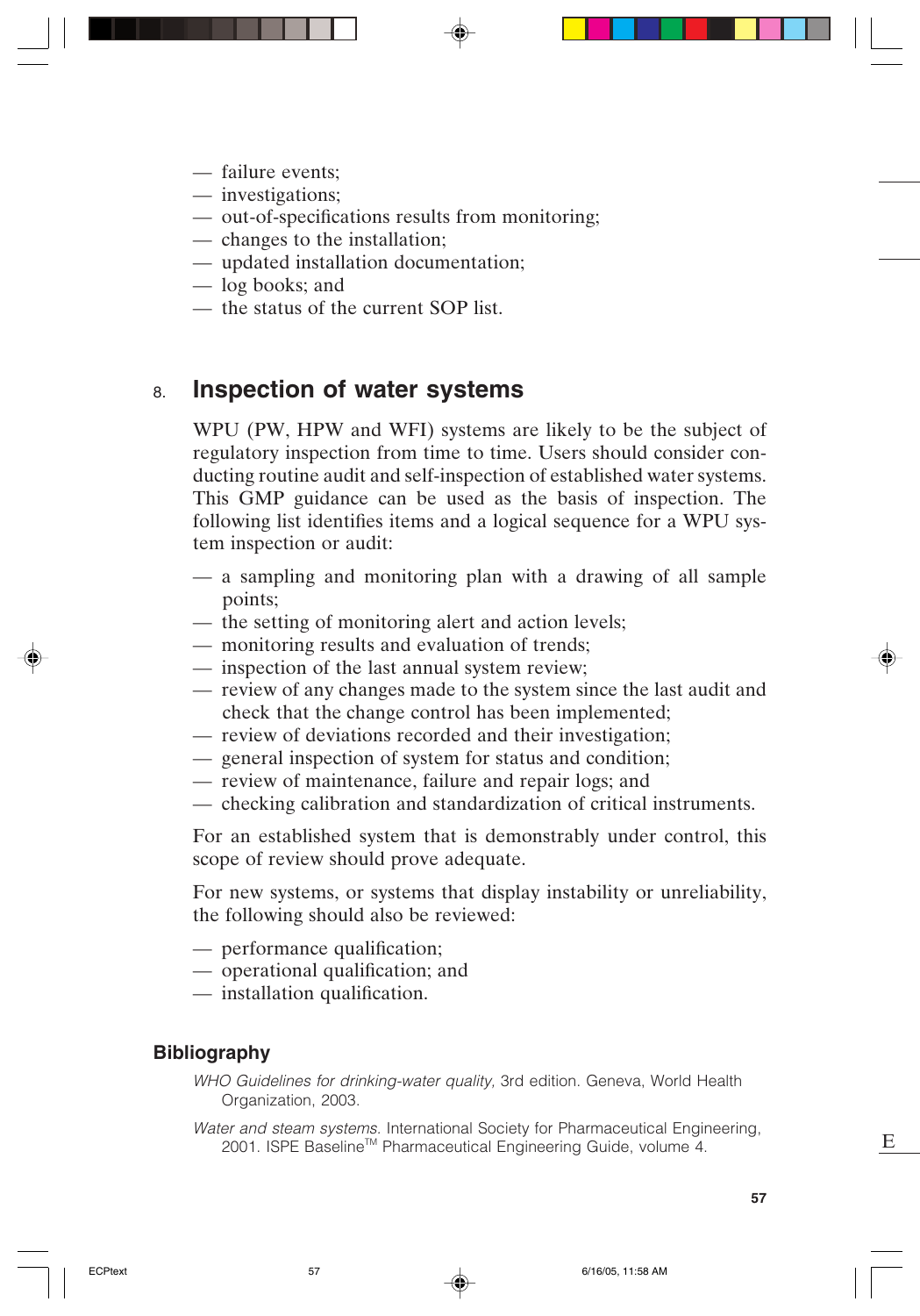- American Society of Mechanical Engineers. Bioprocessing Equipment Standard. ASME — BPE 2000
- Biotechnology. Equipment. Guidance on testing procedures for cleanability. British Standards Pub lishing Ltd. BS EN 12296.
- Harfst WH. Selecting piping materials for high-purity water systems. Ultra Pure Water, May/June 1994.
- Noble PT. Transport considerations for microbial control in piping. Journal of Pharmaceutical Science and Technology, 1994, 48;76–85.
- Baines PH. Passivation; understanding and performing procedures on austenitic stainless steel systems. Pharmaceutical Engineering, 1990, 10(6).
- Guide to inspections of high purity water systems. Maryland, US Food and Drug Administration, 1993.
- Tverberg JC, Kerber SJ. Effect of nitric acid passivation on the surface composition of mechanically polished type 316 L sanitary tube. European Journal of Parenteral Sciences 1998, 3:117–124.
- European Pharmacopoeia: Web site for the publishers of the European Pharmacopoeia and supplements; http://www.pheur.org/
- US Pharmacopoeia: Published annually; see http://www.usp.org/
- European Medicines Evaluation Agency. Note for guidance on the quality of water for pharmaceutical use. London. CPMP/QWP/158-01.
- Pharmaceutical Inspection Cooperation Scheme. PIC/S; Inspection of Utilities; P1 009-1. Geneva, Pharmaceutical Inspection Cooperation Scheme, 2002.
- The International Pharmacopoeia, World Health Organization, Geneva; http://www.who.int/medicines

**58**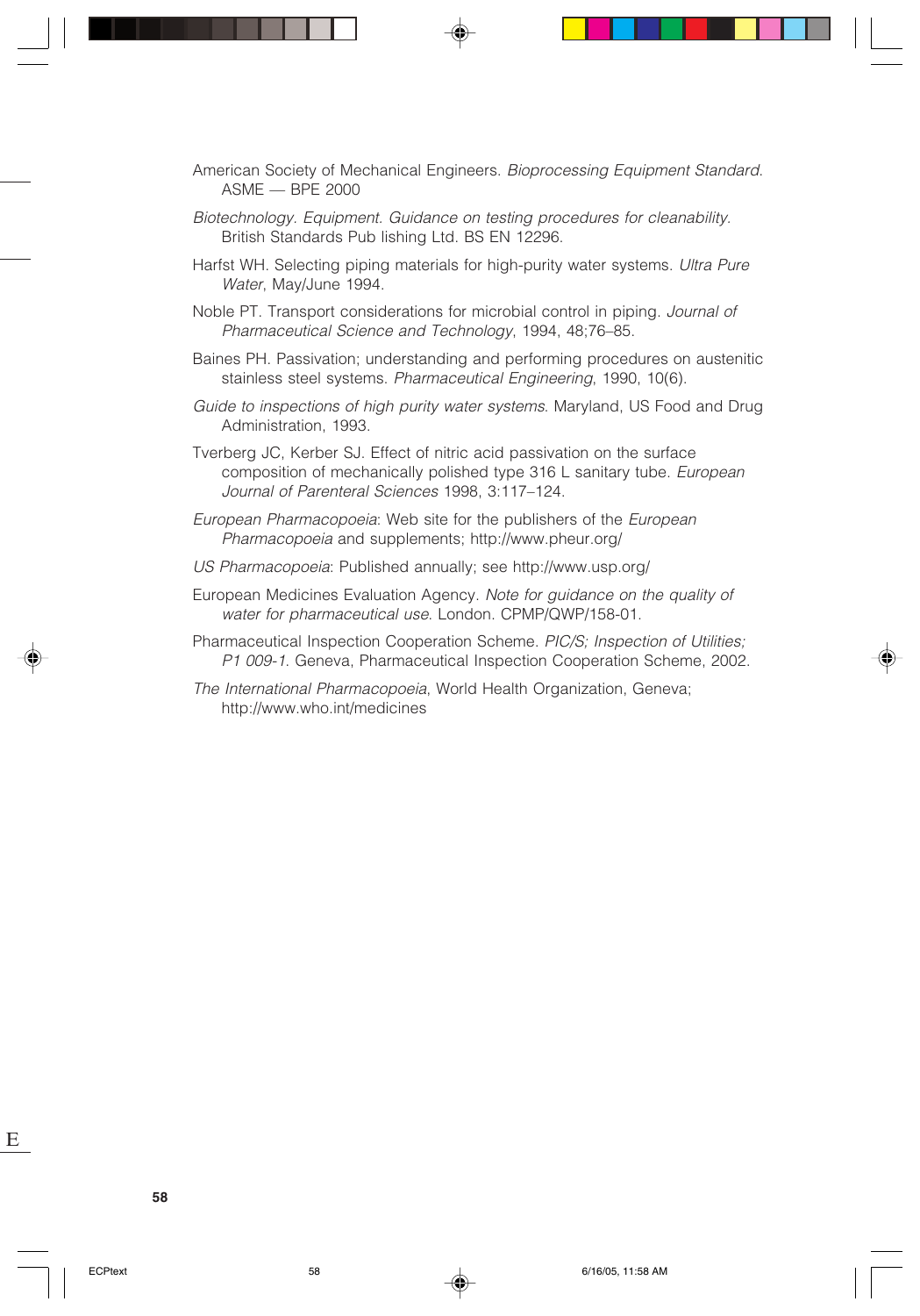© World Health Organization WHO Technical Report Series, No. 929, 2005

# Annex 4 **WHO guidelines for sampling of pharmaceutical products and related materials**

♠

| 1. |            | Introduction                                                           | 61 |
|----|------------|------------------------------------------------------------------------|----|
|    | 1.1        | General considerations                                                 | 61 |
|    |            | 1.2 Glossary                                                           | 61 |
|    |            | 1.3 Purpose of sampling                                                | 64 |
|    | 1.4        | Classes and types of pharmaceutical products and related<br>materials  | 65 |
|    | 1.5        | Sampling facilities                                                    | 65 |
|    |            | 1.6 Responsibilities for sampling                                      | 66 |
|    |            | 1.7 Health and safety                                                  | 67 |
| 2. |            | Sampling process                                                       | 67 |
|    |            | 2.1 Preparation for sampling                                           | 67 |
|    |            | 2.2 Sampling operation and precautions                                 | 68 |
|    |            | 2.3 Storage and retention                                              | 69 |
|    |            |                                                                        |    |
| 3. |            | Regulatory issues                                                      | 70 |
|    |            | 3.1 Pharmaceutical inspections                                         | 71 |
|    |            | 3.2 Surveillance programmes                                            | 71 |
| 4. |            | Sampling on receipt (for acceptance)                                   | 72 |
|    |            | 4.1 Starting materials                                                 | 72 |
|    | 4.2        | Intermediates in the manufacturing process and bulk                    |    |
|    |            | pharmaceutical products                                                | 73 |
|    |            | 4.3 Finished products                                                  | 73 |
|    |            | 4.4 Packaging materials (primary and secondary)                        | 74 |
| 5. |            | Sampling plans for starting materials, packaging materials and         |    |
|    |            | finished products                                                      | 75 |
|    |            | 5.1 Starting materials                                                 | 76 |
|    |            | 5.2 Packaging materials                                                | 77 |
|    |            | 5.3 Finished products                                                  | 78 |
|    |            |                                                                        |    |
|    |            | Bibliography                                                           | 78 |
|    | Appendix 1 |                                                                        |    |
|    |            | Types of sampling tools                                                | 80 |
|    |            |                                                                        |    |
|    | Appendix 2 |                                                                        |    |
|    |            | Sample collection form                                                 | 85 |
|    | Appendix 3 |                                                                        |    |
|    |            | Steps to be considered for inclusion in a standard operating procedure | 87 |
|    |            |                                                                        |    |
|    |            |                                                                        |    |

**59**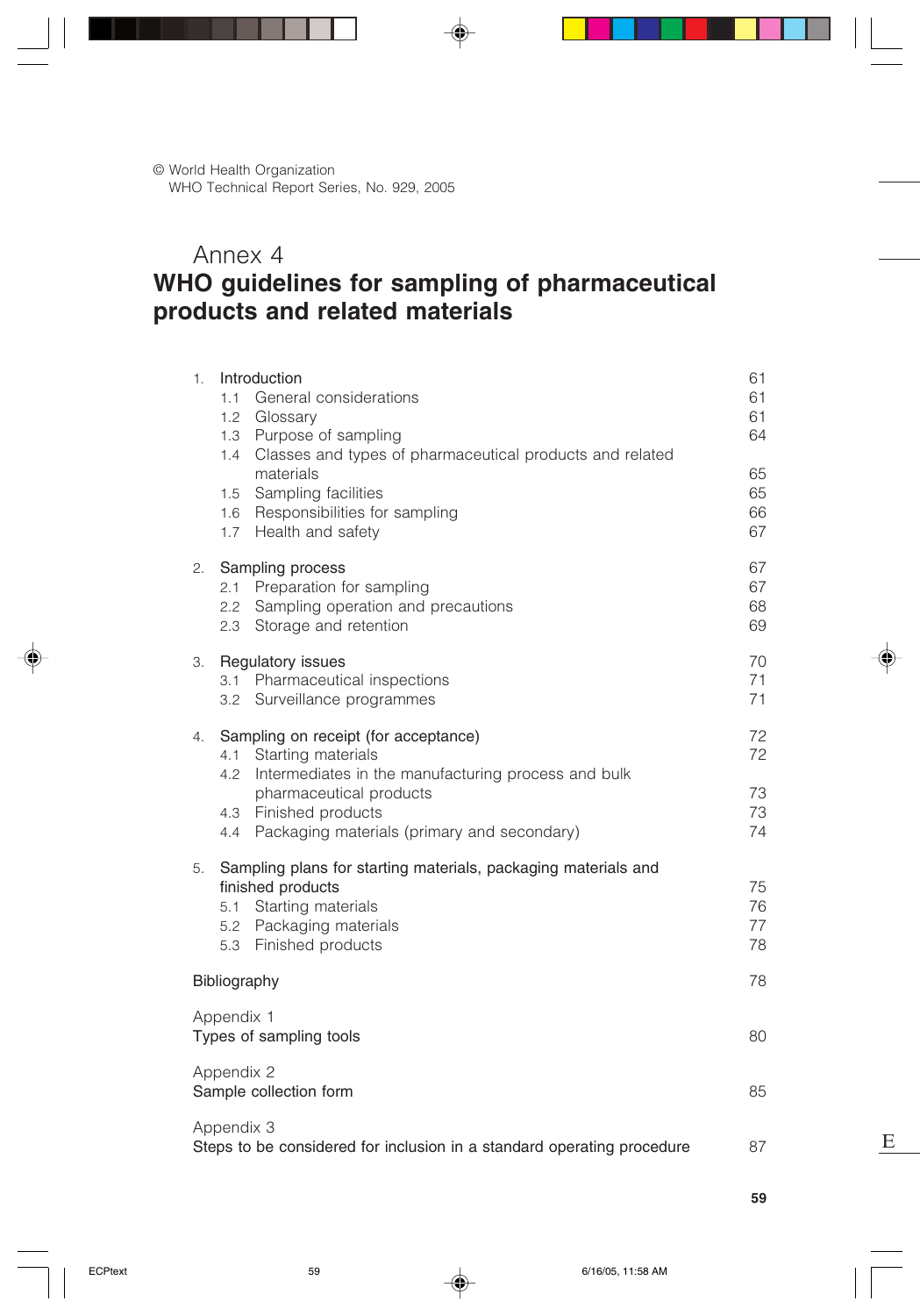| Appendix 4                                                                                       |    |
|--------------------------------------------------------------------------------------------------|----|
| Examples of types of containers used to store samples of starting<br>materials and bulk products | 91 |
| Appendix 5<br>Examples of use of sampling plans $n$ , $p$ and $r$                                | 93 |

 $\spadesuit$ 

 $\Box$ 

 $\bigoplus$ 

 $\overline{\phantom{a}}$ 

a ka

 $E$ 

 $\overline{\bigcirc}$ 

**60**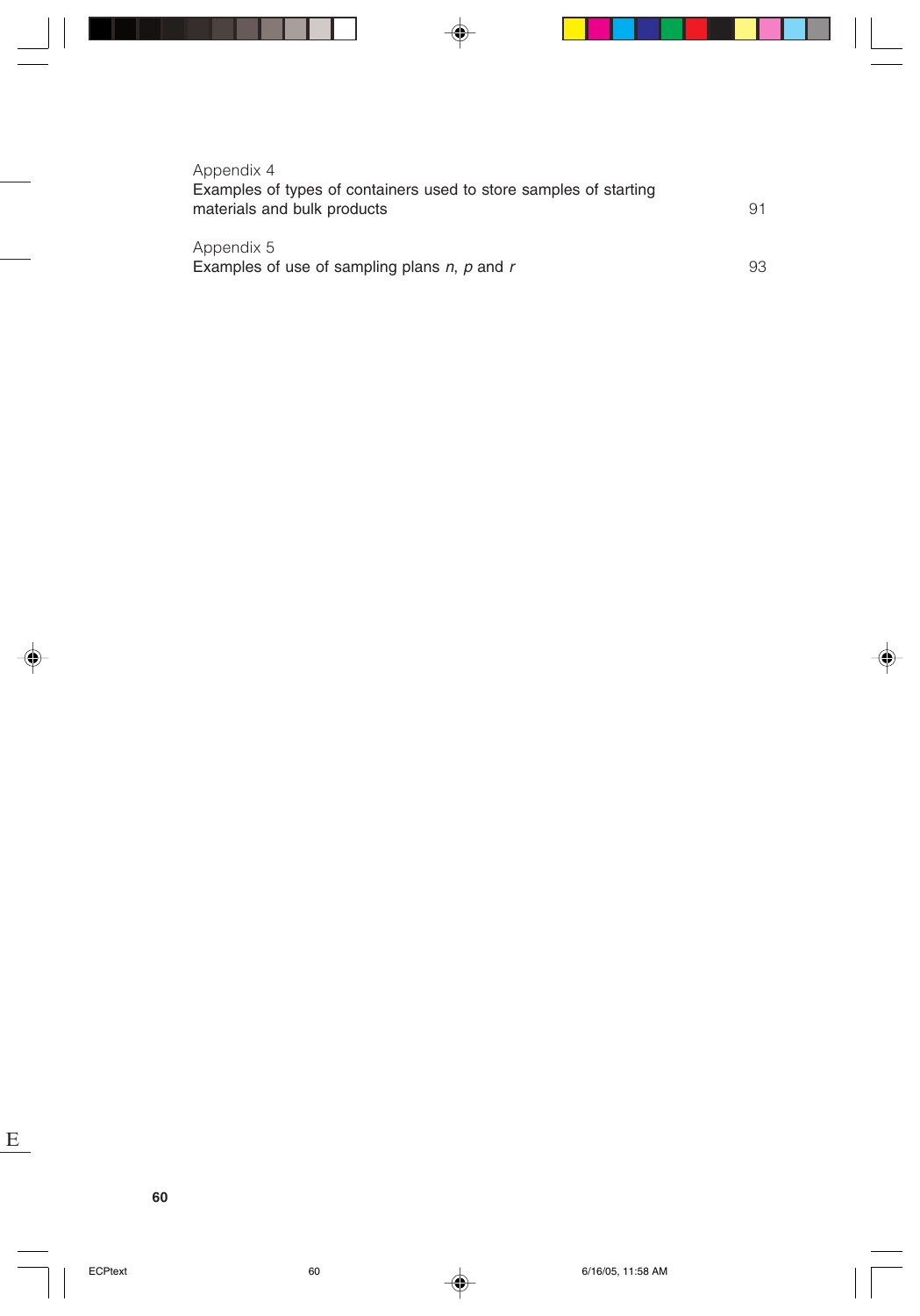# 1. **Introduction**

These guidelines are primarily intended for use by governmental organizations, such as drug regulatory authorities (including inspectorates), quality control laboratories and customs and police officials, but some of the general principles may also be appropriate for application by procurement agencies, manufacturers and customers.

These guidelines should be useful when surveying the national markets for the quality of drug products in accordance with national drug quality surveillance programmes for marketed products, whether registered for sale or compounded in pharmacies.

The choice of a sampling plan should always take into consideration the specific objectives of the sampling and the risks and consequences associated with inherent decision errors. The bibliography at the end of this Annex should be consulted when justifying a sampling plan for a given purpose.

# 1.1 **General considerations**

Sampling comprises the operations designed to select a portion of a pharmaceutical product (for definition, see glossary) for a defined purpose. The sampling procedure should be appropriate to the purpose of sampling, to the type of controls intended to be applied to the samples and to the material to be sampled. The procedure should be described in writing.

All operations related to sampling should be performed with care, using proper equipment and tools. Any contamination of the sample by dust or other foreign material is liable to jeopardize the validity of the subsequent analyses.

# 1.2 **Glossary**

The definitions given below apply to the terms as used in these guidelines. They may have different meanings in other contexts.

#### Available sample

Whatever total quantity of sample materials is available.

#### **Batch**

A quantity of any drug produced during a given cycle of manufacture. If the manufacturing process is continuous, the batch originates in a defined period of time during which the manufacturing conditions are stable and have not been modified.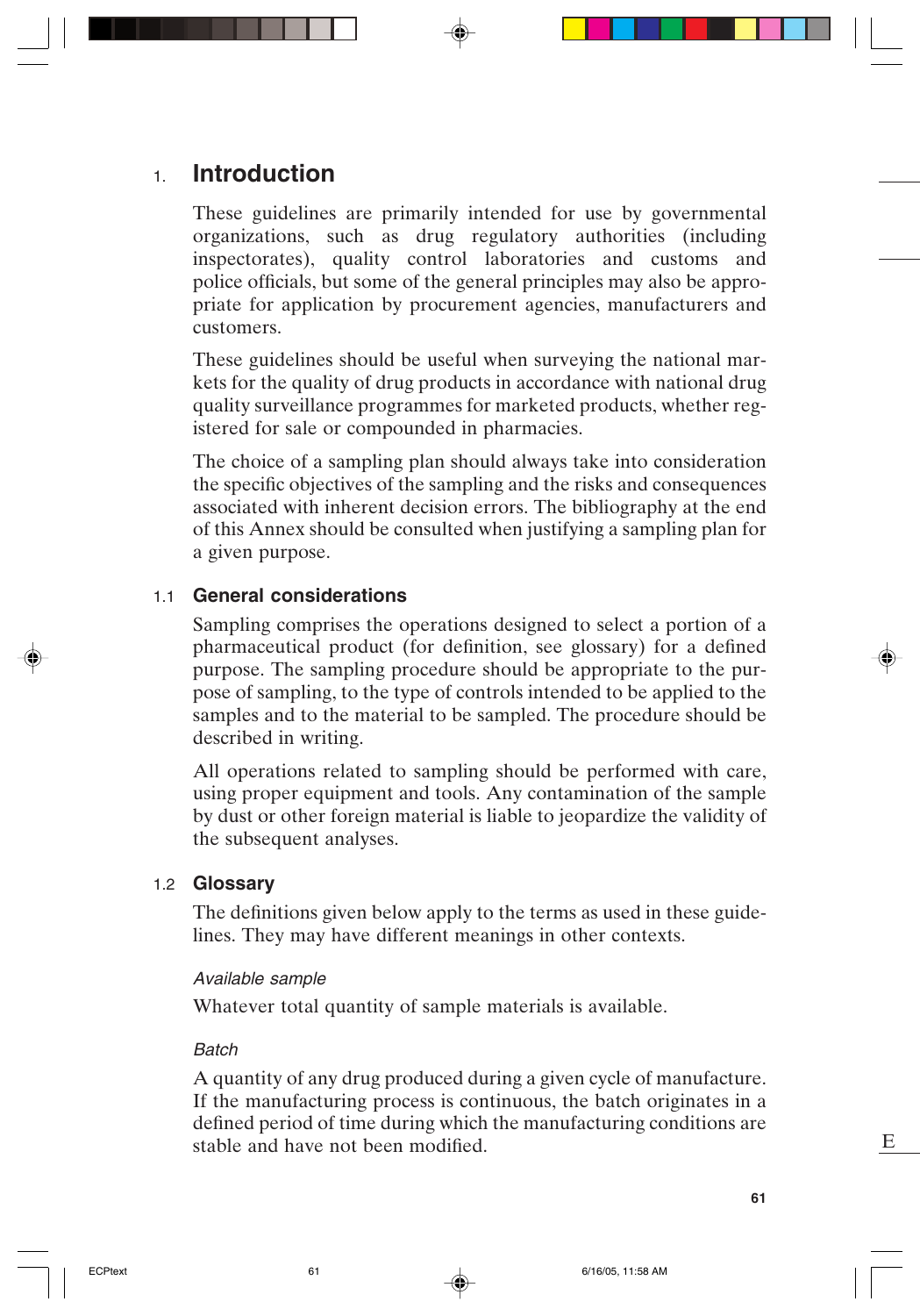#### Combined sample

Sample resulting from combining all or parts of two or more samples of the material.

#### **Consignment**

The quantity of a bulk starting material, or of a drug product, made by one manufacturer or supplied by an agent, and supplied at one time in response to a particular request or order. A consignment may comprise one or more lot-identified packages or containers and may include material belonging to more than one lot-identified batch.

#### Final sample

Sample ready for the application of the test procedure.

#### **Homogeneity**

A material is regarded as homogeneous when it is all of the same origin (e.g. from the same batch) and as non-homogeneous when it is of differing origins.

#### Original sample

Sample collected directly from the material.

#### Pharmaceutical product

Any material<sup>1</sup> or product intended for human or veterinary use presented in its finished dosage form or as a starting material for use in such a dosage form, that is subject to control by pharmaceutical legislation in the exporting state and/or the importing state.

#### **Prequalification**

The activities undertaken in defining a product or service need, seeking expressions of interest from enterprises to supply the product or service, and examining the product or service offered against the specification, and the facility where the product or service is prepared against common standards of good manufacturing practice (GMP). The examination of the product or service and of the facility where it is manufactured is performed by trained and qualified inspectors against common standards. Once the product is approved, and the facility is approved for the delivery of the specified product or service, other procurement agencies are informed of the approval. Prequalification is required for all pharmaceutical products regardless of

<sup>1</sup> "Material" is used in the document for "pharmaceutical products and related materials".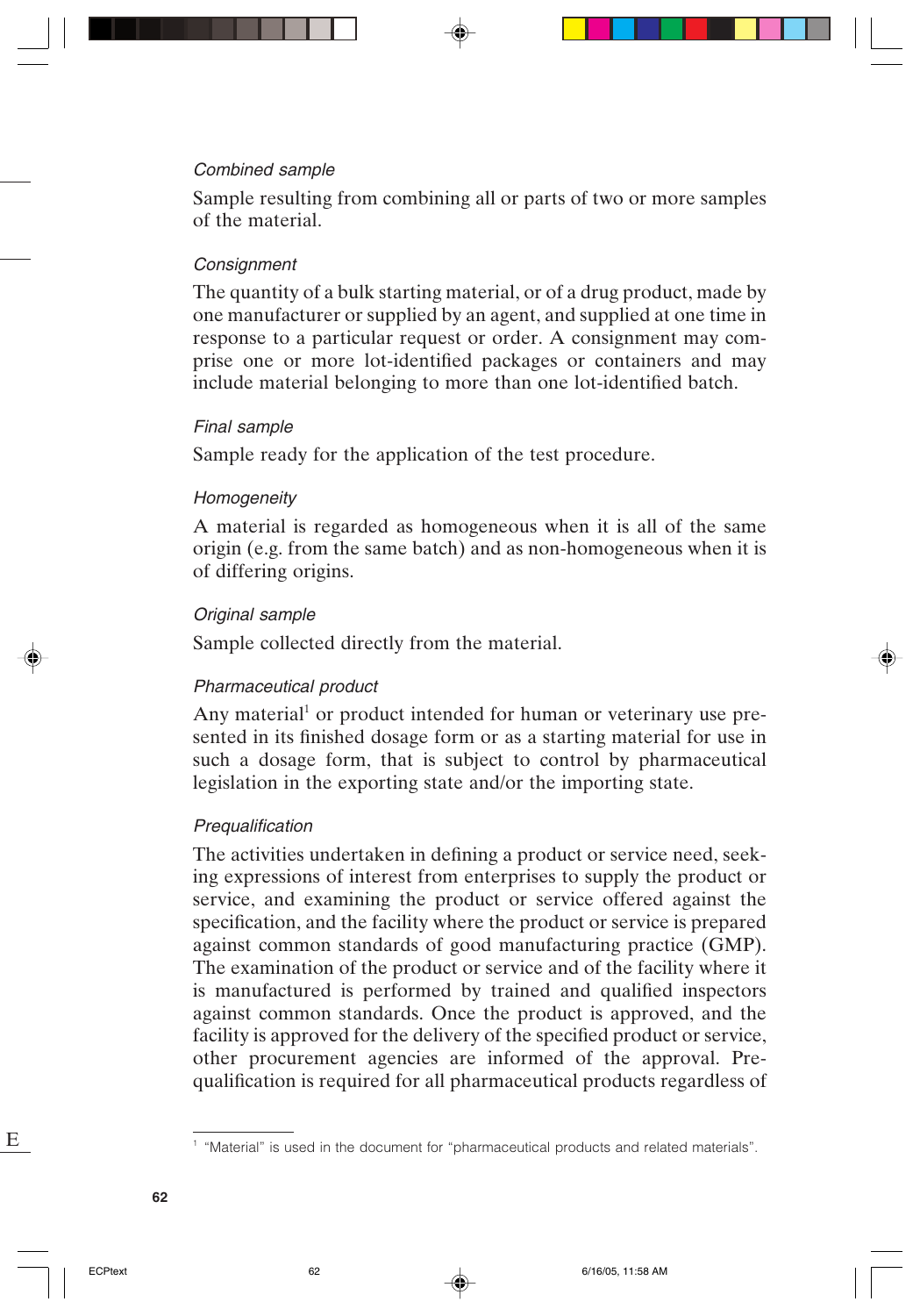their composition and place of manufacture or registration, but the amount and type of information requested from the supplier for use in the assessment by the procurement agency may differ.

### Production

All operations involved in the preparation of a pharmaceutical product, from receipt of materials, through processing, packaging and repackaging, labelling and relabelling, to completion of the finished product.

#### Random sample

Sample in which the different fractions of the material have an equal probability of being represented.

#### Representative sample

Sample obtained according to a sampling procedure designed to ensure that the different parts of a batch or the different properties of a non-uniform material are proportionately represented.

#### Retention sample

Sample collected as part of the original sampling process and reserved for future testing. The size of a retention sample should be sufficient to allow for at least two confirmatory analyses. In some cases statutory regulations may require one or more retention samples, each of which should be separately identified, packaged and sealed.

#### Sample

A portion of a material collected according to a defined sampling procedure. The size of any sample should be sufficient to allow all anticipated test procedures to be carried out, including all repetitions and retention samples. If the quantity of material available is not sufficient for the intended analyses and for the retention samples, the inspector should record that the sampled material is the available sample (see *Sampling record*) and the evaluation of the results should take account of the limitations that arise from the insufficient sample size.

#### **Sampler**

Person responsible for performing the sampling operations.

#### Sampling method

That part of the sampling procedure dealing with the method prescribed for withdrawing samples.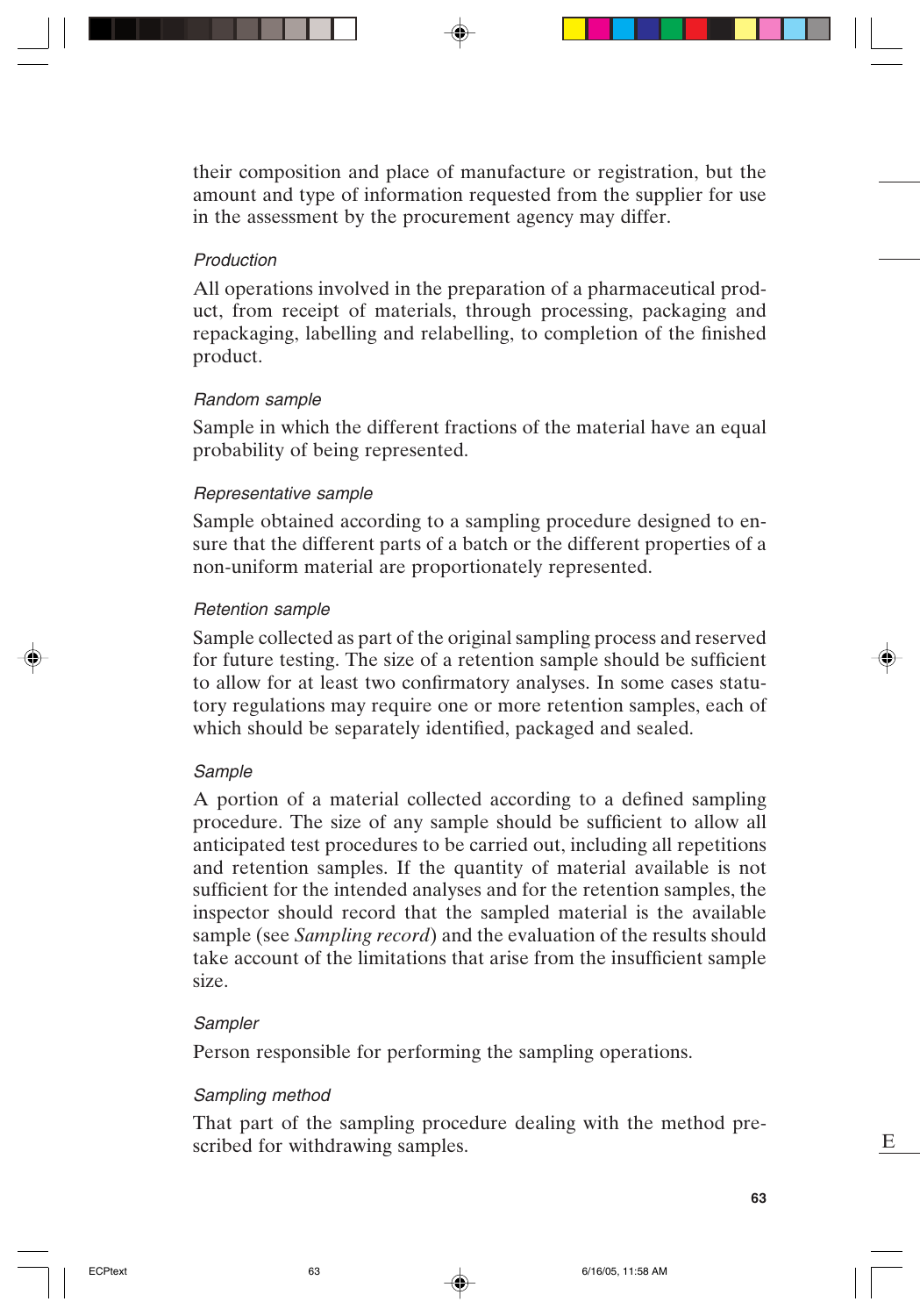#### Sampling plan

Description of the location, number of units and/or quantity of material that should be collected, and associated acceptance criteria.

#### Sampling procedure

The complete sampling operations to be performed on a defined material for a specific purpose. A detailed written description of the sampling procedure is provided in the *sampling protocol*.

#### Sampling record

Written record of the sampling operations carried out on a particular material for a defined purpose. The sampling record should contain the batch number, date and place of sampling, reference to the sampling protocol used, a description of the containers and of the materials sampled, notes on possible abnormalities, together with any other relevant observations, and the name and signature of the inspector.

#### Sampling unit

Discrete part of a consignment such as an individual package, drum or container.

#### Selected sample

Sample obtained according to a sampling procedure designed to select a fraction of the material that is likely to have special properties. A selected sample that is likely to contain deteriorated, contaminated, adulterated or otherwise unacceptable material is known as an *extreme sample.*

#### **Uniformity**

A starting material may be considered uniform when samples drawn from different layers do not show significant differences in the quality control tests which would result in non-conformity with specifications. The following materials may be considered uniform unless there are signs to the contrary: organic and inorganic chemicals; purified natural products; various processed natural products such as fatty oils and essential oils; and plant extracts. The assumption of uniformity is strengthened by homogeneity, i.e. when the consignment is derived from a single batch.

### 1.3 **Purpose of sampling**

Sampling may be required for different purposes, such as prequalification; acceptance of consignments; batch release testing;

**64**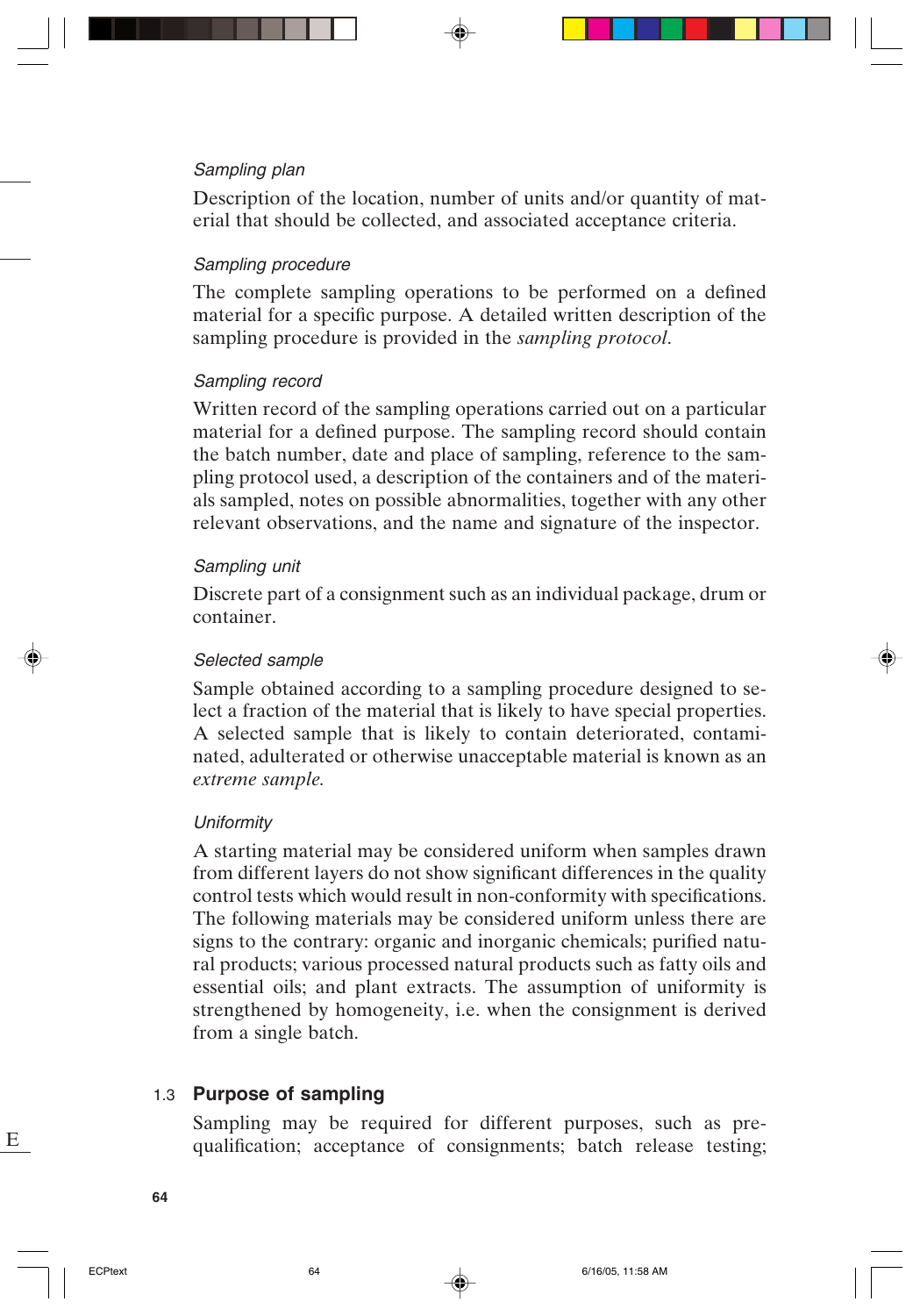in-process control; special controls; inspection for customs clearance, deterioration or adulteration; or for obtaining a retention sample.

The tests to be applied to the sample may include:

- verifying the identity;
- performing complete pharmacopoeial or analogous testing; and
- performing special or specific tests.

# 1.4 **Classes and types of pharmaceutical products and related materials**

The materials to be sampled may belong to the following classes:

- starting materials for use in the manufacture of finished pharmaceutical products;
- intermediates in the manufacturing process (e.g. bulk granule);
- pharmaceutical products (in-process as well as before and after packaging);
- primary and secondary packaging materials; and
- cleaning and sanitizing agents, compressed gases and other processing agents.

## 1.5 **Sampling facilities**

Sampling facilities should be designed to:

- prevent contamination of the opened container, the materials and the operator;
- prevent cross-contamination by other materials, products and the environment; and
- protect the individual who samples (sampler) during the sampling procedure.

Where possible, sampling should be performed in an area or booth designed for and dedicated to this purpose, although this will not be possible where samples are required to be taken from a production line (e.g. in-process control samples). The area in which the sample was taken should be recorded in the sampling record and a sequential log should be kept of all materials sampled in each area.

Sampling from large containers of starting material or bulk products can present difficulties. Whenever possible, this work should be carried out in a separate, closed cubicle within the warehouse, to reduce the risk of contamination (e.g. by dust) of either the sample or the materials remaining in the container, or of cross-contamination.

Some materials should be sampled in special or dedicated environments (e.g. when sampling articles for which contamination with dirt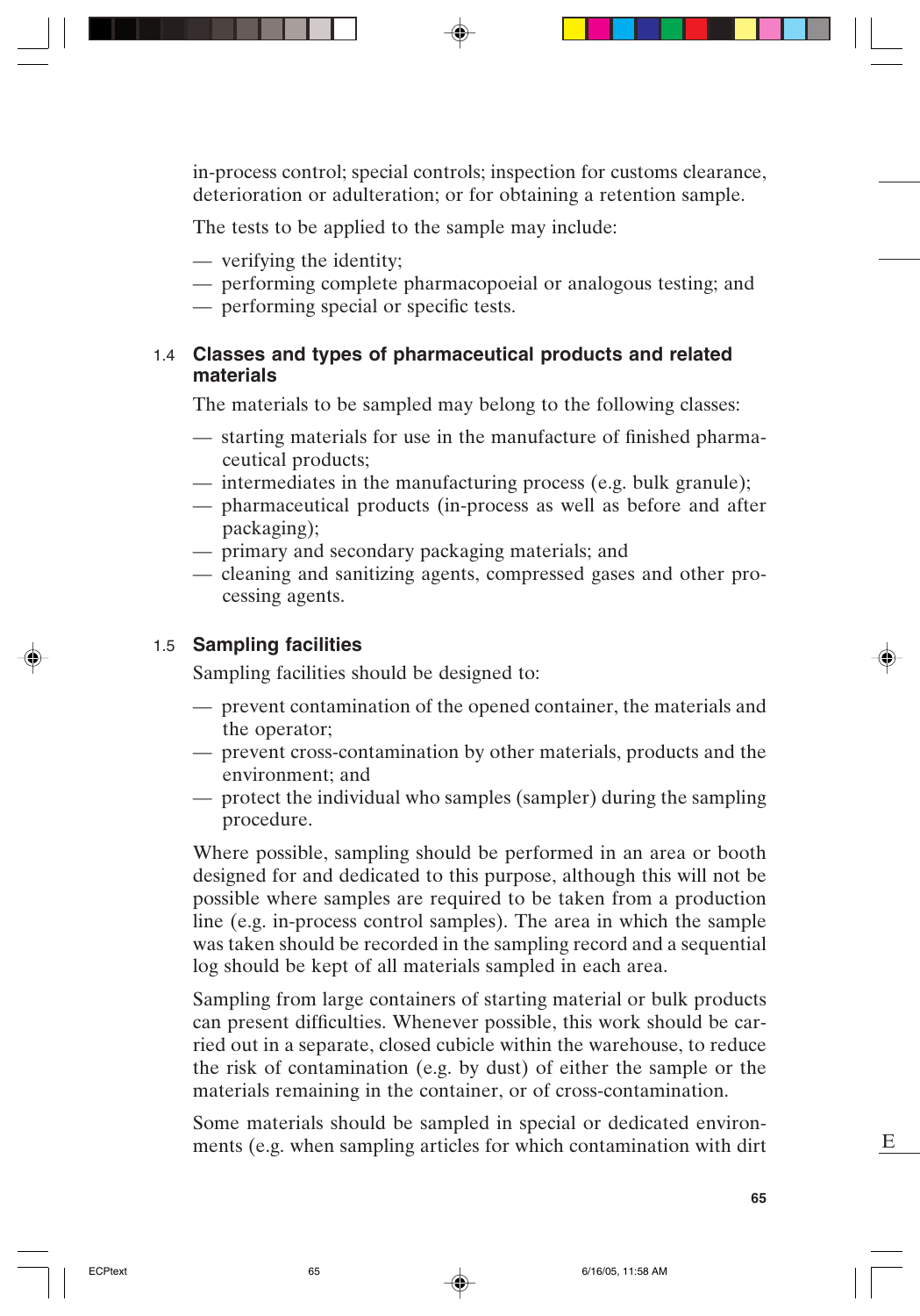or particles from the environment should be avoided, such as aerosol valves, hormones and penicillins).

Generally, taking the original sales pack as a sample from outlets such as pharmacies or hospitals does not present problems. However, the inspector should ensure that the quantity of sample taken is sufficient for the intended analyses and for the retention samples, and that all units sampled are derived from the same batch and preferably from the same location.

# 1.6 **Responsibilities for sampling**

Those responsible for sampling procedures include:

- *governmental organizations*, such as drug control authorities (including inspectorates); quality control laboratories; customs and police authorities responsible for the clearance of drug products held in quarantine after manufacture or importation, and for the detection of pharmaceutical products that have deteriorated or have been contaminated, adulterated or counterfeited;
- *customers* such as governmental or nongovernmental agencies involved in the acquisition of drug products; and
- *manufacturers* in the context of good manufacturing practices (GMP).

The samplers need to be adequately trained in the practical aspects of sampling, qualified to perform the sampling operation, and should have sufficient knowledge of pharmaceutical substances to allow them to execute the work effectively and safely. Given that the sampling technique itself can introduce bias, it is important that personnel carrying out the sampling should be suitably trained in the techniques and procedures used. The training should be documented in the individual's training records. Sampling records should clearly indicate the date of sampling, the sampled container and the identity of the person who sampled the batch.

A conscientious approach, with meticulous attention to detail and cleanliness, is essential. The sampler should remain alert to any signs of contamination, deterioration or tampering. Any suspicious signs should be recorded in detail in the sampling record.

If a governmental agency needs to sample a sterile or bulk pharmaceutical product at the manufacturing site, it may be best to have the manufacturer's personnel collect the sample, using their own procedures. The regulatory inspector would observe the procedure in such a way as not to increase the chance of contamination (e.g. for sterile pharmaceutical products, the inspector would observe through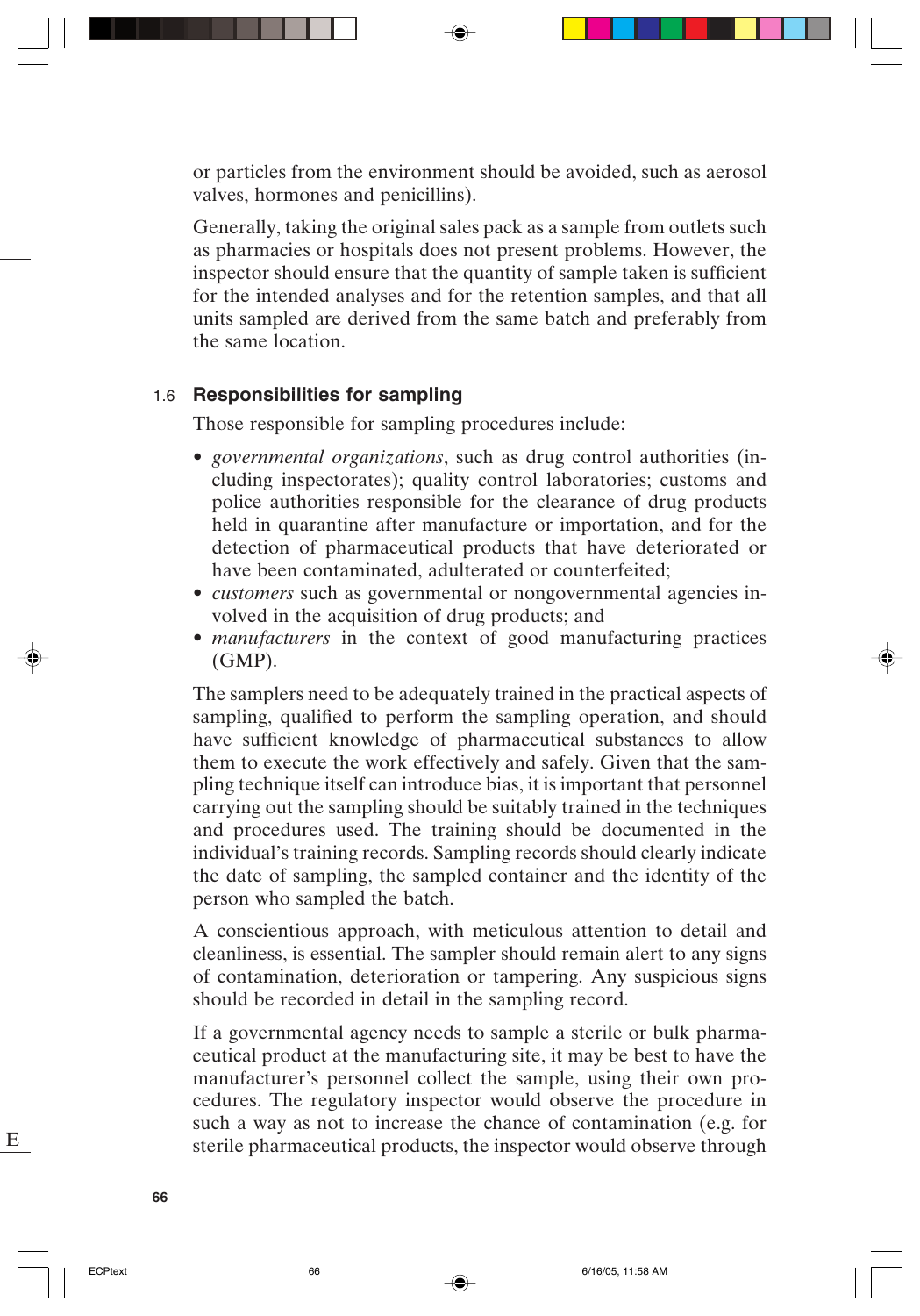a glass window outside the aseptic sampling area) and to preclude the possibility of the inspector inadvertently contaminating the remaining bulk pharmaceutical product through poor procedures, for example.

# 1.7 **Health and safety**

It is the responsibility of the sampler to read the relevant health and safety information (e.g. the safety data sheet for a pharmaceutical product and related materials) before sampling the material. The information should include necessary safety precautions and requirements for both the operator and the environment.

The sampler should wear appropriate protective clothing for the task. If specific safety precautions are required, such as the use of respiratory equipment, the sampler should be properly trained in its use.

The sampler should have safe access to and egress from the place where the sample is taken, and the places where the samples are taken for storage. The sample storage areas should have adequate light and ventilation and should be arranged to satisfy the requirements for safety as well as any special ones arising from the characteristics of the material being sampled.

Care should be taken to guard against collapse of stacked containers or solids in bulk.

# 2. **Sampling process**

## 2.1 **Preparation for sampling**

For the sampling of products, the responsible person should have at his or her disposal all the tools needed to open the containers (e.g. packages, barrels and others). Tools may include knives, pliers, saws, hammers, wrenches, implements to remove dust (preferably a vacuum cleaner), and material to reclose the packages (such as sealing tape), as well as self-adhesive labels to indicate that some of the contents have been removed from a package or container. Containers due to be sampled should be cleaned prior to sampling if necessary.

Sampling of uniform starting materials does not require complicated tools. A variety of pipettes fitted with suction bulbs, cups or beakers, dippers and funnels are needed for liquids of low viscosity. The use of glass should be avoided. A suitable inert rod can be used for highly viscous liquid, and spatulas or scoops are needed for powdered and granular solids. Sterile pharmaceutical products should be sampled under aseptic conditions, and only when deemed absolutely essential, to avoid the risk of loss of sterility.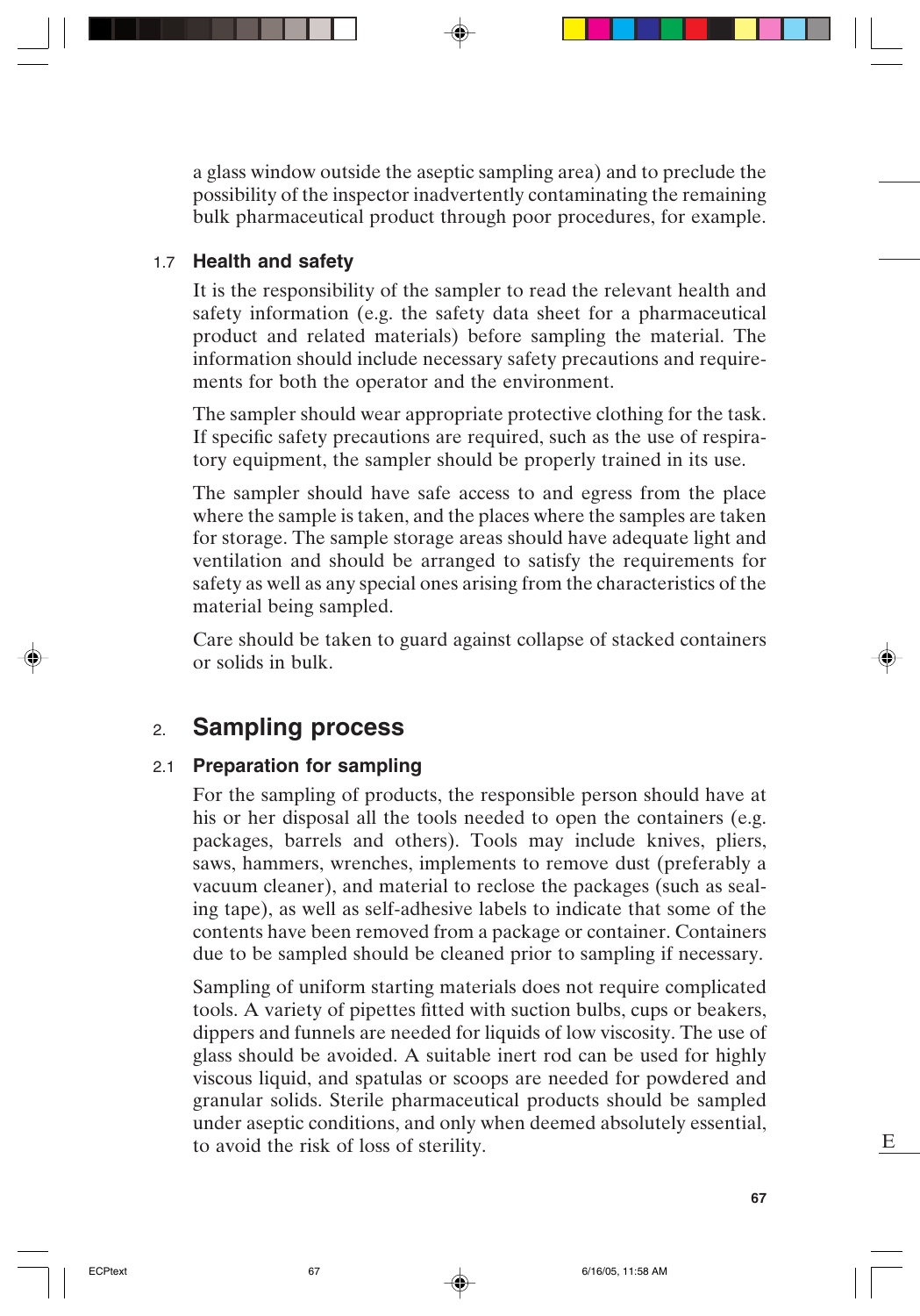The tools for sampling non-uniform materials are more complicated and more difficult to clean. For example, a sampling tube with a shutter at the lower end may be used to sample liquids in drums or other large containers and a slotted tube with a pointed end may be used to sample solids. It is important to follow the manufacturer's instructions for the use of sampling devices.

All sampling tools and implements should be made of inert materials and kept scrupulously clean. After use or before reuse, they should be thoroughly washed, rinsed with water or suitable solvent, and dried. They should be stored in clean conditions. Adequate washing facilities should be provided in, or in close proximity to, the sampling area, otherwise samplers will need to bring separate clean sets of implements for sampling each product. The cleaning procedure used for all sampling tools and implements should be documented and recorded. The adequacy of the cleaning procedure for the material from which the sampling tool is made should be demonstrated. The use of disposable sampling materials has distinct advantages.

Examples of sampling tools suitable for each type of material are given in Appendix 1.

## 2.2 **Sampling operation and precautions**

There should be a written procedure describing the sampling operation. This should include details of the health and safety aspects of sampling. It should ensure that representative samples are taken in sufficient quantity for testing in accordance with specifications. Closures and labels should preferably be such that unauthorized opening can be detected. Samples should never be returned to the bulk.

The sampling process should be appropriately supervised and documented (see Appendix 2 for an example of a sample collection form).

The sampling procedure should be such that non-uniformity of the material can be detected. During the sampling procedure, attention should be paid to any signs of nonconformity of the material.

Signs of non-uniformity include differences in shape, size or colour of particles in crystalline, granular or powdered solid substances; moist crusts on hygroscopic substances; deposits of solid pharmaceutical product in liquid or semi-liquid products; and stratification of liquid products. Such changes, some of which may be readily reversible, can occur during prolonged storage or exposure to extreme temperatures during transportation. Homogeneous portions of the material or bulk such as those mentioned above should be sampled and tested separately from the rest of the material that has a normal appearance.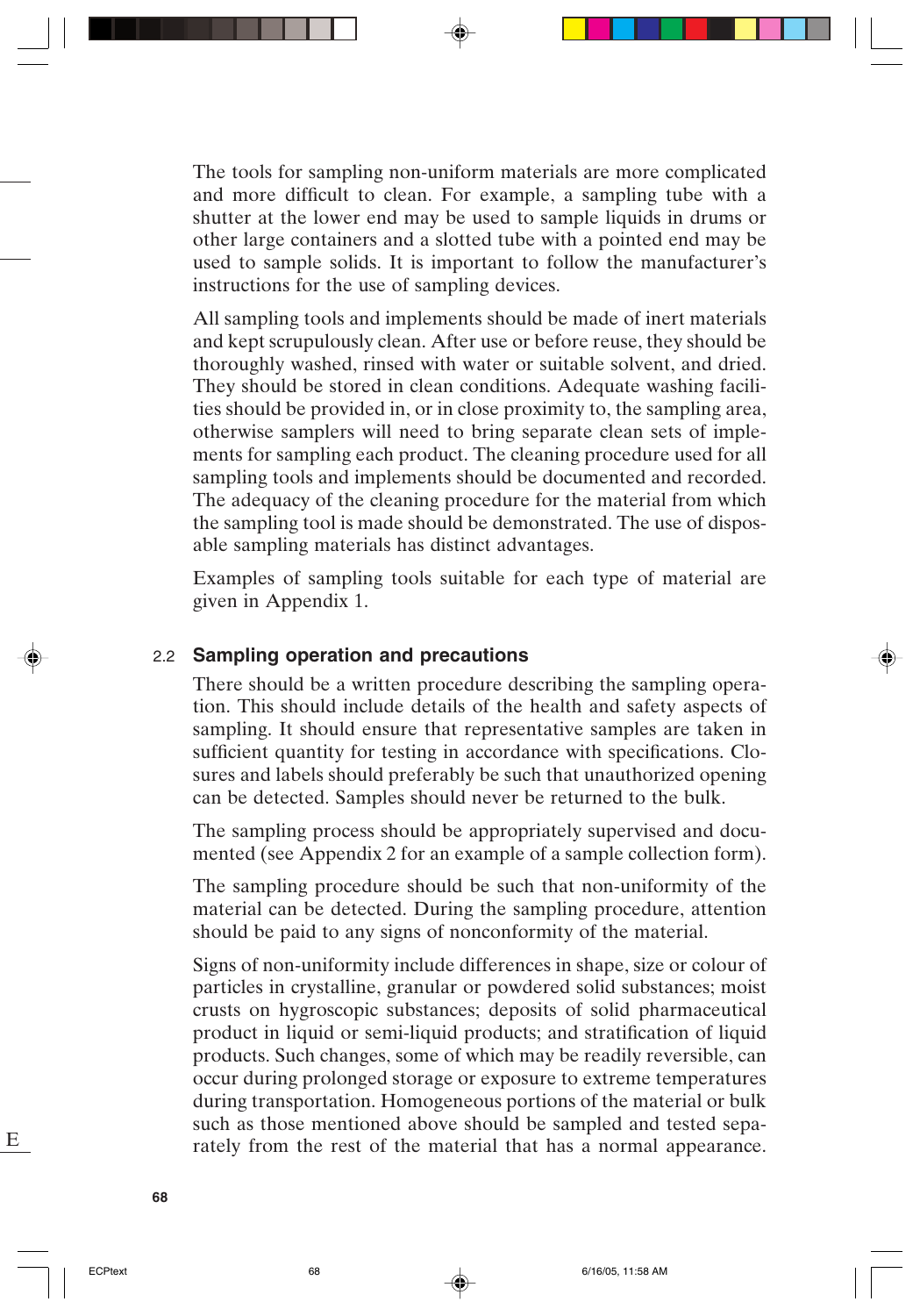Pooling of the samples from the different portions should be avoided, because this can mask contamination, low potency or other quality problems.

Labelling of samples should provide appropriate details, including the batch number and, if known, the container number from which the sample was taken, the amount taken and for what purpose. Labels should be applied at the time of sampling. The container used to store the sample should also be properly labelled with appropriate details such as sample type, name of material, identification code, batch/lot number, code, quantity, date of sampling, storage conditions, handling precautions and container number.

For finished drug products, the sampling procedure should take account of the official and non-official tests required for the individual dosage form (e.g. tablets or parenteral preparations). Non-official tests could include testing for adulteration and counterfeiting*.*

The sampling procedure should also take account of past experience with the pharmaceutical product or related material and with the supplier, and of the number of sampling units in the consignment.

Examples of steps for sampling are given in Appendix 3.

When a container is sampled outside the control of the consignee of the product, the following precautions should be taken. If the tamperproof seal is broken to obtain a sample, then the consignee of the product should be informed and the container resealed with an appropriate tamper-proof seal, and the consignee of the product informed of its type and its identification. If a bag has been punctured to take a sample, then the sampling hole should be appropriately closed and identified as a sampling hole made by an authorized sampler. Sampled containers should be identified, as they may no longer contain the quantity of product stated on the label. In accordance with national legislation there may be exceptions, e.g. during ongoing investigations of cases related to counterfeit pharmaceutical products.

# 2.3 **Storage and retention**

The container used to store a sample should not interact with the sampled material nor allow contamination. It should also protect the sample from light, air and moisture, as required by the storage directions for the pharmaceutical product or related material sampled. As a general rule the container should be sealed and preferably tamper-evident.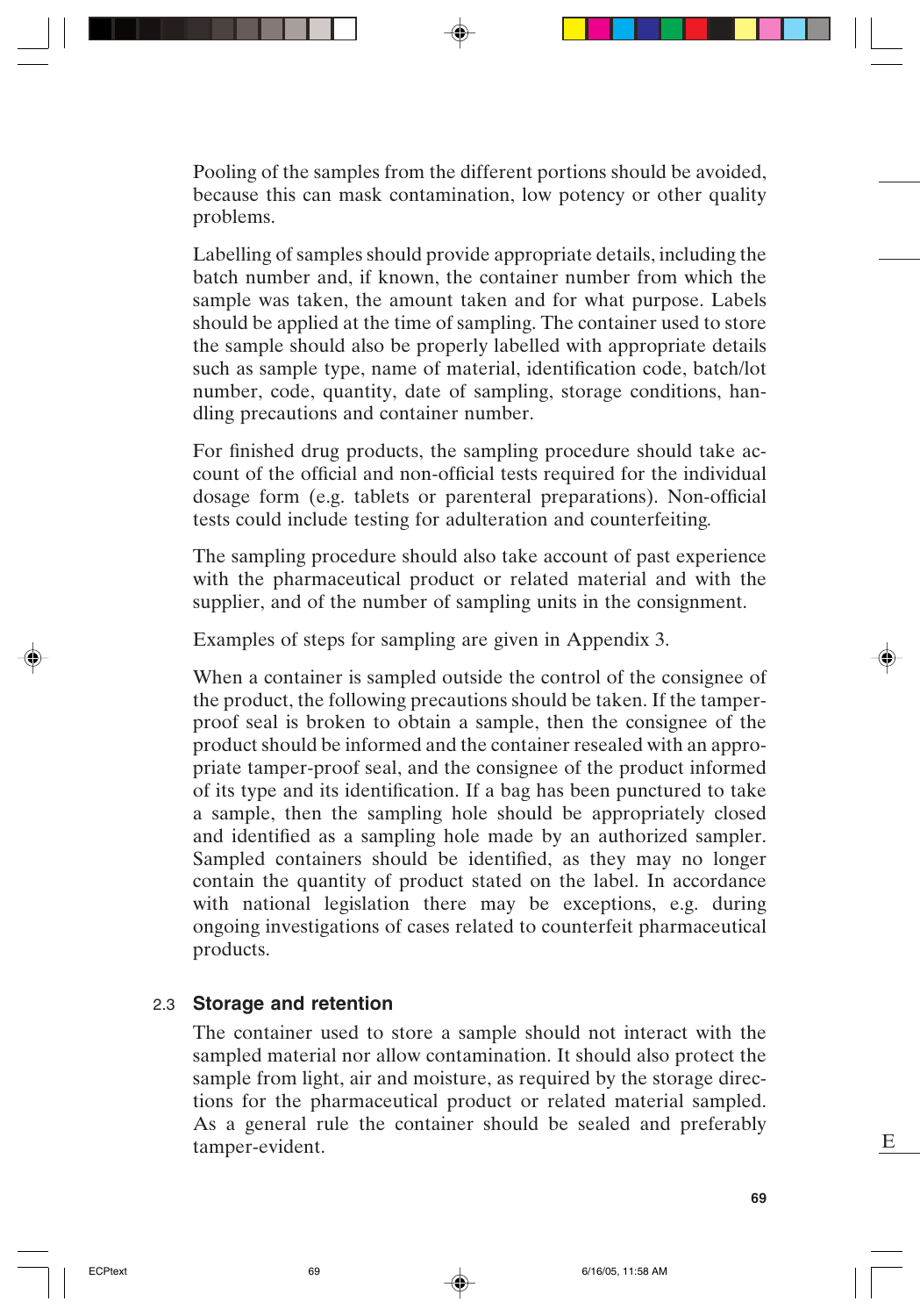Samples of loose materials, whether solid or liquid, should be placed in one or more clean containers. Liquid samples should be transported in suitable bottles closed by screw tops with inert liners that provide a good vapour-proof (moisture-proof) seal for the contents. Suitable screw-top jars in exceptional cases only should be used for solid or semi-solid pharmaceutical products. The container should be inert. Light-sensitive materials should be protected by using amber glass containers or by wrapping colourless glass containers in foil or dark-coloured paper. Headspace should be kept to a minimum to minimize any possible degradation. Any special procedures, for example, nitrogen gassing, should be discussed with the consignee of the material and carried out as appropriate.

Solid dosage forms such as tablets or granules should be protected during transit, either by totally filling the container with the product or by filling any residual space with a suitable material. All containers should be sealed and labelled, and all samples should be packaged adequately and transported in such a way as to avoid breakage and contamination during transport.

For all containers that come apart (e.g. screw-capped jars or metal tins with separate lids) precautions should be taken to avoid any mixup when they are opened for examination, such as by labelling all parts of each container whenever possible.

If one sample is divided into several sample containers, they should be transported in a suitably sealed box, which should be labelled with the identity of the product, the consignment from which the sample was drawn, the size of the sample, the date and place of sampling, and the name of the inspector.

Security and adequate storage conditions should be ensured for the rooms in which samples are stored. Samples should be stored in accordance with the storage conditions as specified for the respective active pharmaceutical ingredient (API), excipient or drug product. Packaging materials similar to those in which the bulk is supplied should be used for long-term storage.

Examples of types of containers used to store samples of starting materials and bulk products are given in Appendix 4.

# 3. **Regulatory issues**

When sampling for regulatory purposes, additional samples for regulatory testing and verification purposes should be provided (e.g. for duplicate testing and parallel testing by different regulatory

**70**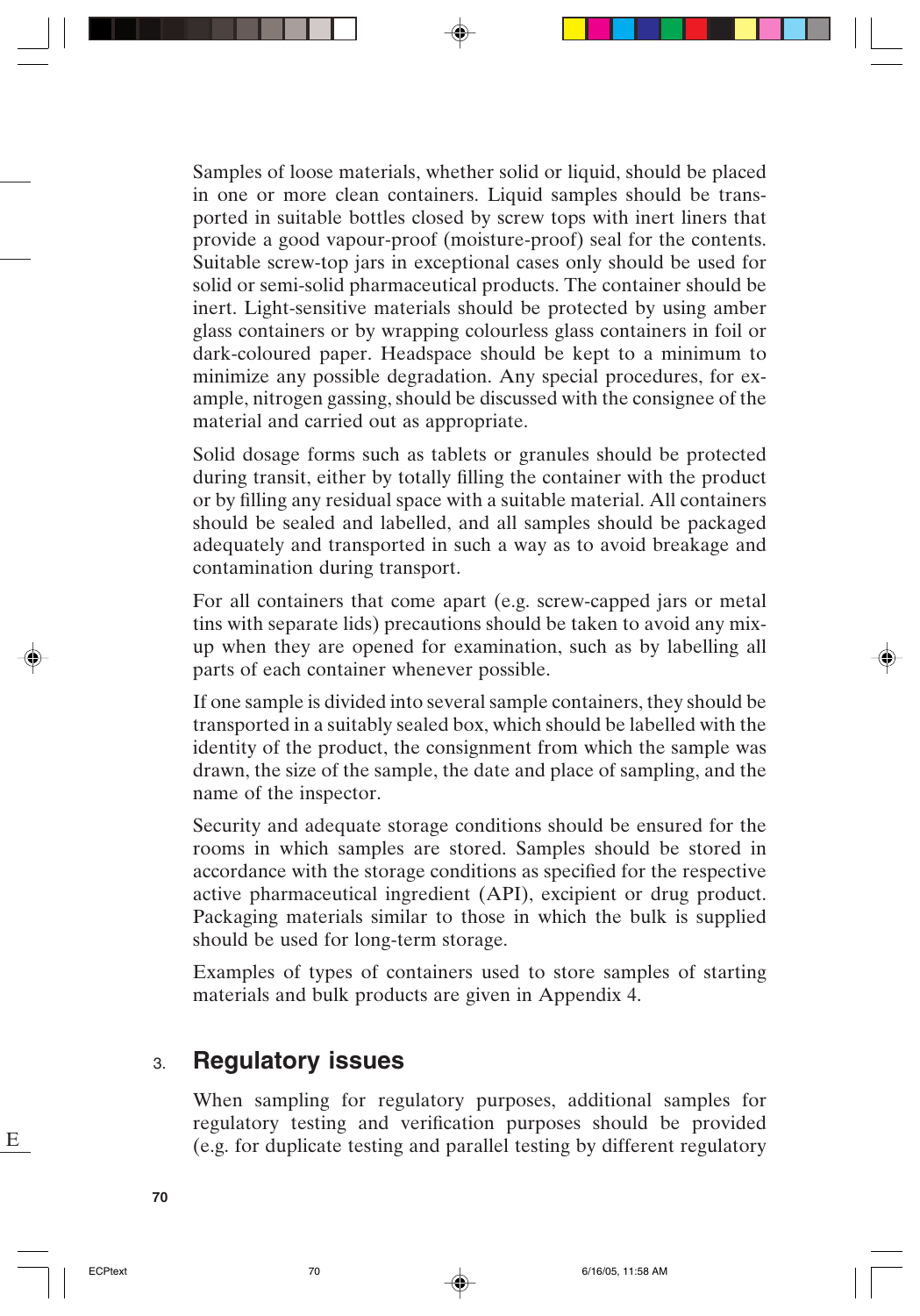laboratories and by the consignee of the product). The consignee of the product should be informed that samples have been taken, and should the consignee wish to conduct his/her own testing of the sample taken for regulatory purposes, regulatory authorities should provide a sample to the consignee of the goods.

Sampling of products for prequalification purposes may follow similar procedures.

# 3.1 **Pharmaceutical inspections**

Pharmaceutical inspectors may take samples from retail or hospital pharmacies (including samples of preparations manufactured in bulk on the premises), or from industry and wholesalers for a variety of reasons, such as:

- routine monitoring and control;
- following the suspicion or discovery of products that show signs of possible deterioration, contamination, adulteration or counterfeiting; and
- when a particular product is suspected of being either ineffective or responsible for adverse clinical reactions.

For deteriorated dosage forms, the sample should consist of one or more retail containers of the product that shows visual signs of deterioration.

When a complaint has been received about a drug product, the sample should include the original container and, if possible, one or more unopened containers containing the same product and bearing the same batch number. There should be good communication between the regulatory authority and the consignee of the goods concerning the findings and any necessary corrective action.

#### 3.2 **Surveillance programmes**

National drug regulatory authorities are responsible for monitoring the quality of all drug products marketed in their country and as defined by legislation. The extent to which routine surveillance should be undertaken, as opposed to assessment of suspect products, will depend upon factors such as:

- the capacity of the national quality control laboratory;
- the extent to which the quality of the product has been assessed prior to registration;
- the extent to which the requirements for GMP are implemented; and
- the number of products that are imported from abroad.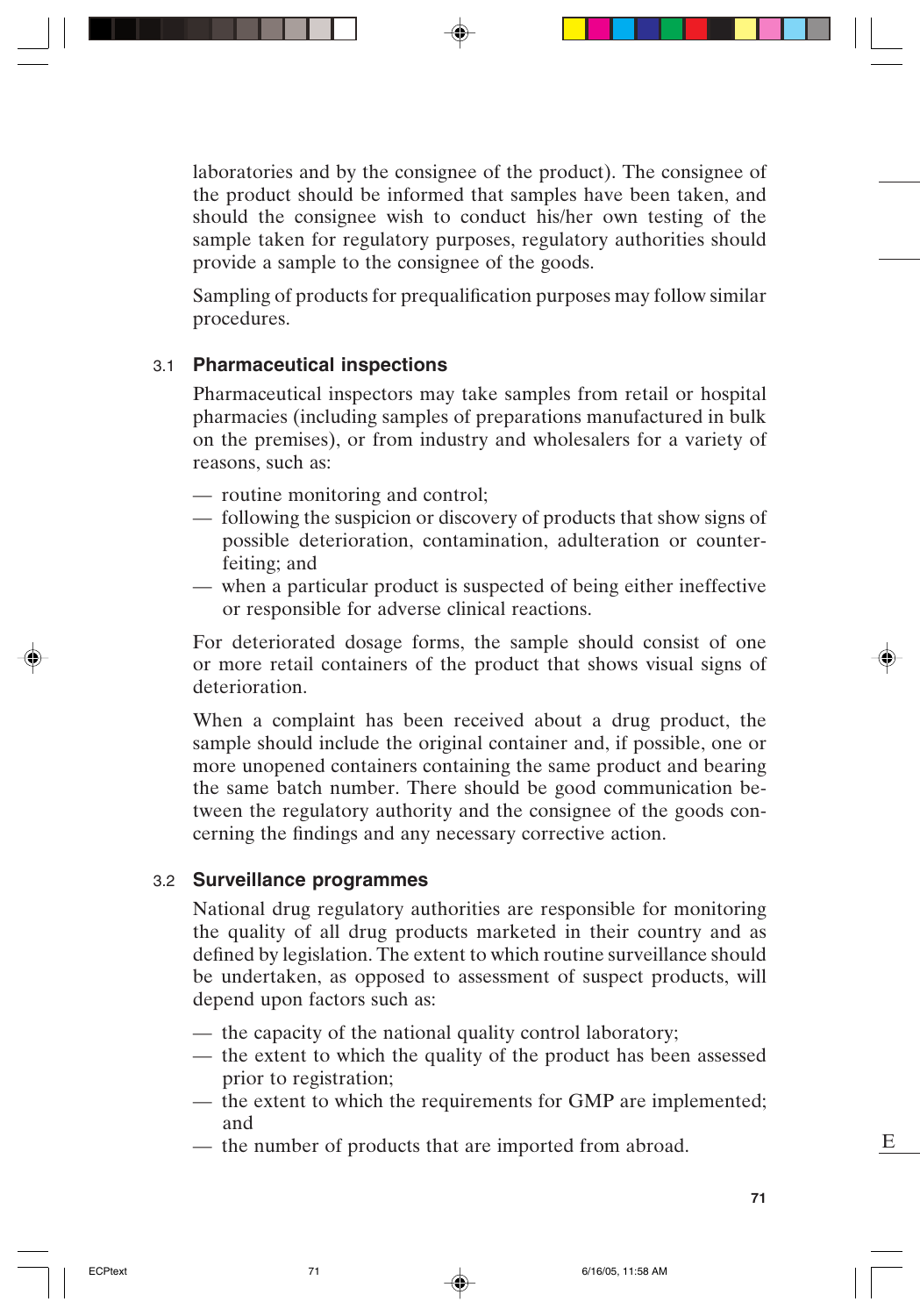A systematic programme of drug quality surveillance should be in place which may include sampling of marketed products, whether registered for sale or compounded in pharmacies, as deemed necessary. Each product should be assessed regularly (e.g. every 2–3 years) for inclusion in the surveillance programme, but particular attention should be accorded to products that are of prime importance to public health programmes or that are potentially dangerous, unstable or difficult to formulate properly.

The responsible laboratory should draw up the sampling programme, if necessary under the guidance of the drug regulatory authority, on a yearly or half-yearly basis. This programme should not only list the products to be sampled during a given period, but should also specify the sampling procedures and the size of the samples to be collected, taking into account the need for retention samples. The programme should state to what extent each brand of a given product will be sampled and which local authority or inspector will be responsible for each sampling operation. It should indicate to which laboratory (if more than one exists) each sample should be sent. Such a programme enables the facilities of each laboratory to be used to best advantage.

# 4. **Sampling on receipt (for acceptance)**

## 4.1 **Starting materials**

Testing of starting materials should be undertaken using samples collected in accordance with an appropriate procedure.

If the material of a consignment can be regarded as uniform, the sample can be taken from any part of the consignment. If, however, the material is not physically uniform, special sampling tools may be required to withdraw a cross-sectional portion of the material. Alternatively, where applicable, a validated procedure can be followed to restore the uniformity of the material before sampling, based on information concerning the subsequent handling and manufacturing steps. For example, a stratified liquid may be stirred or a solid deposit in a liquid may be dissolved by gentle warming and stirring. Such interventions should not be attempted without adequate knowledge of the properties of the contents and appropriate discussions with the consignee of the goods.

All partially processed natural products, both animal, herbal (dried plants and their parts) and mineral, should be treated as intrinsically non-uniform. Special procedures requiring considerable practice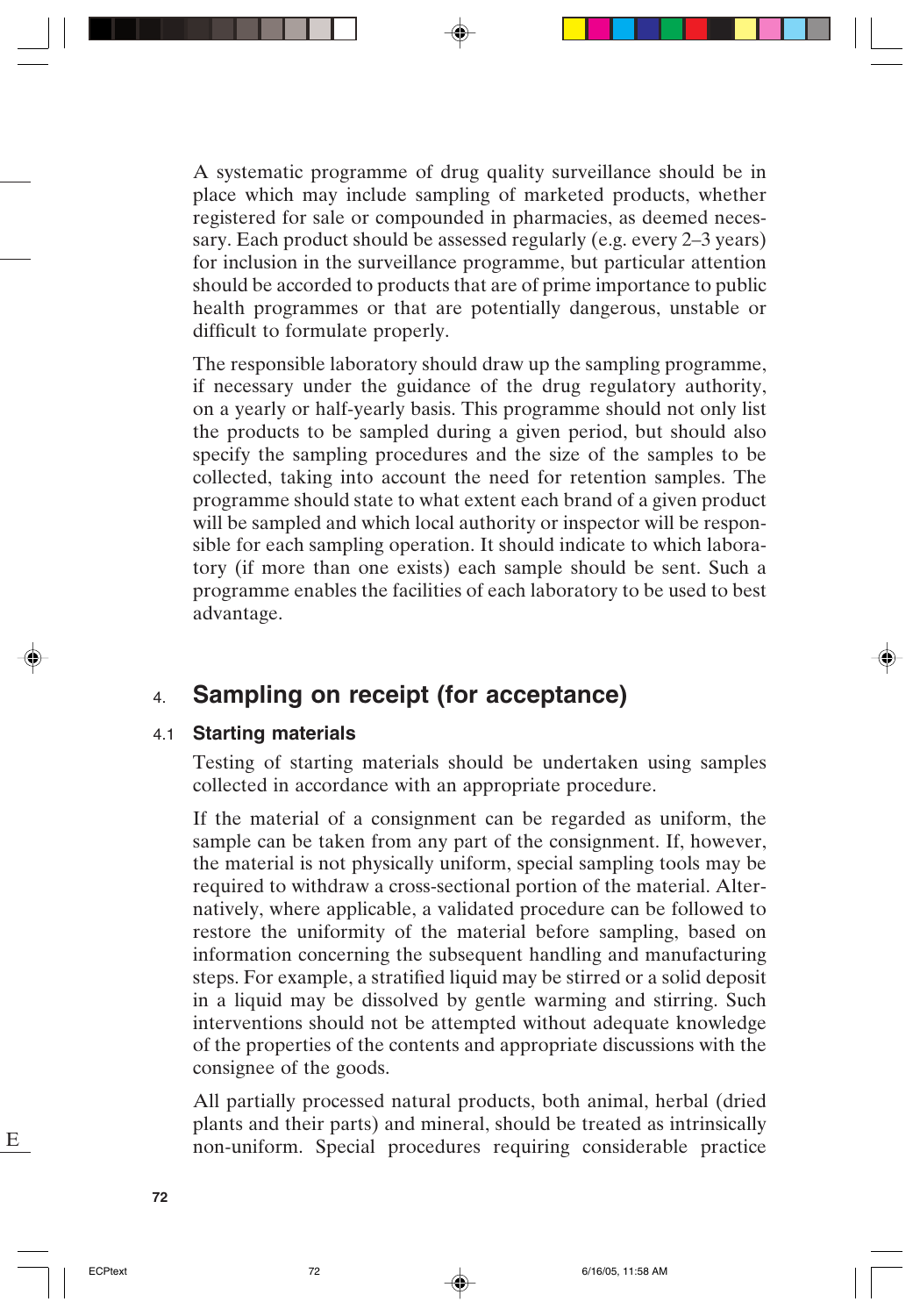are needed to prepare representative samples from such consignments, including coning and quartering and the treatment of fines. Details of appropriate procedures may be found in the relevant International Organization for Standardization (ISO) documents (see Bibliography). These procedures are not further described in these guidelines.

# 4.2 **Intermediates in the manufacturing process and bulk pharmaceutical products**

Pharmaceutical intermediates and products supplied in bulk may need to be examined. These include liquids and semi-solid pharmaceutical products, powdered solids or granulates transported in large containers and intended either for further processing or for direct packaging into final market containers, and unit dosage forms (tablets, capsules) supplied in bulk which are intended for repackaging into smaller containers.

There is a risk of segregation of bulk materials during transportation and this should be taken into account when drawing up the sampling plan.

Products of this kind may be assumed to be uniform where the transportation process has been validated, provided that they:

- are labelled with the name of the manufacturer and a single batch number;
- have been produced in accordance with GMP; and
- are supplied with a certificate, issued in the country of origin, according to the WHO Certification Scheme on the quality of pharmaceutical products moving in international commerce.

In these circumstances the collection of a single sample, sufficient for the intended analyses, is adequate.

## 4.3 **Finished products**

The quality of finished pharmaceutical products frequently needs to be verified at the time of their importation or purchase. The necessary sampling should be performed using an appropriate method and with regard to the presumed uniformity. A single consignment of a product from a single manufacturer and labelled with a single batch number may be assumed to be uniform.

The minimum size of the samples will be determined by the requirements of the analytical procedure that will be used to test the product. Tests of unit dosage forms for uniformity of weight, volume or content can require a considerable number of units, as can tests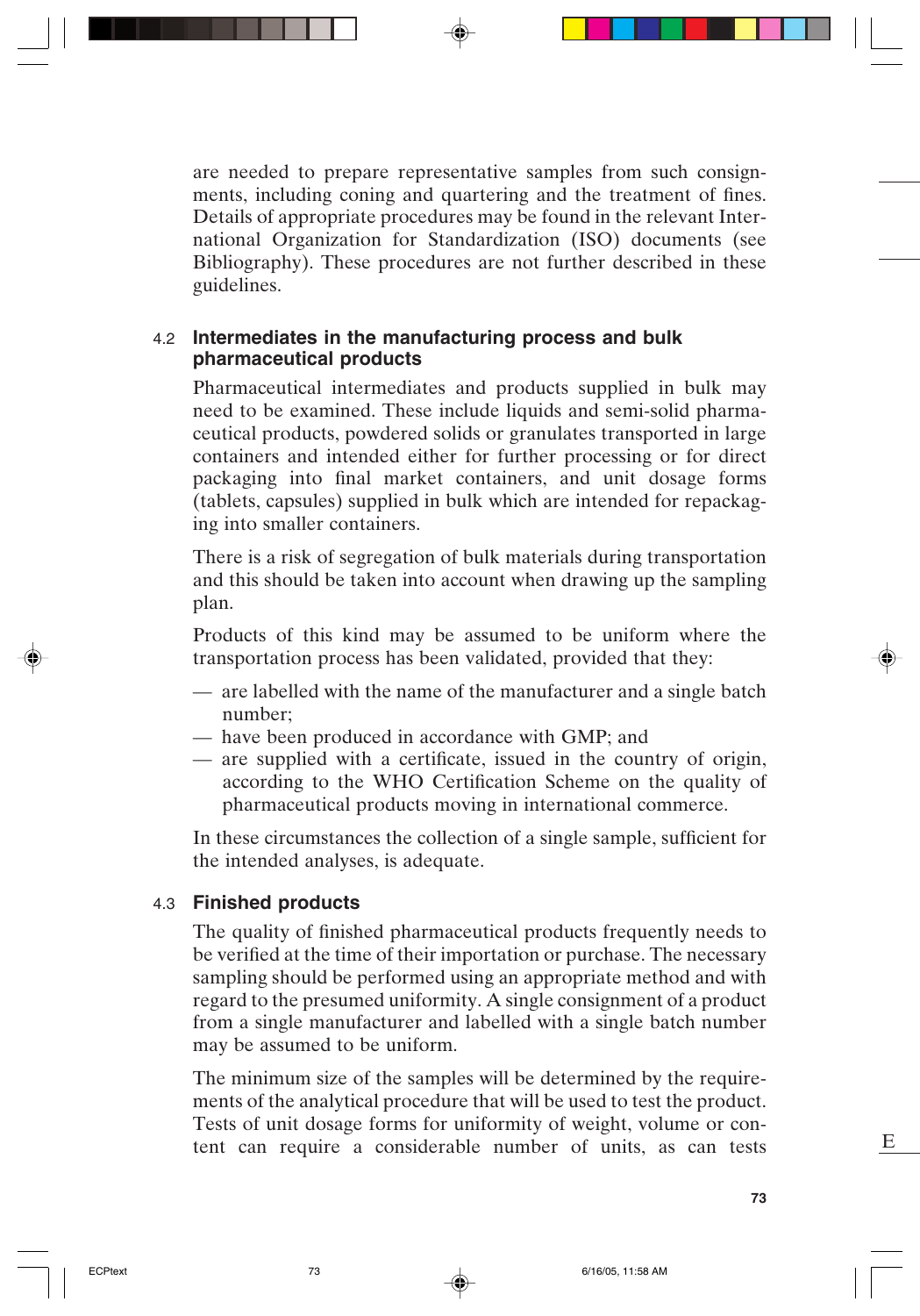for sterility. Depending upon the type of material, the size of the consignment and the way in which the material is packed, a unit to be sampled may be regarded as the transport container, e.g. 20 packs shrink-wrapped or boxed together, rather than an individual container. The required number of unit dosage forms is then withdrawn from any individual container in the selected transit container.

Sampling and testing may be adjusted according to experience with the specific source (e.g. manufacturer or supplier) of the product. If the consignment consists of one very large batch, or if little experience has been obtained with the product to be sampled, it may be prudent to carry out two independent analyses. Two independent final samples should then be taken from different sampling units. Conversely, when a consignment is composed of two or three batches from the same manufacturer, a single sample taken from each batch may suffice, provided that favourable documented experience has previously been gained with the product and the manufacturer, and that there is evidence from the expiry date, or other information, that the batches were produced at approximately the same time.

*Note:* When sampling finished products, packaging materials may be retained for testing.

# 4.4 **Packaging materials (primary and secondary)**

There is a potential for mixing up printed packaging materials during the sampling operations and, therefore, only one material should be handled at a time. Also, samples of packaging materials should never be returned to the consignment.

Adequate protection (e.g. collapsible metal tubes) and identification should be provided for the sample to avoid mixing or damage.

Primary packaging materials should be adequately protected during the sampling operation to avoid environmental contamination. The final use of the packaging should be taken into consideration and appropriate sampling protection afforded (e.g. in the sampling of parenteral ampoules). There are several reasons why a consignment of packaging materials may not necessarily be considered homogenous; for example:

- Materials were manufactured on different days or machines.
- Materials were manufactured on one machine, but on different stations (e.g. 16 printing dye stations or 12 moulding stations).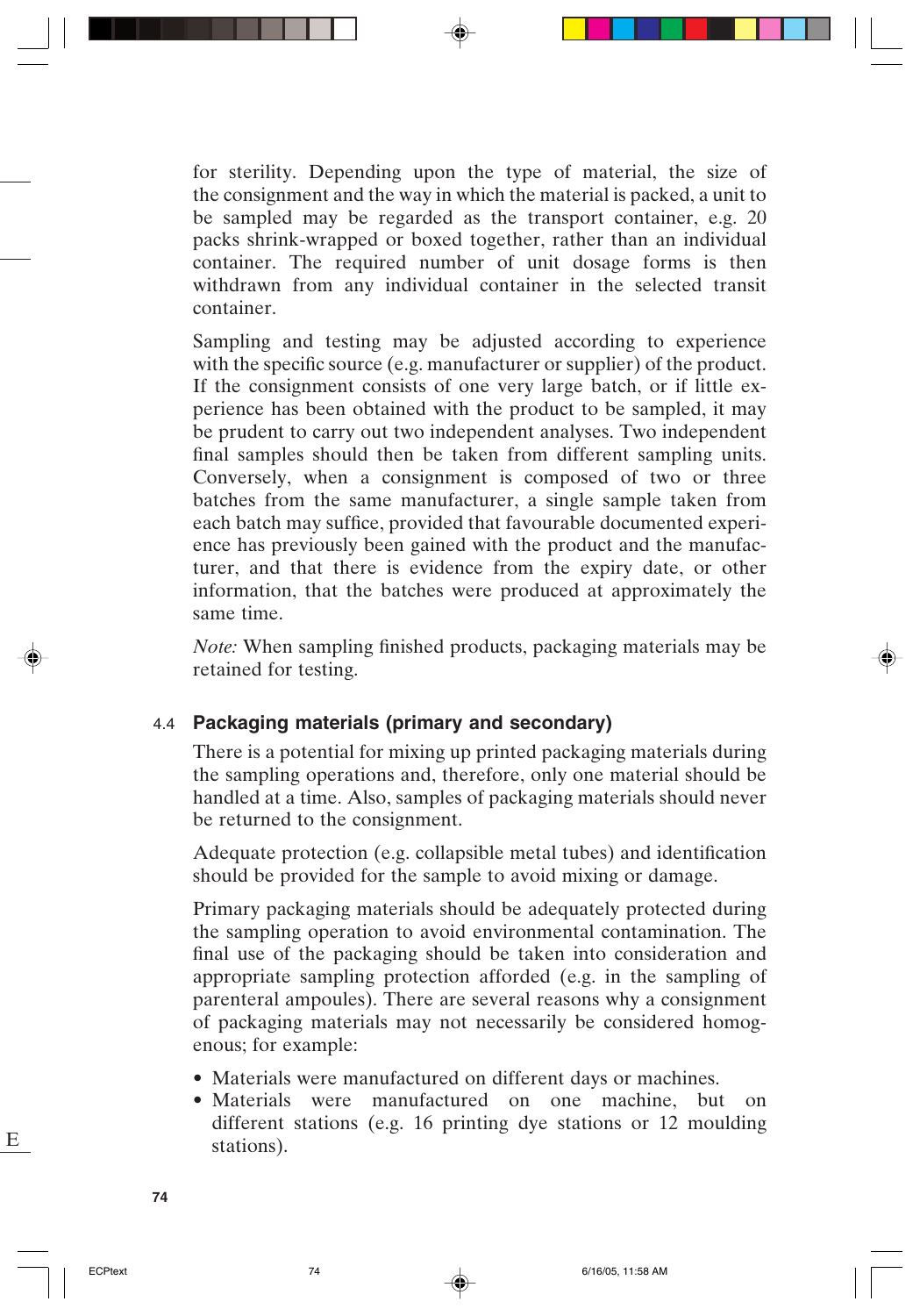- Packaging was manufactured with different source materials (e.g. polyethylene from two different sources).
- A change of quality occurred during the process (e.g. containerwall thickness, colour variation, text legibility or change of printing plate).

It is, therefore, important at least to take random samples (e.g. from across the consignment), and to consider focused sampling, taking into account some of the above points.

# 5. **Sampling plans for starting materials, packaging materials and finished products**

As stated in the introduction, these guidelines are intended primarily for drug regulatory authorities and procurement agencies. The following sampling plans are, therefore, not necessarily appropriate for manufacturers, although the guiding principles may be useful. The choice of the sampling plan should always take into consideration the specific objectives of the sampling and the risks and consequences associated with inherent decision errors. It should be noted that sampling plans are not recommended for sampling of starting materials for identification tests (see *Quality assurance of pharmaceuticals. A compendium of guidelines and related materials. Volume 2, Updated edition. Good manufacturing practices and inspection*. Geneva, World Health Organization, 2004; and *WHO Expert Committee on Specifications for Pharmaceutical Preparations. Thirty-ninth report*. Geneva, World Health Organization, 2005 (WHO Technical Report Series, No. 929, Annex 2).

Ideally each sampling unit should be examined to ensure that it is intact and also checked for possible damage to the container. The contents should be inspected for uniformity and appropriately tested for identity. Uniformity should be tested on selected layer samples at different points in the material without previous intermixing. However, in cases when this ideal procedure is not possible or justified by the purpose of sampling, a number of sampling units should be randomly selected for sampling. It is not prudent to open all containers of products, which are liable to deteriorate under the influence of moisture or oxygen when held in a transit warehouse. However, materials in damaged containers or those found to be non-uniform should either be rejected or individually sampled for a complete quality control. Unlabelled sampling units should be rejected.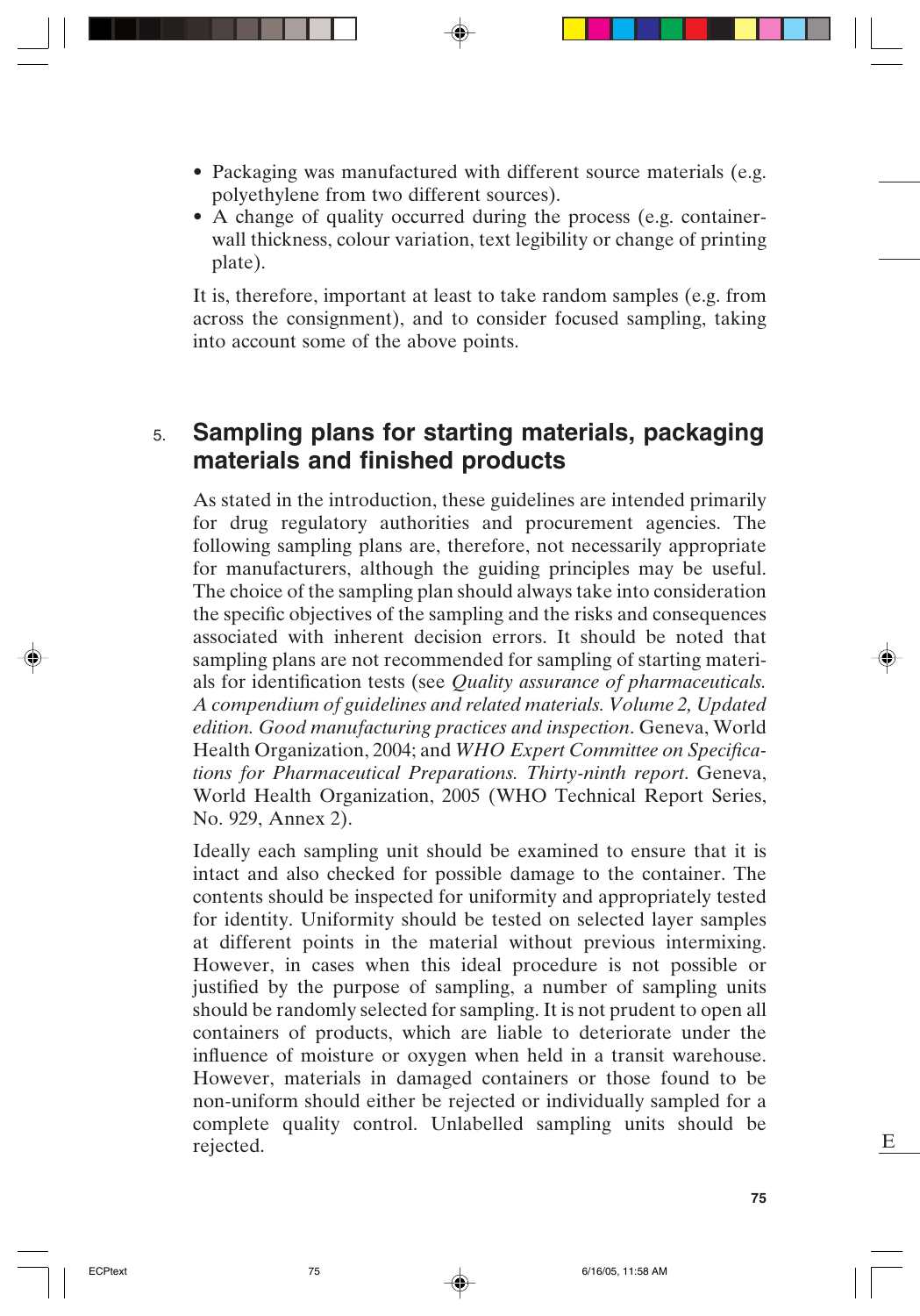| Value of $n$ , $p$ or $r$ |           | Values of N |           |  |
|---------------------------|-----------|-------------|-----------|--|
|                           | n plan    | p plan      | r plan    |  |
| $\overline{2}$            | up to $3$ | up to $25$  | up to 2   |  |
| 3                         | $4 - 6$   | $26 - 56$   | $3 - 4$   |  |
| $\overline{4}$            | $7 - 13$  | $57 - 100$  | $5 - 7$   |  |
| 5                         | $14 - 20$ | $101 - 156$ | $8 - 11$  |  |
| 6                         | $21 - 30$ | 157-225     | $12 - 16$ |  |
|                           | $31 - 42$ |             | $17 - 22$ |  |
| 8                         | $43 - 56$ |             | $23 - 28$ |  |
| 9                         | $57 - 72$ |             | $29 - 36$ |  |
| 10                        | 73-90     |             | $37 - 44$ |  |

#### Table 1 **Values of n, p or r for the N sampling units**<sup>a</sup>

<sup>a</sup> An example of how these plans work is given in Appendix 5.

For random sampling, whenever possible each sampling unit should be consecutively numbered and the required number of random sampling units selected using tables of random numbers.

The number of units to be sampled depends on different assumptions and three possible plans are shown in Table 1. For more comprehensive, statistically-based sampling schemes, see Bibliography.

It is important to recognize that the "*n*-plan" is not statistically based and should be used only as a guiding principle.

## 5.1 **Starting materials**

When sampling starting materials proper consideration has to be given to deciding on a sampling plan. The following are examples of sampling plans that could be used.

## 5.1.1 **The n plan**

The "*n* plan" should be used with great caution and only when the material to be sampled is considered uniform and is supplied from a recognized source. Samples can be withdrawn from any part of the container (usually from the top layer). The *n* plan is based on the formula  $n = 1 + \sqrt{N}$ , where *N* is the number of sampling units in the consignment. The value of *n* is obtained by simple rounding. A minimum number of containers needs to be sampled, e.g. if *N* is less than or equal to 4, then every container is sampled. According to this plan, original samples are taken from *n* sampling units selected at random and these are subsequently placed in separate sample containers. The control laboratory inspects the appearance of the material and tests the identity of each original sample according to the

**76**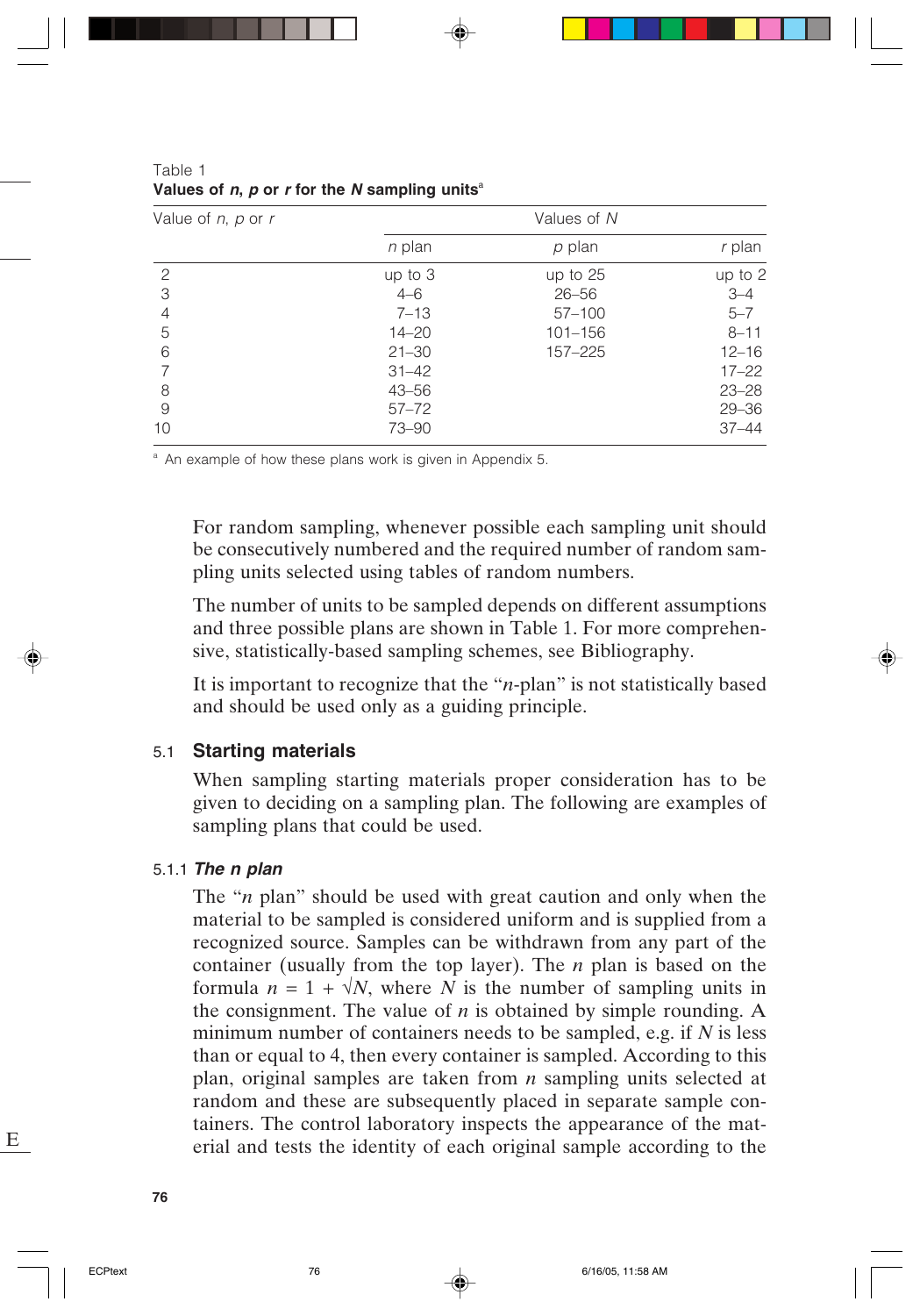relevant specification. If the results are concordant, the original samples are combined into a final, composite sample from which an analytical sample is prepared, the remainder being kept as a retention sample.

*Note*: The *n* plan is not recommended for use by control laboratories of manufacturers who are required to analyse and release or reject each received consignment of the starting materials used to produce a drug product.

#### 5.1.2 **The p plan**

The "*p* plan" may be used when the material is uniform, is received from a recognized source and the main purpose is to test for identity. The *p* plan is based on the formula  $p = 0.4 \sqrt{N}$ , where *N* is the number of sampling units. The figures for *p* are obtained by rounding up to the next highest integer. According to this plan, samples are taken from each of the *N* sampling units of the consignment and placed in separate sample containers. These original samples are transferred to the control laboratory, visually inspected and tested for identity (a simplified method may be used). If the results are concordant, *p* final samples are formed by appropriate pooling of the original samples.

#### 5.1.3 **The r plan**

The "*r* plan" may be used when the material is suspected to be nonuniform and/or is received from a source that is not well known. The *r* plan may also be used for herbal medicinal products used as starting materials. This plan is based on the formula  $r = 1.5\sqrt{N}$ , where *N* is the number of sampling units. The figures for *r* are obtained by rounding up to the next highest integer.

Samples are taken from each of the *N* sampling units of the consignment and placed in separate sample containers. These original samples are transferred to the control laboratory and tested for identity. If the results are concordant, *r* samples are randomly selected and individually subjected to testing. If these results are concordant, the *r* samples are combined for the retention sample.

#### 5.2 **Packaging materials**

Sampling plans for packaging materials should be based on defined sampling standards, for example, British Standard BS 6001-1, ISO 2859 or ANSI/ASQCZ1.4-1993.

The objective is to ensure that there is a low probability of accepting material that does not comply with the predefined acceptance level.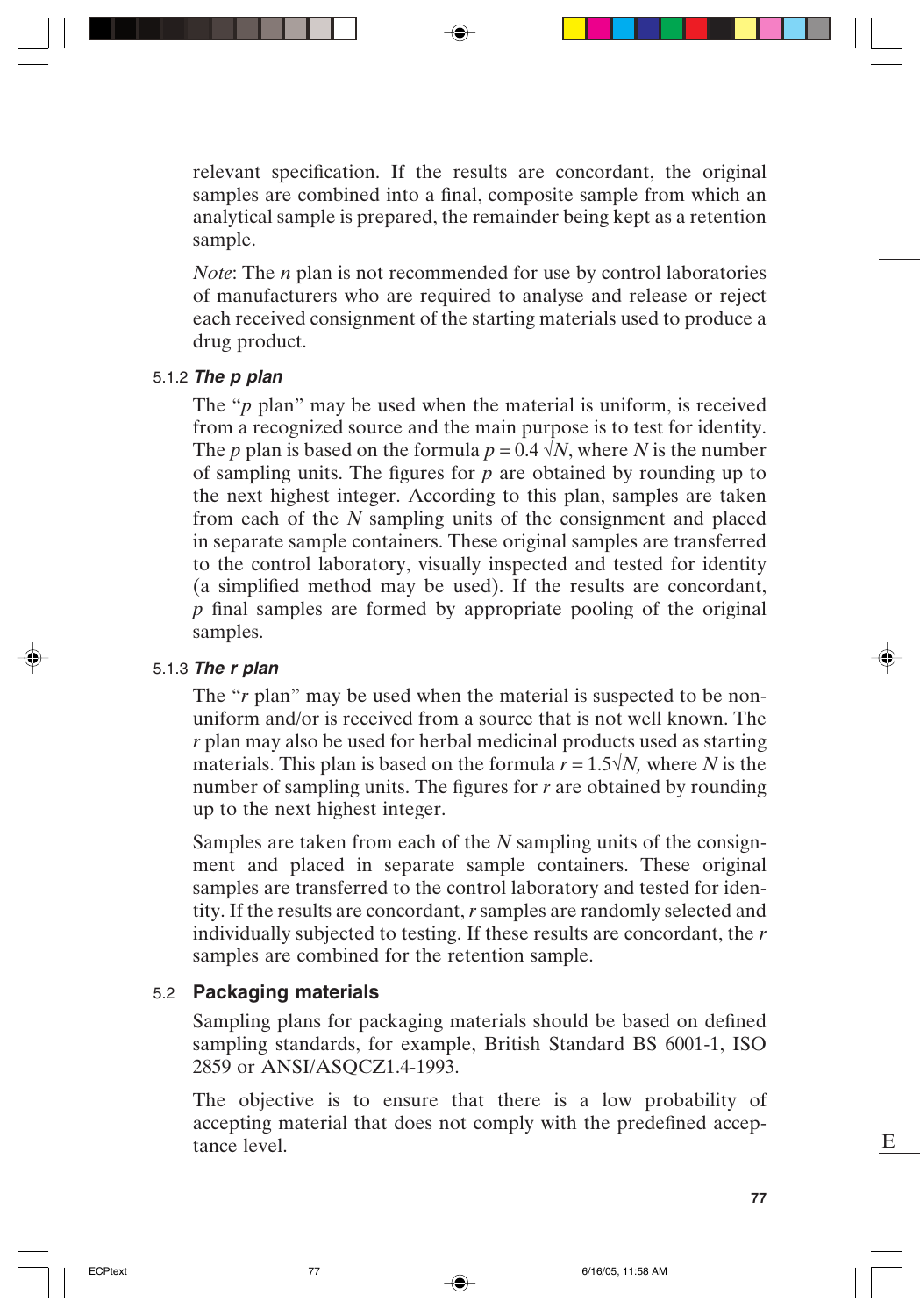## 5.3 **Finished products**

As for packaging materials, sampling plans for finished products should be based on defined sampling standards such as BS 6001-1, ISO 2859 or ANSI/ASQCZ 1.4-1993.

*In some cases it may be sufficient to limit examination of finished goods to visual inspection only.* If physical and chemical testing is required, however, the sampling units should consist of whole packs. Individual packs should not be broken open for the purposes of sampling.

An example of the steps to be considered when sampling finished products is given in Appendix 3, based on the sampling plans given in ISO 2859-1.

# **Bibliography**

- Good practices for national pharmaceutical control laboratories. WHO Expert Committee on Specifications for Pharmaceutical Preparations. Thirty-sixth report. Geneva, World Health Organization, 2002 (WHO Technical Report Series, No. 902), Annex 3.
- Guidelines on packaging for pharmaceutical products. WHO Expert Committee on Specifications for Pharmaceutical Preparations. Thirty-sixth report. Geneva, World Health Organization, 2002 (WHO Technical Report Series, No. 902), Annex 9.
- Koratochvil B, Taylor JK. Sampling for chemical analysis. Analytical Chemistry, 1981, 53:925A.
- Oakland JS. Management tools in the manufacture of chemicals: statistical quality control. Chemistry and Industry, 1981, 16:562–567.
- Gy P. Sampling of particulate materials theory and practice, 2nd edition. New York, Elsevier, 1979.
- Sommer K. Sampling of powders and bulk materials. Heidelberg, Springer-Verlag, 1986.
- Acceptance sampling plans and procedures for the inspection of bulk materials. Geneva, International Organization for Standardization, 2000. ISO 10725.
- Sampling procedures for inspection by attributes. Procedures for assessment of stated quality levels. British Standard BS 6001-5:2000. Geneva, International Organization for Standardization, 1999. ISO 2859-4.
- Sampling procedures for inspection by variables. Specification for single sampling plans indexed by acceptable quality level (AQL) for lot-by-lot inspection. British Standard BS 6002-1. Geneva, International Organization for Standardization, 1993. ISO 3951:1989.
- Sampling procedures for inspection by attributes. Sampling schemes indexed by acceptance quality limit for lot-by-lot inspection. British Standard BS 6001-1. Geneva, International Organization for Standardization, 1999. ISO 2859-1.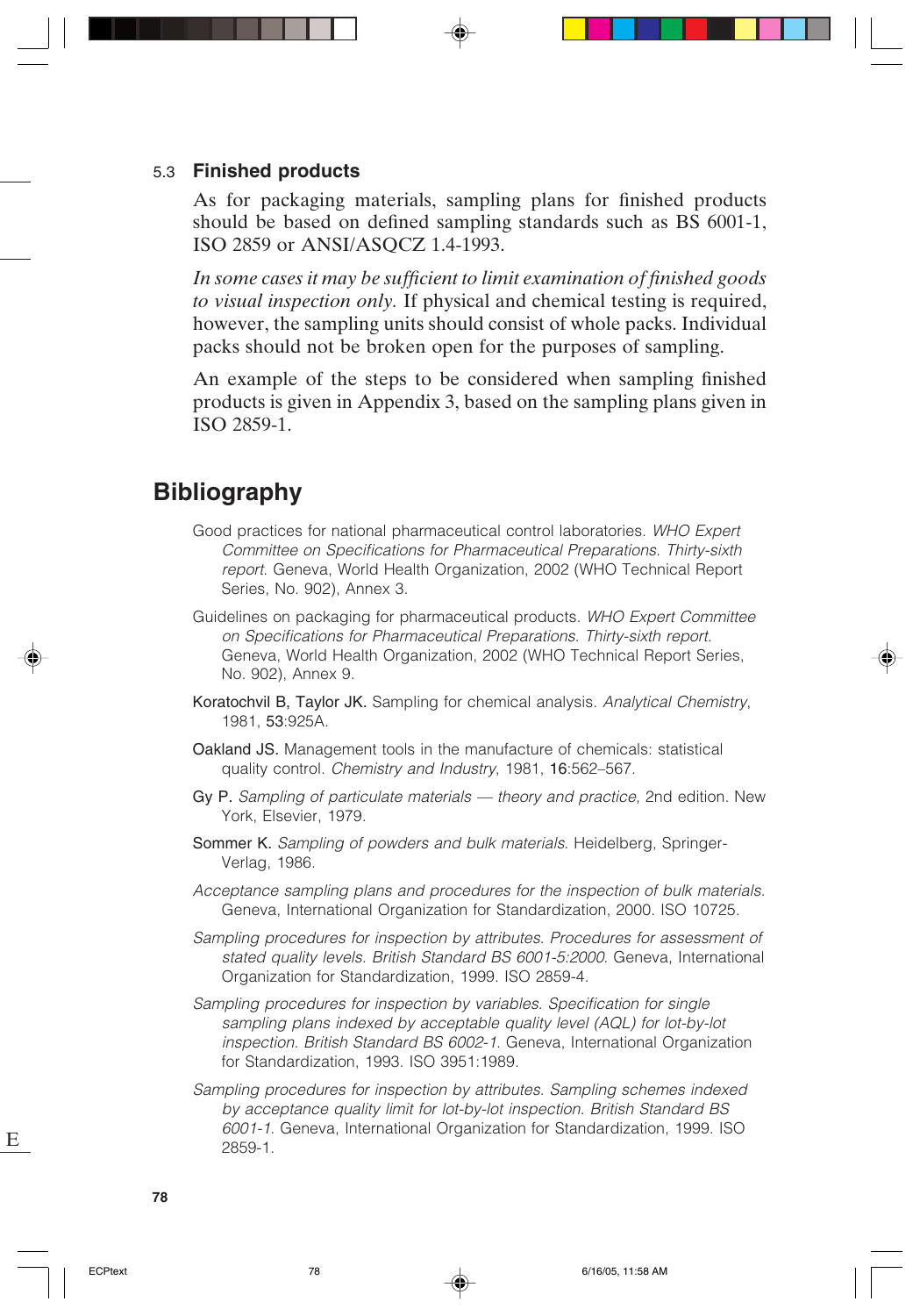- American National Standards Institute/American Society for Quality. Sampling procedures and tables for inspection by attributes. Washington, DC, American Society for Quality, 1993. ANSI/ASQCZ1.4-1993.
- Methods for sampling chemical products. Introduction and general principles. British Standard BS 5309-1. London, British Standards Publishing, 1976.
- Methods for sampling chemical products. Sampling of liquids. British Standard BS 5309-3. London, British Standards Publishing, 1976.
- Methods for sampling chemical products. Sampling of solids. British Standard BS 5309-4. London, British Standards Publishing, 1976.

E

**79**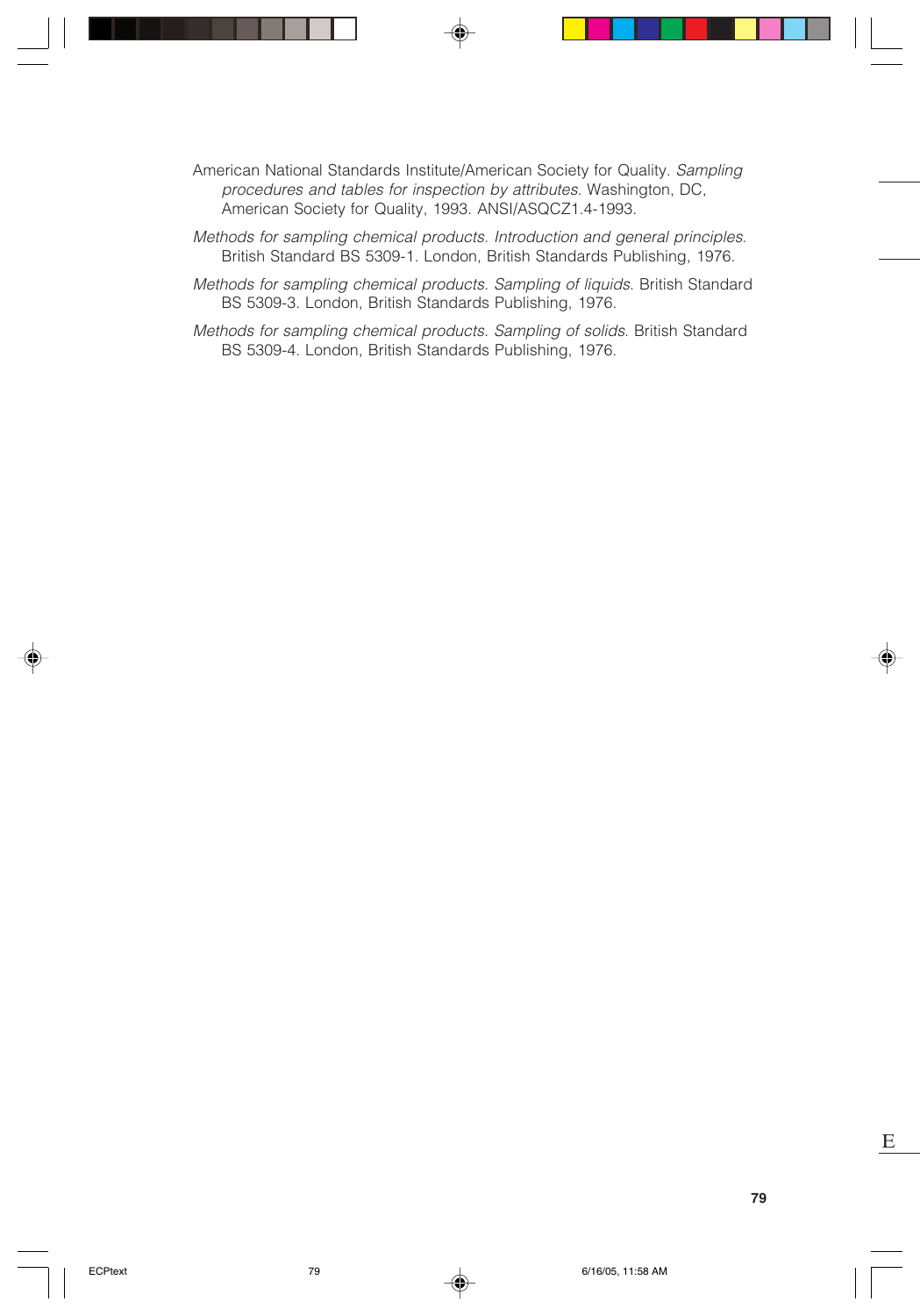# Appendix 1 **Types of sampling tools**

# **Scoops**

Small containers of solid materials may be adequately sampled using a spatula or scoop. The samples are then blended to provide a representative sample of that container. Figure 1 shows the recommended designs of scoops, which should preferably be rounded.

# Figure 1 **Sampling scoops for solids**





**80**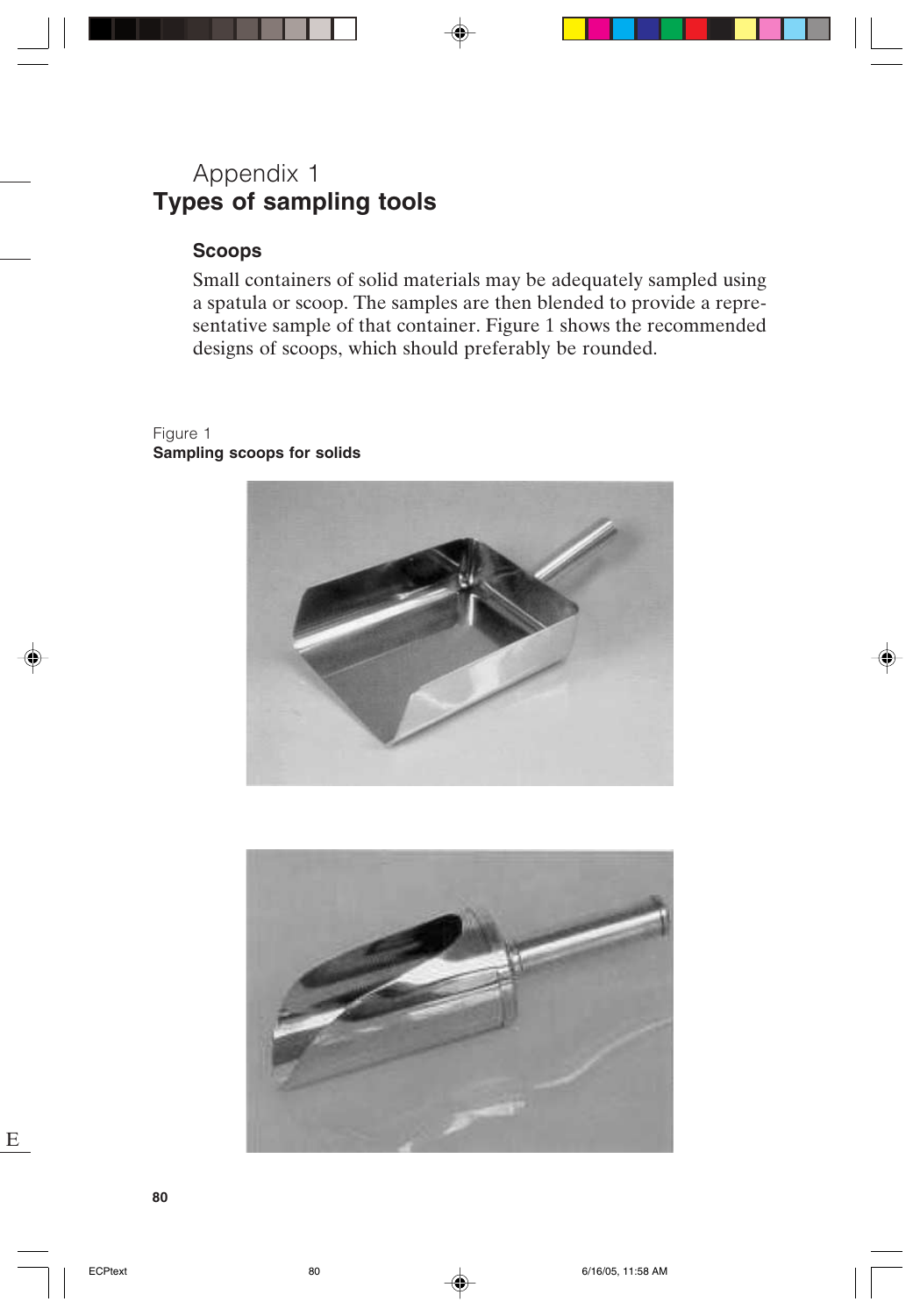If the scoop used is too small for the sizes of particle being sampled, large particles will roll off and testing bias may be introduced. On the other hand, if the scoop is too big, an unnecessarily large sample will be obtained for a given number of increments.

A scoopful of sample should be taken in a single movement and transferred to the sample container. Avoid tapping the scoop to remove pharmaceutical product as this is likely to cause segregation of the sample.

# **Dip tubes**

Dip tubes should be used for sampling liquid and topical products and should be made of an inert material, such as polypropylene or stainless steel. A typical dip tube is shown in Figure 2.



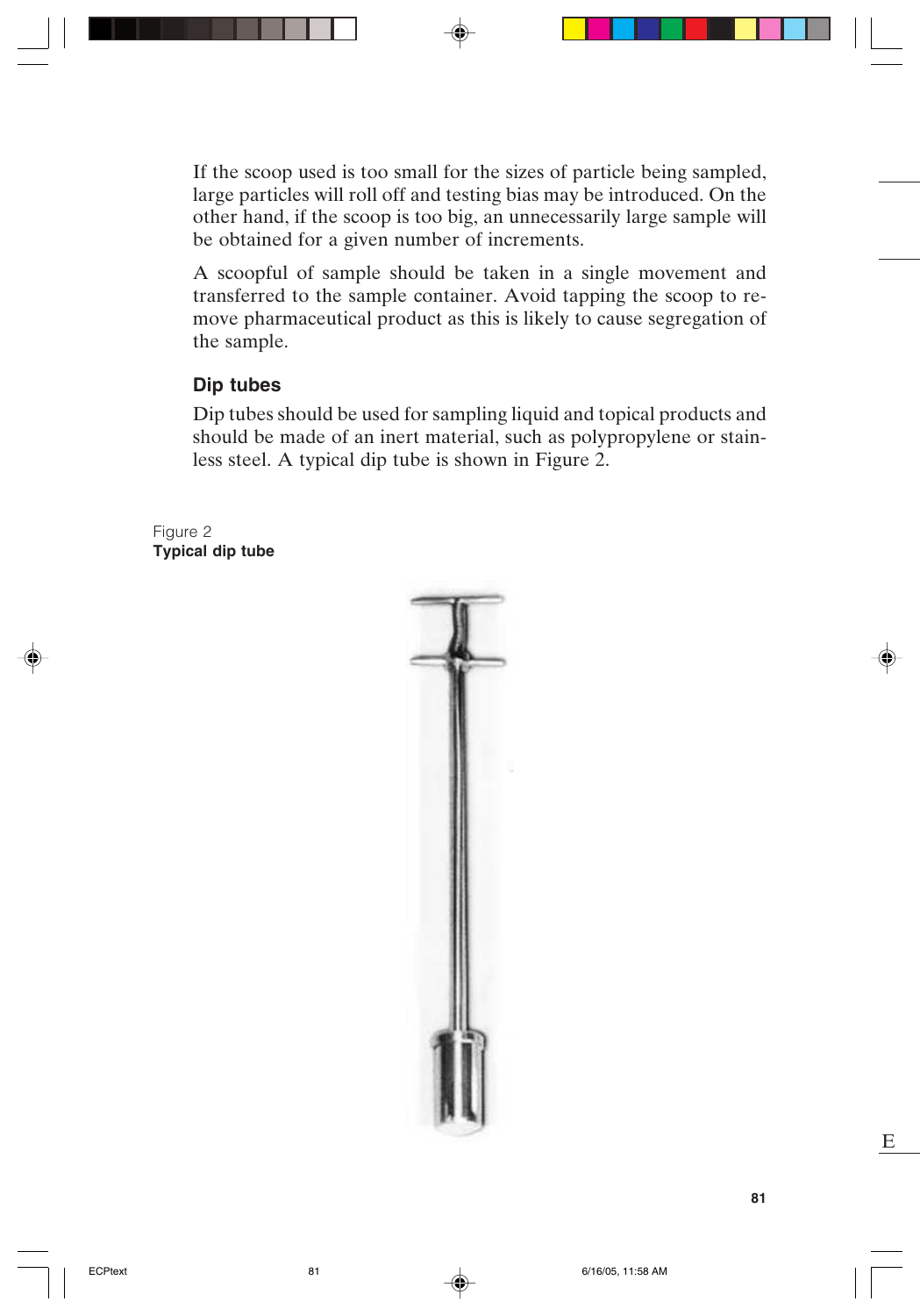# **Weighted containers**

For taking samples from large tanks and storage vessels, a container in a weighted carrier can be used. The container is designed such that it can be opened at the required depth. Marks on the cord used for lowering the container can be used to determine when the correct sampling depth has been reached. A typical weighted container is shown in Figure 3.

# **Thieves**

Sample thieves should be used when taking samples from deep containers of solids. Typical thieves are shown in Figure 4.

The plug thief typically consists of a hollow tube with an inner rod that has a tip on the end to allow the thief to enter the powder bed in the closed position (see Figure 4.i). The geometry of this tip can

## Figure 3 **Typical weighted container**



**82**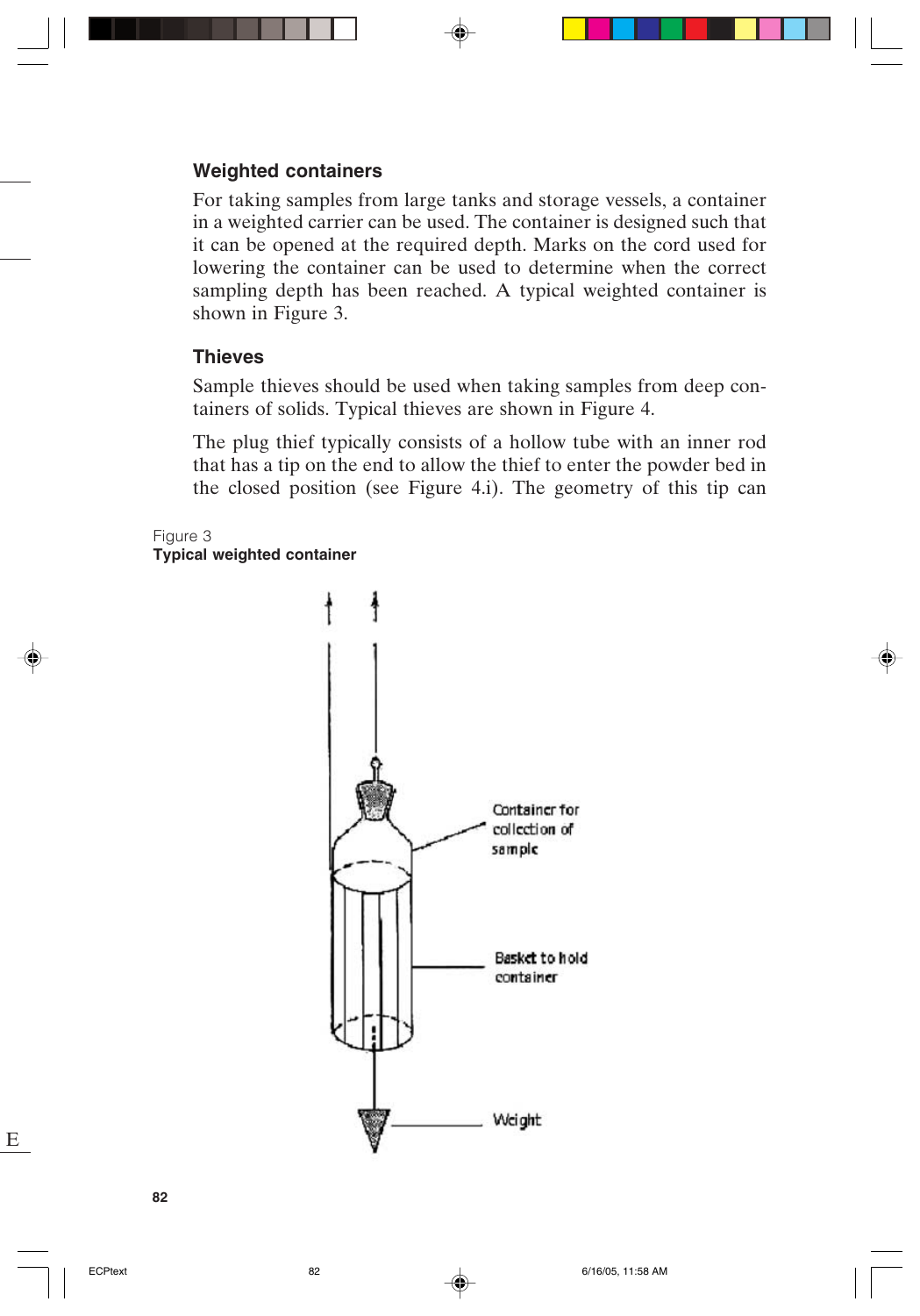

influence the sample taken; pointed tips distort the powder bed less than blunt-tipped probes, thereby reducing sampling error. Some thieves have a locking device that allows the sample volume to be set to the required sample weight, thereby reducing the weight variation in the sample population.

A chamber thief generally consists of two concentric tubes (see Figure 4.ii); the inner tube is solid except for the chambers in which the sample is collected. The outer tube is hollow with openings that can be aligned with the chambers in the inner tube. A well-designed thief will have a sharp end to minimize disruption to the powder bed.

When it is inserted into a static powder blend a thief will distort the bed by carrying pharmaceutical product from the upper layers of the blend to the lower layers. The magnitude of this distortion can depend on whether the thief is inserted into the blend with a smooth, jerky or twisting action. Therefore, the correct sampling procedure should be defined and staff trained in using the appropriate technique. Thieves are also sometimes referred to as "double-tube spears".

The angle at which the thief enters the powder bed can also influence sampling error. If a thief is inserted into the powder bed vertically, it can extract samples of different particle size from those that would be obtained using the same thief inserted at an acute angle. In addition the orientation of a chamber thief in relation to the powder bed (i.e. whether the chamber is at the top, the bottom or in the middle of the thief) may also influence the sampling error.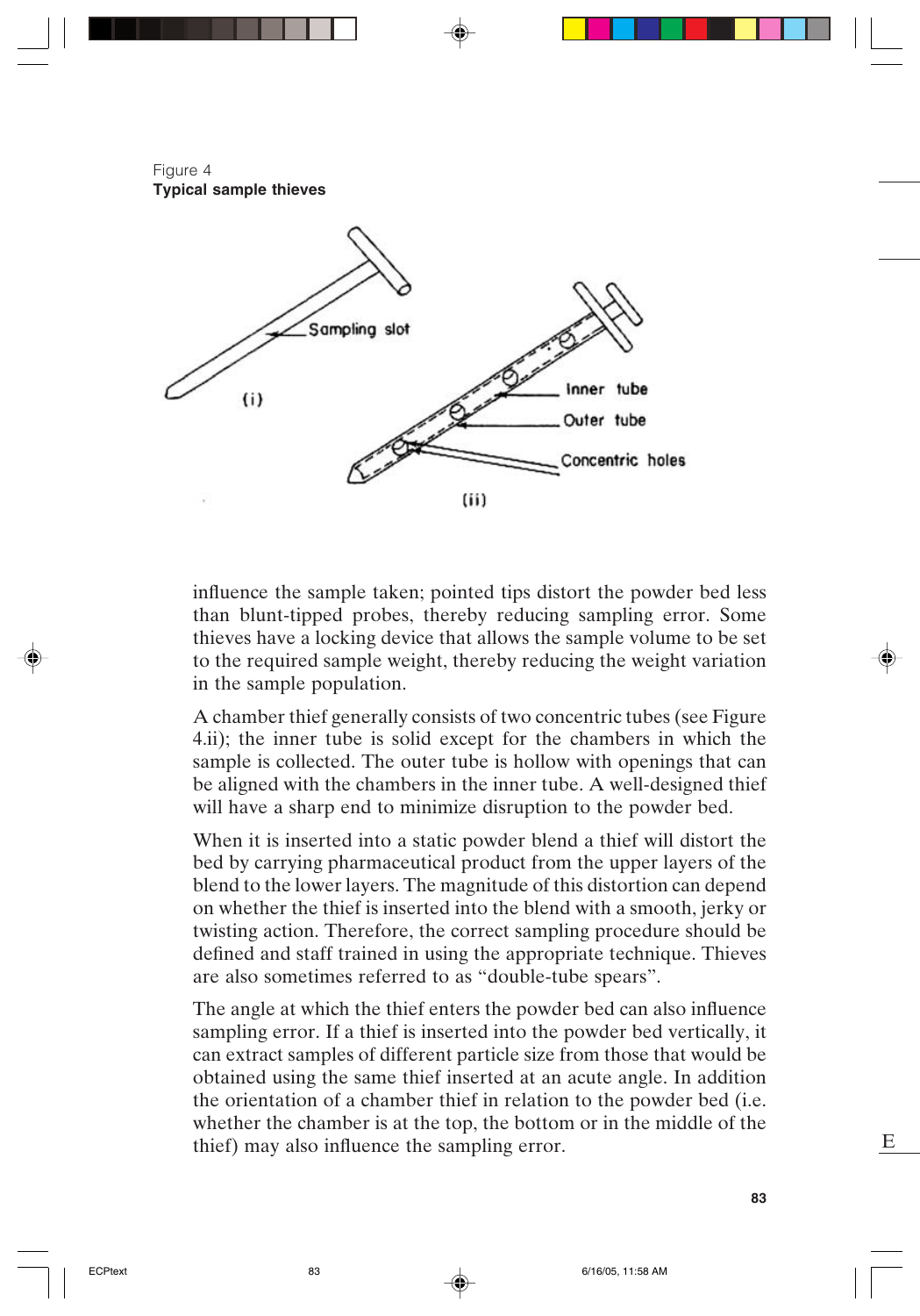The material from which the thief is constructed, e.g. stainless steel or polypropylene, may also have an effect on sampling error due to static effects.

Sampling error can also be affected by bed depth, as the static pressure of the bulk blend forces the material into the sample chamber(s). This pressure is far greater at the bottom of a large container than it is in the middle or at the top. It is quite possible that the same thief could extract samples of different particle size from the top or bottom of a static powder blend.

# **Simple bag-sampling spears**

Simple bag-sampling spears are the most commonly used instruments for taking samples from bags, because they are relatively cheap, simple and quick. Sampling spears generally have a maximum external diameter of about 12 mm, but can be up to 25 mm in diameter. To obtain a good cross-sectional sample, the spear should be 40–45 cm in length. The tapered type of sampling spear penetrates bags easily. Typical spears are shown in Figure 5.

# Figure 5



**84**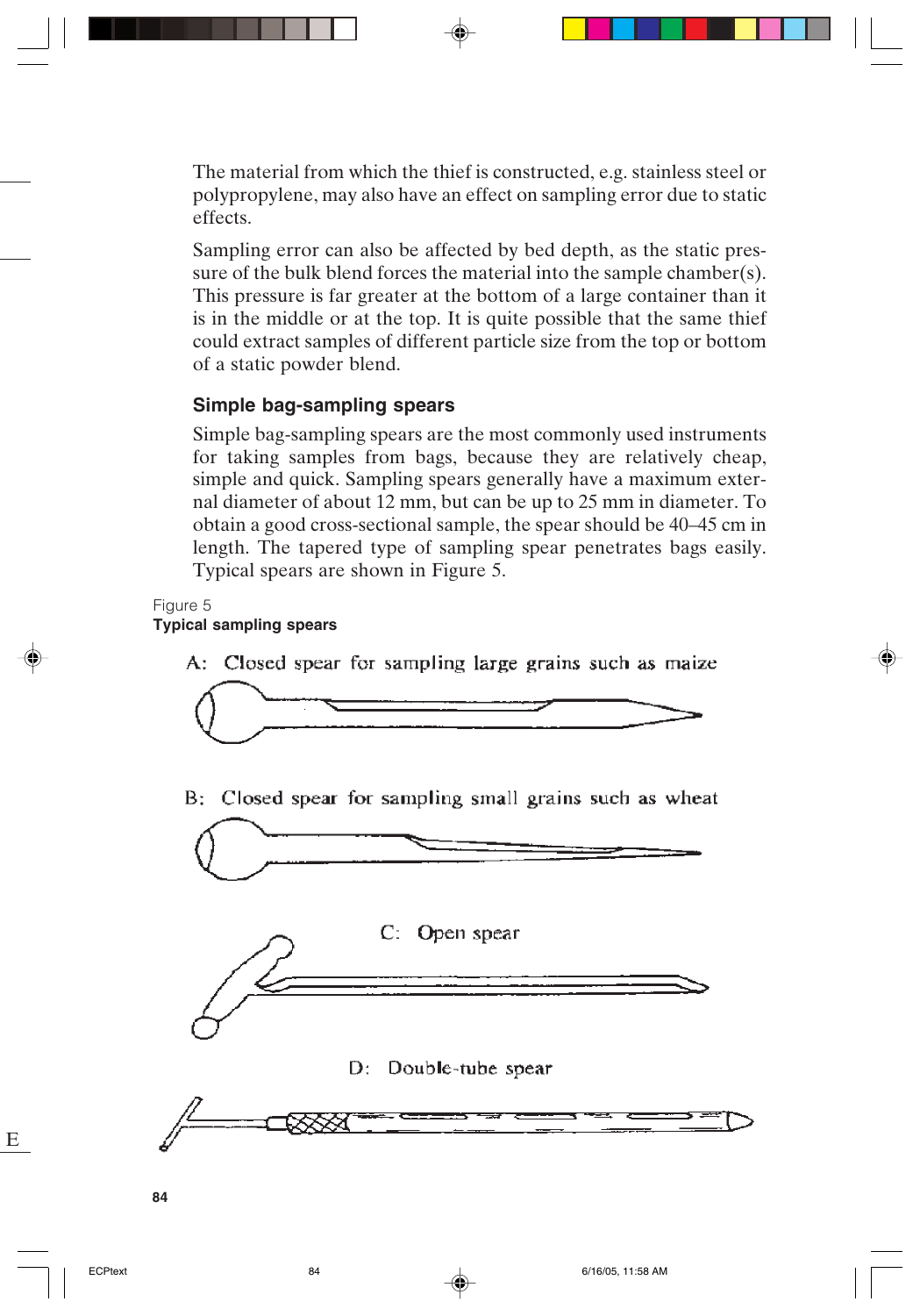# Appendix 2<br> **Sample collection form<sup>a</sup>**

| Name of location/place where sample was taken:                                                  |
|-------------------------------------------------------------------------------------------------|
| Address (with telephone and fax number, if applicable):                                         |
|                                                                                                 |
| Names of people who took samples:                                                               |
| Name of (active) starting material (INN, generic or scientific name)                            |
|                                                                                                 |
| Number of sample unit taken (tablet, capsule, etc.: at least 20 but not more<br>than 30 units): |
|                                                                                                 |

⊕

 $\bigoplus$ 

<sup>&</sup>lt;sup>a</sup> This sample collection form should always be kept with the sample collected. Proper sampling procedures should be followed.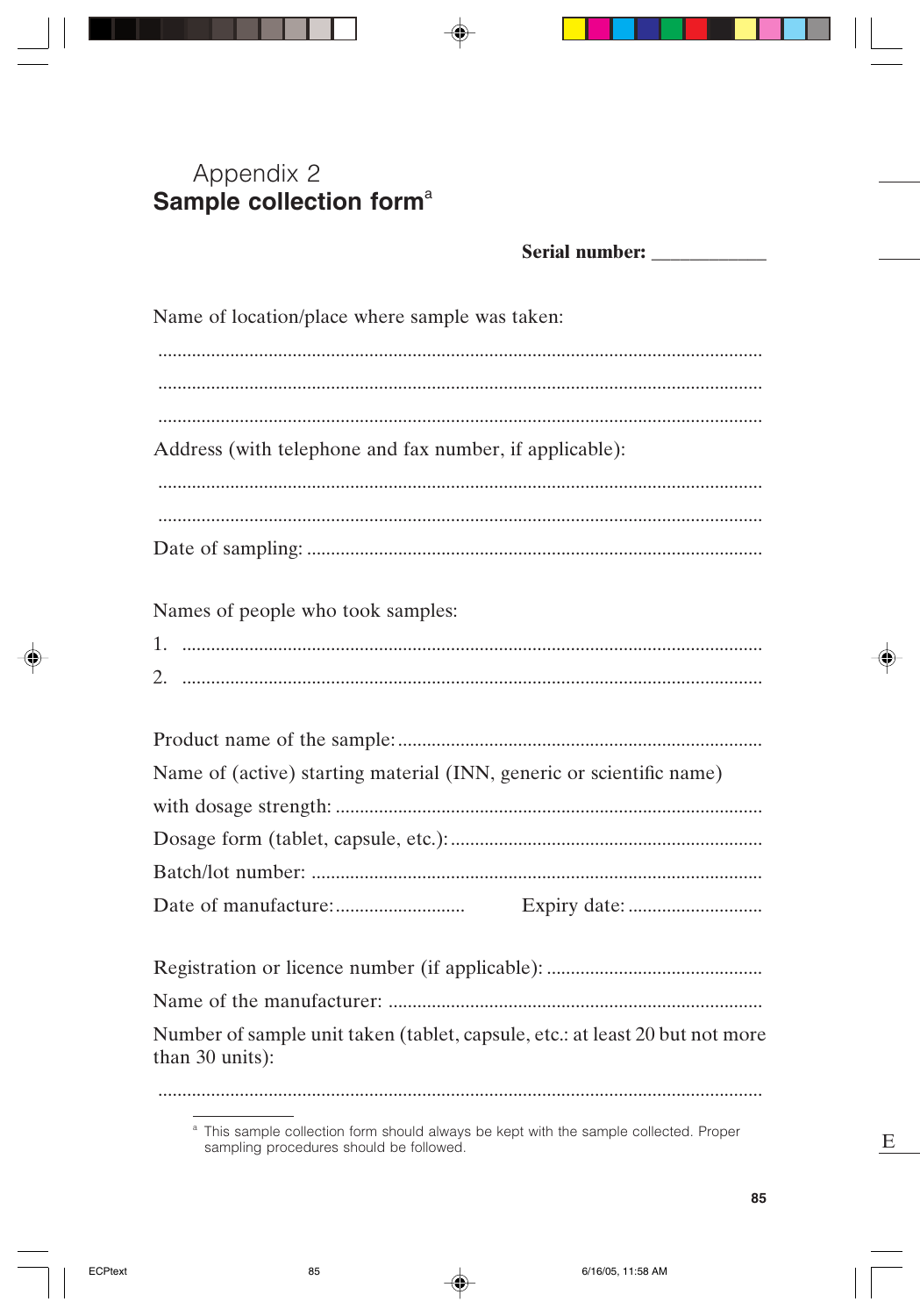| Brief physical/visual description of sample: |                                                                                             |  |
|----------------------------------------------|---------------------------------------------------------------------------------------------|--|
|                                              |                                                                                             |  |
|                                              |                                                                                             |  |
|                                              |                                                                                             |  |
|                                              |                                                                                             |  |
|                                              |                                                                                             |  |
| Signature of person(s) taking<br>samples     | Signature of representative of the<br>establishment where sample(s) was<br>taken (optional) |  |
|                                              |                                                                                             |  |
|                                              |                                                                                             |  |
|                                              |                                                                                             |  |

 $\Rightarrow$ 

 $E_{\parallel}$ 

 $\rightarrow$ 

 $\Rightarrow$ 

 $\textcolor{red}{\textcircled{\footnotesize{1}}}$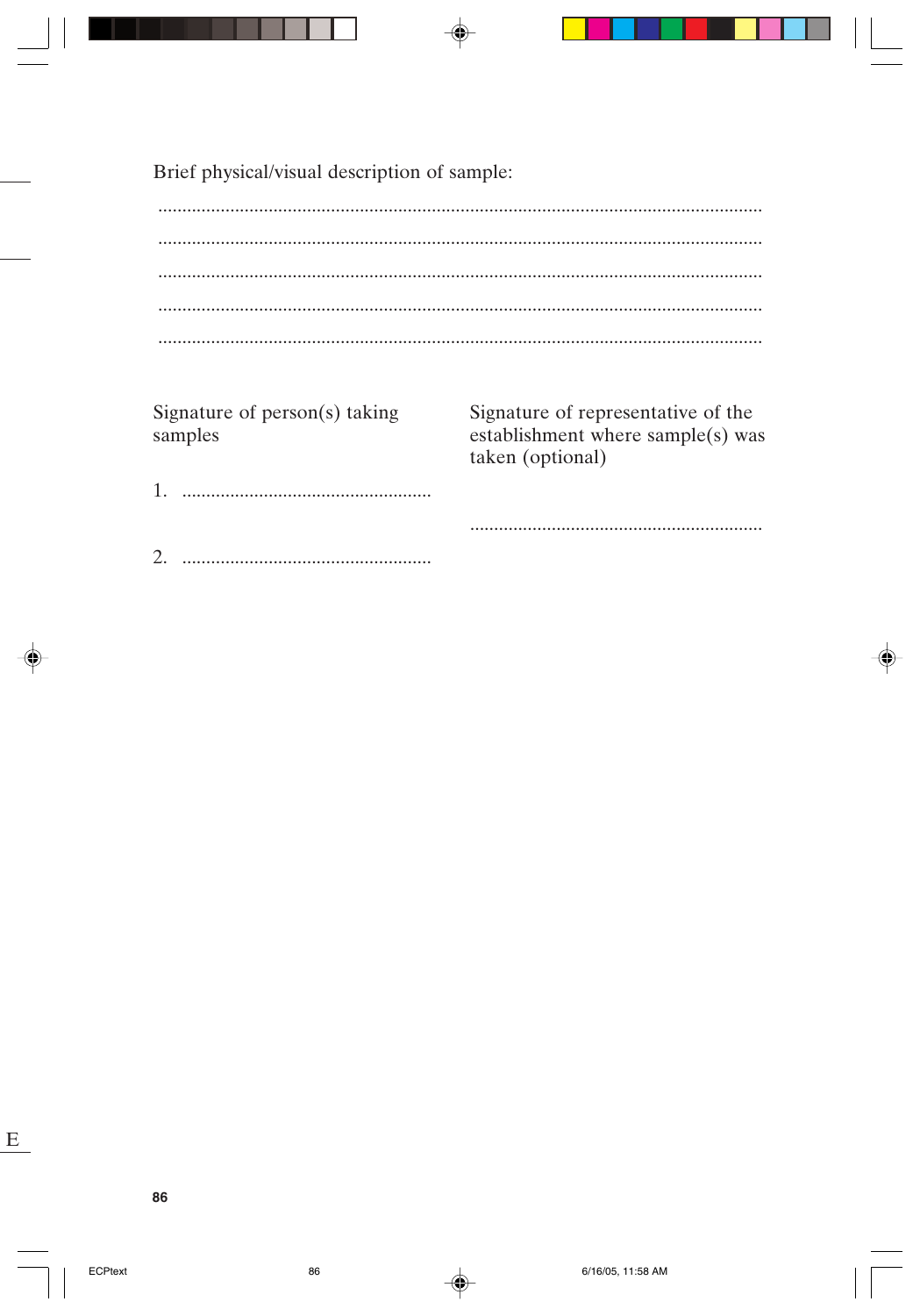# Appendix 3 **Steps to be considered for inclusion in a standard operating procedure**

The steps for inclusion in a standard operating procedure described below are derived on a purely theoretical basis and are presented for information purposes only.

# **Bulk liquid products**

The steps to be considered when sampling bulk liquid products are as follows.

- 1. Read and understand the precautions to be observed for the safe handling of the material.
- 2. Gather together the required sampling equipment (sampling tube or weighted sampling can, sample bottles and labels) and check that all the required items are clean.
- 3. Locate the batch.
- 4. Examine the container(s) for signs of contamination of the batch. Record any faults.
- 5. Examine the labels for obvious differences and signs of changes including obliterations and mislabelling. Record any faults.
- 6. Investigate and clarify the sources of and reasons for any faults before proceeding.
- 7. Choose a liquid-sampling tube of size and orifice suitable for the viscosity of the liquid being sampled.
- 8. Sample the liquid, suspension or emulsion (well stirred, if appropriate) by slowly pushing the open sampling tube vertically downwards through the liquid so that material is collected from each layer.
- 9. Seal the tube, withdraw it from the bulk liquid, and allow liquid adhering to the outside of the tube to drain. Transfer all the contents of the tube to a clean, labelled sample bottle.
- 10. Repeat steps 8 and 9 until sufficient samples for analytical and retention purposes have been obtained.
- 11. Seal the sample bottle.
- 12. Reseal the container from which the samples were taken and label as "sampled".
- 13. Clean and dry the sampling tube, observing the relevant safety precautions.
- 14. Sample other required containers in the same manner following steps 8–12 above.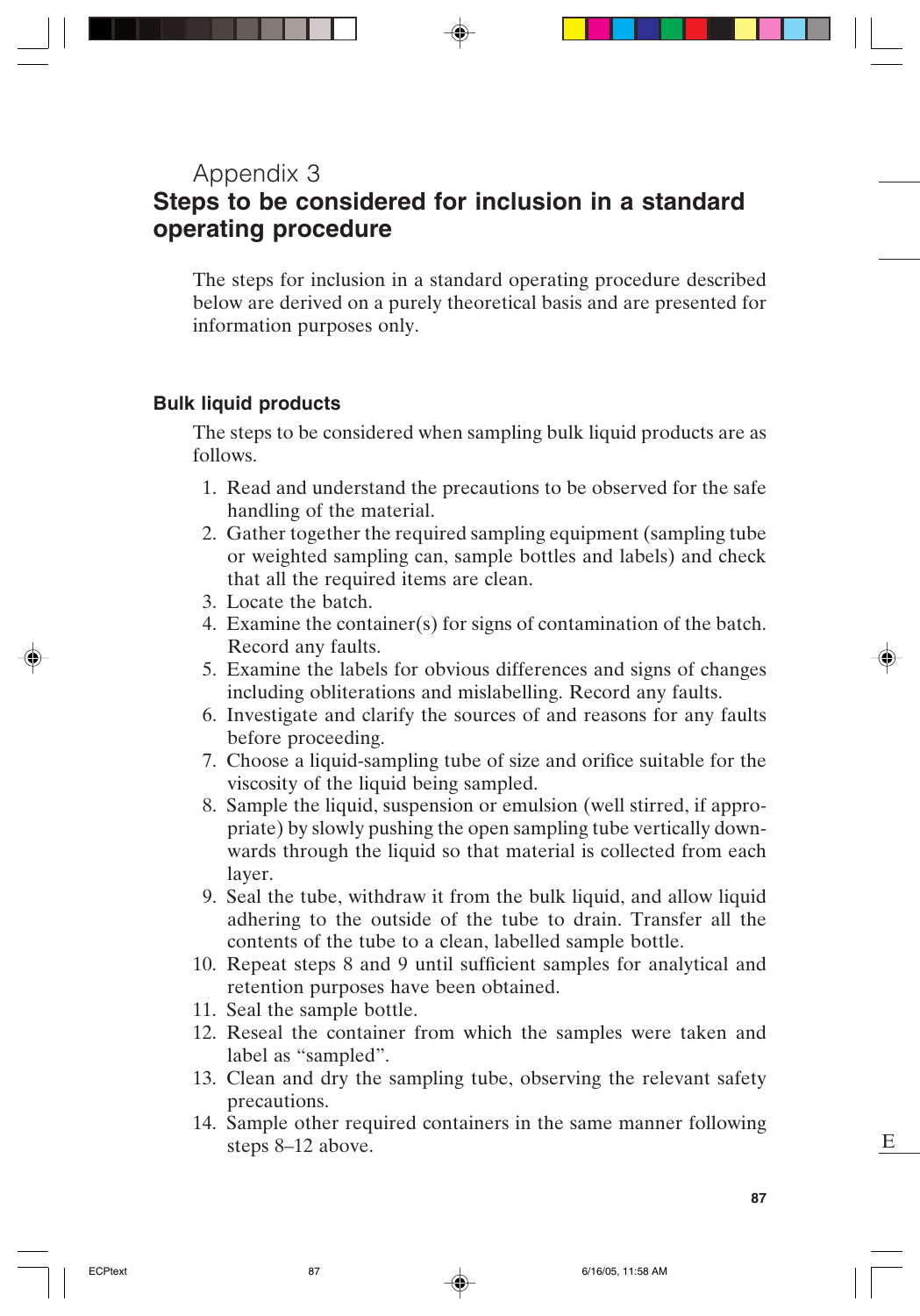- 15. Clean the sampling tube using the recommended cleaning procedure.
- 16. Deliver the analytical samples to the laboratory and the reserve samples to the retention sample store. Report any aspects of the sampling that should be brought to the attention of the analyst or the inspector.
- 17. Check supplier certificate versus the specifications, if applicable.

#### **Powdered starting material**

The steps to be considered in sampling a powdered starting material are as follows.

- 1. Read and understand the precautions to be observed for the safe handling of the material.
- 2. Gather together the required sampling equipment (sampling spear, sample bottles and labels) and check that all items are clean.
- 3. Locate the consignment and count the number of containers. Record this number.
- 4. Examine all the containers for obvious differences and signs of damage. Record any faults.
- 5. Examine all the labels for obvious differences and signs of changes, including obliterations and mislabelling. Record any faults.
- 6. Segregate any damaged containers and those with suspected spoiled contents for separate examination. These should then be *referred* or *rejected* and dealt with accordingly.
- 7. Segregate any containers with different batch numbers and treat these separately.
- 8. Number the remaining containers.
- 9. Choose the appropriate sampling plan (*n*, *p* or *r*).
- 10. Choose the containers to be sampled in accordance with the requirements of the chosen plan (by the use of random number tables, by drawing lots or by the use of a random number generator if applicable).
- 11. Open the containers one at a time and inspect the contents. Record any differences.
- 12. Choose a suitable, clean sampling spear and plunge this (gates closed) into the powder so that the point of the spear reaches the bottom of the container.
- 13. Open the gates to allow the powder to enter the spear cavities, then reclose them.
- 14. Withdraw the spear from the container and transfer the spear contents to a labelled sample bottle.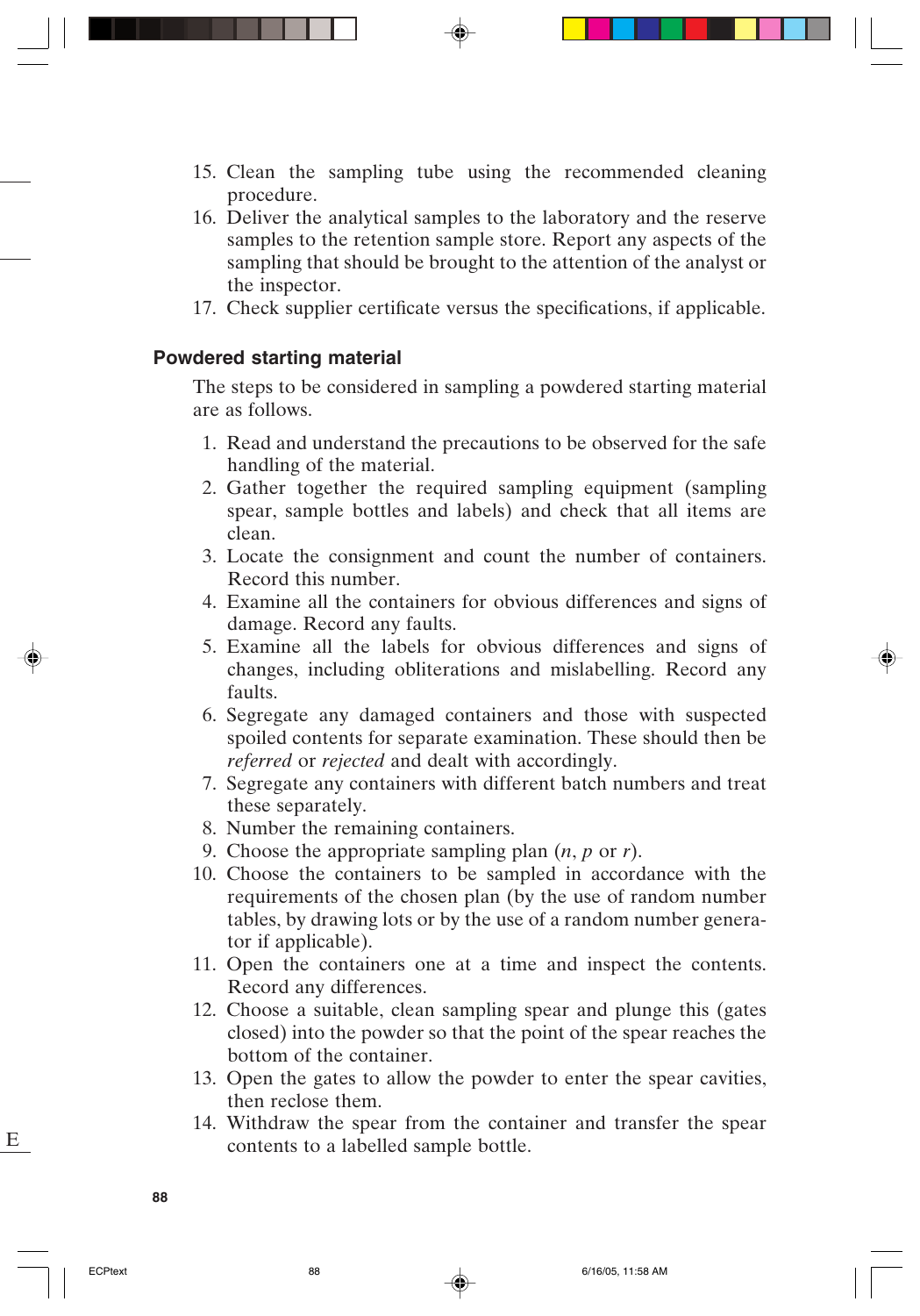- 15. Repeat steps 12–14 until sufficient material has been collected for analytical and retention requirements.
- 16. Seal the sample bottle.
- 17. Reseal the container from which the samples were withdrawn and label as "sampled".
- 18. Wipe clean the sampling spear if required, observing the safety precautions, before sampling the other chosen containers.
- 19. Repeat steps 12–18 for each chosen container.
- 20. Clean the sampling spear using the recommended cleaning procedure.
- 21. Deliver the analytical samples to the laboratory and the reserve samples to the retention sample store. Report any aspects of the sampling that should be brought to the attention of the analyst or inspector.
- 22. Check the supplier certificate versus the specifications, if applicable.

## **Packaging materials**

The steps to be considered in sampling packaging materials are as follows.

- 1. Check the consignment against any associated documentation.
- 2. Check transit containers for the following and report any deviations as necessary:
	- 2.1 correct identification;
	- 2.2 integrity of seal, if appropriate; and
	- 2.3 absence of physical damage.
- 3. Obtain the required sample from the required number of containers, bearing in mind the special considerations for sampling packaging materials noted in section 4.4 of this Annex.
- 4. Place the sample units into identified appropriate sample containers.
- 5. Identify the consignment containers that have been sampled.
- 6. Note any special situations found during the sampling process (e.g. rogue items or component damage). Report any such observations as necessary.
- 7. Remove all sampled material pallets or containers from the sampling area together with all documentation.
- 8. Check supplier certificate against the specifications, if applicable.

## **Finished products**

The following steps should be considered when sampling finished products.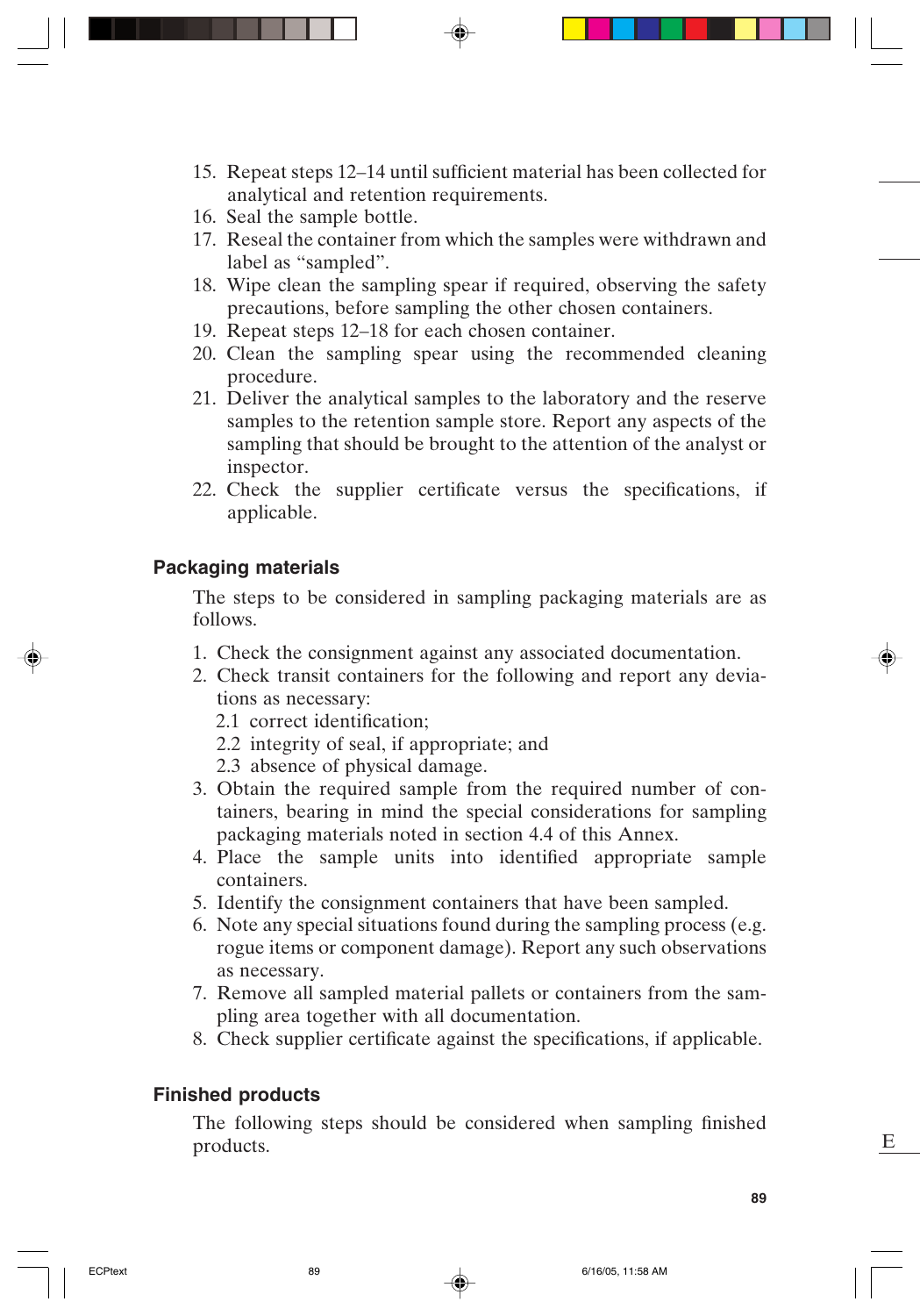- 1. Determine the number of pallets per batch in the consignment.
- 2. Work out as per ISO 2859–1 table level II, the number of pallets to be checked visually.
	- 2.1 Check condition of pallet and packaging for integrity of outer packaging material.
	- 2.2 Check outside of goods on the pallets for general cleanliness.
	- 2.3 Check that the overall labelling of the pallets matches the packing list.
	- 2.4 Count, categorize and record the number of defects.
- 3. Count the total number of transport packs on the number of pallets present and verify the total against the packing list.
- 4. From the number of pallets work out the number of transport packs to be sampled using the ISO table.
	- 4.1 Check condition of boxes for integrity of packaging material.
	- 4.2 Check for cleanliness of boxes.
	- 4.3 Check the labelling of the boxes for damage.
	- 4.4 Check the boxes for overall damage.
	- 4.5 Check the labels for spelling mistakes.
	- 4.6 Check the labels for manufacturing and expiry dates.
	- 4.7 Count, categorize and record the number of defects.
- 5. From the number of boxes selected work out the number of unit packs to be examined visually using the ISO table.
	- 5.1 Check condition of the containers for integrity of packaging material.
	- 5.2 Check for cleanliness of containers.
	- 5.3 Check condition of containers for shape and colour.
	- 5.4 Check the labelling of containers for damage.
	- 5.5 Check the containers for overall damage.
	- 5.6 Check the labels for spelling mistakes.
	- 5.7 Check the labels for manufacturing and expiry dates.
	- 5.8 Count, categorize and record the number of defects.
- 6. From the number of containers selected, determine the number of containers to be taken for physical and chemical testing and for retention.
- 7. Check the supplier certificate against the specifications, if applicable.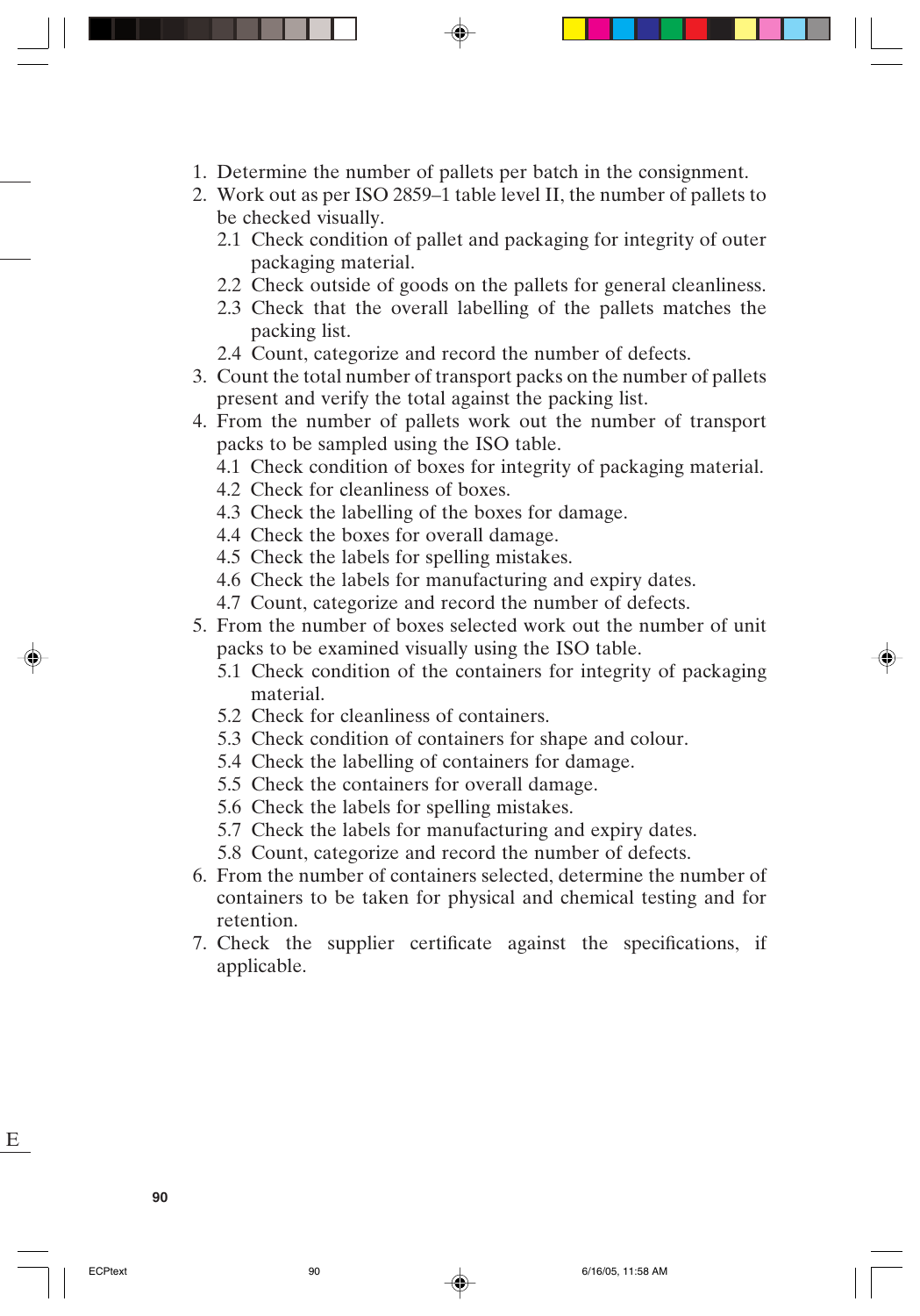# Appendix 4 **Examples of types of containers used to store samples of starting materials and bulk products**

## Figure 1 **Bag for storage of samples**



tion to the interior, open bag by spreading<br>pull-tabs apart.



Pour sample into bag (either liquid or solid).



close bag.

Twirl the bag 3 or 4 times around the plastic band.

Fold both pull-tabs toward each other, to provide an airtight and leak-proof closure.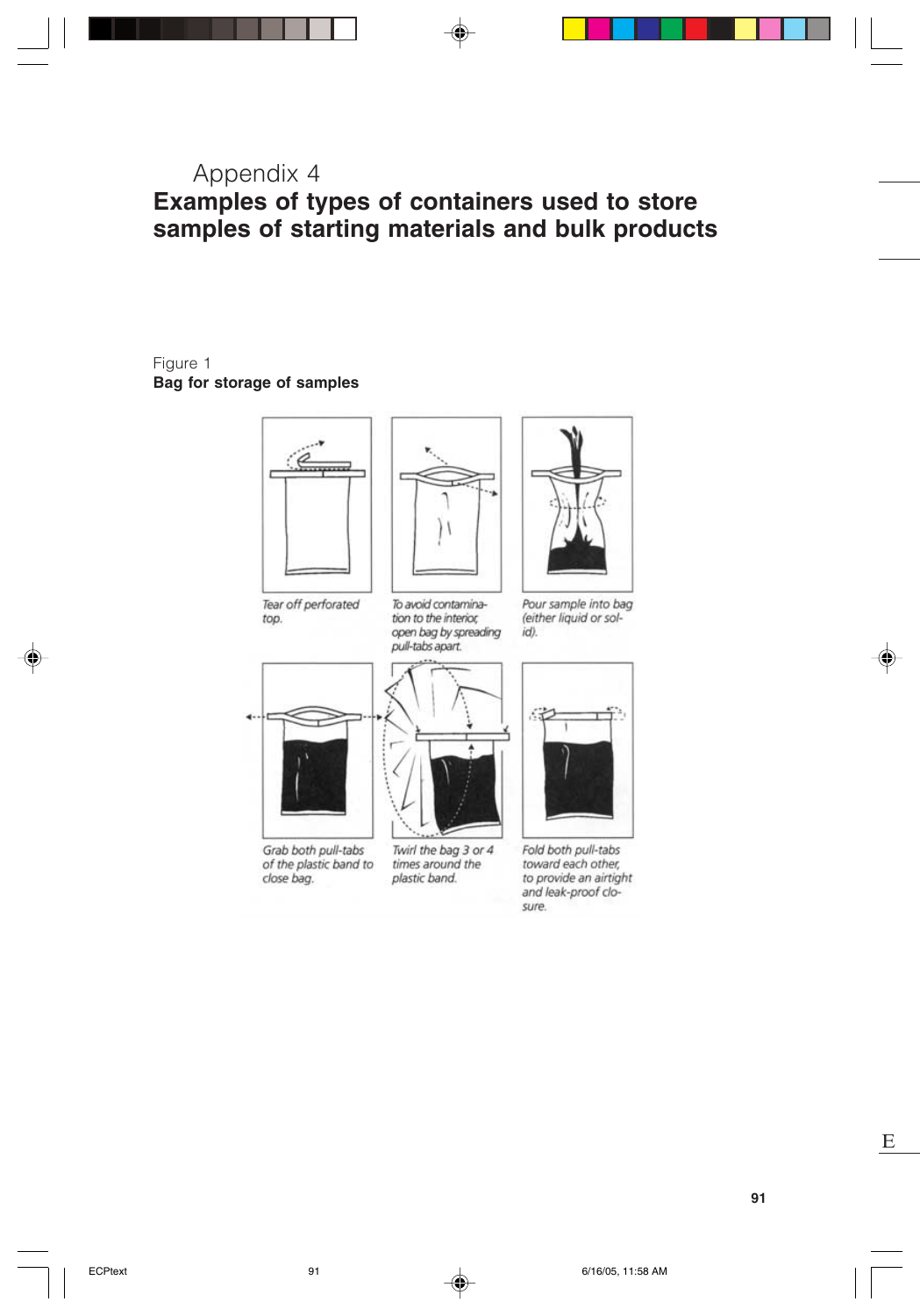Figure 2 **Screw-top containers**



 $\bigoplus$ 

E

 $\bigoplus$ 

 $\bigoplus$ 

 $\overline{\phantom{0}}$  $\vert \ \vert$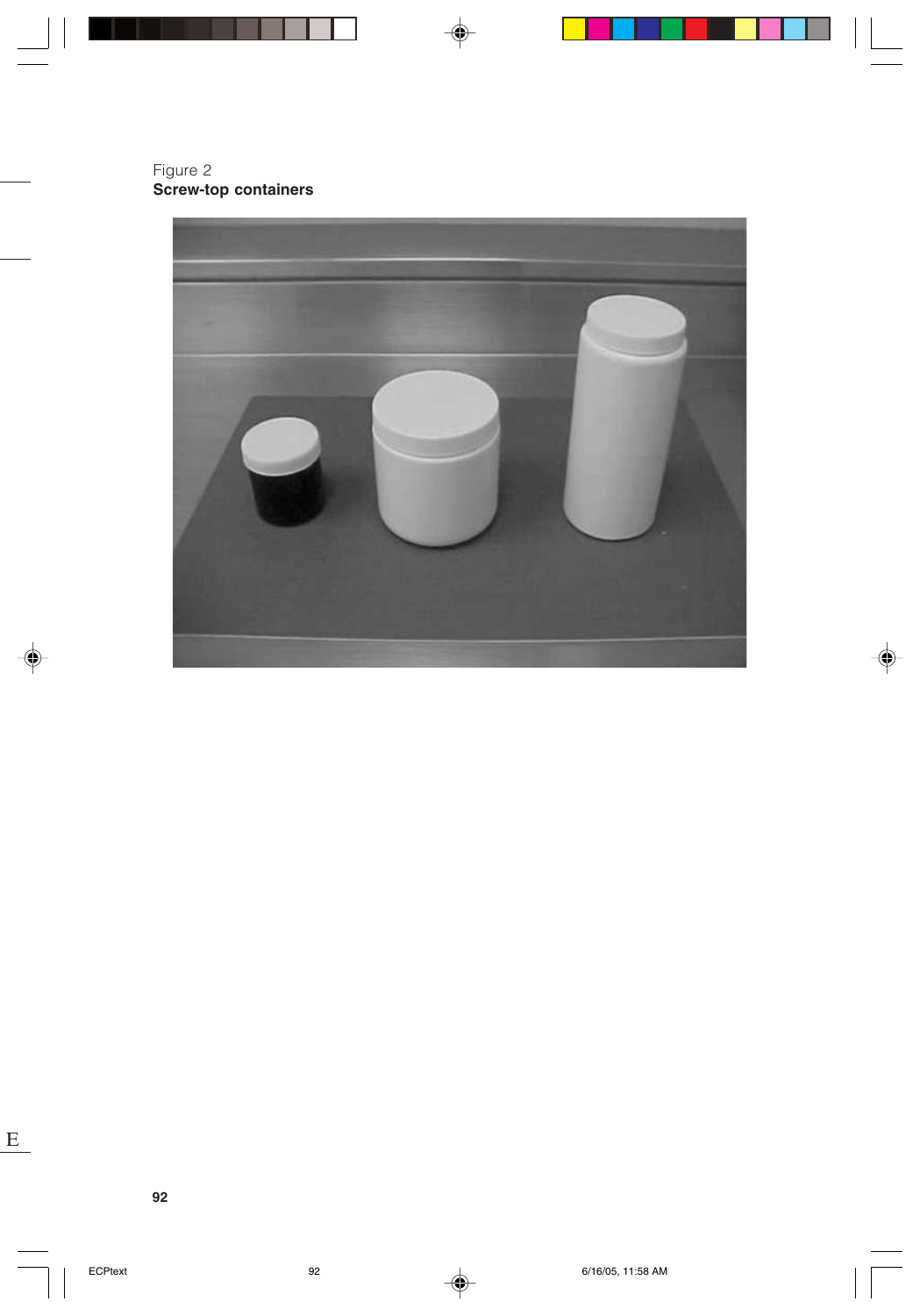# Appendix 5 **Examples of use of sampling plans n, p and <sup>r</sup>**

Consider a consignment of 40 containers of a starting material.

# **<sup>n</sup> Plan**

*Assuming a uniform material from a recognized source where there is a high degree of confidence in the source*

Using the *n* plan, samples would be taken from seven containers selected at random. The appearance and identity of each of these seven samples is checked. If the results are concordant, the seven samples are combined to produce a single, composite sample from which an analytical sample is prepared for full testing.

# **p Plan**

*Assuming a uniform material from a recognized source with the main purpose of checking the identity*

Using the *p* plan, samples would be taken from each container. The appearance and identity of each of these samples is checked. If the results are concordant, the samples are appropriately combined to form three final, composite samples to be used for retention (or full testing if required).

# **<sup>r</sup> Plan**

*Assuming the material is non-uniform and/or from a source that is not well-known*

Using the *r* plan, samples would be taken from each container. The appearance and identity of each of these samples is checked. If the results are concordant, 10 samples are selected at random and individually subjected to full testing.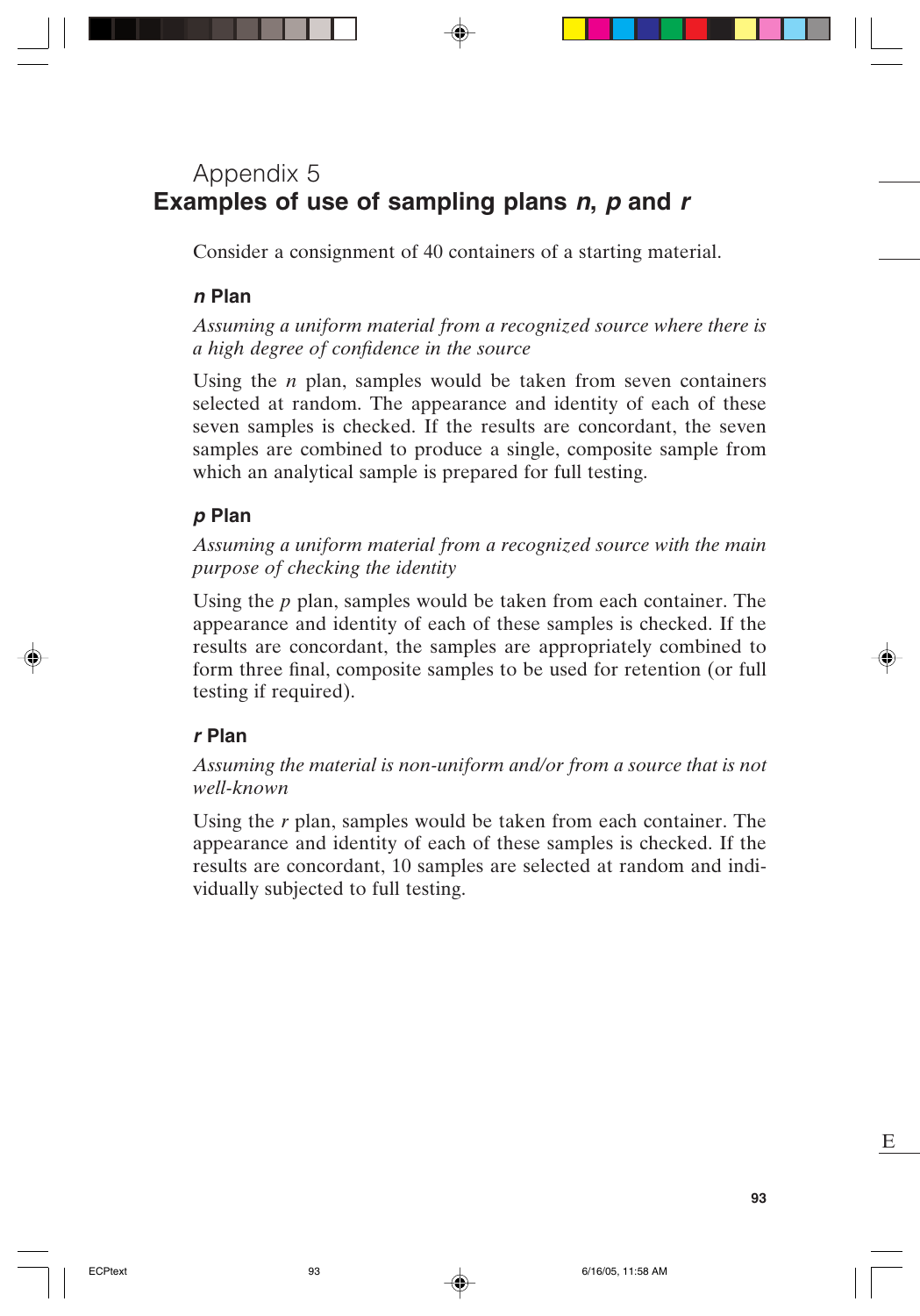© World Health Organization WHO Technical Report Series, No. 929, 2005

# Annex 5 **Guidelines for registration of fixed-dose combination medicinal products**

◈

|                                                                                                               | Abbreviations                                                                                                            | 95  |
|---------------------------------------------------------------------------------------------------------------|--------------------------------------------------------------------------------------------------------------------------|-----|
|                                                                                                               | Introduction                                                                                                             | 95  |
| 1.                                                                                                            | Scope                                                                                                                    | 96  |
| 2.                                                                                                            | General considerations                                                                                                   | 97  |
| 3.                                                                                                            | Definitions                                                                                                              | 106 |
| 4.                                                                                                            | Scenarios                                                                                                                | 109 |
| 5.                                                                                                            | Balancing the advantages and disadvantages of a new fixed-dose<br>combination                                            | 110 |
| 6.                                                                                                            | Data requirements for marketing authorization of fixed-dose<br>combination finished pharmaceutical products              | 113 |
| 7.                                                                                                            | Product information or summary of product characteristics for<br>fixed-dose combination finished pharmaceutical products | 131 |
| 8.                                                                                                            | Postmarketing studies and variations                                                                                     | 132 |
| References                                                                                                    |                                                                                                                          | 133 |
| Appendix 1<br>134<br>Guidelines for co-packaged fixed-dose combinations                                       |                                                                                                                          |     |
| Appendix 2<br>Principles for determining whether data from the scientific literature are<br>135<br>acceptable |                                                                                                                          |     |
| Appendix 3<br>Pharmaceutical development (or preformulation) studies                                          |                                                                                                                          | 138 |
| Appendix 4<br>Superiority, equivalence and non-inferiority clinical trials<br>141                             |                                                                                                                          |     |

E

**94**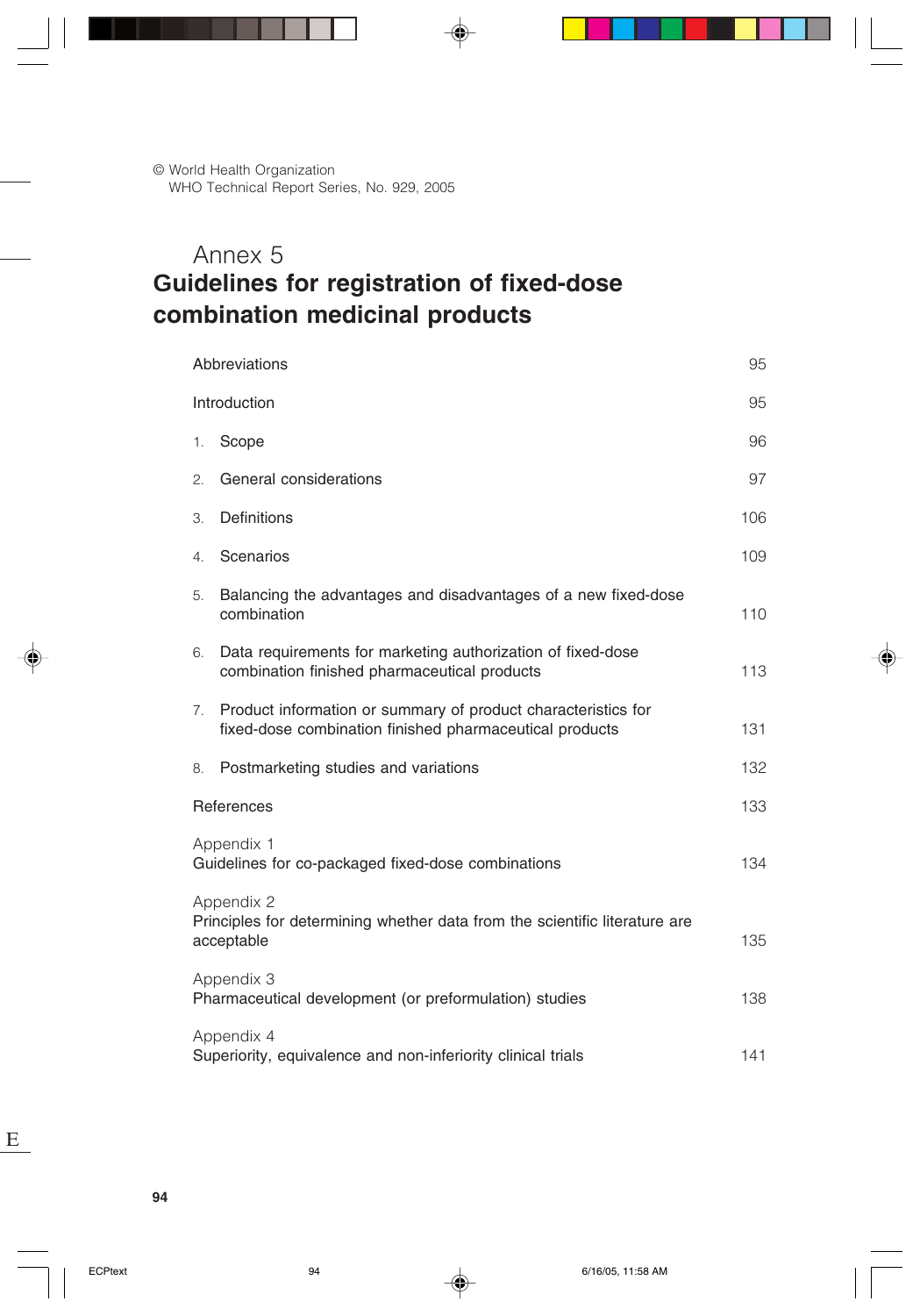# **Abbreviations**

| <b>AIHW</b>   | Australian Institute of Health and Welfare                                                                             |  |
|---------------|------------------------------------------------------------------------------------------------------------------------|--|
| API           | active pharmaceutical ingredient                                                                                       |  |
| <b>BCS</b>    | Biopharmaceutics Classification Scheme                                                                                 |  |
| <b>BCS #1</b> | Biopharmaceutics class number 1 (the most favourable)                                                                  |  |
| <b>CHMP</b>   | Committee for Medicinal Products for Human Use; see also<br><b>CPMP</b>                                                |  |
| <b>CPMP</b>   | Committee for Medicinal Products for Human Use (CHMP),<br>formerly the Committee for Proprietary Medicinal<br>Products |  |
| <b>CPP</b>    | certificate of pharmaceutical product                                                                                  |  |
| <b>EMEA</b>   | European Medicines Agency, formerly the European                                                                       |  |
|               | Medicines Evaluation Agency                                                                                            |  |
| EU            | European Union                                                                                                         |  |
| <b>FDA</b>    | Food and Drug Administration of the USA                                                                                |  |
| <b>FDC</b>    | fixed-dose combination (see Glossary)                                                                                  |  |
| FDC-FPP       | fixed-dose combination finished pharmaceutical product (see<br>Glossary)                                               |  |
| <b>FPP</b>    | finished pharmaceutical product                                                                                        |  |
| <b>GCP</b>    | good clinical practice                                                                                                 |  |
| <b>GLP</b>    | good laboratory practice                                                                                               |  |
| <b>GMP</b>    | good manufacturing practice                                                                                            |  |
| <b>GTDP</b>   | good trade and distribution practice                                                                                   |  |
| <b>GSP</b>    | good storage practice                                                                                                  |  |
| <b>ICH</b>    | International Conference on Harmonisation                                                                              |  |
| <b>IUTLD</b>  | International Union of Tuberculosis and Lung Disease                                                                   |  |
| <b>MIC</b>    | minimum inhibitory concentration                                                                                       |  |
| <b>PP</b>     | per-protocol (a form of clinical trial design and analysis)                                                            |  |
| <b>SPC</b>    | summary of product characteristics (see Glossary)                                                                      |  |
| <b>TGA</b>    | Therapeutic Goods Administration                                                                                       |  |
| <b>WHO</b>    | World Health Organization                                                                                              |  |

# **Introduction**

The development of fixed-dose combinations (FDCs) is becoming increasingly important from a public health perspective. They are being used in the treatment of a wide range of conditions and are particularly useful in the management of human immunodeficiency virus/acquired immunodeficiency syndrome (HIV/AIDS), malaria and tuberculosis, which are considered to be the foremost infectious disease threats in the world today.

FDCs have advantages when there is an identifiable patient population for whom treatment with a particular combination of actives in a fixed ratio of doses has been shown to be safe and effective, and when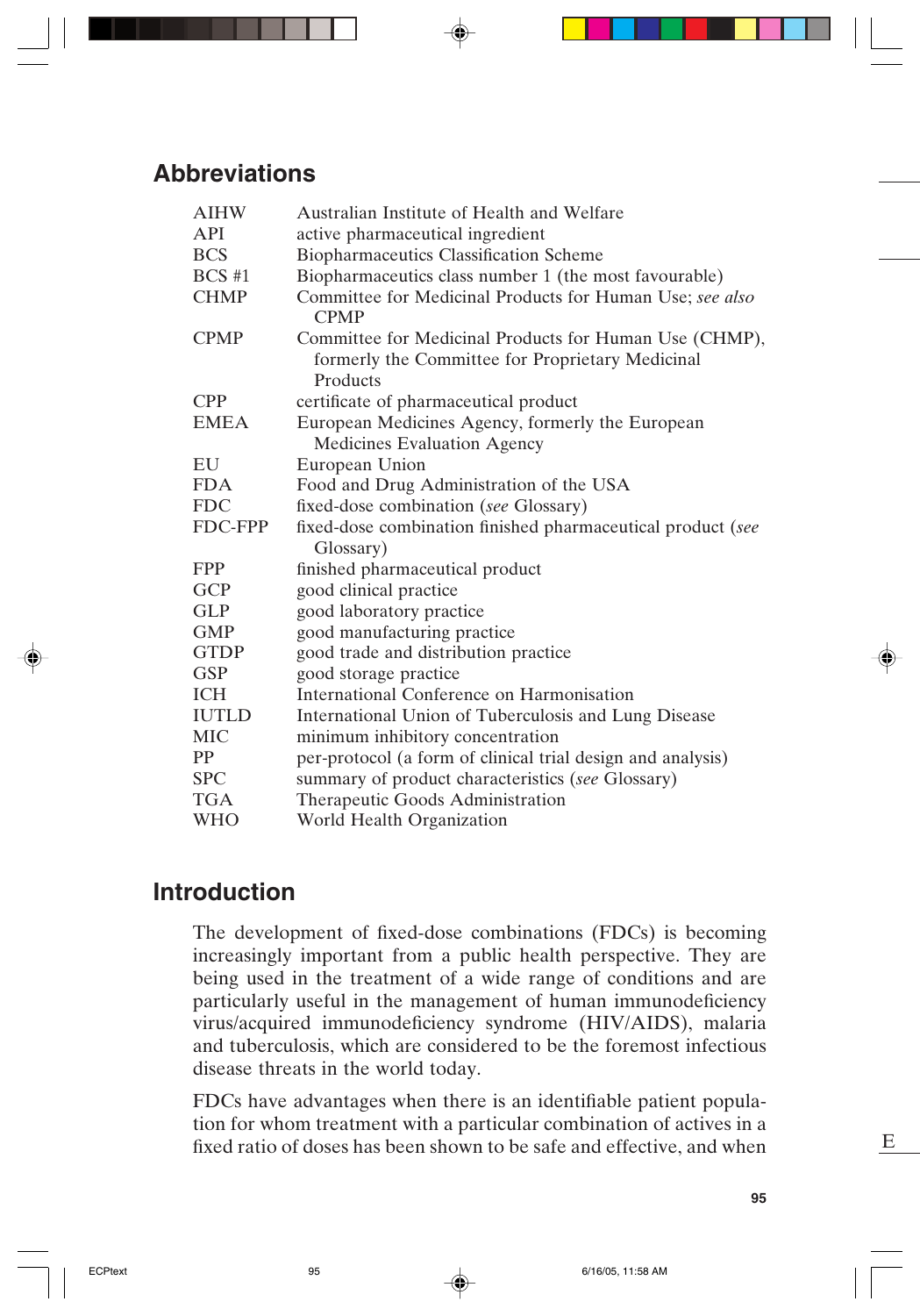all of the actives contribute to the overall therapeutic effect. In addition there can be real clinical benefits in the form of increased efficacy and/or a reduced incidence of adverse effects, but such claims should be supported by evidence.

Additionally, in a situation of limited resources, the cost of an FDC finished pharmaceutical product (FDC-FPP) may be less than that of separate products given concurrently, and there are simpler logistics of distribution. Improved patient adherence and reduced development of resistance in the case of antimicrobials can be difficult to prove, but may be additional benefits.

Notwithstanding these potential benefits, FDCs must be shown to be safe and effective for the claimed indications. It should not be assumed that benefits outweigh risks. As for any new medicine, the risks and benefits should be defined and compared.

The World Health Organization has published a series of guidelines relating to marketing authorization of finished pharmaceutical products (FPPs) (see Table 1). Currently there are no specific international guidelines for FDCs. Some national authorities have developed their own guidelines, some for specific classes of medicines (see Table 2). These guidelines are intended to provide advice to those countries that do not, as yet, have guidelines for this type of product. They will also provide guidance to industry when developing new products and when considering the regulatory requirements that will need to be met.

In drafting these guidelines, existing international publications have been taken into account and in some cases text has been copied directly. The various scenarios considered below are essentially the same as those in the draft *Scientific and technical principles for fixed dose combination drug products* that followed a meeting of interested parties held in Botswana in April 2004.

# 1. **Scope**

1.1 The scope of these guidelines is restricted to medicines that in most jurisdictions would be available only on prescription.

Although similar principles would apply to the registration of non-prescription products, the risk–benefit considerations (and consequently data requirements) may be different.

1.2 The principles in these guidelines would also apply to chemical combinations and complexes that comprise more than one active.

**96**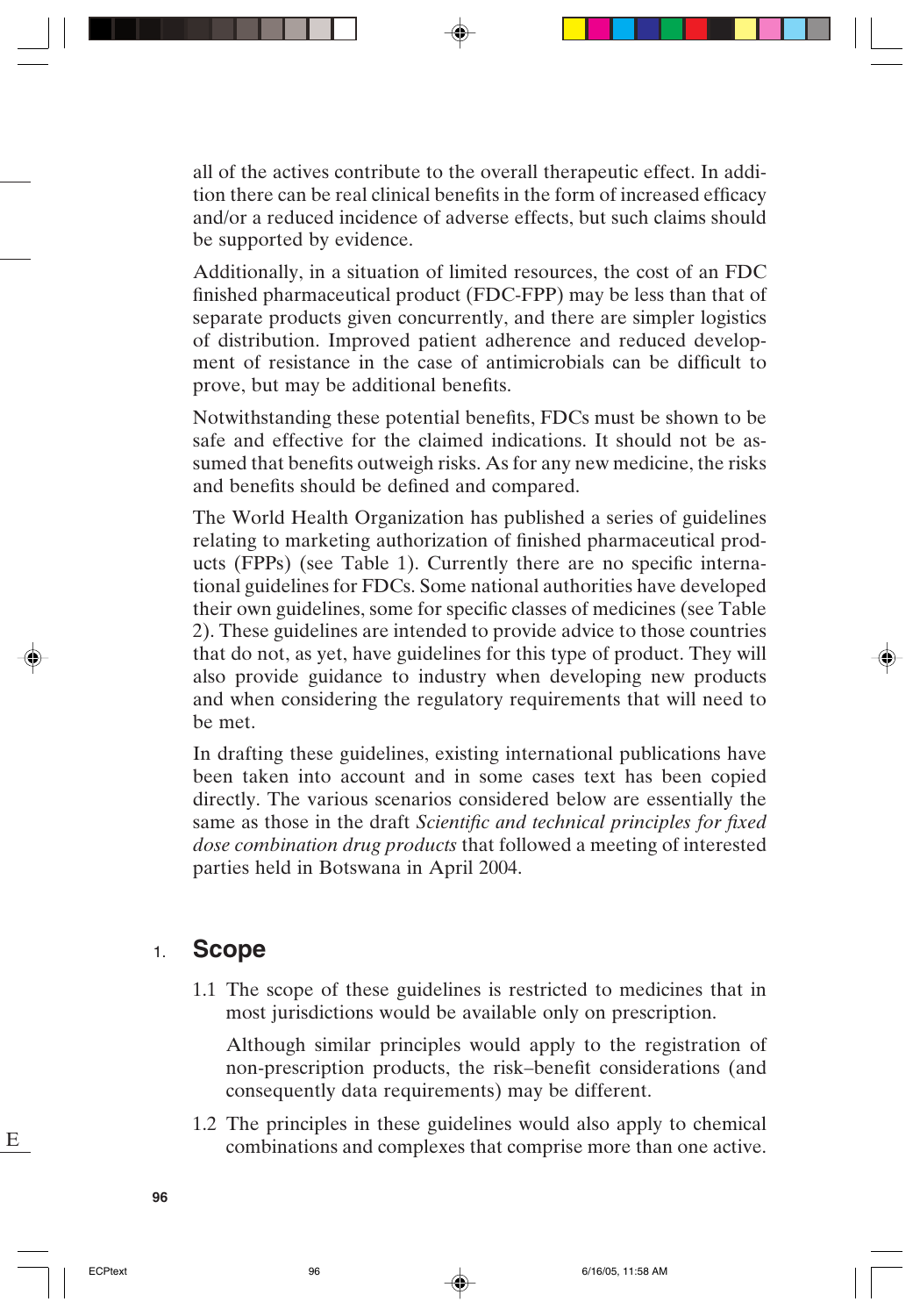1.3 Registration of co-packaged medicines is not the primary purpose of these guidelines. However, many of the same considerations apply in balancing the advantages and disadvantages of copackaged medicines, although the quality issues are different (see Appendix 1).

# 2. **General considerations**

- 2.1 These are not intended to be stand-alone guidelines.
	- 2.1.1 Many general guidelines are also applicable to FDCs. Table 1 lists some relevant WHO publications.
	- 2.1.2 Other international guidelines that pertain to FDCs in particular are summarized in Table 2, together with brief notes as to their content. Some of these relate to particular therapeutic groups such as antihypertensives, or particular topics such as bioavailability.
	- 2.1.3 Table 3 lists other guidelines that were consulted in preparing this text.
	- 2.1.4 A number of International Conference on Harmonisation (ICH) guidelines are referred to in this text when, as at the date of writing, there was no applicable WHO guideline (see Tables 4 and 5).
	- 2.1.5 When a guideline is cited in the text or tables below, the most recent edition should normally be substituted.
	- 2.1.6 If an applicant makes reference to guidelines not cited here, this may be acceptable depending on the case in point and provided that the applicant justifies the alternative reference.
	- 2.1.7 Appendices 2, 3 and 4 provide guidance on subjects that are not exclusive to FDCs, but are nevertheless important in this context, and for which suitable guidance is not otherwise readily available.
	- 2.1.8 The guidelines in Tables 1–5 may not be a comprehensive list of all relevant guidelines.
- 2.2 It is important that access to useful, new FDCs should not be delayed by unnecessary constraints. These guidelines are not intended to define the only means of demonstrating the advantages and disadvantages of a new FDC. In some cases an alternative approach may be appropriate, for example when: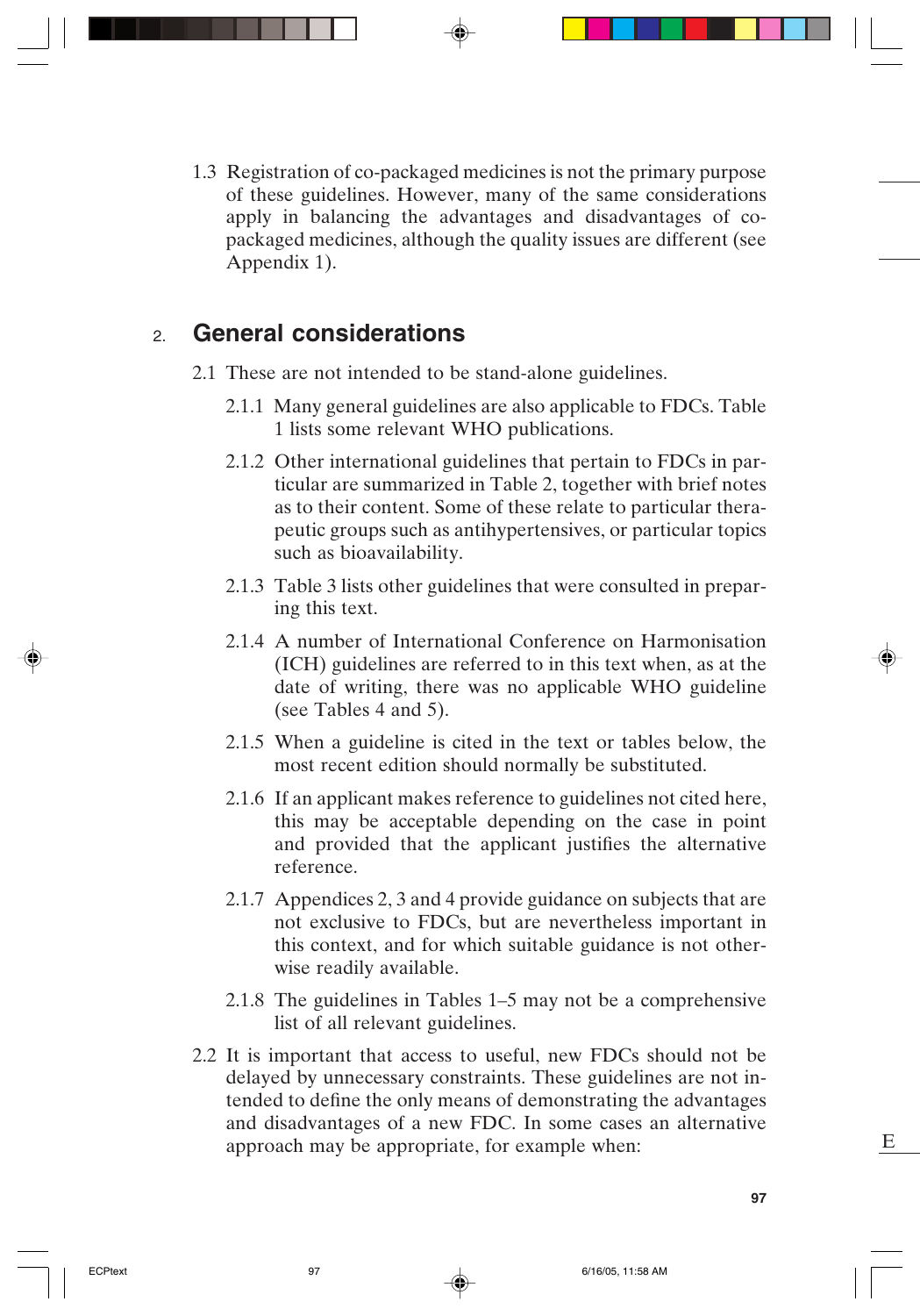## Table 1 **WHO guidelines relevant to marketing authorization**

| Title                                                                                                                                                                                                                                                                                                                                                                                                                                                                       | Date         |
|-----------------------------------------------------------------------------------------------------------------------------------------------------------------------------------------------------------------------------------------------------------------------------------------------------------------------------------------------------------------------------------------------------------------------------------------------------------------------------|--------------|
| Marketing authorization of pharmaceutical products with special reference<br>to multisource (generic) products: a manual for a drug regulatory authority.<br>A general text with relevant annexes (see below). Also known as "the Blue<br>book". <sup>a</sup>                                                                                                                                                                                                               | 1999         |
| National drug regulatory legislation: guiding principles for small drug<br>regulatory authorities. Blue book, Annex 1.                                                                                                                                                                                                                                                                                                                                                      | 1999         |
| WHO Expert Committee on Specifications for Pharmaceutical Preparations.<br>Thirty-fourth report (WHO Technical Report Series, No. 863), Annex 10:<br>Guidelines for Implementation of the WHO Certification Scheme on the<br>quality of pharmaceutical products moving in international commerce and<br>Guidelines for implementation of the WHO Certification Scheme on the<br>quality of pharmaceutical products moving in international commerce.<br>Blue book, Annex 2. | 1996<br>1999 |
| WHO Expert Committee on Specifications for Pharmaceutical Preparations.<br>Thirty-fourth report (WHO Technical Report Series, No. 863), Annex 9:<br>Multisource (generic) pharmaceutical products: guidelines on registration<br>requirements to establish interchangeability<br>and                                                                                                                                                                                        | 1996         |
| Multisource (generic) pharmaceutical products: guidelines on registration<br>requirements to establish interchangeability. Blue book, Annex 3.ª                                                                                                                                                                                                                                                                                                                             | 1999         |
| Model guidelines on conflict of interest and model proforma for a signed<br>statement on conflict of interest. Blue book, Annex 4.                                                                                                                                                                                                                                                                                                                                          | 1999         |
| Model contract between a regulatory authority and an external<br>evaluator of chemistry, pharmaceutical and bioavailability data. Blue book,<br>Annex 5.                                                                                                                                                                                                                                                                                                                    | 1999         |
| Model application form for new marketing authorizations, periodic reviews<br>and variations, with notes to the applicant. Blue book, Annex 6.                                                                                                                                                                                                                                                                                                                               | 1999         |
| Detailed advice on evaluation of data by the drug regulatory authority.<br>Blue book, Annex 7.                                                                                                                                                                                                                                                                                                                                                                              | 1999         |
| Ethical criteria for medicinal drug promotion. Blue book, Annex 8.                                                                                                                                                                                                                                                                                                                                                                                                          | 1999         |
| Model marketing authorization letter. Blue Book, Annex 9.                                                                                                                                                                                                                                                                                                                                                                                                                   | 1999         |
| Model list of variations (changes) to pharmaceutical aspects of<br>registered products which may be made without prior approval. Blue book,<br>Annex 10.                                                                                                                                                                                                                                                                                                                    | 1999         |
| WHO Expert Committee on Specifications for Pharmaceutical Preparations. 1996<br>Thirty-fourth report. (WHO Technical Report Series, No. 863), Annex 5:<br>Guidelines for stability testing of pharmaceutical products containing well<br>established drug substances in conventional dosage forms                                                                                                                                                                           |              |

 $\clubsuit$ 

**98**

and

E

◈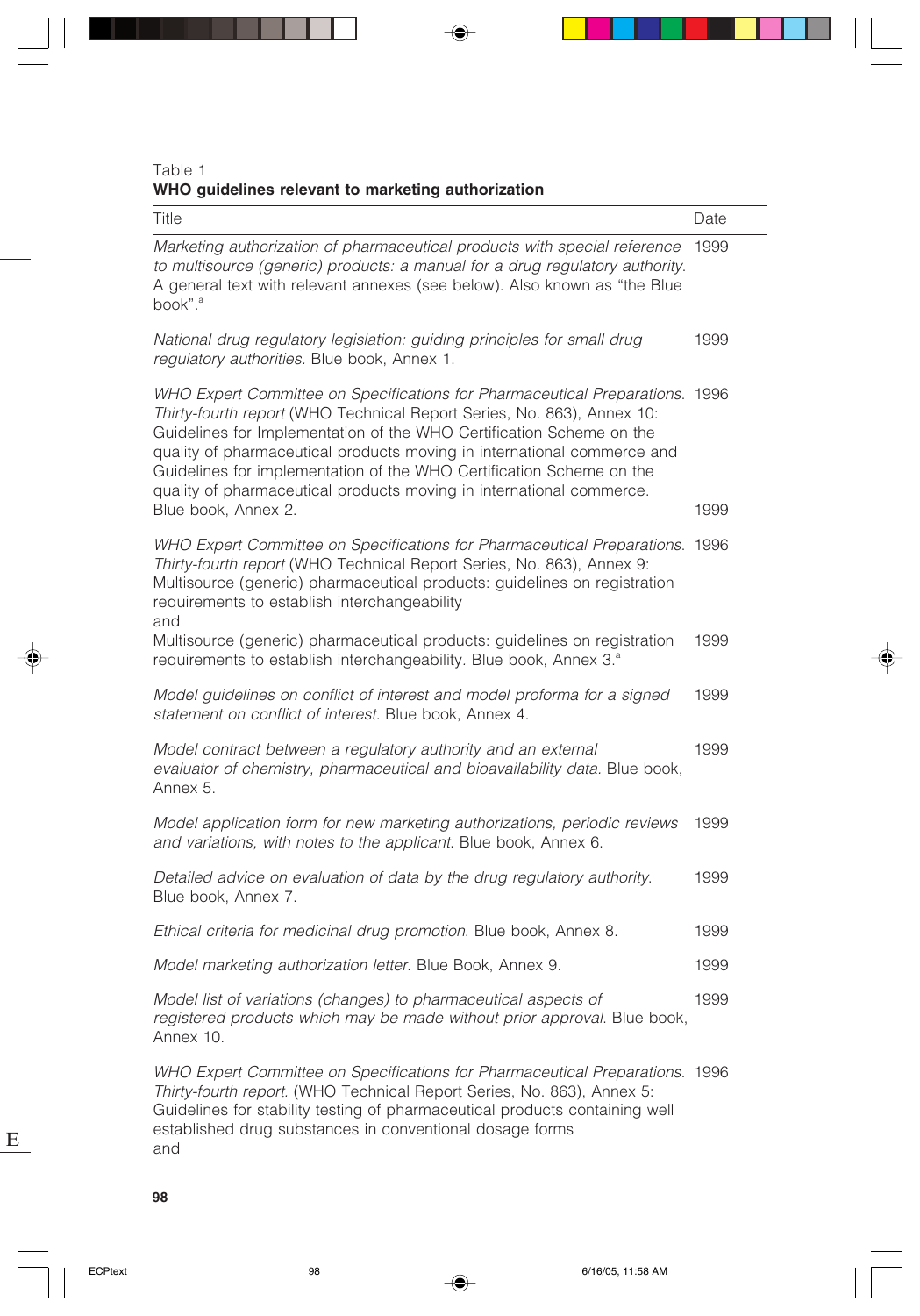Table 1 (continued)

| Title                                                                                                                                                                                                                                                                                                                         | Date                   |
|-------------------------------------------------------------------------------------------------------------------------------------------------------------------------------------------------------------------------------------------------------------------------------------------------------------------------------|------------------------|
| WHO Expert Committee on Specifications for Pharmaceutical Preparations. 2003<br>Thirty-seventh report (WHO Technical Report Series, No. 908)<br>and                                                                                                                                                                           |                        |
| Guidelines for stability testing of pharmaceutical products containing<br>well established drug substances in conventional dosage forms.<br>Blue book, Annex 11.ª                                                                                                                                                             | 1999 (and<br>2001 rev) |
| WHO Expert Committee on Specifications for Pharmaceutical Preparations. 2003<br>Thirty-seventh report (WHO Technical Report Series, No. 908), Annex 4:<br>Good manufacturing practices for pharmaceutical products and<br>inspection: main principles                                                                         |                        |
| and<br>WHO Expert Committee on Specifications for Pharmaceutical Preparations. 2005<br>Thirty-ninth report (WHO Technical Report Series, No. 929, Annex 2)<br>and                                                                                                                                                             |                        |
| Quality assurance of pharmaceuticals. A compendium of guidelines and<br>related materials, Volume 2, updated edition.                                                                                                                                                                                                         | 2004                   |
| WHO Expert Committee on Specifications for Pharmaceutical Preparations. 2004<br>Thirty-eighth report (WHO Technical Report Series, No. 917), Annex 2:<br>Good trade and distribution practices for pharmaceutical starting materials.                                                                                         |                        |
| WHO Expert Committee on Specifications for Pharmaceutical Preparations. 2004<br>Thirty-eighth report (WHO Technical Report Series, No. 917), Annex 3:<br>WHO pharmaceutical starting materials certification scheme (SMACS):<br>Guidelines on implementation.                                                                 |                        |
| WHO Expert Committee on Specifications for Pharmaceutical Preparations. 2003<br>Thirty-seventh report (WHO Technical Report Series, No. 908), Annex 9:<br>Guide to good storage practices for pharmaceuticals                                                                                                                 |                        |
| The importance of pharmacovigilance: safety monitoring of medicinal<br>products <sup>a</sup>                                                                                                                                                                                                                                  | 2002                   |
| WHO Expert Committee on Specifications for Pharmaceutical Preparations. 2002<br>Thirty-sixth report (WHO Technical Report Series, No. 902), Annex 11:<br>Guidance on the selection of comparator pharmaceutical products for<br>equivalence assessment of interchangeable multisource (generic)<br>products (under revision). |                        |
| WHO Expert Committee on Specifications for Pharmaceutical Preparations. 2002<br>Thirty-sixth report (WHO Technical Report Series, No. 902), Annex 3:<br>Good practices for national pharmaceutical control laboratories.                                                                                                      |                        |
| Handbook: good laboratory practice: quality practices for regulated<br>non-clinical research and development (WHO document<br>TDR/PRD/GLP/01.2, WHO-TDR) in collaboration with the United Nations<br>and World Bank.                                                                                                          | 2001                   |
| Establishing the bioequivalence of rifampicin in fixed-dose formulations<br>containing isoniazid with or without pyrazinamide and/or ethambutol<br>compared to the single drug reference preparations administered in loose<br>combination: model protocol.                                                                   | 1999                   |
|                                                                                                                                                                                                                                                                                                                               |                        |

 $\clubsuit$ 

E

◈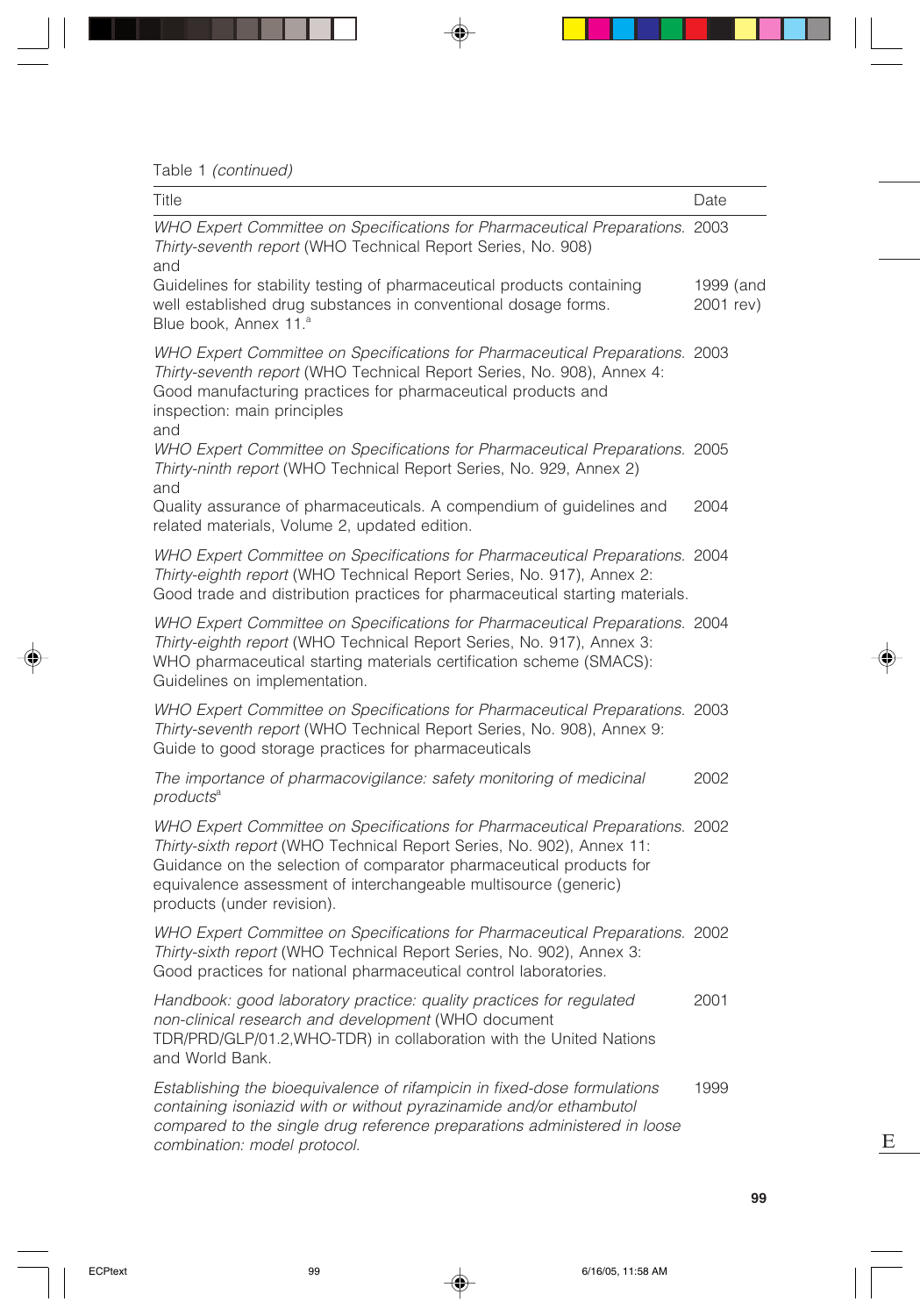Table 1 (continued)

| Title                                                                                                                                                                                                                           | Date |
|---------------------------------------------------------------------------------------------------------------------------------------------------------------------------------------------------------------------------------|------|
| Quality assurance: protocol for assessing the rifampicin bioavailability of<br>combined formulations in healthy volunteers: WHO/IUTLD joint statement.<br>International Journal of Tuberculosis and Lung Disease, 3, S284-S285. | 1999 |
| Guidelines for good clinical practice (GCP) for trials on pharmaceutical<br>products. In: The use of essential drugs. WHO Technical Report Series,<br>No. 850.                                                                  | 1995 |

◈

<sup>a</sup> These publications are being further updated.

#### Table 2

## **International guidelines that relate directly to fixed-dose combination finished pharmaceutical products**

| Title, publisher and date                                                                                                                                                                                                                                                                                                                                     | <b>Notes</b>                                                                                                                                                                                                                                                                                                                                               |
|---------------------------------------------------------------------------------------------------------------------------------------------------------------------------------------------------------------------------------------------------------------------------------------------------------------------------------------------------------------|------------------------------------------------------------------------------------------------------------------------------------------------------------------------------------------------------------------------------------------------------------------------------------------------------------------------------------------------------------|
| Fixed dose combination and co-packaged<br>drug products for treatment of HIV.<br>Washington, DC, Food and Drug<br>Administration, May 2004, DRAFT                                                                                                                                                                                                             | 21 pages                                                                                                                                                                                                                                                                                                                                                   |
| Scientific and technical principles for fixed<br>dose combination drug products.<br>Botswana, 22 April 2004, DRAFT                                                                                                                                                                                                                                            | 21 pages                                                                                                                                                                                                                                                                                                                                                   |
| Part 7. Report on bioavailability of oral<br>dosage formulations of drugs used for<br>systemic effects. Report C. Report on bio-<br>availability of oral dosage formulations, not<br>in modified release form, of drugs used for<br>systemic effects, having complicated or<br>variable pharmacokinetics. Canada, Health<br>Protection Branch, December 1992. | Approximately 400 words. Discusses<br>the reporting, statistical analysis and<br>decision criteria for bioequivalence<br>studies on combination drug products.<br>A notice to industry in June 2004<br>confirmed the decision criteria.                                                                                                                    |
| Fixed-combination prescription drugs<br>for humans FDA, 2003<br>21CFR300.50                                                                                                                                                                                                                                                                                   | Approximately 250 words. In terms of<br>safety and efficacy, describes the<br>circumstances in which actives may be<br>combined in an FDC.                                                                                                                                                                                                                 |
| Estrogen estrogen/progestin drug products<br>to treat vasomotor symptoms and vulvar<br>vaginal atrophy symptoms<br>recommendations for clinical evaluation.<br>FDA, Jan 2003 DRAFT                                                                                                                                                                            | Ten pages. This guideline is not<br>restricted to estrogens from a<br>biological source.<br>Approval will be based on two criteria:<br>• that each component contributes to<br>safety and efficacy as defined in<br>21CFR300.50 and<br>• the FDC contains the lowest effective<br>dose of each of the actives for their<br>respective labelled indication. |
| Conjugated estrogens, USP-LC-MS method<br>for both qualitative chemical charaterization                                                                                                                                                                                                                                                                       | Seven pages. This guideline relates<br>only to conjugated estrogens from a                                                                                                                                                                                                                                                                                 |

**100**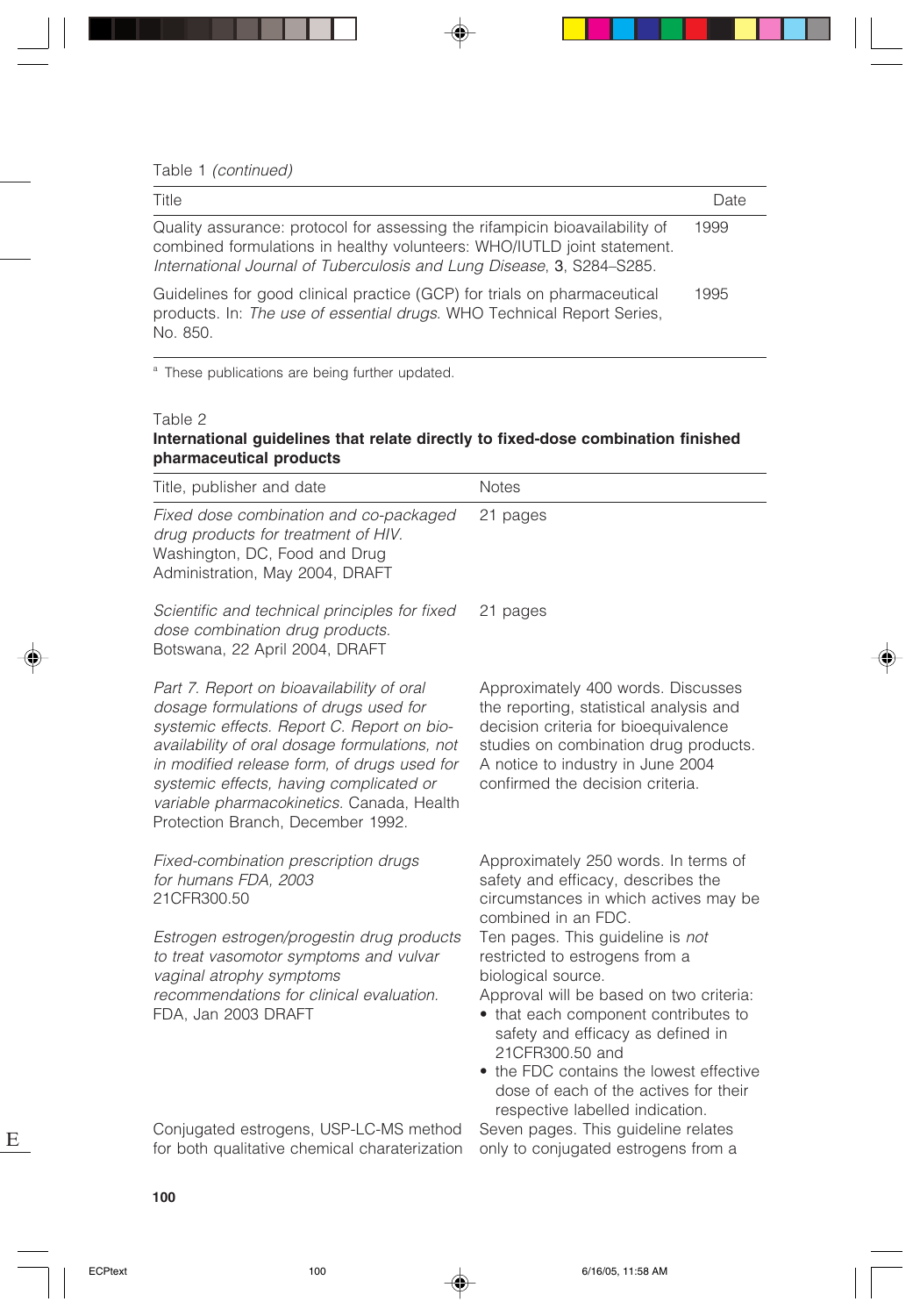Table 2 (continued)

| Title, publisher and date                                                                                                                                                                                                                                       | <b>Notes</b>                                                                                                                                                                                                                                                                                                                                                                                                                                                                                                                                                                                                                                                                                                                                                                                                                                                              |
|-----------------------------------------------------------------------------------------------------------------------------------------------------------------------------------------------------------------------------------------------------------------|---------------------------------------------------------------------------------------------------------------------------------------------------------------------------------------------------------------------------------------------------------------------------------------------------------------------------------------------------------------------------------------------------------------------------------------------------------------------------------------------------------------------------------------------------------------------------------------------------------------------------------------------------------------------------------------------------------------------------------------------------------------------------------------------------------------------------------------------------------------------------|
| and documentation of qualitative<br>pharmaceutical equivalence.<br>FDA June 2000 DRAFT                                                                                                                                                                          | biological source, normally urine from<br>gestating mares, which contains<br>multiple estrogens. There have been<br>difficulties in preparing generic<br>equivalents of this type of product. The<br>guideline specifies how chemical<br>equivalence can be demonstrated.                                                                                                                                                                                                                                                                                                                                                                                                                                                                                                                                                                                                 |
| Fixed-combination medicinal products.<br>CPMP Apr 1996 - CPMP/EWP/240/95,<br>III/5773/94 (formerly known as Testing<br>and licensing criteria for fixed<br>combination medicinal products)                                                                      | Four pages that:<br>• require justification of the particular<br>combination;<br>• give examples of circumstances<br>(safety and efficacy) in which FDCs<br>may be acceptable;<br>• describe principles that define<br>acceptable indications;<br>• require consideration of possible<br>pharmacokinetic and<br>pharmacodynamic interactions;<br>• require evidence as to safety and<br>efficacy (allowing bibliographical data<br>as supportive evidence in certain<br>circumstances); and<br>• require evidence as to safety and<br>efficacy of the doses selected.<br>"This guideline is also applicable to a<br>new chemical substance which<br>dissociates in vivo into two well known<br>active substances."<br>"Substances having a critical dosage<br>range or a narrow therapeutic index are<br>unlikely to be suitable for inclusion in<br>fixed combinations." |
| Part 7. Fixed combinations in Note for<br>guidance on clinical investigation of<br>medicinal products in the treatment of<br>hypertension.<br>CPMP Nov 1997 - CPMP/EWP/238/<br>96 Rev1                                                                          | Three pages that:<br>• describe the circumstances (in terms<br>of safety and efficacy) in which FDCs<br>may be acceptable in the therapy of<br>hypertension; and<br>• provide advice on their clinical<br>development as first- or second-line<br>therapy.                                                                                                                                                                                                                                                                                                                                                                                                                                                                                                                                                                                                                |
| IV.3. The ratio and/or fixed content of one<br>component of a combination drug product.<br>In: Points to consider on pharmacokinetics<br>and pharmacodynamics in the<br>development of antibacterial medicinal<br>products.<br>CPMP Jul 2000 - CPMP/EWP/2655/99 | Seven pages. This guideline discusses<br>the relationship between plasma<br>concentration/time profiles and clinical<br>efficacy. Selection of a suitable ratio of<br>doses for FDCs is discussed in<br>Part IV.3 (approx. 100 words).                                                                                                                                                                                                                                                                                                                                                                                                                                                                                                                                                                                                                                    |

 $\clubsuit$ 

 $E$ 

⊕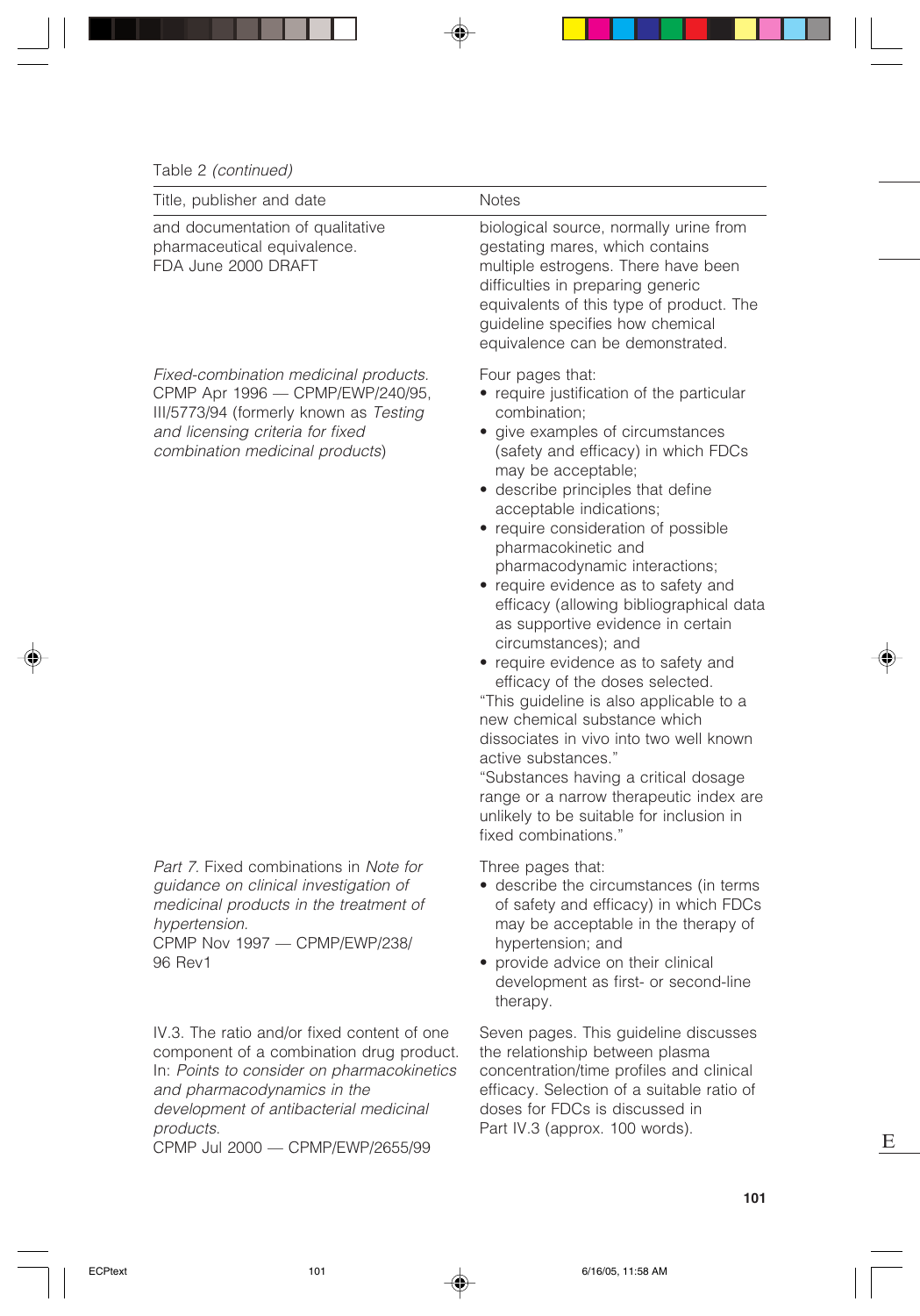Table 2 (continued)

| Title, publisher and date                                                                                                                                                                                 | <b>Notes</b>                                                                                                                                                                                                                                                                                                                                                                                |
|-----------------------------------------------------------------------------------------------------------------------------------------------------------------------------------------------------------|---------------------------------------------------------------------------------------------------------------------------------------------------------------------------------------------------------------------------------------------------------------------------------------------------------------------------------------------------------------------------------------------|
| 5.1.5 Fixed combination products. In Note<br>for guidance on the investigation of<br>bioavailability bioequivalence<br>CPMP July 2001 - CPMP/EWP/QWP/<br>1401/98                                          | Approximately 50 words. States that<br>FDCs should in general be assessed as<br>to the bioavailability and bioequivalence<br>of the individual actives administered<br>either as single entity products given<br>concurrently (in the case of a new<br>combination) or as an existing<br>combination. Studies should be<br>designed to detect any<br>pharmacokinetic drug-drug interaction. |
| Part 6. Fixed combination products in ICH<br>principles document for clinical evaluation<br>of new antihypertensive drugs.<br>ICH/CPMP/541/00, DRAFT<br>Also issued by CPMP as CPMP/ICH/<br>541/00, DRAFT | Approximately 250 words. Describes<br>two experimental designs for safety and<br>efficacy studies on FDCs of<br>antihypertensives, namely:<br>• factorial studies; and<br>studies in patients who have failed to<br>respond adequately to each of the<br>drugs given alone.                                                                                                                 |
| 5.2.1 Fixed-combination products in<br>Australian Guidelines for the Registration<br>of Drugs, Volume 1. Australia, TGA,<br>July 1994.                                                                    | Approximately 250 words. Discusses<br>justification of the combination in terms<br>of either pharmacodynamics or<br>demonstrated therapeutic effect.                                                                                                                                                                                                                                        |

- 2.2.1 Scientific developments allow alternative means of achieving the same goals.
- 2.2.2 A circumstance unique to the product in question can be demonstrated.
- 2.2.3 An original but acceptable approach is devised.
- 2.2.4 Sufficient alternative studies have been conducted which, although not exactly what the guidelines seek, nevertheless satisfy the criteria of quality, safety and efficacy.

When these guidelines (or others referred to herein) describe evidence that is required, applicants may either: provide the requested evidence, or provide an alternative form of evidence that addresses the same issues. In this case, the application should include an explanation and justification of the approach taken.

2.3 It is not always necessary to generate new (original) data. Evidence may be obtained from the scientific literature, subject to its being of adequate quality (see Appendix 2 entitled *Principles for determining whether data from the scientific literature are acceptable*)*.*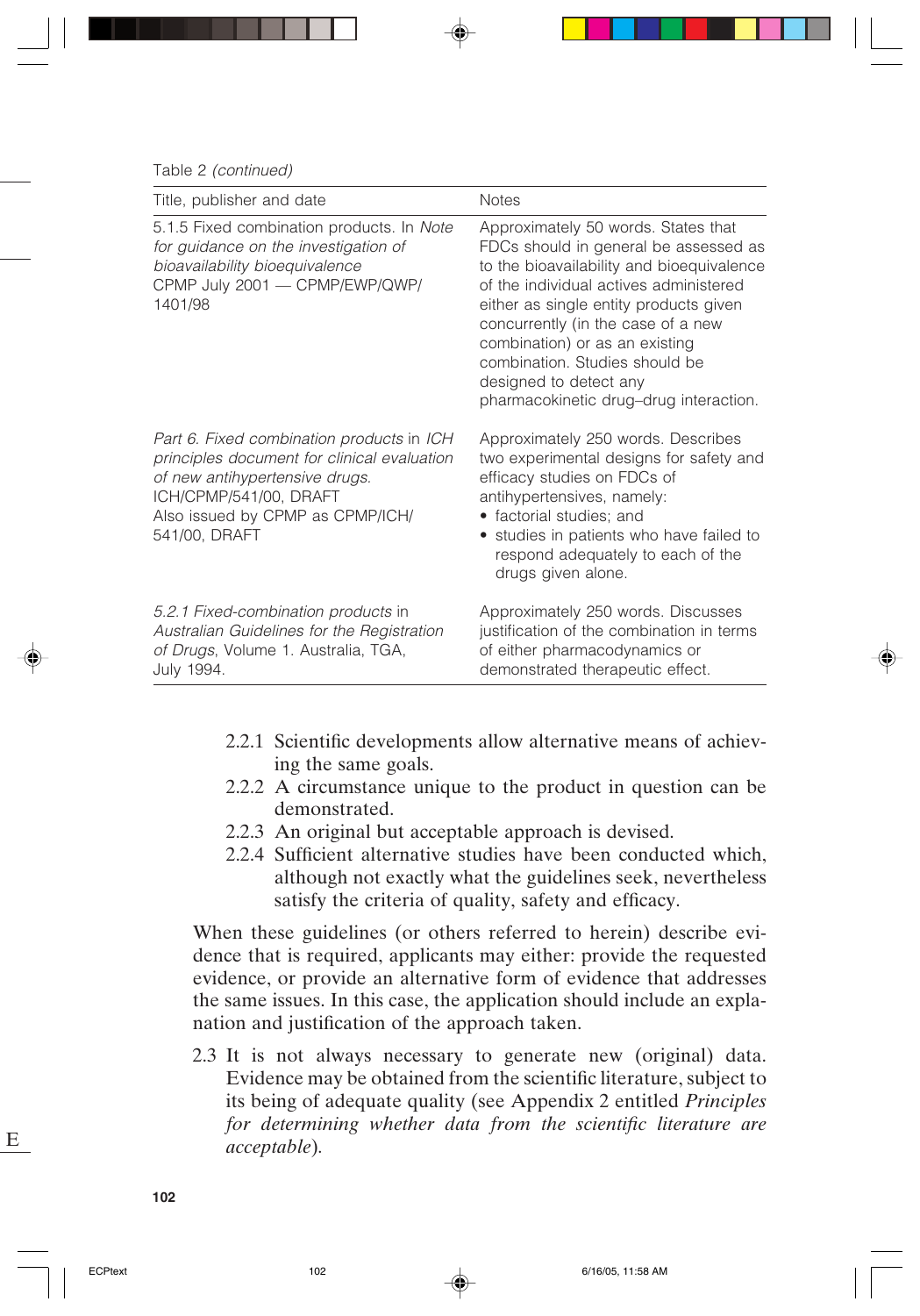| Table 3 |                                                          |  |  |  |
|---------|----------------------------------------------------------|--|--|--|
|         | Other guidelines consulted in preparing these guidelines |  |  |  |

| Title                                                                                                                                                                                                                                                                               | Publisher         | Date |
|-------------------------------------------------------------------------------------------------------------------------------------------------------------------------------------------------------------------------------------------------------------------------------------|-------------------|------|
| Consort E-checklist. Available at: www.consort-statement.org                                                                                                                                                                                                                        |                   | 2004 |
| The Cochrane Collaboration. Available at:<br>http://www.cochrane.org/index0.htm                                                                                                                                                                                                     |                   | 2004 |
| Literature-based submissions: points to consider. Available at:<br>http://www.tga.gov.au/docs/html/litbsubs.htm                                                                                                                                                                     | TGA.<br>Australia | 2003 |
| Bioanalytical method validation. Available at:<br>http://www.fda.gov/cder/guidance/index.htm.                                                                                                                                                                                       | <b>FDA</b>        | 2001 |
| Waiver of in vivo bioavailability and bioequivalence studies for<br>immediate-release solid oral dosage forms based on a<br>biopharmaceutics classification system. Washington, DC,<br>US Food and Drug Administration. Available at:<br>http://www.fda.gov/cder/guidance/index.htm | <b>FDA</b>        | 2000 |
| Specifications: test procedures and acceptance criteria for new<br>drug substances and new drug products: Chemical substances.<br>Available at: http://www.ich.org/UrlGrpServer.jser?@_ID=276&<br>@_TEMPLATE=254                                                                    | <b>ICH</b>        | 1999 |
| Points to consider on switching between superiority and<br>non-inferiority.<br>CPMP/EWP/482/99                                                                                                                                                                                      | <b>CPMP</b>       | 1999 |
| Points to consider on the choice of non-inferiority margins. EMEA,<br>CPMP/EWP/2158/99, DRAFT                                                                                                                                                                                       | <b>CPMP</b>       | 1999 |
| Statistical principles for clinical trials. EMEA, CPMP/ICH/363/99,<br><b>DRAFT</b>                                                                                                                                                                                                  | <b>CPMP</b>       | 1998 |
| Development pharmaceutics and process validation, Eudralex<br>3AQ1a, http://pharmacos.eudra.org/                                                                                                                                                                                    | <b>CPMP</b>       | 1988 |
| Impurities in new drug products (revised). Q3B(R)                                                                                                                                                                                                                                   | <b>ICH</b>        | 2003 |

An application for a marketing authorization may comprise:

- 2.3.1 Entirely original data.
- 2.3.2 Entirely data from the literature.
- 2.3.3 Both original data and data from the literature (a "hybrid" submission).

For FDC-FPPs, it is likely that hybrid submissions will be the most common type.

The scientific literature rarely contains enough adequately validated information on quality to allow the full quality data set to be based solely on data from the literature. In particular, the complete formulation and method of manufacture are rarely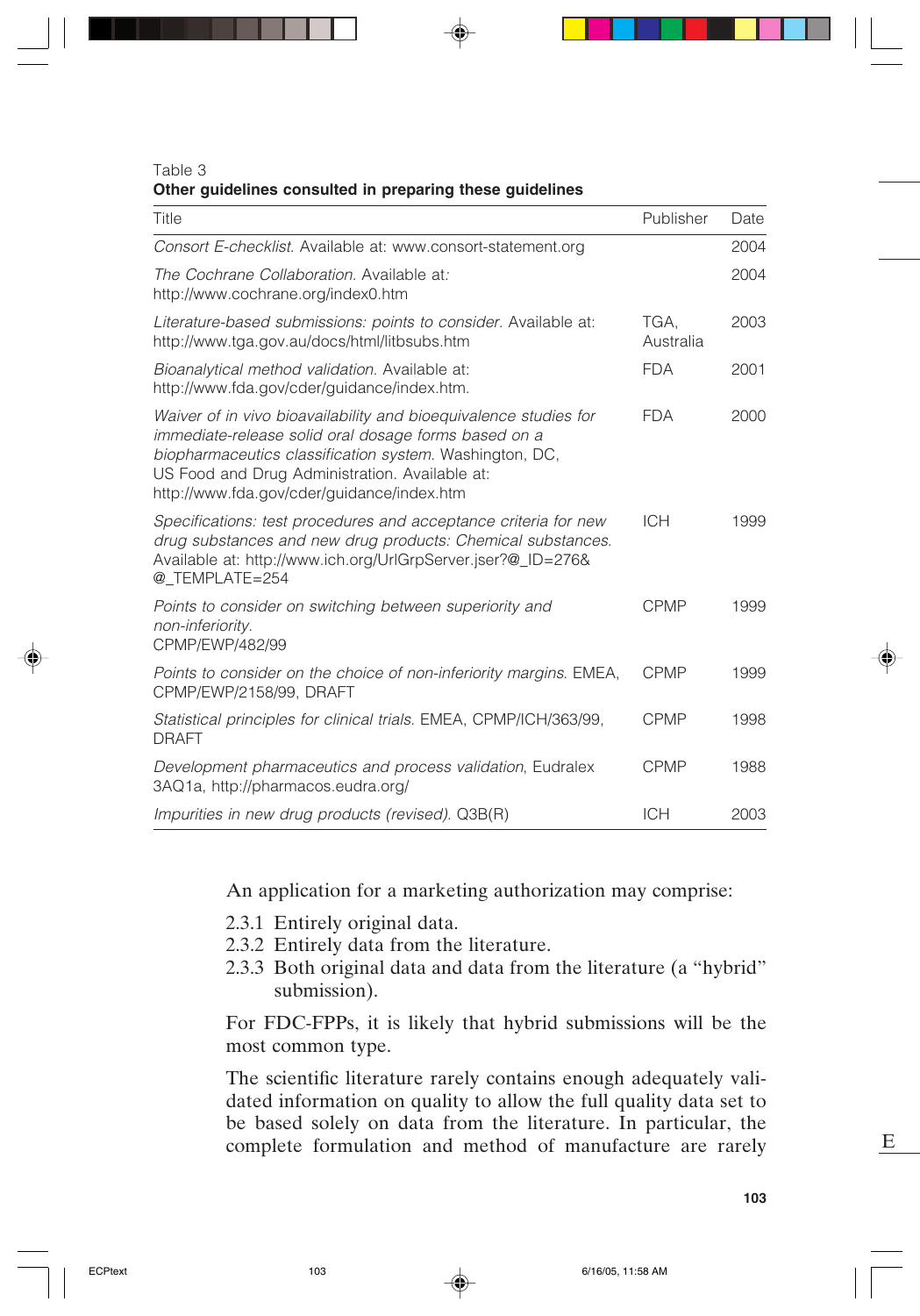#### Table 4

#### **Preclinical guidelines from the International Conference on Harmonisation that may be a source of guidance**

Available at: www.ich.org (last accessed 03/09/04)

### Carcinogenicity studies

- S1A Guideline on the need for carcinogenicity studies of pharmaceuticals
- S1B Testing for carcinogenicity of pharmaceuticals
- S1C Dose selection for carcinogenicity studies of pharmaceuticals
- S1C(R) Addendum to S1C: addition of a limit dose and related notes

#### Genotoxicity studies

- S2A Guidance on specific aspects of regulatory tests for pharmaceuticals
- S2B A standard battery for genotoxicity testing for pharmaceuticals

#### Toxicokinetics and pharmacokinetics

- S3A Note for guidance on toxicokinetics: the assessment of systemic exposure in toxicity studies
- S3B Pharmacokinetics: guidance for repeated dose tissue distribution studies

#### Toxicity testing

#### S4 Single dose toxicity tests

Agreement was reached, at the time of ICH 1, in 1991, that the determination of the median lethal dose  $(LD<sub>50</sub>)$  should be abandoned for pharmaceuticals. The recommendation was published in the Proceedings of the First International Conference on Harmonisation, p. 184.

S4A Duration of chronic toxicity testing in animals (rodent and non-rodent)

#### Reproductive toxicology

S5A Detection of toxicity to reproduction for medicinal products

S5B(M) An addendum on toxicity to male fertility (amended guideline)

#### Pharmacology studies

- S7A Safety pharmacology studies for human pharmaceuticals<br>S7B Safety pharmacology studies for assessing the potential f
- Safety pharmacology studies for assessing the potential for delayed ventricular repolarization (QT interval prolongation) by human pharmaceuticals

#### Joint safety/efficacy (multidisciplinary) topic

M3(M) Maintenance of the ICH quideline on non-clinical safety studies for the conduct of human clinical trials for pharmaceuticals

specified. Consequently the quality data set is almost always either totally original or hybrid.

- 2.4 When these guidelines request that an applicant explain and/or justify non-conformity with requirements, a suitable argument should be included in the section that discusses the advantages and disadvantages of the combination (see below), together with cross-references to data elsewhere in the submission.
- 2.5 When an applicant is unsure of registration requirements or wishes to deviate from these guidelines, prior consultation with the relevant regulatory authority may be advantageous. How-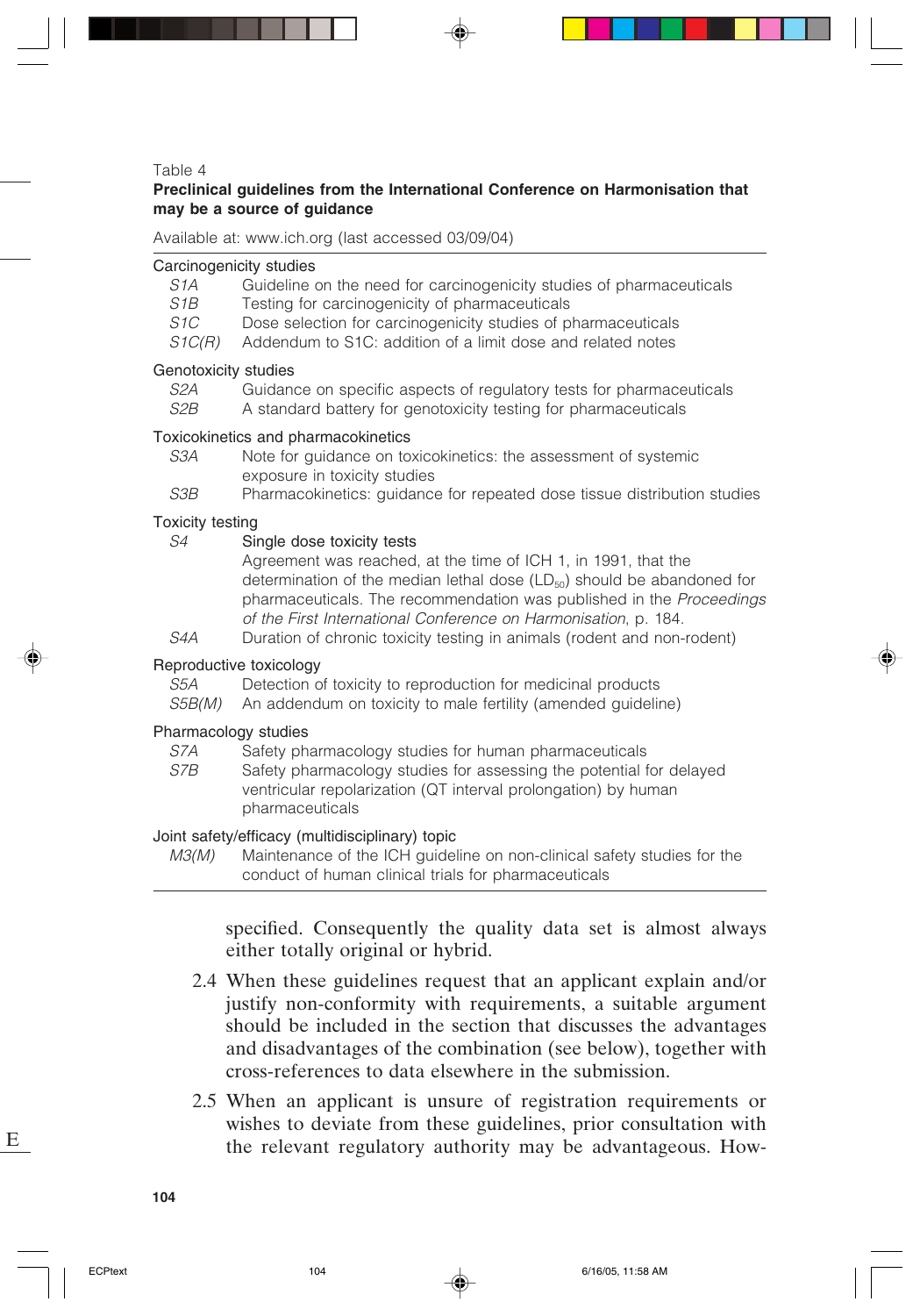#### Table 5

## **Clinical guidelines from the International Conference on Harmonisation that may be a source of guidance**

#### Available at: www.ich.org (last accessed: 03/09/04)

## Clinical safety  $E1$  The extent of population exposure to assess clinical safety for drugs intended for long-term treatment of non-life-threatening conditions E2A Clinical safety data management: definitions and standards for expedited reporting E2B/ Maintenance of the clinical safety data management including the M2 maintenance of the electronic transmission of individual case safety reports message specification E2C Clinical safety data management: periodic safety update reports for marketed drugs E2CA Addendum to E2C: periodic safety update reports for marketed drugs E2D Post-approval safety data management: definitions and standards for expedited reporting E2E Pharmacovigilance planning Clinical study reports E3 Structure and content of clinical study reports Dose–response studies E4 Dose–response information to support drug registration Ethnic factors E5 Ethnic factors in the acceptability of foreign clinical data Good clinical practice E6 Good clinical practice: consolidated guideline Clinical trials E7 Studies in support of special populations: geriatrics<br>
E8 General considerations for clinical trials General considerations for clinical trials

- E9 Statistical principles for clinical trials
- E10 Choice of control group and related issues in clinical trials
- E11 Clinical investigation of medicinal products in the paediatric population

#### Guidelines for clinical evaluation by therapeutic category

E12A Principles for clinical evaluation of new antihypertensive drugs (consensus draft principle)

#### Clinical evaluation

E14 The clinical evaluation of QT/QTc interval prolongation and proarrhythmic potential for non-antiarrhythmic drugs

ever, applicants should not request advice until they have read all relevant guidelines and WHO's *Marketing authorization of pharmaceutical products with special reference to multisource (generic) products: a manual for a drug regulatory authority* (1999) or updates thereof. Not all of the guidelines in Tables 1–5 are necessarily relevant to a particular enquiry; the particulars of each case should be considered.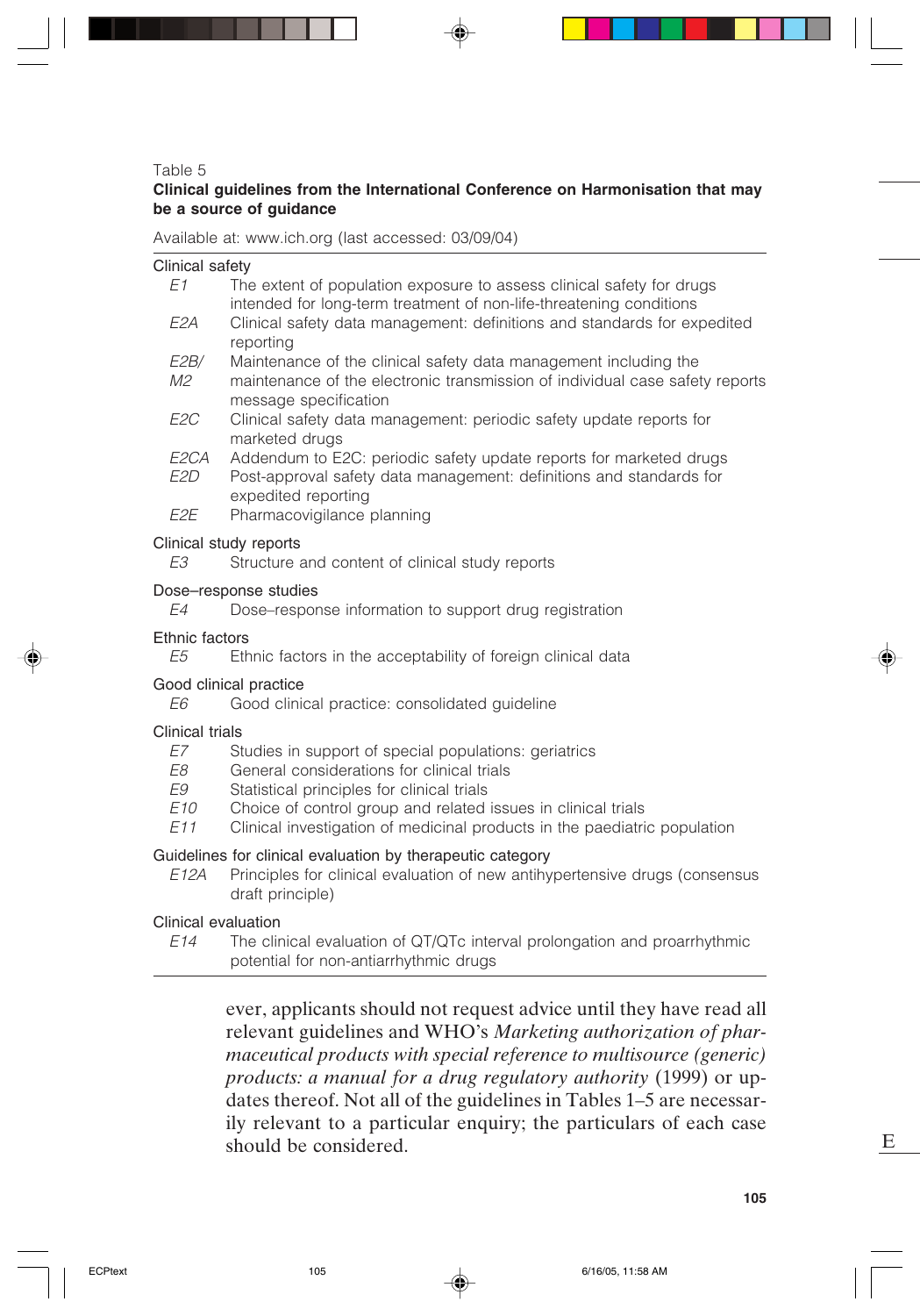2.6 Risk–benefit assessments for FDCs should take into consideration any differences in anticipated patient populations. Consequently decisions on the same data set may vary between different national drug regulatory authorities.

## 3. **Definitions**

The definitions given below apply solely to the terms as used in these guidelines. They may have different meanings in other contexts.

## Active pharmaceutical ingredient (API)

Any substance or mixture of substances intended to be used in the manufacture of a pharmaceutical dosage form. When so used the API becomes the *active moiety* as defined below, often termed simply the *active*. The API may be a salt, hydrate or other form of the active moiety, or may be the active moiety itself. Active moieties are intended to furnish pharmacological activity or other direct effect in the diagnosis, cure, mitigation, treatment, or prevention of disease or to affect the structure and function of the body.

#### Active moiety

The term used for the therapeutically active entity in the final formulation of therapeutic goods, irrespective of the form of the API. The *active* is alternative terminology with the same meaning. For example, if the API is propranolol hydrochloride, the active moiety (the active) is propranolol.

#### applicant

The person or company who submits an application for marketing authorization of a new pharmaceutical product, an update to an existing marketing authorization or a variation to an existing market authorization.

#### certificate of pharmaceutical product

A WHO-type certificate of the form described in *Guidelines for implementation of the WHO Certification Scheme on the quality of pharmaceutical products moving in international commerce*. Geneva, World Health Organization, 1998.

## comparator

The finished pharmaceutical product with which an FDC-FPP is to be compared. The comparison may be by means of bioequivalence studies or clinical studies of safety and/or effectiveness. A single study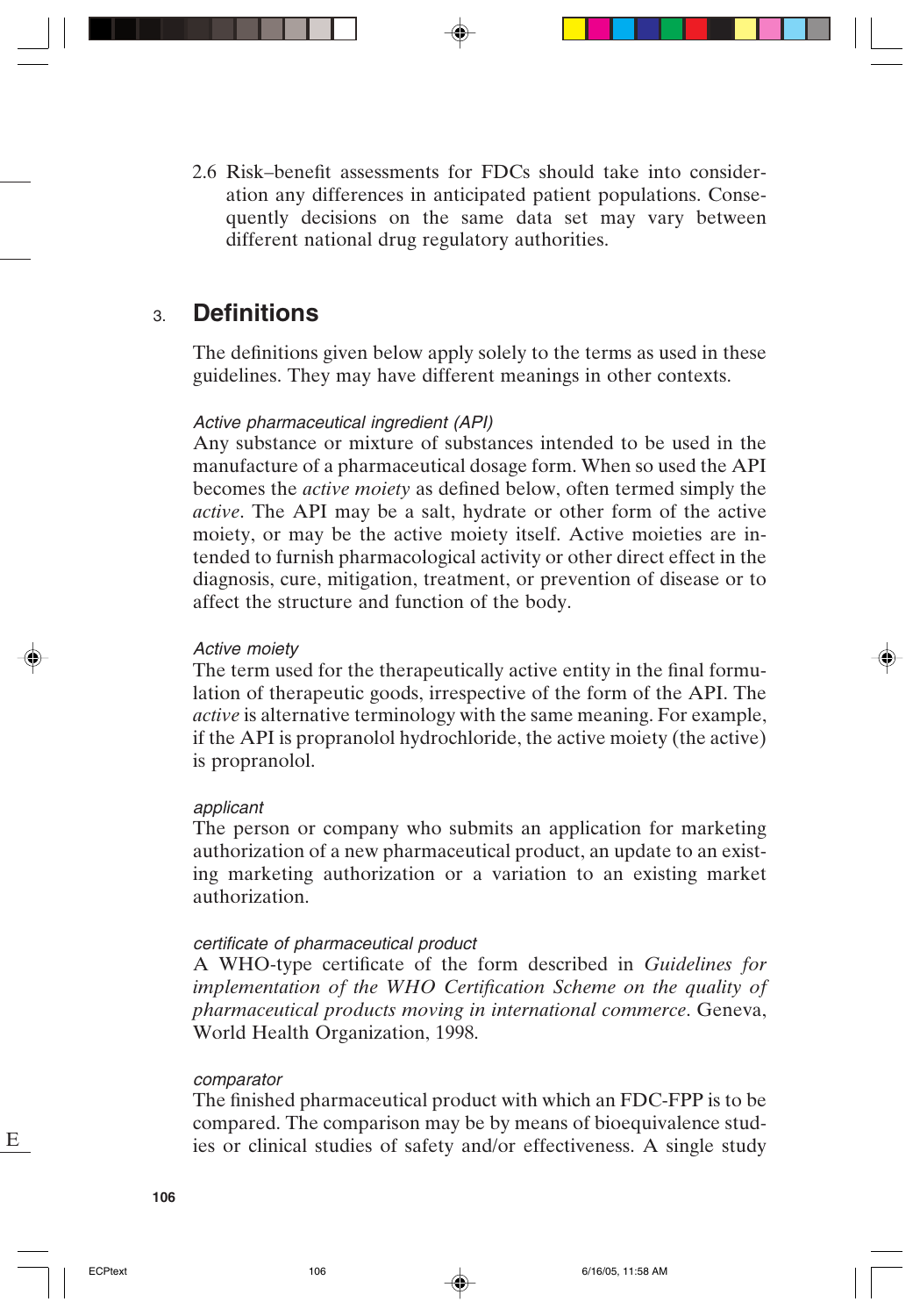may use more than one comparator, for example several single entity FPPs. A comparator may be a placebo.

## co-packaged product

A product consisting of two or more separate pharmaceutical products in their final dosage form that are packaged together for distribution to patients in the co-packaging.

#### drug

Any substance or product for human or veterinary use that is intended to modify or explore physiological states for the benefit of the recipient.

#### finished pharmaceutical product (FPP)

A product that has undergone all stages of production, including packaging in its final container and labelling. An FPP may contain one or more actives.

## fixed-dose combination (FDC)

A combination of two or more actives in a fixed ratio of doses. This term is used generically to mean a particular combination of actives irrespective of the formulation or brand. It may be administered as single entity products given concurrently or as a finished pharmaceutical product.

fixed-dose combination finished pharmaceutical product (FDC-FPP) A finished pharmaceutical product that contains two or more actives.

#### generic products

The term generic product has somewhat different meanings in different jurisdictions. Use of this term has therefore been avoided as far as possible, and the term *multisource pharmaceutical product* is used instead (see the definition below). Multisource products may be marketed either under the approved nonproprietary name or under a brand (proprietary) name. They may be marketed in dosage forms and/or strengths different to those of the innovator products. Where the term *generic product* is used, it means a pharmaceutical product, usually intended to be interchangeable with the innovator product, which is usually manufactured without a licence from the innovator company and marketed after expiry of the patent or other exclusivity rights. The term should not be confused with generic names for APIs.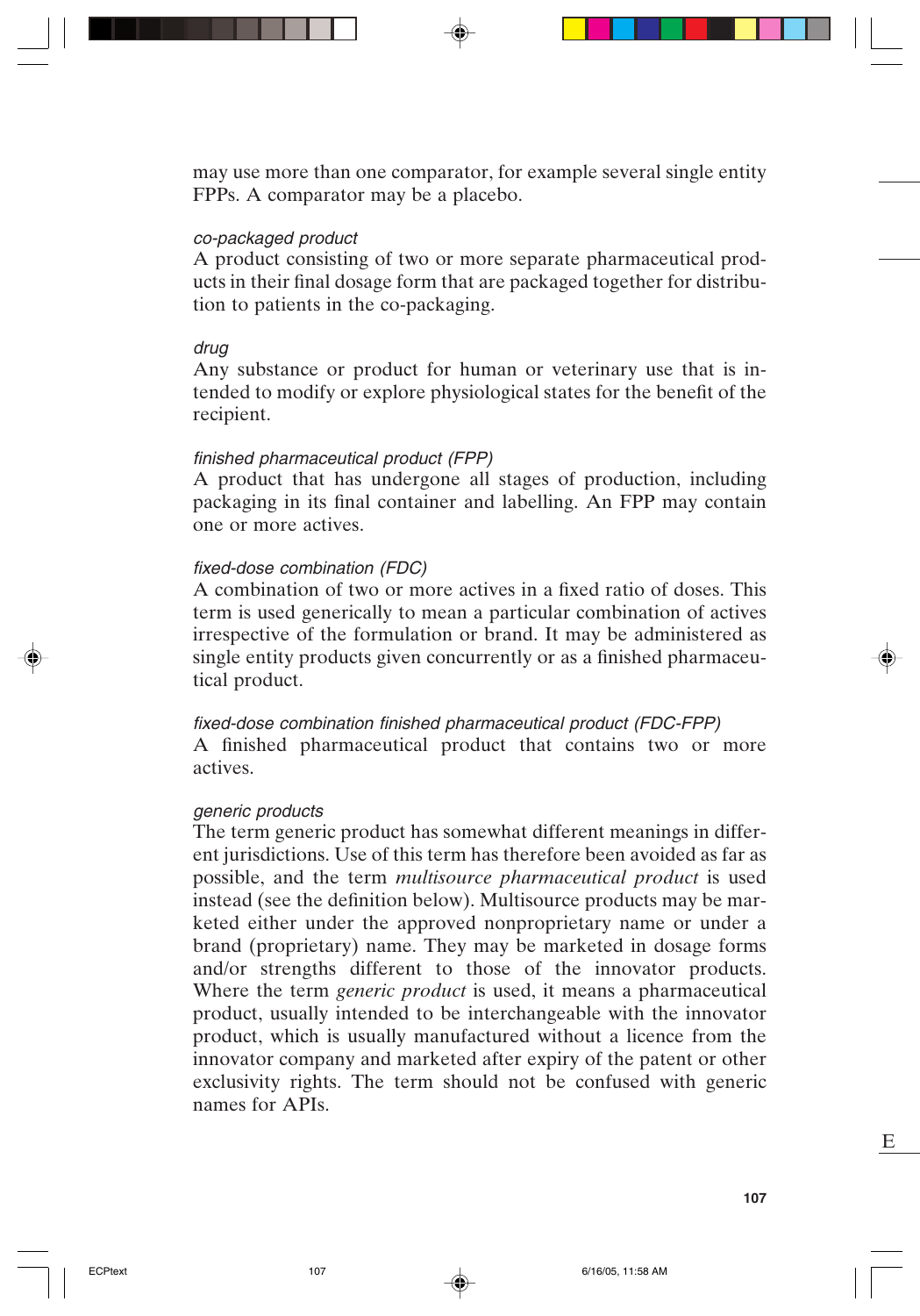#### microbiology

A branch of science that refers to microbes of all of types, including bacteria, viruses, rickettsia, protozoa, fungi and prions. Derived words (such as microbiological) have a similar meaning.

## multisource (generic) pharmaceutical product

Multisource pharmaceutical products are pharmaceutically equivalent products that may or may not be therapeutically equivalent. Multisource pharmaceutical products that are therapeutically equivalent are interchangeable.

## new chemical (or biological) entities

Actives that have not previously been authorized for marketing as a drug for use in humans in the country in question.

#### pharmaceutical equivalents

Products are pharmaceutical equivalents if they contain the same amount of the same actives in the same dosage form, if they meet comparable standards, and if they are intended to be administered by the same route. Pharmaceutical equivalence does not necessarily imply therapeutic equivalence, as differences in the excipients and/or manufacturing process and some other variables can lead to differences in product performance.

#### pivotal clinical trials

Those clinical studies that provide the significant evidence that is the basis for the decision as to the risk–benefit assessment for a particular FDC.

#### product information

The information provided by the supplier of an FPP that allows prescribers and consumers to ensure the safe and effective use of drugs. If it is written especially for prescribers, it may be termed *prescribing information*.

### reference product

A pharmaceutical product with which the new product is intended to be interchangeable in clinical practice. The reference product will normally be the innovator product for which efficacy, safety and quality have been established. Where the innovator product is not available, the product that is the market leader may be used as a reference product, provided that it has been authorized for marketing and its efficacy, safety and quality have been established and documented.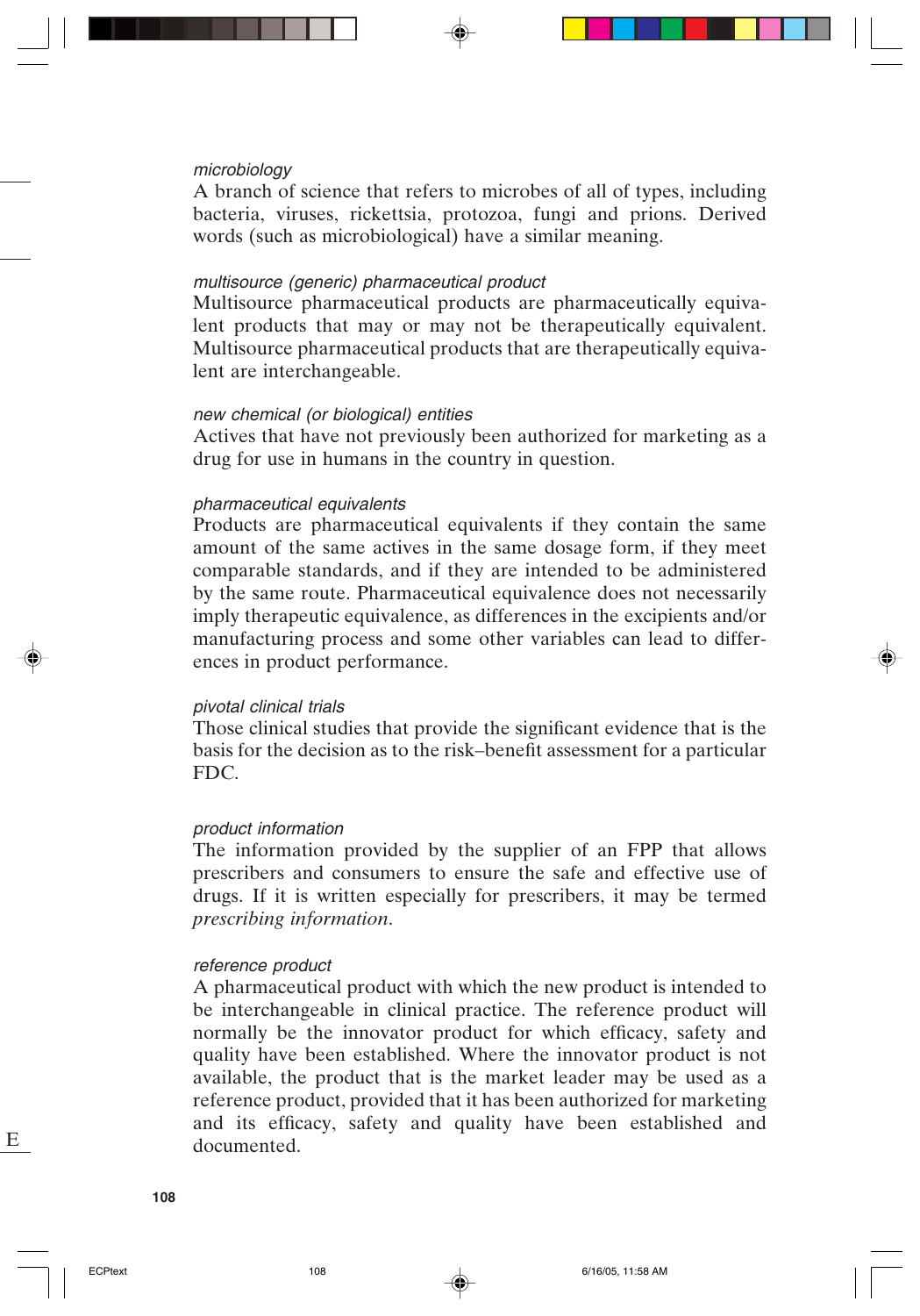## summary of product characteristics (SPC)

A term used in the European Union. Product information or data sheets in the European Union should be based on the approved SPC.

well-established drugs Actives that:

- have been marketed for at least 5 years in countries that undertake active postmarket monitoring;
- have been widely used in a sufficiently large number of subjects to permit the assumption that safety and efficacy are well known; and
- have the same route of administration and strength and the same or similar indications as in those countries.

## 4. **Scenarios**

An application to register an FDC-FPP may fall into any one of the following four scenarios. These guidelines are intended to address the different requirements for each scenario.

- 4.1 *Scenario 1.* The new FDC-FPP contains the same actives in the same doses as an existing FDC-FPP; that is it is a "generic" of the existing FDC-FPP; they are "multisource" products. The quality, safety and efficacy of the existing product have been established.
- 4.2 *Scenario 2.* The new FDC-FPP contains the same actives in the same doses as an established regime of single entity products, and the dosage regimen is the same. Alternatively the established regime may involve combinations of single entities and FDCs, for example, a single entity FPP combined with an FDC-FPP that contains two actives. In all cases, the established regime has a well-characterized safety and efficacy profile, and all of the FPPs used in obtaining clinical evidence have been shown to be of good quality.
- 4.3 *Scenario 3*
	- The new FDC-FPP combines actives that are of established safety and efficacy but have not previously been used in combination for this indication.
	- The new FDC-FPP comprises a combination for which safety and efficacy have been established, but that will be used in a different dosage regimen.
- 4.4 *Scenario 4.* The new FDC-FPP contains one or more new chemical entities.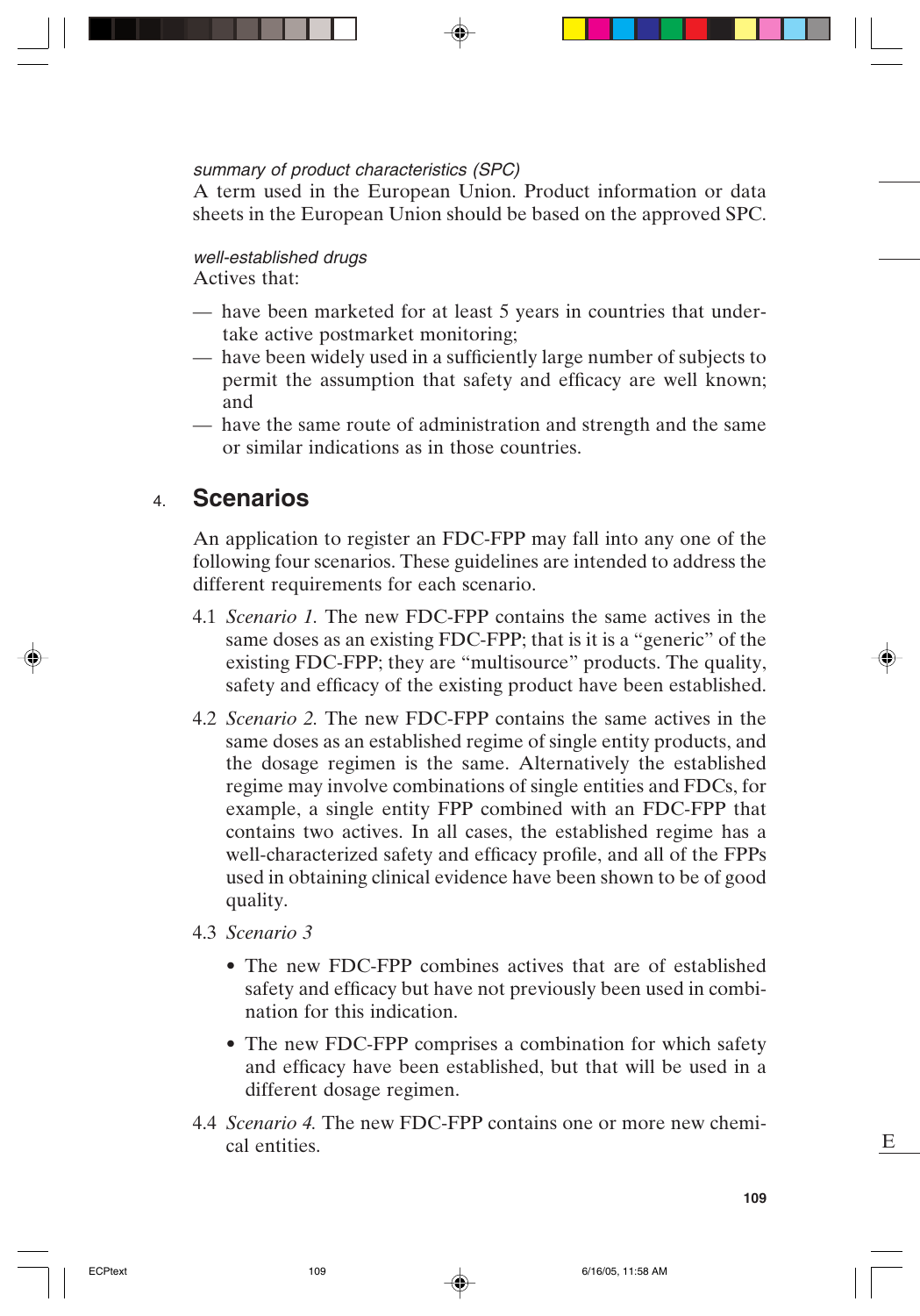## 5. **Balancing the advantages and disadvantages of a new fixed-dose combination**

- 5.1 In determining whether it is rational to combine actives into a single product, there are medical, quality and bioavailability considerations.
	- 5.1.1 *Quality* issues may be addressed by much the same criteria that apply to single-component products and it is difficult to imagine a case in which essentially the same standards would not apply.
	- 5.1.2 *Medical* considerations are more complex and sometimes contradictory, for example, when increased efficacy is accompanied by increased toxicity. The decision as to whether to give marketing approval for a new FDC-FPP in scenarios 3 and 4 is often based on a consideration of the balance of advantages and disadvantages from the medical perspective.
	- 5.1.3 Interpretation of the results of *bioavailability and bioequivalence* tests involves both quality and medical considerations. For example it is not acceptable that bioavailability is reduced or variable, when compared with that of single entity products, because of poor formulation, but an interaction between two actives that leads to an increased bioavailability may be one of the advantages that is taken into account when balancing advantages and disadvantages.

Balancing the advantages and disadvantages of a new FDC-FPP should form a major component of submissions pursuant to this guideline.

- 5.2 Submissions for marketing approval of a new FDC in scenarios 2, 3 and 4 should include a section in which the advantages of the new combination are weighed against the disadvantages. All the possible advantages and disadvantages of the combination should be listed and discussed. The discussion should be based on the available data and on scientific and medical principles. In less well-developed nations, and particularly where there are difficulties with transport and the logistics of distribution, other matters may need to be taken into account, such as:
	- 5.2.1 The cost of the combination as compared with the cost of individual components.

**110**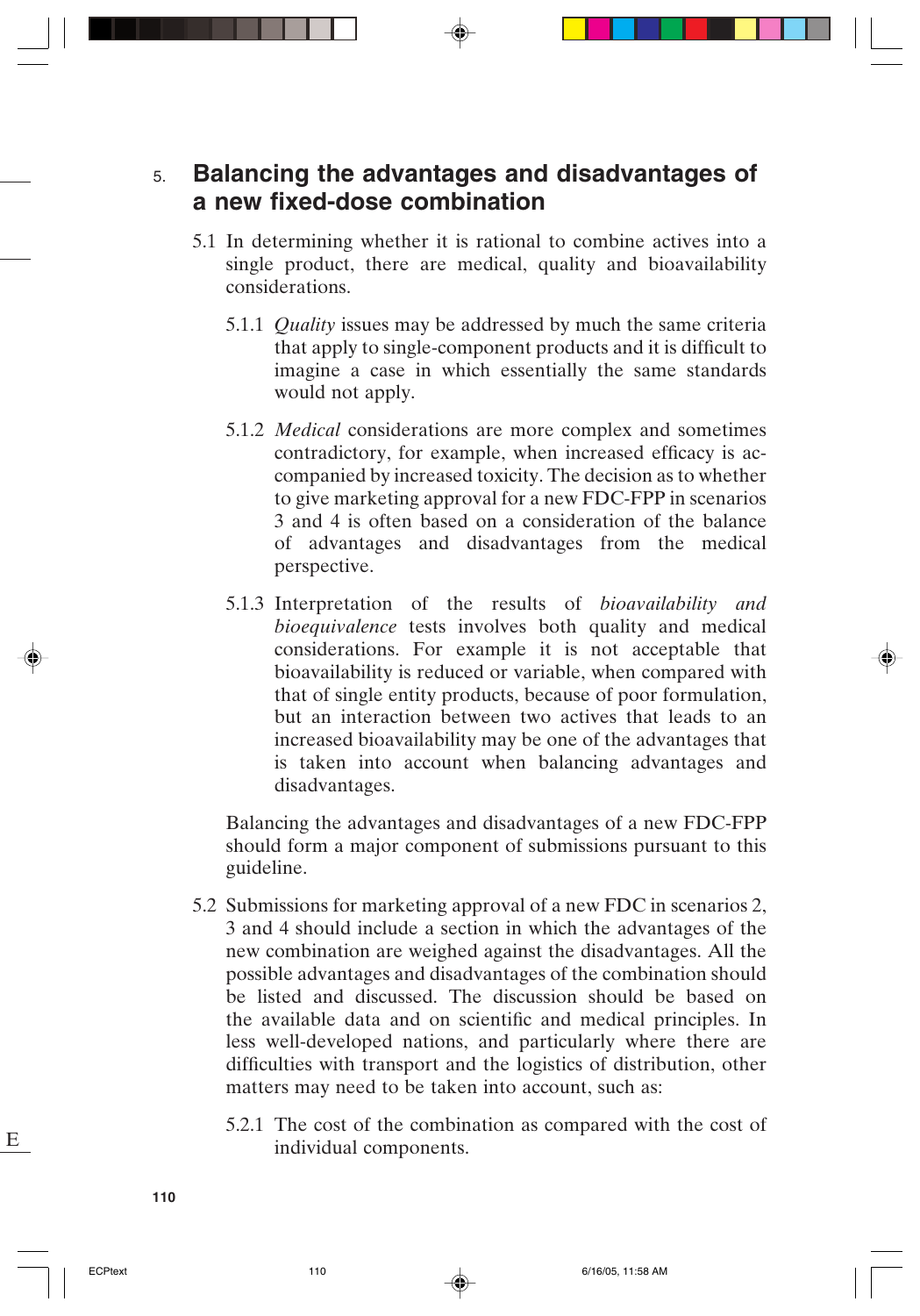5.2.2 Evidence as to whether the new FDC will improve the reliability of supply as a result of simplified distribution procedures. Improved patient adherence may result from more reliable (continuing) availability of the FDC-FPP than of all of the components as loose combinations of single entity products.

However, issues of cost and procurement alone are not sufficient reason to approve an FDC if it has not been justified by appropriate data and on scientific and medical principles.

- 5.3 From a scientific or medical perspective, FDCs are more likely to be useful when several of the following factors apply:
	- 5.3.1 There is a medical rationale for combining the actives.
	- 5.3.2 There is an identifiable patient group for which this combination of actives and doses is suitable therapy. The larger the patient group in question, the more significant is this factor. It is not appropriate to combine actives that separately treat conditions that do not commonly coexist.
	- 5.3.3 The combination has a greater efficacy than any of the component actives given alone at the same dose.
	- 5.3.4 The incidence of adverse reactions in response to treatment with the combination is lower than in that response to any of the component actives given alone, for example as a result of a lower dose of one component or a protective effect of one component, and particularly when the adverse reactions are serious.
	- 5.3.5 For antimicrobials, the combination results in a reduced incidence of resistance.
	- 5.3.6 One drug acts as a booster for another (for example in the case of some antiviral drugs).
	- 5.3.7 The component actives have compatible pharmacokinetics and/or pharmacodynamics. See comments under Pharmacokinetics and pharmacodynamics below (section 6.6.2).
	- 5.3.8 Therapy is simplified, particularly when the existing therapy is complex or onerous (e.g. because of a "high tablet load").
	- 5.3.9 One of the ingredients is intended to minimize abuse of the other ingredient (e.g. the combination of diphenoxylate with atropine, or buprenorphine with naloxone).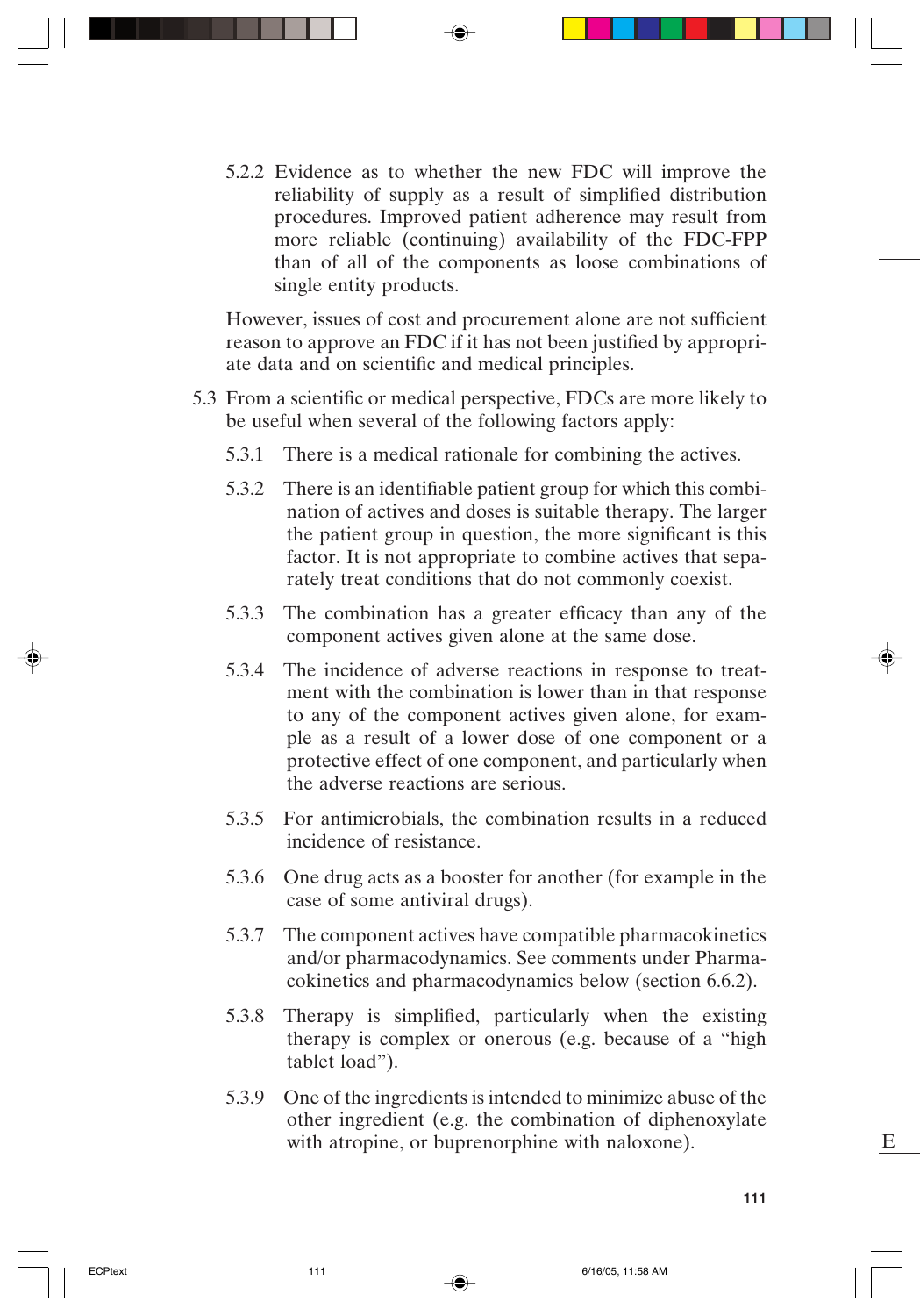- 5.3.10 The active pharmaceutical ingredients are chemically and physicochemically compatible, or special formulation techniques have been used that adequately address any incompatibility.
- 5.3.11 Other potential advantages of FDCs over single entity products given concurrently in the same dose may include:
	- 5.3.11.1 Convenience for prescribers and patients.
	- 5.3.11.2 Better patient adherence (but the evidence for this is largely anecdotal) (*1*, and Haynes, RB, personal communication, 2003).
	- 5.3.11.3 Simplified logistics of procurement and distribution.
	- 5.3.11.4 Lower cost.

These factors are important, but there may not necessarily be evidence to support them; they may be more significant when there is specific evidence available to support a particular case.

- 5.4 From a scientific or medical perspective, FDCs are less likely to be useful when one or more of the following factors apply:
	- 5.4.1 The component actives are normally separately titrated to meet the patient's needs. Consequently:
		- 5.4.1.1 Either the doses of the components, and/or the ratio of doses, typically differ from patient to patient, and/or
		- 5.4.1.2 Patients are likely to be taking different doses at different stages of treatment (for example initial treatment compared with long-term treatment).

These two factors are particularly significant when one or more of the actives has a narrow therapeutic index and/or a steep dose– response curve in the therapeutic range.

- 5.4.2 There is a higher incidence or greater severity of adverse reactions to the combination than with any of the ingredients given alone, or there are adverse reactions not seen in response to treatment with any of the individual ingredients.
- 5.4.3 There are unfavourable pharmacokinetic interactions between the ingredients, for example when one drug alters the

**112**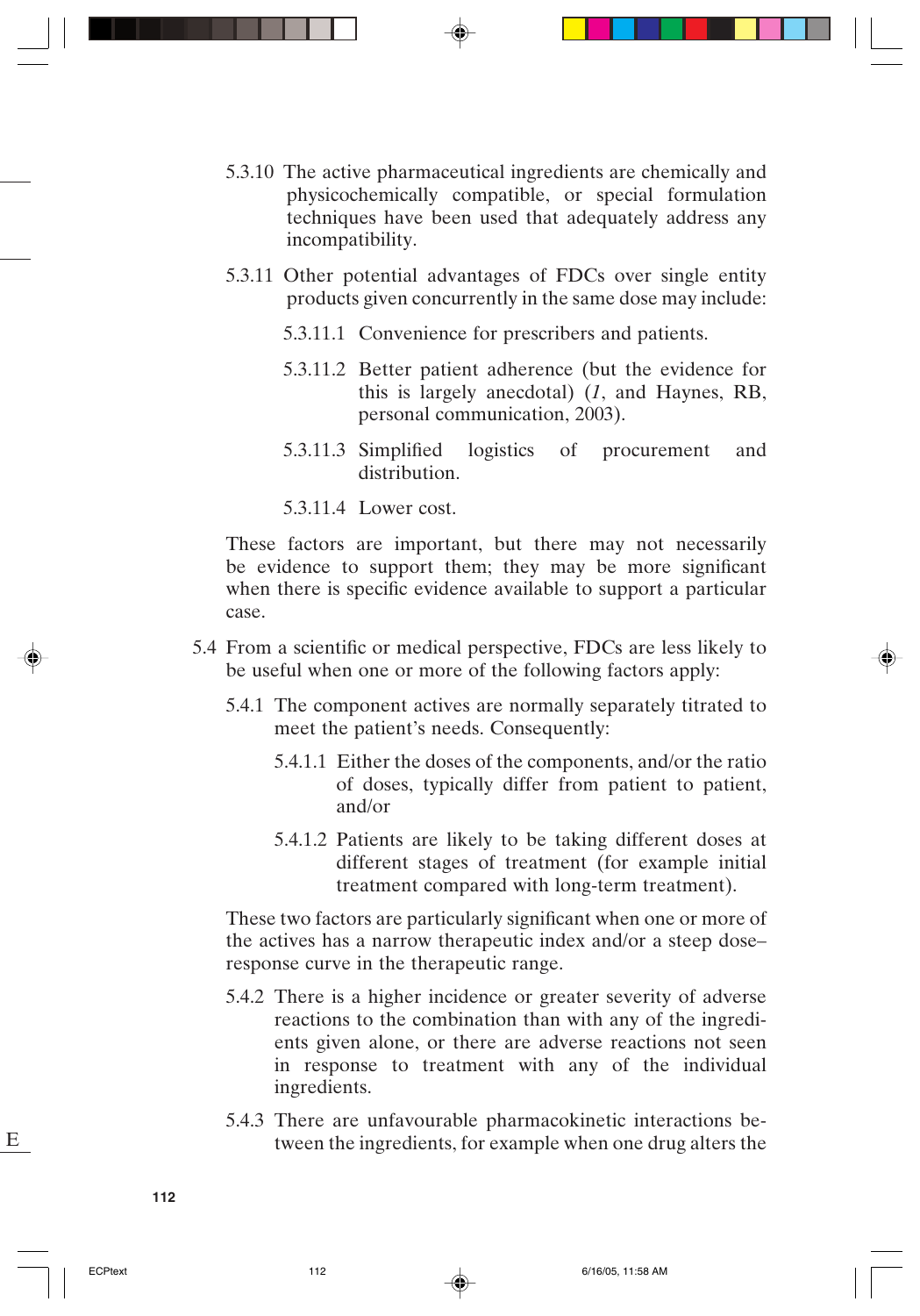metabolism, absorption or excretion of another. However, see comments under Pharmacokinetics and pharmacodynamics below (section 6.6.2) concerning circumstances in which such interaction is intended.

- 5.4.4 Dose adjustment is necessary in special populations, such as in people with renal or hepatic impairment.
- 5.4.5 The product (tablets or capsules), is so large that patients find it difficult to swallow.

# 6. **Data requirements for marketing authorization of fixed-dose combination finished pharmaceutical products**

## 6.1 **General**

- 6.1.1 The framework for issuing a marketing authorization for an FDC-FPP is the same as that for single entity FPPs and is summarized in WHO's *Marketing authorization of pharmaceutical products with special reference to multisource (generic) products: a manual for a drug regulatory authority* (1999) — the "Blue book", or updates thereof. Information on the pharmaceutical development of a new product is planned for inclusion in the next edition of the Blue book and is summarized in Appendix 3.
- 6.1.2 Data requirements for marketing authorization of FDC-FPPs depend broadly on the scenario into which the application falls (see sections 4.1–4.4 above). Table 6 summarizes these differences. However, each application should be considered on its own merits using scientific judgement and logical argument.
- 6.1.3 Data requirements for marketing authorization do not differ when the combination is in the *WHO Model list of essential medicines*, i.e. data requirements are the same whether or not the combination or its components are in the *Model list of essential medicines*.
- 6.1.4 Submissions should include a statement of the marketing status of the FDC-FPP in other countries.
- 6.1.5 All applications to register an FDC-FPP should include a draft "product information" or "summary of product characteristics" for indicated diseases, and any package information leaflet or patient information. See the more detailed discussion below (section 7).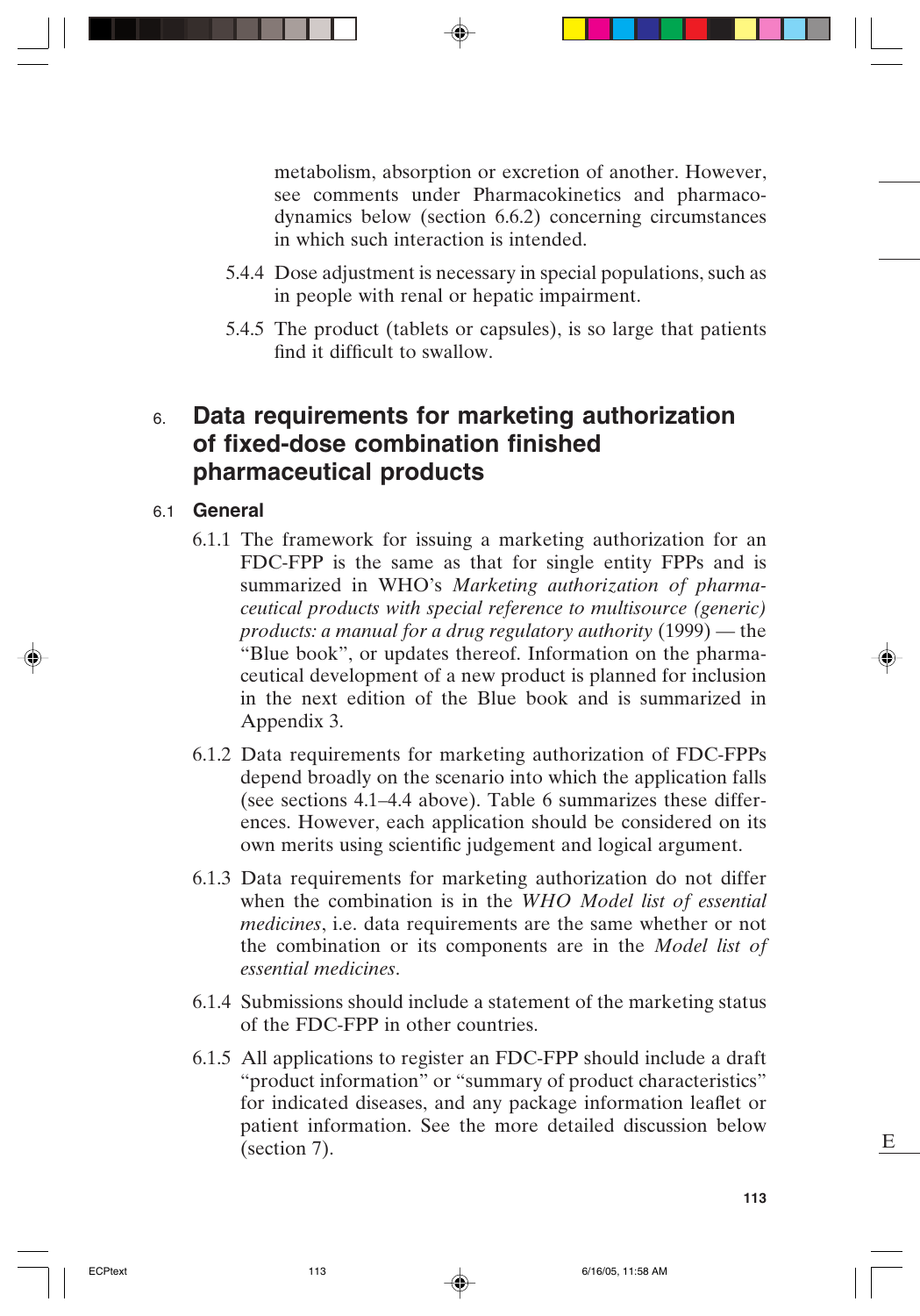- 6.1.6 A full quality data set is required in all scenarios (see 6.3 below).
- 6.1.7 In general, preclinical or clinical safety and efficacy data are not required in *scenario 1*. If the risk–benefit assessment has been found to be acceptable for an FDC, then new brands may be

#### Table 6 **Summary of requirements for the various scenarios**

This table is a list of the most likely set of requirements for marketing authorization of an FDC-FPP in each scenario. However each application should be considered on its own merits in relation to data requirements, using scientific judgement and logical argument. Some of the data may be provided in the form of literature studies, subject to the guidance given in the main text and Appendix 2.

| Requirement                                                     | Scenario 1                                    | Scenario 2                                    | Scenario 3          | Scenario 4          |
|-----------------------------------------------------------------|-----------------------------------------------|-----------------------------------------------|---------------------|---------------------|
| Rationale for the<br>combination                                | Not usually                                   | Not usually                                   |                     |                     |
| Balancing advantages and<br>disadvantages of the<br>combination | Not usually                                   | Not usually                                   |                     |                     |
| Marketing status in other<br>countries                          | V                                             |                                               |                     |                     |
| Analysis of literature data<br>in the submission                | Possibly for<br>pharmaceutical<br>development | Possibly for<br>pharmaceutical<br>development |                     |                     |
| Pharmaceutical<br>development studies                           |                                               |                                               |                     |                     |
| GMP certification of sites<br>of manufacture                    |                                               |                                               |                     |                     |
| A full quality data set                                         |                                               |                                               |                     |                     |
| Bioavailability data <sup>a</sup>                               | Not usually                                   | Not usually                                   | Sometimes           |                     |
| Bioequivalence data                                             |                                               |                                               |                     | Sometimes Sometimes |
| Preclinical pharmacology<br>and safety                          | Not usually                                   | Not usually                                   | Sometimes $\sqrt{}$ |                     |
| Clinical safety and efficacy                                    | Not usually                                   | Not usually                                   |                     |                     |
| Product information                                             |                                               |                                               |                     |                     |
| Plan for passive post-<br>marketing surveillance                |                                               |                                               |                     |                     |
| Plan for active post-<br>marketing surveillance                 | Not usually                                   | Not usually                                   |                     |                     |
| Assurances <sup>b</sup>                                         |                                               |                                               |                     |                     |

 $\sqrt{ }$  This is a requirement.<br><sup>a</sup> Normally absolute bioavailability for a new chemical entity, or comparative bioavailability for a

new dosage form.<br>The applicant should provide assurances that:

— "The Product Information will not be altered without prior approval from [name of regulatory authority], except for safety updates that further restrict use of the product. Any such safety-related changes should be notified to [name of regulatory authority] within five days of making the change"; and

— "No changes will be made to the product without prior approval, except for changes of the type listed in [name of regulatory authority]'s policy on 'Changes to pharmaceutical aspects which may be made without prior approval' and subject to the conditions in that policy."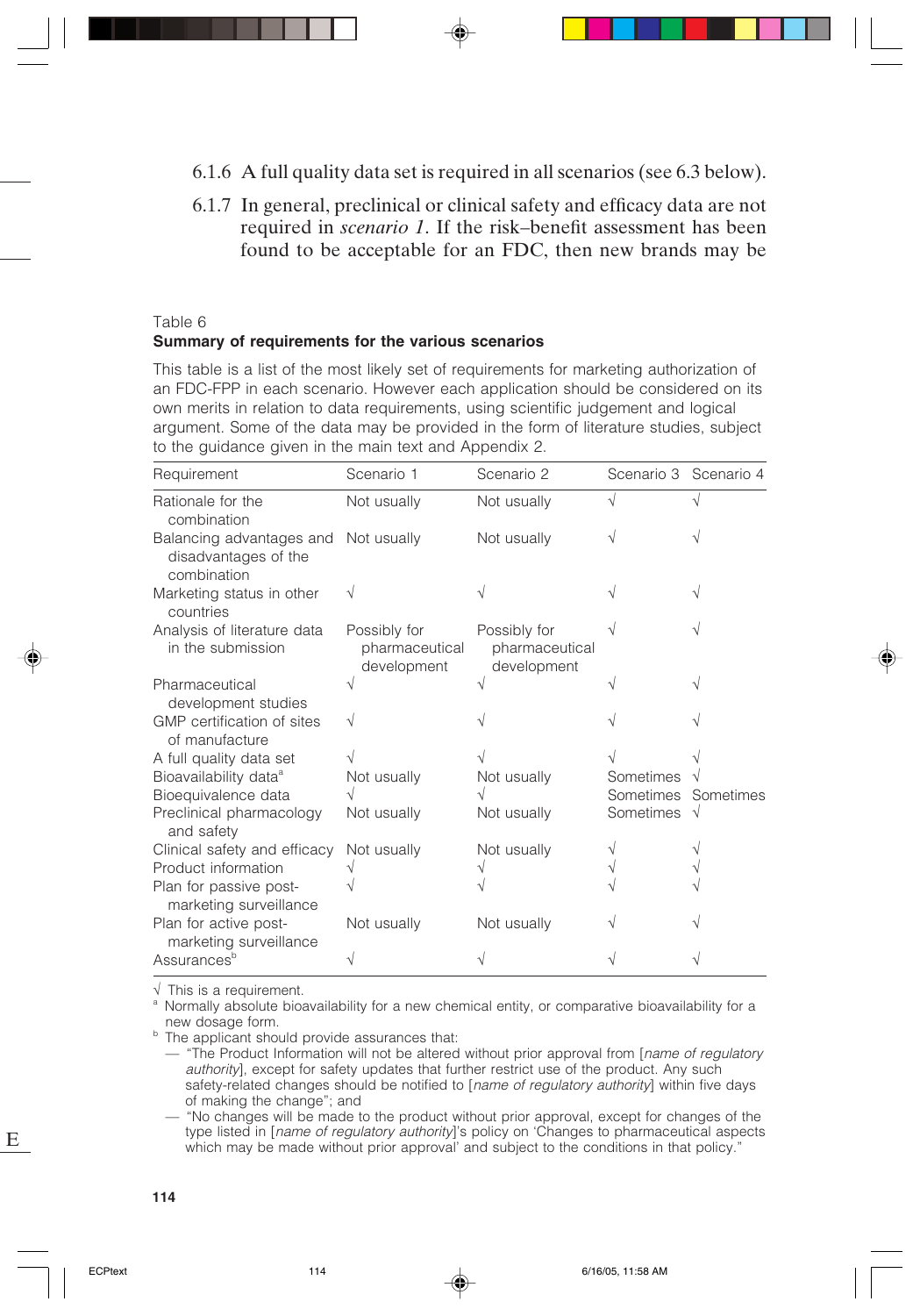approved on the basis of bioequivalence with the brand(s) used in pivotal clinical trials.

The applicant may, however, be asked to establish that a risk– benefit assessment has been conducted and found acceptable if, for example the drug regulatory authority to which the application is submitted is not convinced that this is the case or does not have access to the data.

6.1.8 If the FDC directly substitutes for an established regimen of single entity products, in relation to both actives and doses and for the same indication(s), a bioequivalence study may provide adequate evidence of safety and efficacy. This is *scenario 2*. The established regimen should have well-characterized safety and efficacy, and all of the FPPs should have been shown to be of good quality, including compliance with a suitable code of good manufacturing practice (GMP) during manufacture. Again the applicant may have to establish that this is the case.

## 6.2 **Good manufacturing practice**

6.2.1 Application of a suitable and relevant code of GMP is a critical element in assuring the current and continuing quality of medicines. Certification of GMP should be provided for all sites of manufacture of finished products, and preferably also for the sites of manufacture of active pharmaceutical ingredients (APIs). A suitable code of GMP would be the WHO Good manufacturing practices (GMP): main principles for pharmaceutical products, and for Inspection, both in: *Quality assurance of pharmaceuticals. A compendium of guidelines and related materials,* Volume 2, updated edition. Geneva, World Health Organization, 2004, and subsequent additions and revisions (e.g. *WHO Expert Committee on Specifications for Pharmaceutical Preparations*. *Thirty-ninth report.* Geneva, World Health Organization, 2005 (WHO Technical Report Series, No. 929), Annex 2).

Assurance as to certification of GMP may conveniently be obtained using the WHO Certification Scheme — Guidelines for implementation of the WHO Certification Scheme on the quality of pharmaceutical products moving in international commerce, and WHO pharmaceutical starting materials Certification Scheme (SMACS) (*WHO Expert Committee on Specifications for Pharmaceutical Preparations*. *Thirty-eighth report.* Geneva, World Health Organization, 2004 (WHO Technical Report Series, No. 917), Annex 3).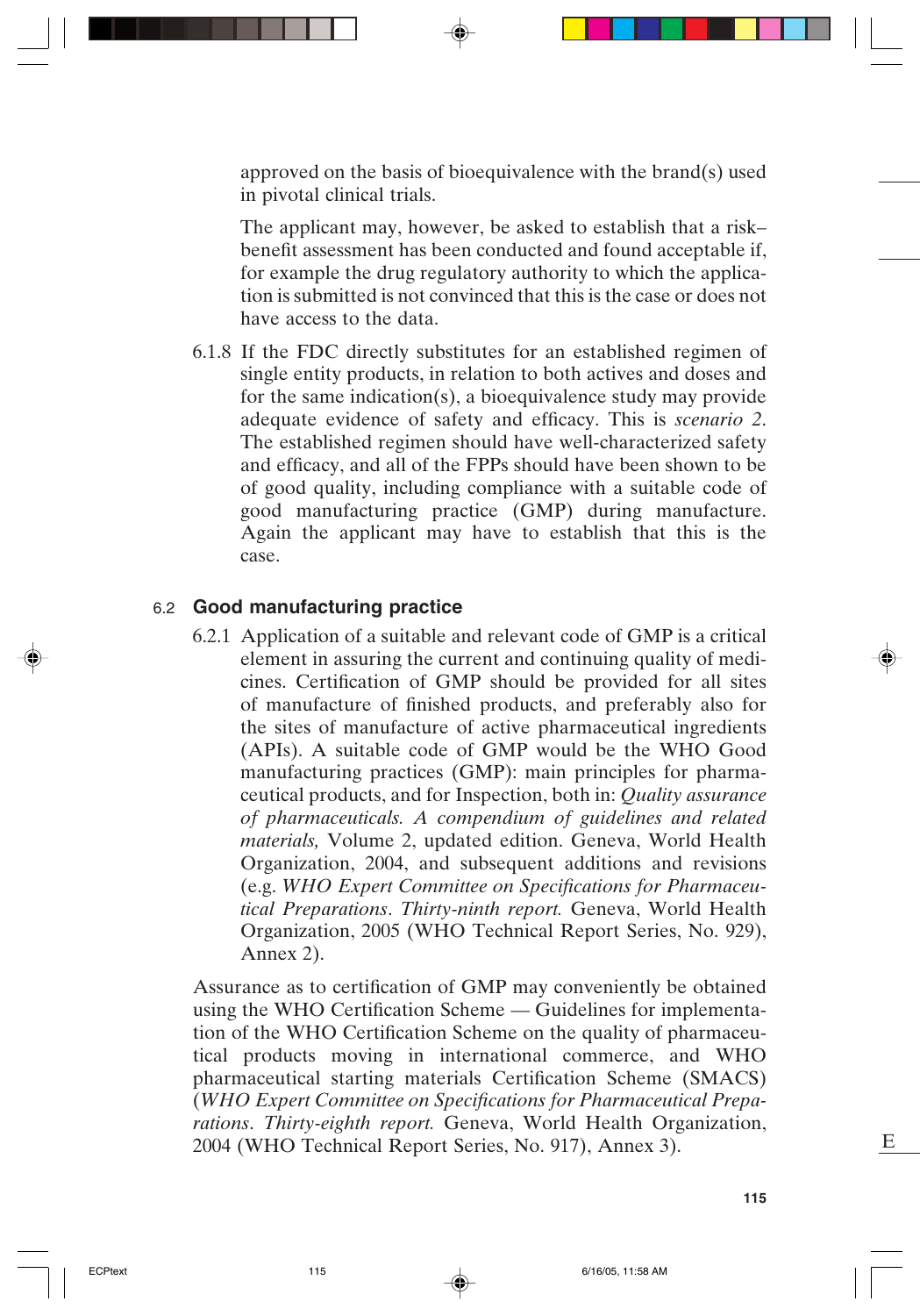6.2.2 Sites of storage and distribution, including company storage facilities, should also be subject to ongoing audits of GMP. Relevant guidelines include: Guide to good storage practices for pharmaceuticals (*WHO Expert Committee on Specifications for Pharmaceutical Preparations*. *Thirty-seventh report.* Geneva, World Health Organization, 2003 (WHO Technical Report Series, No. 908), Annex 9); and Good trade and distribution practices for pharmaceutical starting materials (*WHO Expert Committee on Specifications for Pharmaceutical Preparations*. *Thirty-eighth report.* Geneva, World Health Organization, 2004 (WHO Technical Report Series, No. 917), Annex 2).

## 6.3 **Quality**

- 6.3.1 In relation to quality, very similar principles apply to FDC-FPPs as apply to single entity products. However there are additional complexities arising from the need to consider two or more actives instead of one. These complexities are principally, but not exclusively, related to assay, stability, physicochemical properties (for example dissolution rate) and bioavailability/ bioequivalence. Consequently the following considerations (and others) may be pertinent.
- 6.3.2 Appendix 3, entitled *Development (or preformulation) studies,* makes some general points about this type of study. Pharmaceutical development studies are especially important for FDC-FPPs because they are technically more demanding than single-component products. Issues that are specific to the development of FDC-FPPs include:
	- 6.3.2.1 Chemical and physicochemical compatibility of the APIs in an FDC with one another as well as with possible excipients.
	- 6.3.2.2 The degradability of each API under stress conditions in the presence of the others.
	- 6.3.2.3 Uniformity of content of each active prior to compression (tablets) or filling (for instance capsules, sachets and suspension dosage forms). This study determines whether mixing during manufacture is adequate.
	- 6.3.2.4 Analytical procedures. These should be validated for each active in the presence of the others during development of analytical methods for quality control of the finished product, stability testing and dissolution testing. Validation should be conducted for each active in the

**116**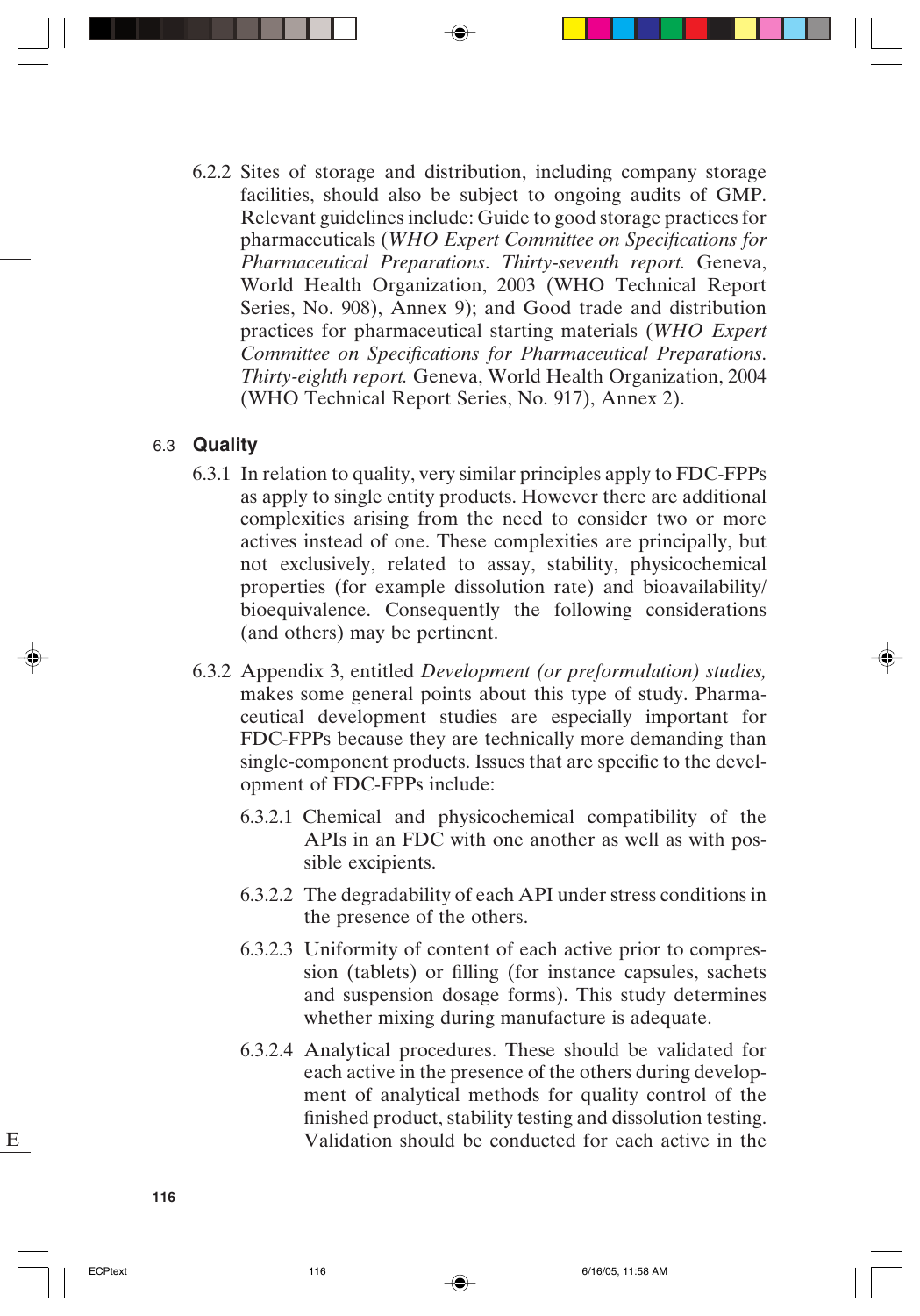presence of the others and in the presence of related synthesis (process) impurities and potential degradation products. In the case of high-performance liquid chromatography (HPLC) (a common analytical technique), possible interference by degradation products in the assay of the active can usually be controlled by peak purity testing.

- 6.3.2.5 The dissolution rate of each active in pilot formulations. Multipoint limits should normally be established for routine quality control of each active. For some FDC-FPPs, different dissolution media may be acceptable for the different actives.
- 6.3.2.6 Different assay procedures may be necessary for the different actives in the finished product, and for different purposes (e.g. dissolution testing may be needed rather than stability testing).
- 6.3.3 For solid dosage forms a test and limit for content uniformity should be applied to any active that is present at a weight of  $\leq$  25 mg or when the API comprises 25% or less of a dosage unit. Some authorities permit an exception for soft gelatin capsules that contain a solution of the API. Typically, when any one API is present at less than 25 mg or less than 25% of the weight of a dosage unit, all of the actives are subjected to content uniformity testing.

If a solid dosage form is not subject to content uniformity testing, for example because all of the actives are present at a weight of greater than 25 mg and greater than 25% of the weight of a dosage unit, there should be a test and limit for mass variation.

6.3.4 Acceptance criteria for impurities in FDC-FPPs should be expressed with reference to the parent API (and not with reference to the total content of APIs). If an impurity results from reaction between two APIs, its acceptance limits should be expressed in terms of the API that represents the worst case. If available, a reference standard should be used to quantify the degradation product in percentage mass/mass with respect to the parent API. Alternatively, and if justified, other quantitative techniques that are described in *Impurities in new drug products* (revised) ICH-Q3B $(R)$  (2003), may be applied.

*Note*: there should be an approximate mass balance. Together with the remaining active, degradants expressed with reference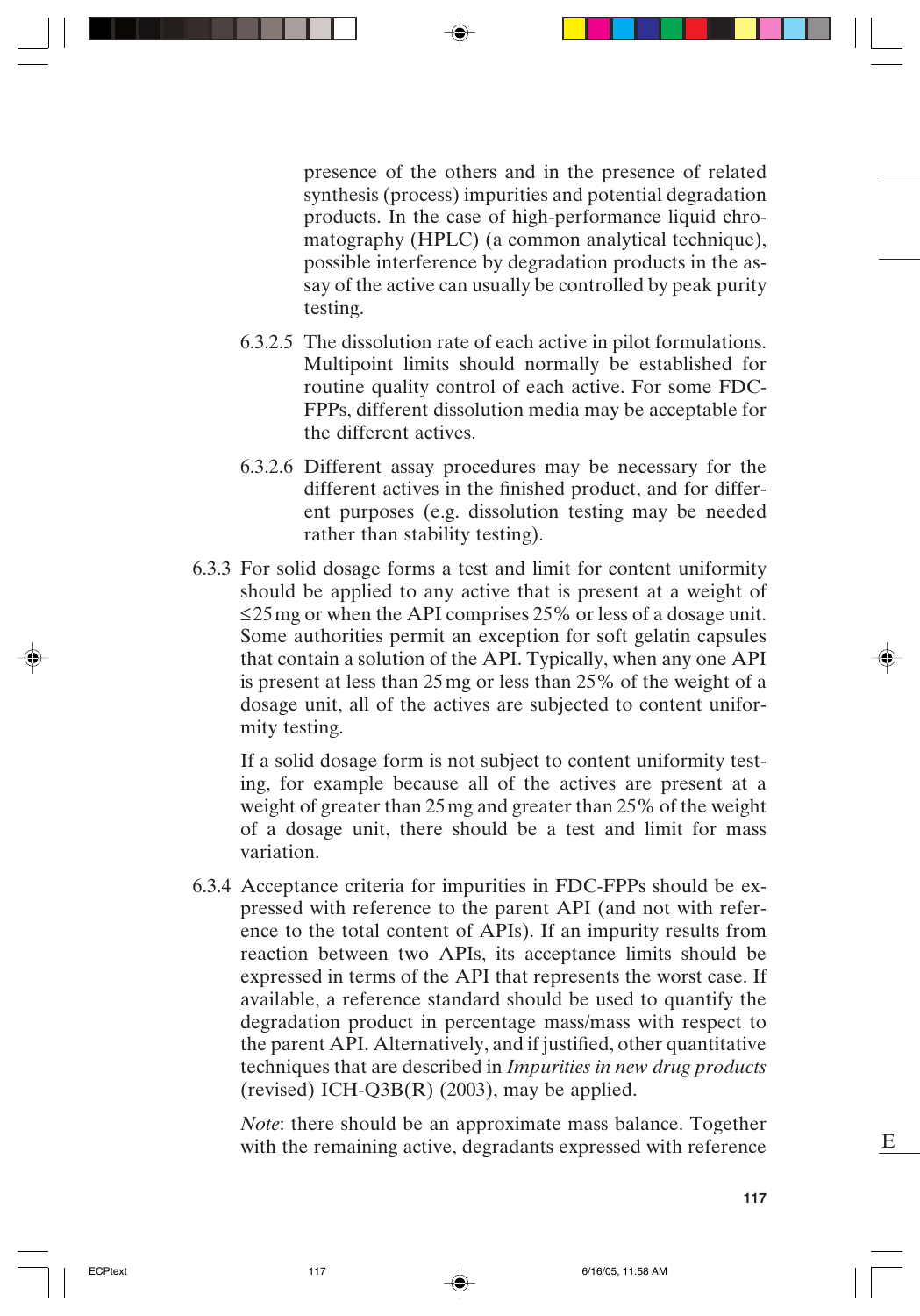to the parent compound should sum to approximately 100% of initial strength.

- 6.3.5 The specifications and defining characteristics of the product should be based on the most vulnerable active. For example expiry dates should be based on the stability of the least stable active.
- 6.3.6 In setting specifications, relevant pharmacopoeial monographs, WHO guidelines and ICH guidelines should be taken into account. For example in the absence of a relevant WHO guideline, the ICH guideline *Specifications: test procedures and acceptance criteria for new drug substances and new drug products: chemical substances* (1999) is a suitable source of guidance.
- 6.3.7 Specifications in addition to those in pharmacopoeias may be necessary for APIs in some cases, for example for particle size, residual solvents and synthesis-related impurities that are not covered by relevant monographs.

## 6.4 **Bioavailability and bioequivalence**

- 6.4.1 Data on bioequivalence provide a bridge between two *pharmaceutical equivalents* (see Glosssary) when safety and efficacy data are available for one of the FPPs, but not for the other. By demonstrating that the two products lead to the same profile for plasma concentration over time, available safety and efficacy data for one of the products can be extrapolated to the other. The two products being compared may be different brands, or different batches of the same brand, for example when manufactured by different methods, at different sites or according to different formulations.
- 6.4.2 Data on bioequivalence may also be important when the same FPP is administered under different circumstances, for example before or after food, in different patient populations (such as children versus adults), or by different routes of administration (such as subcutaneous versus intramuscular injection).
- 6.4.3 In the context of these guidelines, an additional application of bioequivalence studies is in scenario 2 in which safety and efficacy data on single entity products given concurrently may be extrapolated to an FDC-FPP, provided that all of the conditions described elsewhere in these guidelines are met.
- 6.4.3 There are two common circumstances in which data on bioequivalence are likely to be generated for *pharmaceutical equivalents*:

**118**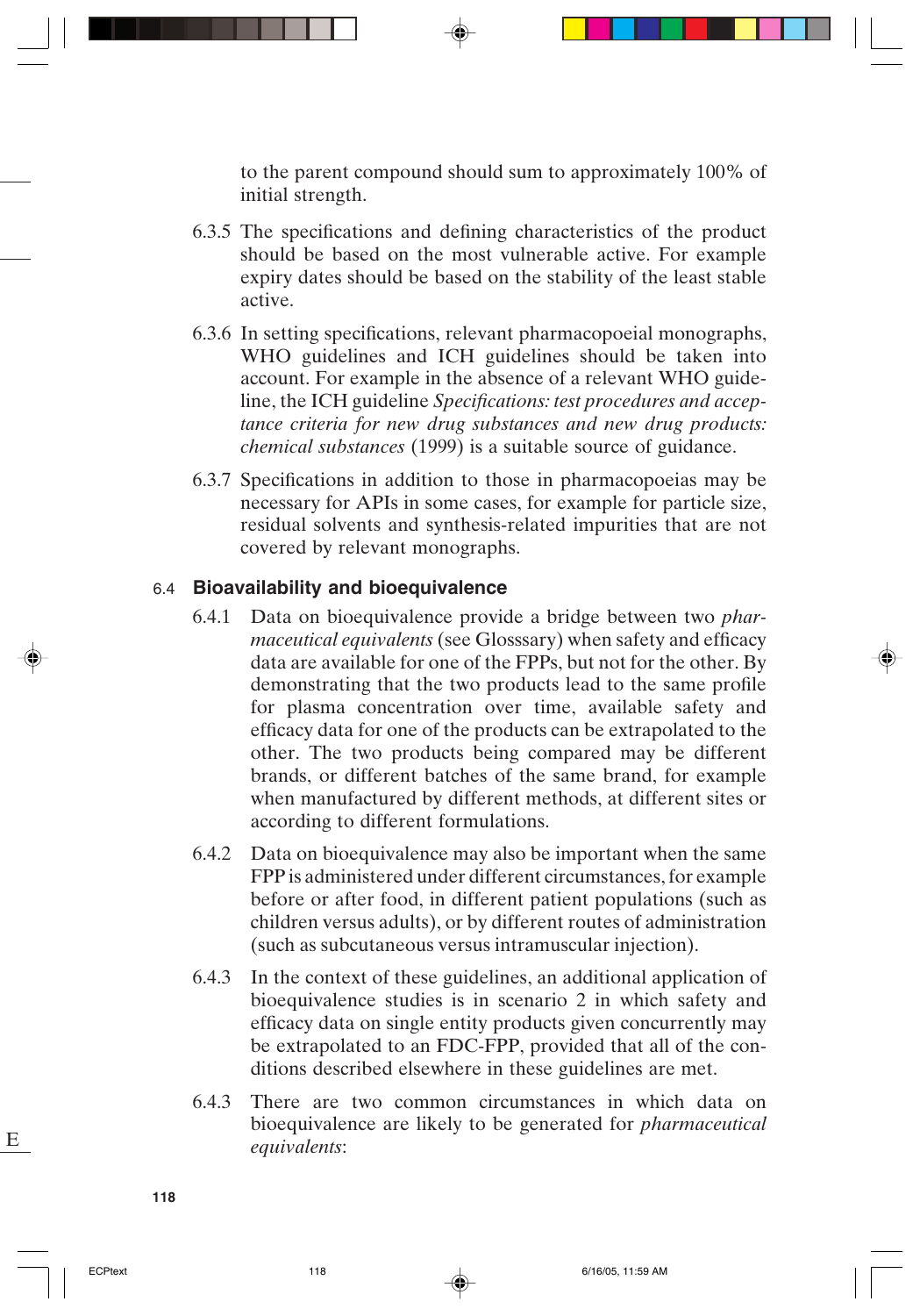- 6.4.3.1 Pivotal clinical trials were generated on one formulation and another is to be marketed by the same company (for example because the second formulation is more stable or more marketable than the first); or
- 6.4.3.2 A relevant patent has expired and a multisource pharmaceutical equivalent has been developed.
- 6.4.4 Evidence as to bioequivalence is required for *scenarios 1* and *2*, and sometimes for *scenarios 3* and *4*, for example when there are major differences between the formulation and/or method of manufacture of the product to be registered and that used in pivotal clinical trials.
- 6.4.5 If a study of bioequivalence finds that the two treatments are bioequivalent, it may be assumed that any pharmacokinetic interactions between the actives were the same, even if one treatment comprised an FDC-FPP and the other comprised separate products.
- 6.4.6 Data on absolute bioavailability are usually required in scenario 4, i.e. comparison of the area under the curve for plasma concentration over time after an intravenous injection with that after administration of the dosage form to be marketed, for example a tablet given orally.<sup>1</sup>
- 6.4.7 A decision as to whether it is necessary to conduct a study of the effect of food on the bioavailability of an FDC-FPP should be based on what is known of the effect of food on the individual actives, and any relevant recommendations in the product information for the single entity products.

The effect of food should normally be studied in scenario 4.

- 6.4.8 Recommendations as to the conduct and analysis of bioequivalence studies are provided in the WHO guidelines, *Multisource (generic) pharmaceutical products: guidelines on registration requirements to establish interchangeability* (1996, or later updates). Other guidelines may be relevant depending on the jurisdiction in which the application is submitted.
- 6.4.9 In demonstrating bioequivalence it may not always be necessary to provide in vivo data. The nature of suitable evidence as

See the WHO guidelines on Multisource (generic) pharmaceutical products: guidelines on registration requirements to establish interchangeability (1996, or later updates) for options to be employed when an intravenous solution cannot be prepared or is unsafe.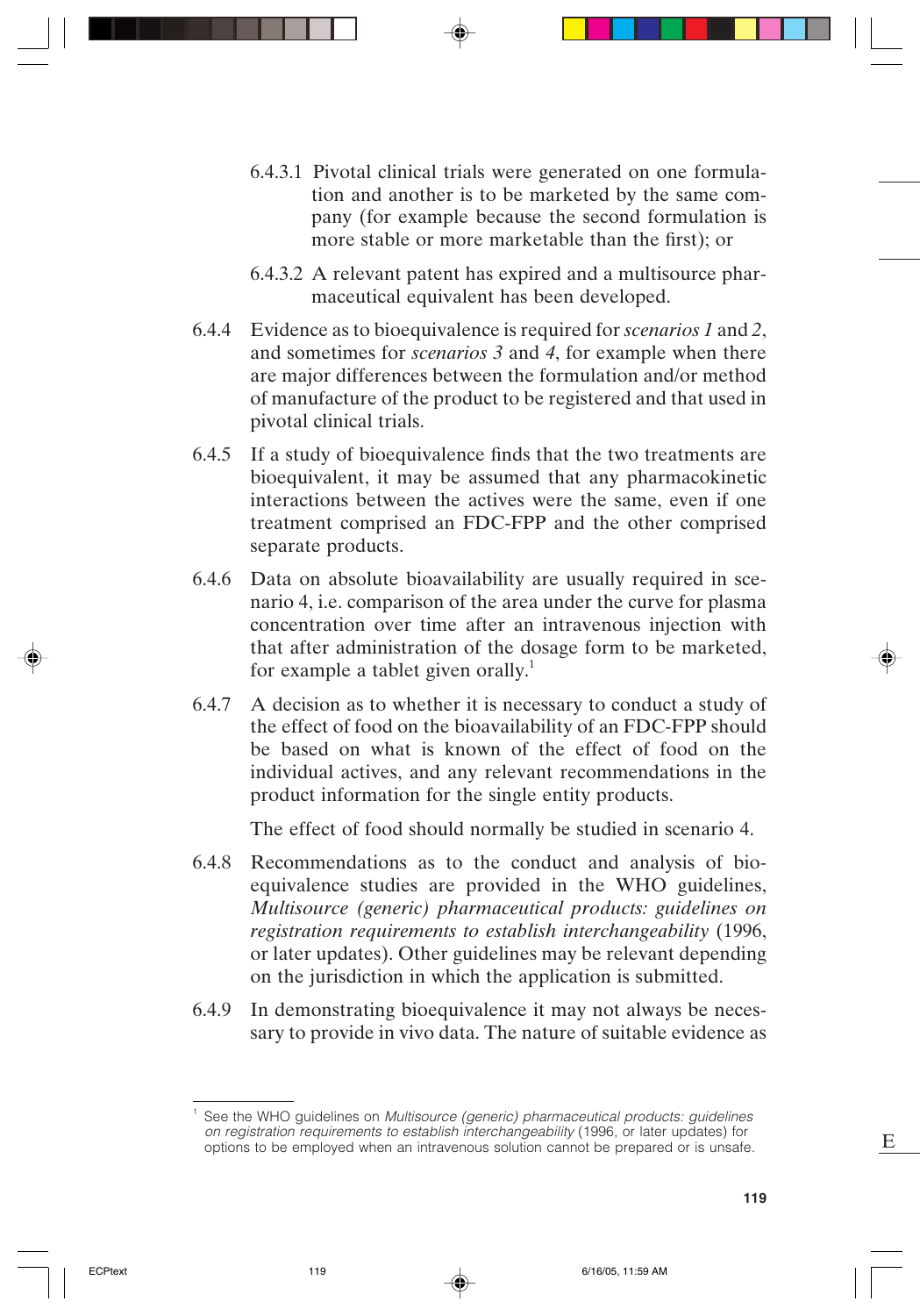to bioequivalence differs according to the type of application and the remainder of the data set.<sup>1</sup>

- 6.4.10 During analysis of the results of a bioavailability or bioequivalence study for an FDC-FPP, the parameters to be reported and assessed are those that would normally be required of each active if it were present as a single entity and the same statistical confidence intervals and decision criteria should be applied.
- 6.4.11 An additional scientific consideration that has been elaborated in recent years is the option for biowaivers based on the Biopharmaceutics Classification Scheme (BCS). This is an area in which further developments are expected. The main relevant publication to date is *Waiver of in vivo bioavailability and bioequivalence studies for immediate-release solid oral dosage forms based on a biopharmaceutics classification system.* US Food and Drug Administration (2000). At present, and in the absence of clear guidance for FDCs, it is recommended that biowaivers based on the BCS classification as the sole criterion for a decision be handled cautiously because there is at present no guidance as to how to consider the possibility of a chemical or pharmacokinetic interaction between actives that may affect bioequivalence. However there are circumstances in which the BCS classification may nevertheless be relevant to FDCs. In such a case the BCS classification of all the actives in the FDC should be taken into account. For example:
	- 6.4.11.1 For a new multisource product, if all the actives are in the most favourable biopharmaceutics classification of high solubility and high gastrointestinal permeability (i.e. BCS #1), and the criterion of dissolution of not less than 85% in 30 minutes is met for each active in the requisite media, a biowaiver may be considered.
	- 6.4.11.2 For approval of new strengths when all actives are in BCS #1.

In addition, the BCS classification and in vitro dissolution rates may be factors in marginal cases, for example when considering whether a new study is required in support of a change in site or method of manufacture, or another change that might be considered minor.

See the WHO guidelines on Multisource (generic) pharmaceutical products: guidelines on registration requirements to establish interchangeability (1996, or later updates) for options to be employed when an intravenous solution cannot be prepared or is unsafe.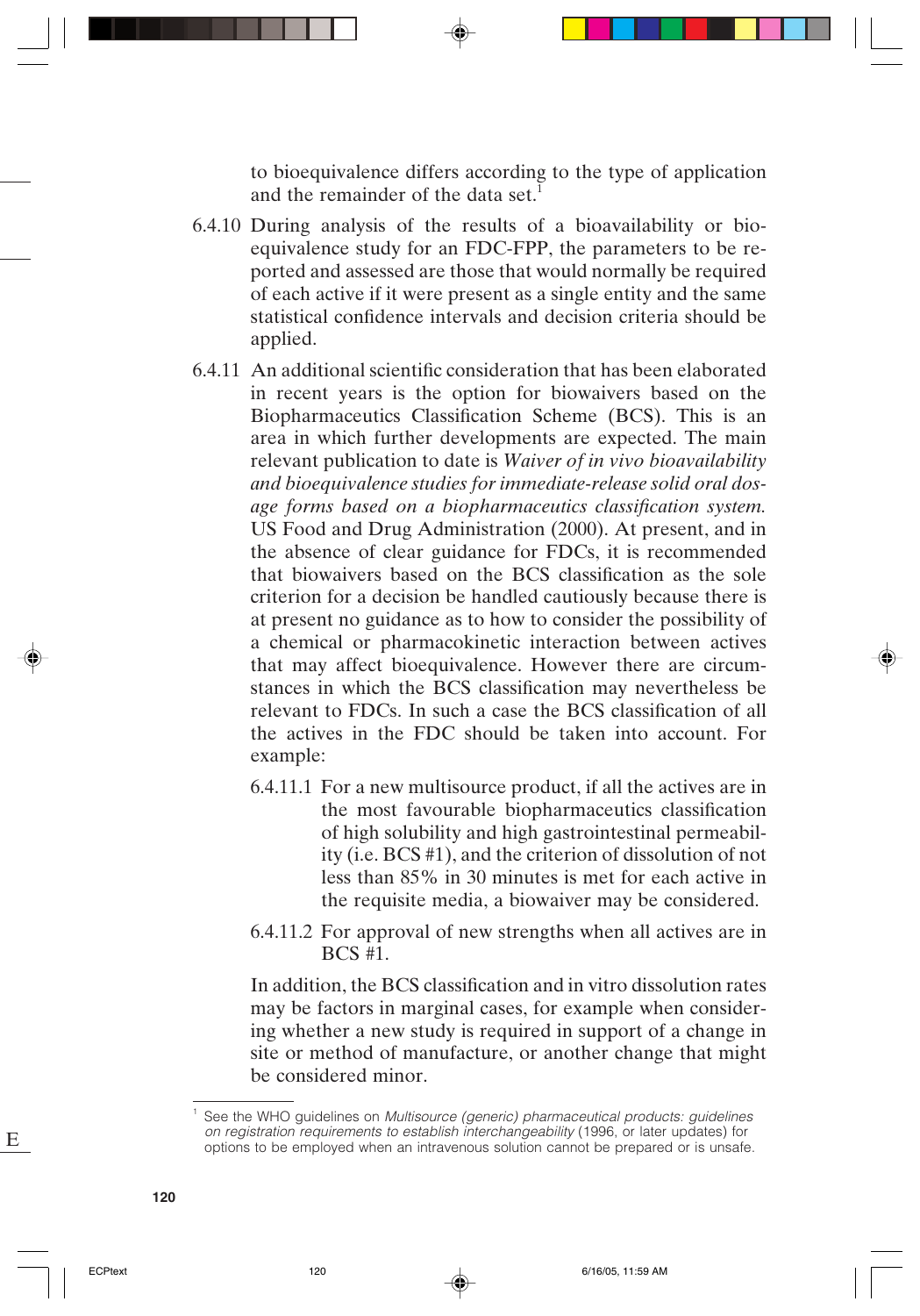Even if one or more of the actives is not in BCS #1, if an in vitro/in vivo correlation has been established, then in vitro comparison of dissolution performance in various media may be an option.

- 6.4.12 Validation of assays of actives in biological media is crucial in order to generate a meaningful bioavailability and bioequivalence study. See, for example, the guidelines *Bioanalytical method validation*. US Food and Drug Administration (2001).
- 6.4.13 Selection of a suitable comparator for the purpose of bioequivalence is described in *Guidance on the selection of comparator pharmaceutical products for equivalence assessment of interchangeable multisource (generic) products*. World Health Organization (2002). Some additional comments follow.
	- 6.4.13.1 The comparator should be of known quality, safety and efficacy.
	- 6.4.13.2 For applications in scenario 1, the decision as to the comparator depends on whether there is more than one existing brand of the combination whose safety and efficacy is known to be acceptable. If only one brand is known to have acceptable safety and efficacy, this should be used as comparator. In other circumstances, the decision is more difficult and should be justified by cogent argument and data. The WHO *Guidance on the selection of comparator pharmaceutical products for equivalence assessment of interchangeable multisource (generic) products* (2002) may be of assistance.
	- 6.4.13.3 For applications in scenario 2, single entity products will have been used in the majority of pivotal clinical trials. The same brands of those single entity FPPs should be the comparator and should be given concurrently as was the case in the pivotal clinical trials.
	- 6.4.13.4 For applications in scenarios 3 and 4 (with which evidence as to safety and efficacy will be submitted), the new product should be shown to be bioequivalent to the product(s) that was (were) used in pivotal clinical trials.
		- 6.4.13.4.1 If an FDC-FPP was used in the majority of pivotal clinical trials, then that brand should be the comparator.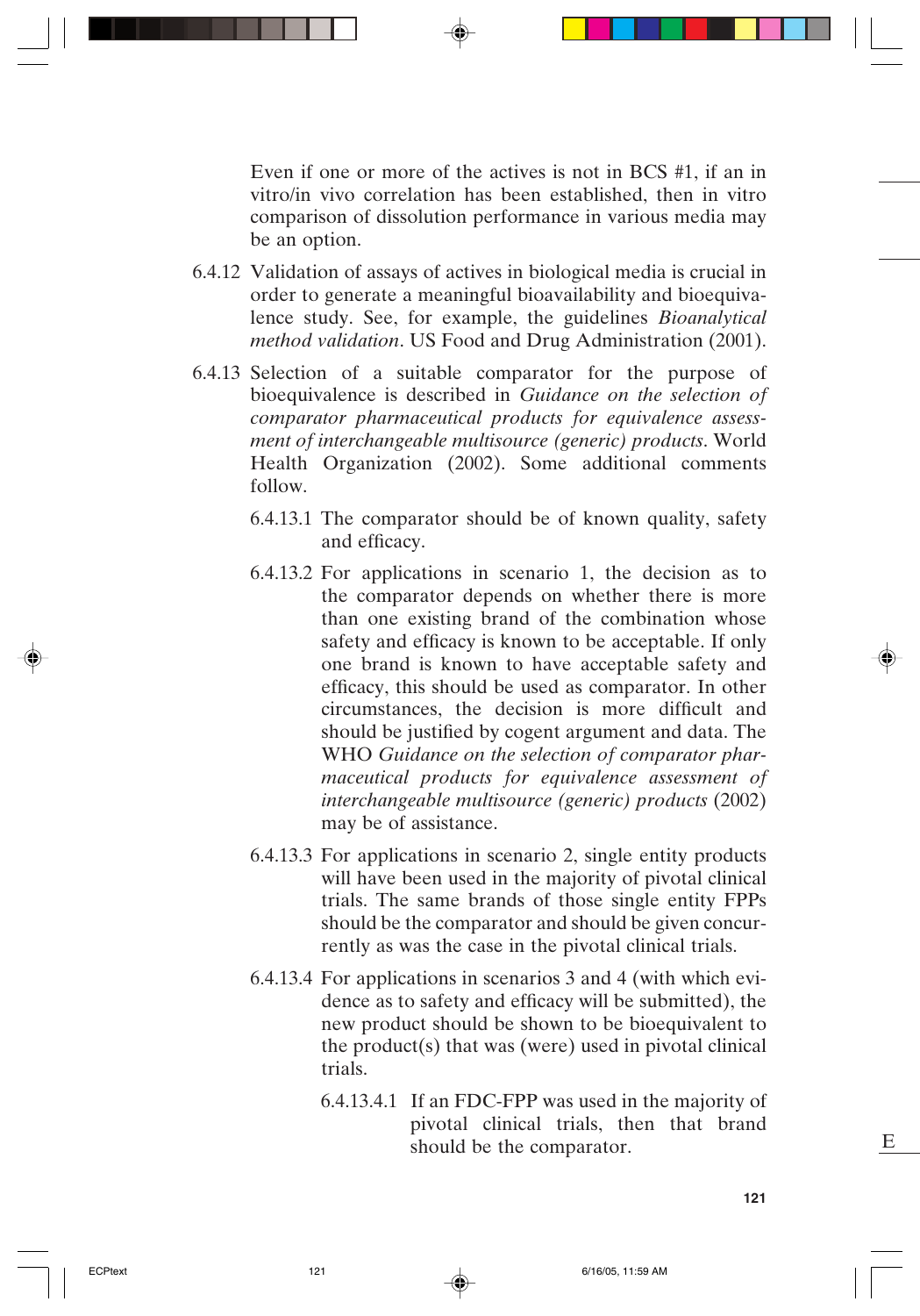- 6.4.13.4.2 If single entity products were used in the majority of pivotal clinical trials, then they should be the comparator, but should be given as (1) the same brands and (2) concurrently, as in the pivotal clinical trials.
- 6.4.13.4.3 If approximately equal numbers of pivotal clinical trials used an FDC and single entity products, then in principle either may be used as comparator. However judgement should be applied in deciding which to use, for example if one group of studies was more rigorous than another, or if the conclusions were more definitive in relation to one group.
- 6.4.13.5 If in any of the scenarios, the selection of comparator cannot be made according to the suggestions above (for example because the brand in question is no longer available), the decision is more difficult and should be justified by cogent argument and supporting data. It may be necessary to conduct bridging clinical studies. See the WHO *Guidance on the selection of comparator pharmaceutical products for equivalence assessment of interchangeable multisource (generic) products* (2002).

## 6.5 **Preclinical pharmacology and safety**

- 6.5.1 Preclinical data are not normally required in scenarios 1 and 2. Data may, however, be required in some circumstances, for example if an unusual excipient is included in the formulation or if the impurity profile differs significantly from that of reference products.
- 6.5.2 Preclinical data will be required in scenario 4 as for any new chemical entity. The standard of evidence should be the same as for any new chemical entity.
- 6.5.3 In scenario 3, preclinical studies may not be required if all the actives have been extensively used in humans in the same combination for a long period and the safety of the combination has been well demonstrated. Bridging studies may be appropriate in some cases, for example for a new ratio of doses.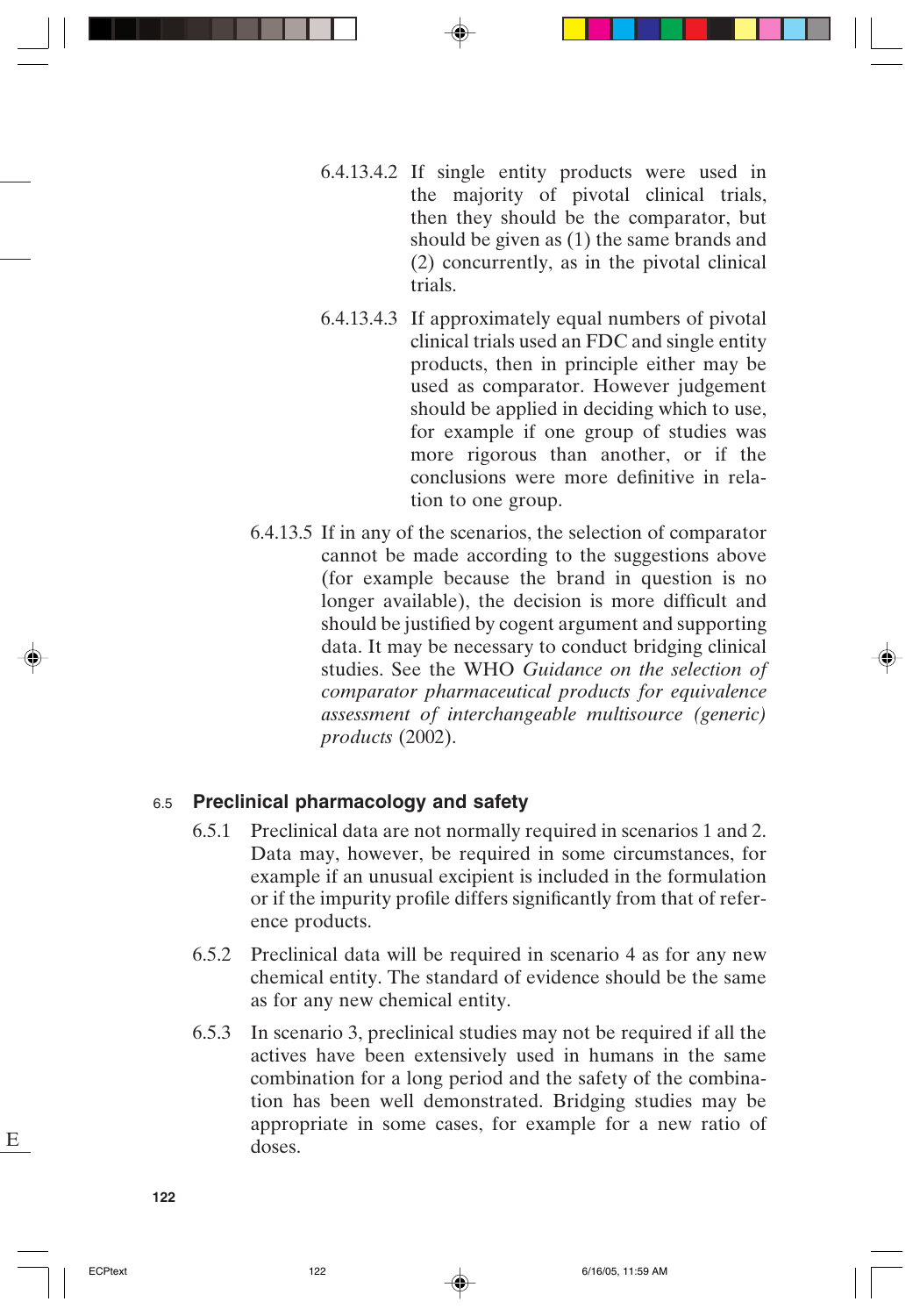6.5.4 If the safety of the combination in humans has not already been demonstrated (i.e. in scenarios 3 and 4), preclinical studies should be conducted on the actives administered in combination in order to investigate possible additive or synergistic toxicological effects.

The preclinical data that are required in scenarios 3 and 4 will vary according to the data that are already available. For example, by definition in scenario 3, the safety and efficacy of each active will have already been established, but that of the combination will not. In scenario 4, the safety and efficacy of one or more of the actives may already have been established, but not those of all the actives or of the combination.

- 6.5.5 When preclinical data are required, the studies should aim to determine both the pharmacological and the adverse effects that may be expected from the combination of actives during clinical use.
- 6.5.6 As a general rule, preclinical studies on the combination should be performed with the actives in same the ratio as in the FDC-FPP in question. If this is not the case, the applicant should explain and justify the proportions used. A comparison of the systemic exposures in animals and humans will be relevant.
- 6.5.7 In the absence of relevant WHO guidelines, the ICH preclinical guidelines in Table 4 may be used as source of guidance.
- 6.5.8 Preclinical studies should comply with a suitable code of good laboratory practice (GLP); see, for example *Handbook*: *Good laboratory practice*: *Quality practices for regulated non-clinical research and development*. World Health Organization (2001).
- 6.5.9 Microbiological preclinical studies

In general this section is applicable to scenarios 3 and 4, but not to scenarios 1 and 2. There may be some exceptions, for example microbiological data may be appropriate in scenarios 1 and 2 if a different pathogen or resistance pattern is encountered.

6.5.9.1 In scenarios 3 and 4, when a new combination is proposed for an antimicrobial indication, microbiological studies may be needed to determine the advantage of the FDC over the individual active moieties against relevant pathogen(s), and especially when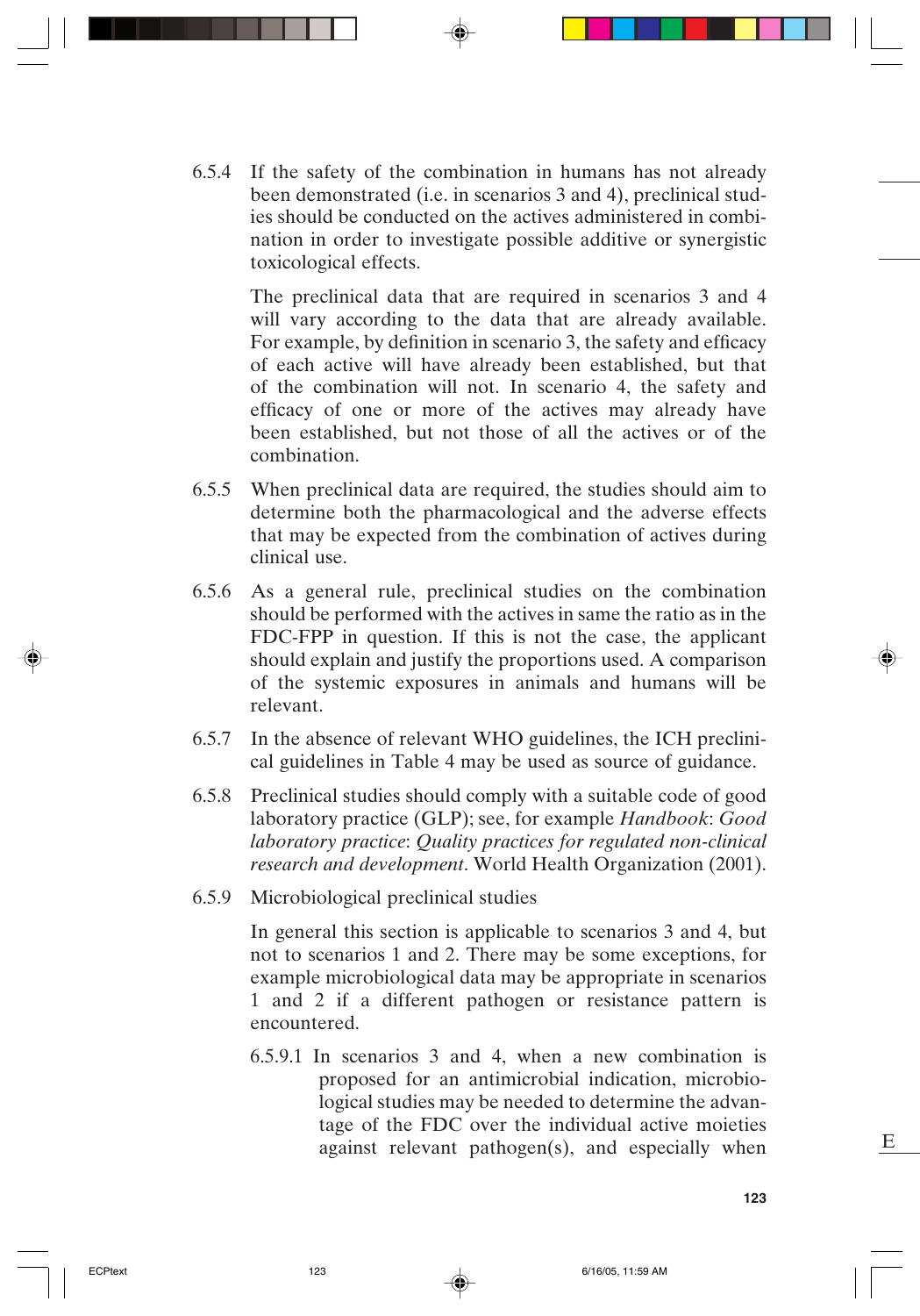clinical trials of monotherapy are inappropriate or unethical.

- 6.5.9.2 Data from microbiological preclinical studies of FDCs are particularly useful when clinical trials of monotherapy are inappropriate or unethical.
- 6.5.9.3 Data from the following types of study should normally be available for the combination:
	- 6.5.9.3.1 Characterization of microbiological activity in vitro and in vivo against laboratory strains and clinical isolates of the targeted pathogen(s), including those strains in the relevant geographical regions.
	- 6.5.9.3.2 Characterization of microbiological activity in appropriate animal models of infection with the targeted pathogen(s).
	- 6.5.9.3.3 If possible, characterization of the mechanism by which the actives exhibit additive or synergistic microbiological activity against the targeted pathogen(s).
	- 6.5.9.3.4 The potential for antagonistic effects between the actives.
	- 6.5.9.3.5 The potential for development of resistance by target pathogens.

## 6.6 **Clinical efficacy and safety**

This section is in general applicable to *scenarios 3* and *4* but not to *scenarios 1* and *2*. Bridging studies may sometimes be appropriate in scenario 3, for example for a new ratio of doses or a longer duration of treatment.

#### 6.6.1 **General principles**

- 6.6.1.1 The risk–benefit assessment for a new combination may be based on data generated using *either* the components given as single entity products concurrently *or* the FDC as a single FPP.
- 6.6.1.2 Any theoretical advantages of a particular combination should be confirmed by means of efficacy studies. The risk– benefit assessment should not be based on theoretical considerations only, or on extrapolation from other data.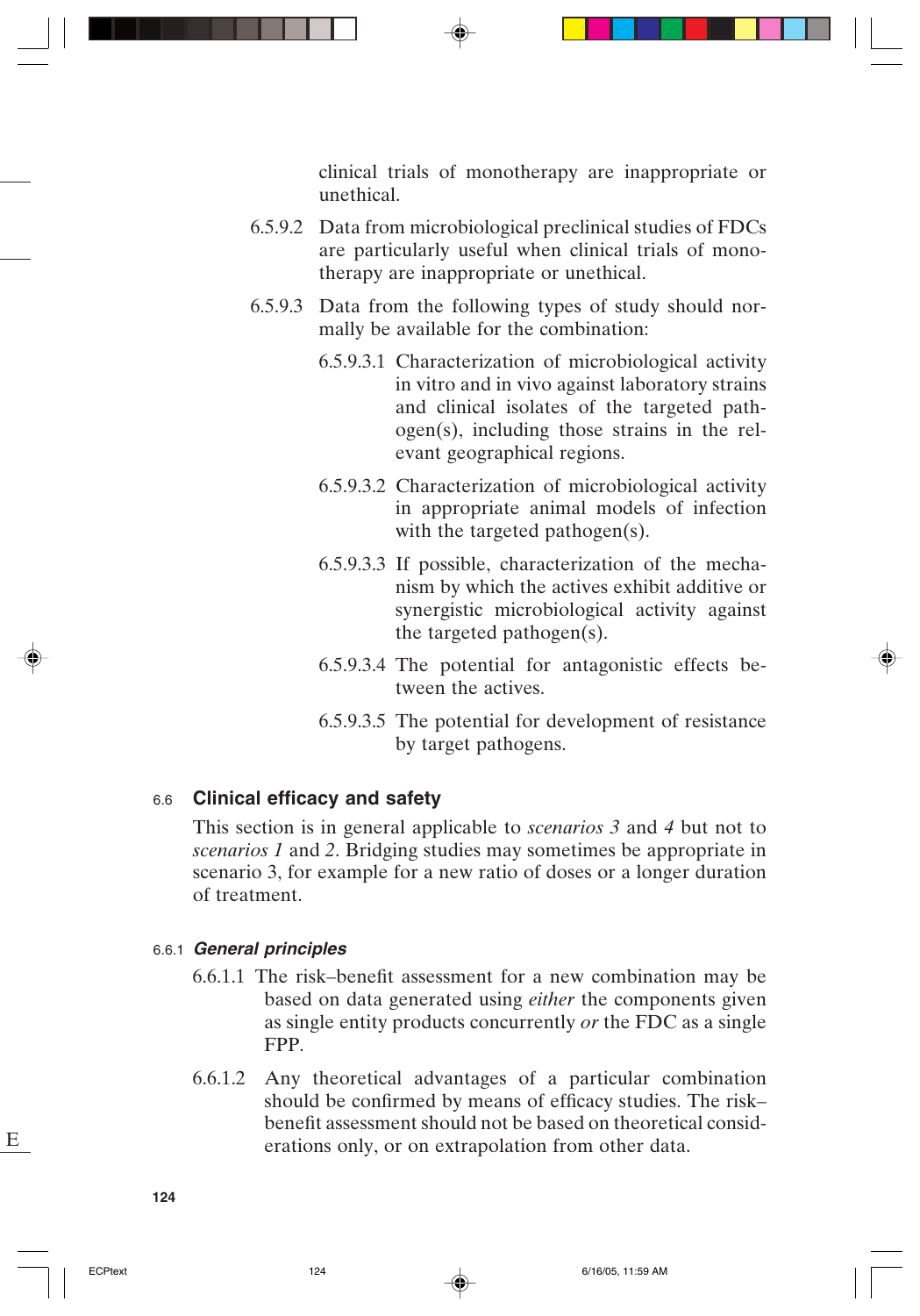- 6.6.1.3 If the actives in an FDC are intended to relieve different symptoms of a disease state, it is a prerequisite that these symptoms commonly occur simultaneously at a clinically relevant intensity and for a period of time such that simultaneous treatment is appropriate. Occurrence of the individual symptoms in isolation should not be indications for the FDC.
- 6.6.1.4 Clinical studies should be designed to determine whether the combination has an advantage over the component actives given alone in a substantial patient population. The data should demonstrate that each active contributes to the therapeutic effect of the combination.

It may not be essential to show that all of the components have efficacy when administered as single entities; for example clavulanic acid has little or no antimicrobial activity when given alone, but it enhances the efficacy of beta-lactam antibiotics.

- 6.6.1.5 In situations where comparative clinical trials are not feasible, for example when monotherapy is inappropriate or is unethical, an aggregate of clinical and preclinical data may be substituted. Such data may include:
	- 6.6.1.5.1 Historical clinical data, preferably at an exposure comparable to that for the proposed FDC.
	- 6.6.1.5.2 Bridging pharmacokinetic data.
	- 6.6.1.5.3 Preclinical pharmacology and/or toxicology data.
	- 6.6.1.5.4 In vitro data (e.g. microbiological studies).
- 6.6.1.6 If the FDC is available in more than one strength or ratio of doses, there should be a risk–benefit assessment for each combination.
- 6.6.1.7 The choice of comparators for the purposes of safety and efficacy studies should be justified. They should normally represent the recognized treatment for the indication in question. As far as possible, comparators should be licensed products with well-established safety and efficacy profiles and of established quality. Unapproved or novel combinations should be avoided as comparators as they may introduce new efficacy or toxicity characteristics and thus complicate assessment of the combination under test.

**125**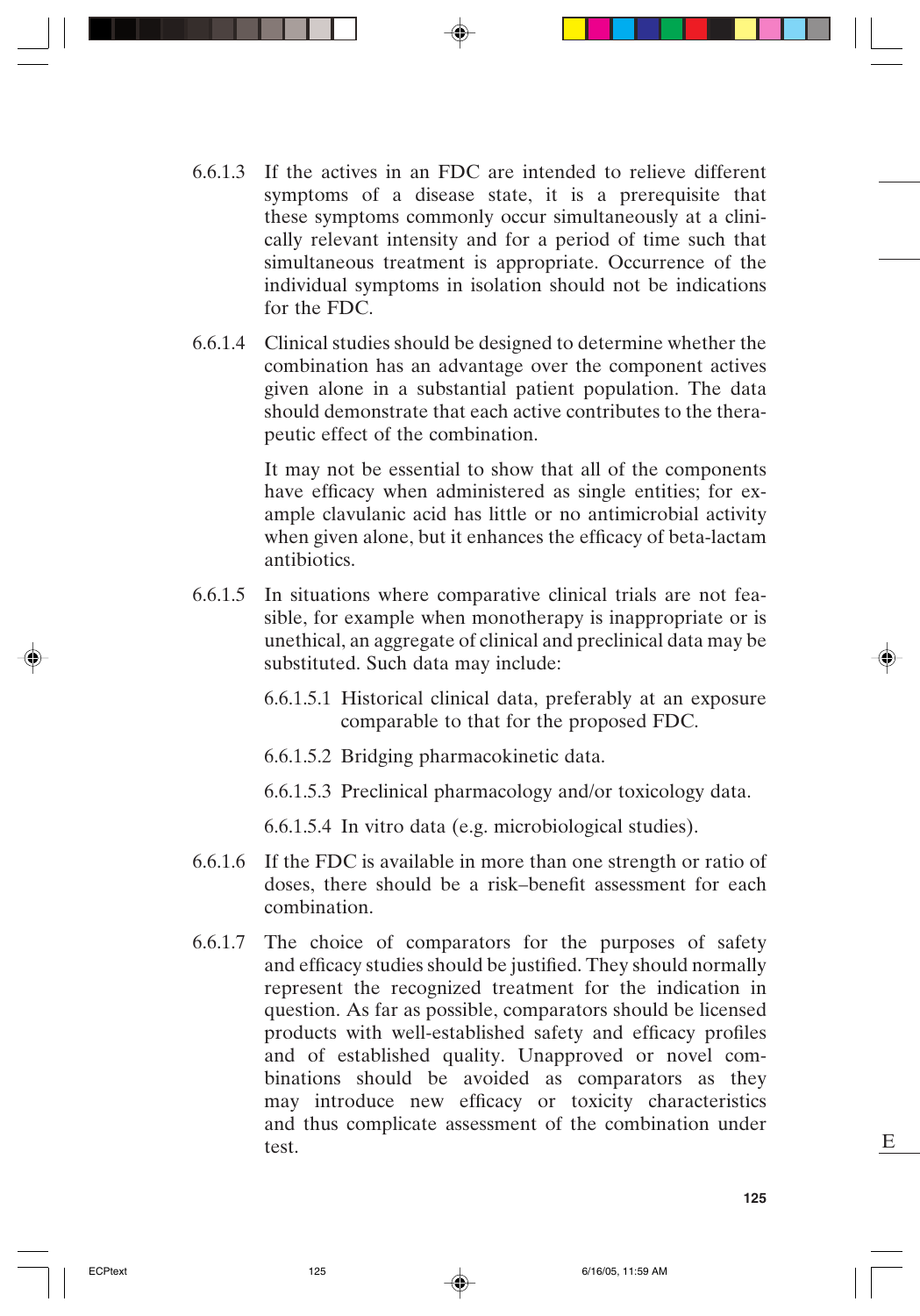- 6.6.1.8 If the combination is intended for long-term use, data on safety in patients will normally be required for 6 months or longer.
- 6.6.1.9 If one or more of the component actives has an established use and dosage regimen in indications unrelated to the indications of the FDC, existing experience as to its safety may nevertheless be taken into account, bearing in mind the relative doses for the two sets of indications.
- 6.6.1.10 End-points in clinical trials should be such as to characterize the advantages and disadvantages of the combination. For example, for a combination designed to reduce the development of drug resistance, end-points might include the frequency of new drug resistance as well as the overall clinical outcome.
- 6.6.1.11 Parallel group comparisons are one means of demonstrating a therapeutic effect. A parallel placebo group should be included if feasible and if consistent with the indications under treatment. Multifactorial designs are another means by which it may be possible to demonstrate that a combination is superior to the individual actives.
- 6.6.1.12 In some cases, studies have to be specifically designed to confirm the minimal effective dose and the usual effective dose of the combination. Multiple dose-effect studies may be necessary.
- 6.6.1.13 The design and analysis of studies of efficacy and safety should consider (among other things) whether the combination is indicated as first- or second-line therapy.
- 6.6.1.14 In general, all of the actives in a combination should have a similar duration of action. If this is not the case, the applicant should explain and justify the combination.
- 6.6.1.15 In general, the actives in a combination should have similar pharmacokinetics. If this is not the case, the applicant should explain and justify the combination.
- 6.6.1.16 If there is an increase in the number or severity of adverse reactions to the FDC as compared with those in response to the individual actives given alone, evidence and argument should be presented showing that the advantages of the combination outweigh the disadvantages. These should be included in the section of the submission entitled "Balancing the advantages and disadvantages of a new FDC".

**126**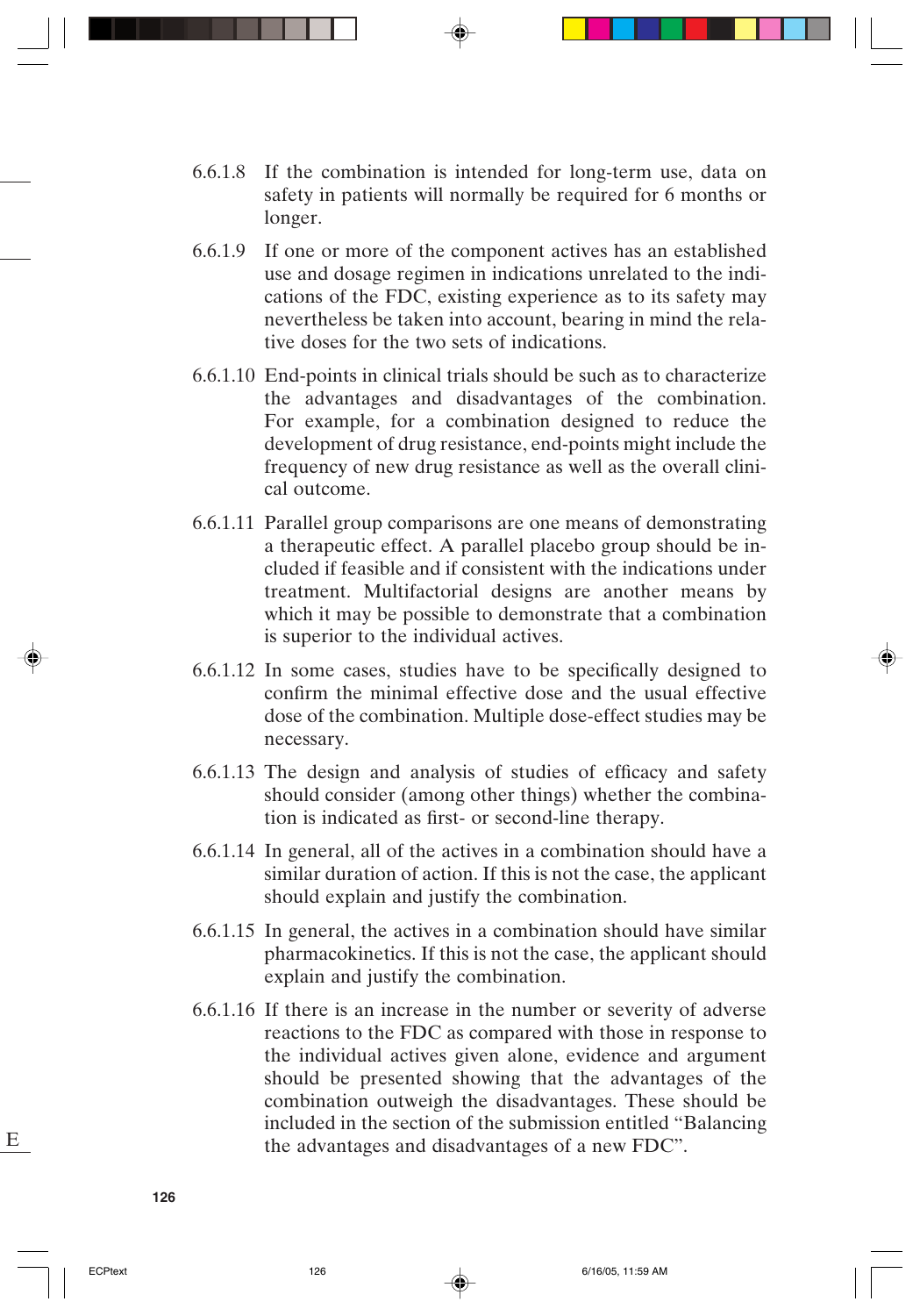6.6.1.17 Data generated in clinical safety and efficacy studies should comply with the WHO *Guidelines for good clinical practice (GCP) for trials on pharmaceutical products* (1995).

### 6.6.2 **Pharmacokinetics and pharmacodynamics**

This section is generally applicable to scenarios 3 and 4, but not to scenarios 1 and 2. In scenarios 1 and 2, the information described below will usually already be available.

- 6.6.2.1 In general, it is desirable that there be no pharmacokinetic or pharmacodynamic interactions between the components of a combination. However, there are circumstances in which such an interaction is intentional and may even contribute to the therapeutic outcome. For example:
	- 6.6.2.1.1 Ritonavir boosts the activity of protease inhibitors.
	- 6.6.2.1.2 Carbidopa and benserazide both reduce decarboxylation of levodopa in the gut wall, and consequently reduce the dose of levodopa that should be administered.
	- 6.6.2.1.3 Clavulanic acid reduces bacterial hydrolysis of beta lactam antibiotics and consequently both increases the concentration and prolongs the duration of effectiveness.
- 6.6.2.2 Tests should be conducted to elucidate any pharmacokinetic or pharmacodynamic interaction between the actives in a combination. Some interactions may be predictable from pharmacokinetic and enzyme profiles, but should be confirmed by experiment. Any interaction should be quantified so that its effect on safety and efficacy is either predictable or (preferably) has been tested in a clinical study. This includes competing metabolic effects and effects on gastrointestinal efflux mechanisms or on renal excretion or reabsorption. Interactions may be additive, synergistic or antagonistic.
- 6.6.2.3 If there is an unintended pharmacokinetic interaction between the actives, it should be demonstrated that the therapeutic advantages of the combination outweigh any disadvantages resulting from the interaction. Relevant argument and cross-references to data should be included in the section that discusses the balance between the advantages and disadvantages of the combination.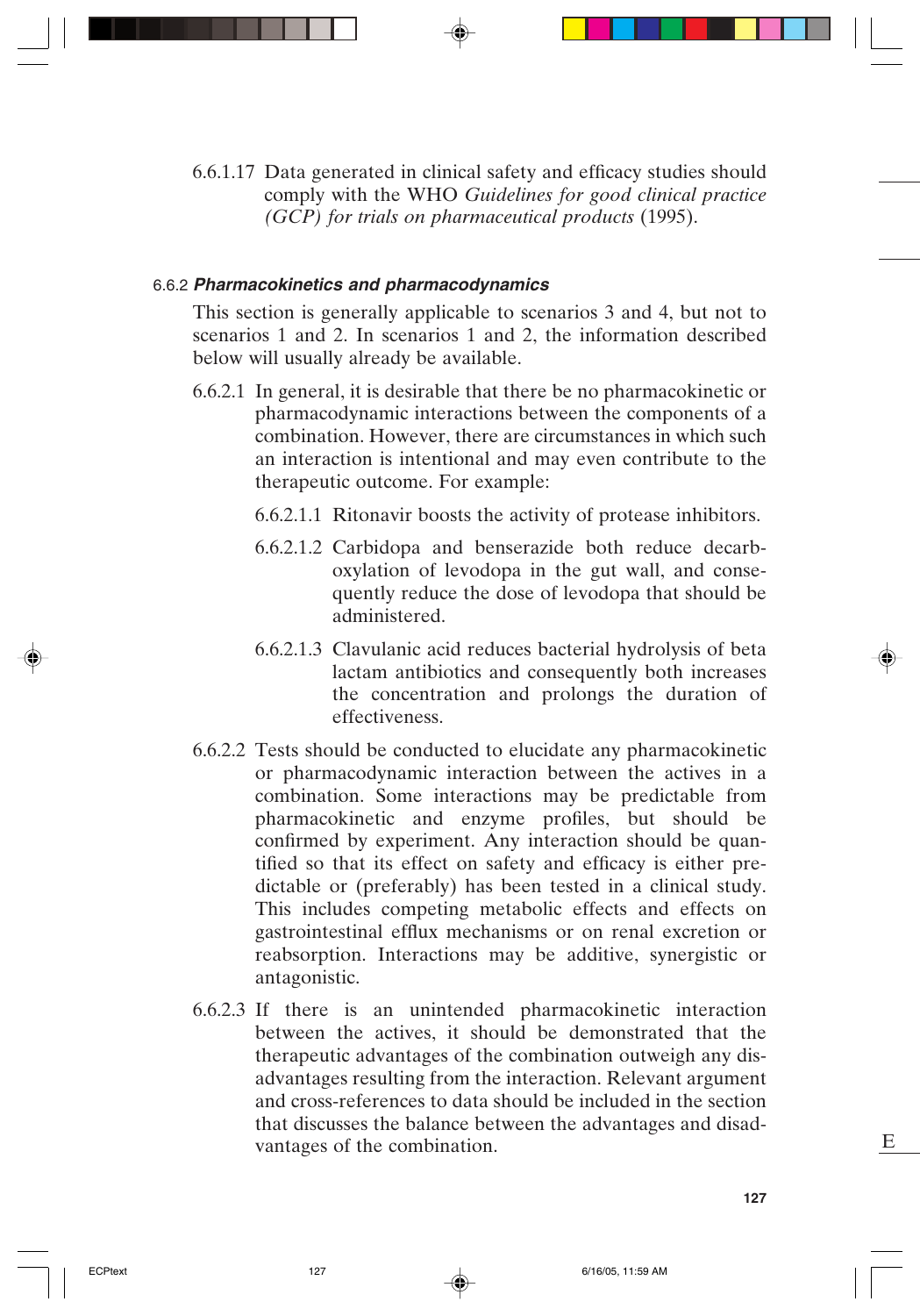## 6.6.3 **Additional guidelines for scenario 3**

- 6.6.3.1 The risk–benefit assessment for a new combination may be based (at least in part) on a demonstration of the clinical non-inferiority of the combination to another product licensed for the same indication. See Appendix 4, entitled *Superiority*, *equivalence and non-inferiority clinical trials*, for more information.
- 6.6.3.2 Pharmacodynamic studies for new combinations should normally be conducted at several dose ratios of the actives unless the applicant can provide justification for not doing so.

#### 6.6.4 **Additional guidelines for scenario 4**

- 6.6.4.1 When an FDC-FPP contains an active that is a new chemical entity, data requirements are the same as for any new chemical entity. In some circumstances, some of the preclinical and clinical data on safety and/or efficacy may have been generated from studies on the combination rather than on single entities, for example when one active confers a protective effect in relation to adverse reactions or when the actives act synergistically.
- 6.6.4.2 Dose-finding monotherapy studies should normally be conducted for the new chemical entity before commencing studies of combination therapy, unless the new chemical entity is not intended to have activity when used alone (such as clavulanic acid). Alternative approaches may be acceptable if they can be justified.
- 6.6.4.3 The pharmacokinetics and enzyme profile of any new chemical entity should be fully characterized, including prediction of possible interactions and pharmacokinetics in children if the new chemical entity could be used in that population (see also section 7.6.6 on *Paediatric dosage forms*).

## 6.6.5 **Superiority, equivalence and non-inferiority trials and fixed-dose combinations**

Appendix 4 defines superiority, equivalence and non-inferiority trials and makes some general points concerning different types of study. More information can be found in the Committee for Medicinal Products for Human Use (CHMP) guidelines in Table 3.

6.6.5.1 In the context of FDCs, equivalence trials are largely confined to bioequivalence studies.

**128**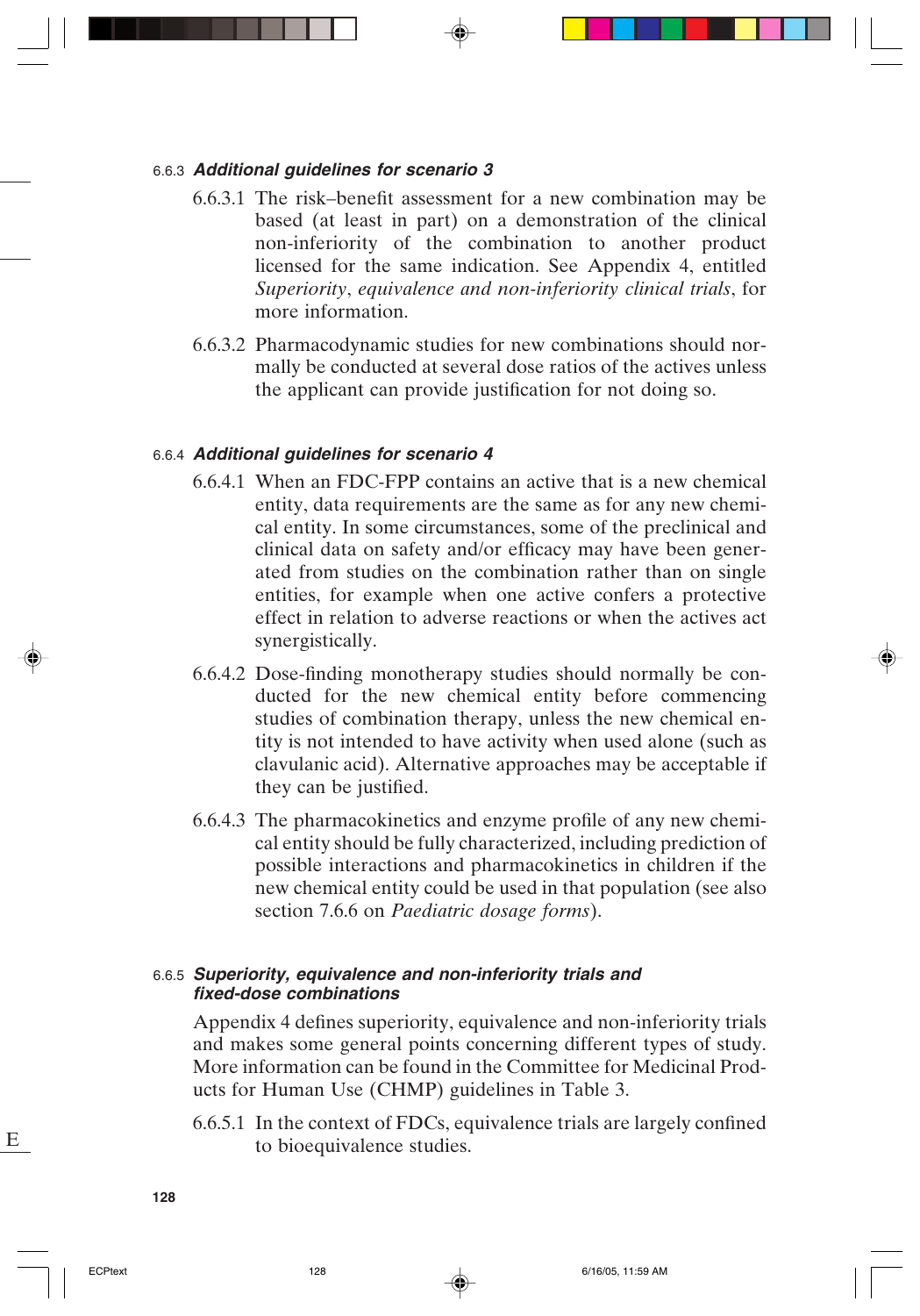- 6.6.5.2 An FDC-FPP should be shown, directly or indirectly, to be superior to the component actives given as single entity treatments. Only a superiority trial can give the necessary statistical confidence. Submissions should discuss both the statistical significance and clinical relevance of the results. Any alternative form of evidence that purports to address the same issues, for example one that concerns a dose–response surface, must be explained and justified with appropriate statistical confidence.
- 6.6.5.3 In clinical trials that are intended to test for superiority and/or non-inferiority, the choice of comparator should be carefully considered and will depend in part on the medical and ethical circumstances. The comparator may be:
	- 6.6.5.3.1 The treatment whose risk–benefit profile is best supported by evidence or is at least well established.
	- 6.6.5.3.2 One or more of the actives in the FDC given as a single treatment.
	- 6.6.5.3.3 A placebo.
- 6.6.5.4 Depending on the claim, superiority or non-inferiority should be demonstrated for each specified clinical outcome. For example if the claim is less bone marrow depression, but similar efficacy, a non-inferiority outcome should be demonstrated for efficacy and a superiority outcome for safety.

## 6.6.6 **Paediatric dosage forms**

6.6.6.1 Different FDC-FPPs may be needed in paediatric populations from those needed in adults because of differences in pharmacokinetic and pharmacodynamic profiles of the actives, and for reasons of palatability. The doses of each active may need to be lower or higher, and the appropriate dose ratio may be different.

## Scenarios 1 and 2

6.6.6.2 In scenarios 1 and 2, when the combination of actives and doses has already been shown to be safe and effective in the paediatric population, a bioequivalence study in adults may be extrapolated to the paediatric population provided that the pharmacokinetics of all actives are well-established in both populations and it is known that there are no differences that could affect the outcome of the bioequivalence study. Extrapolation of bioequivalence data between age groups should be justified in these terms.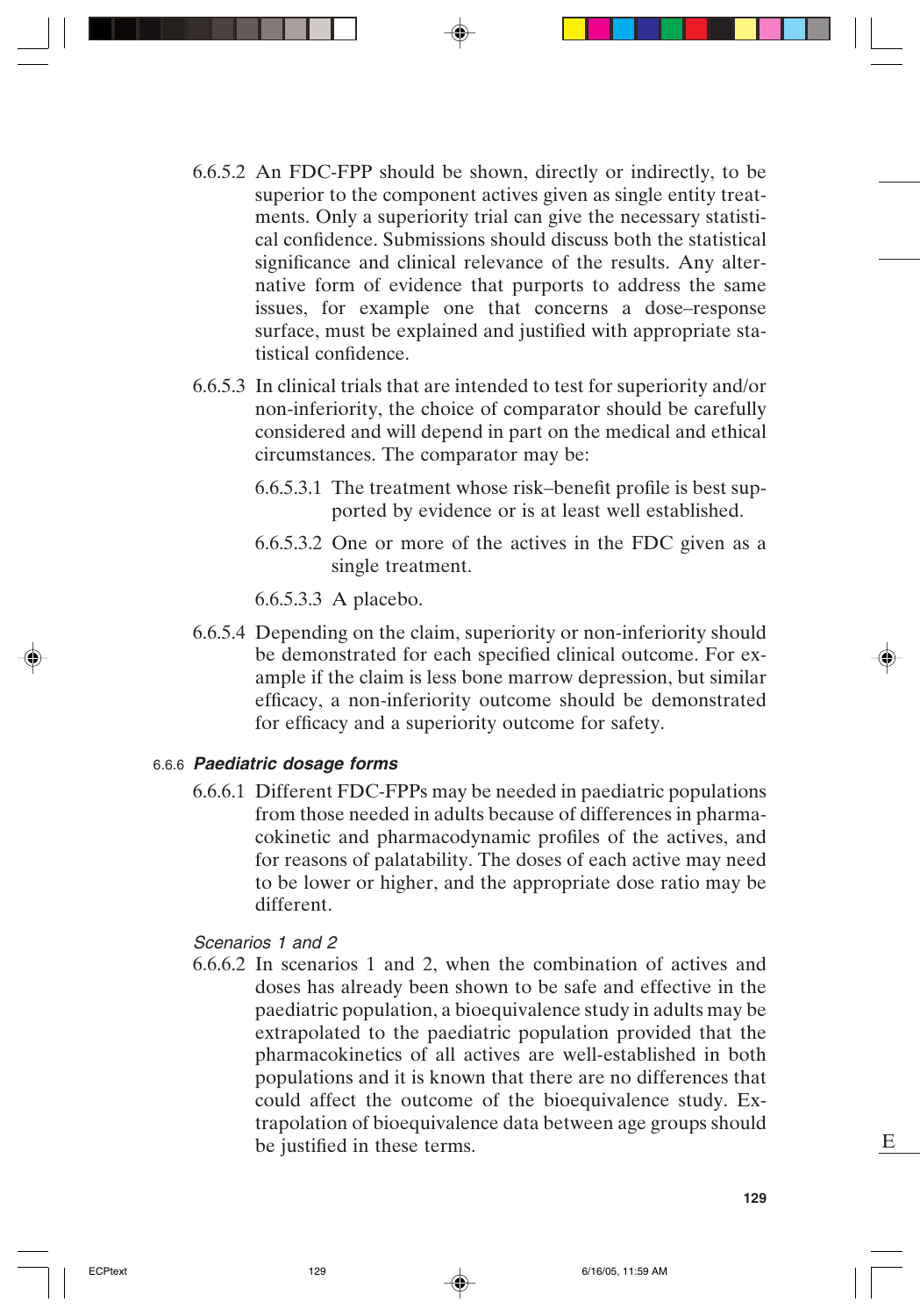#### Scenarios 3 and 4

6.6.6.3 If the FDC is indicated in a paediatric population, but the combination of actives and doses has not been shown to be safe and effective in this population, suitable doses of the actives given in combination should be established. In some cases, it may be necessary to do this in more than one age group (see the table below).

Paediatric populations

| Neonate    | Birth to under 1 month     |
|------------|----------------------------|
| Infant     | 1 month to under 2 years   |
| Children   | 2 years to under 12 years  |
| Adolescent | 12 years to under 16 years |

From the age of 16 years, individuals are considered to be adults in the context of these guidelines.

- 6.6.6.4 The pharmacokinetic profile of each active should be established in the age groups for which the FDC is indicated.
- 6.6.6.5 If it is possible to define target plasma concentrations in both adults and the paediatric population for an FDC that has established safety and efficacy in adults, then it may be possible to define suitable doses in the paediatric population on the basis of pharmacokinetics. The task is easier for actives that have the same target concentrations in adults and the paediatric population, such as antimicrobials that have established minimum inhibitory concentrations (MICs) and established safety at these concentrations.
- 6.6.6.6 When defining target plasma concentrations in the paediatric population, possible differences in the concentration–effect relationship should be taken into account.
- 6.6.6.7 If safe and effective use of the FDC has not been established in any age group, and extrapolation between groups is not possible based on pharmacokinetic data, then new clinical, and possibly also preclinical, safety and efficacy data should be obtained.

**130**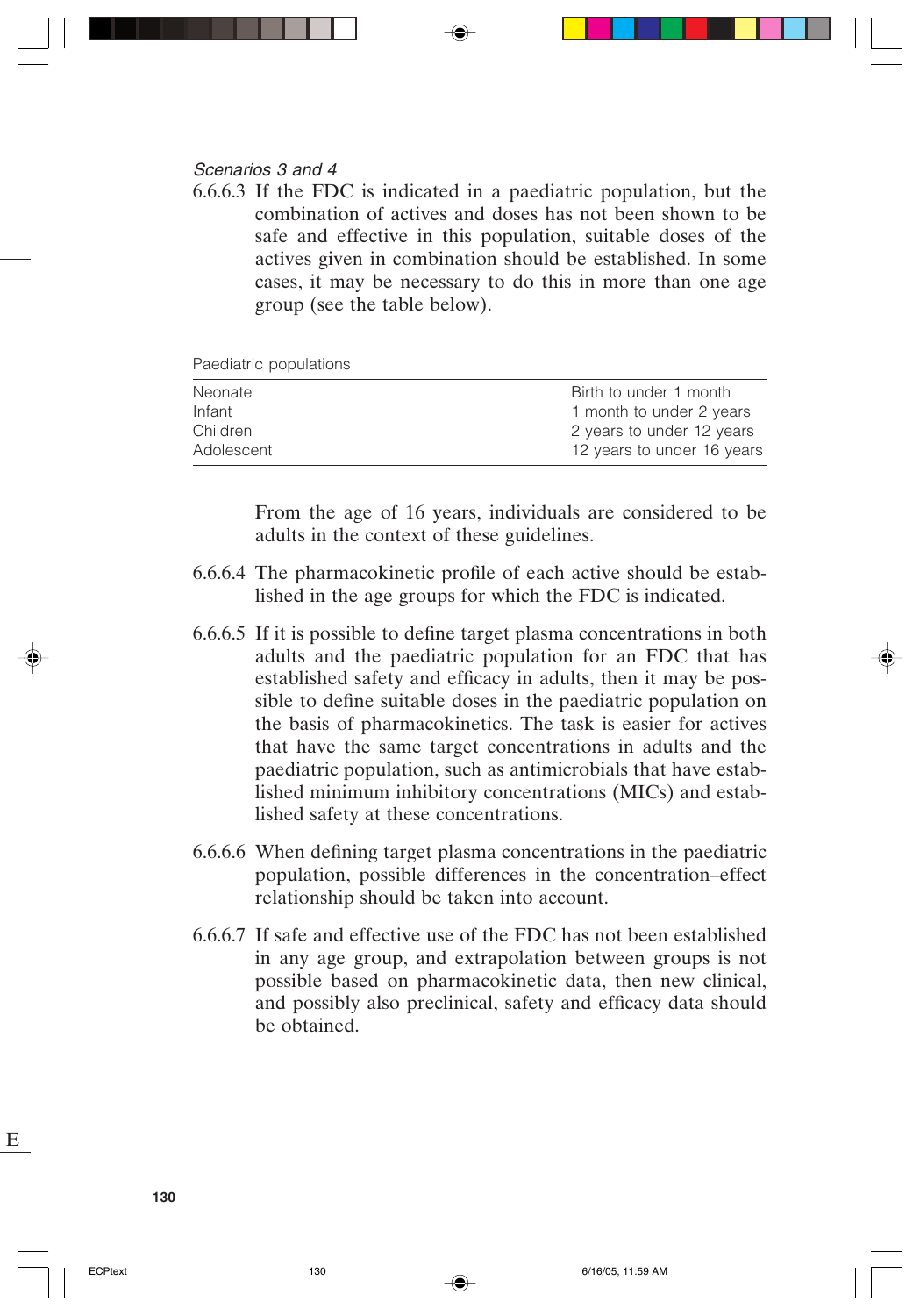7. **Product information (or summary of product characteristics) for fixed-dose combination finished pharmaceutical products**

The product information is the information provided by the supplier of an FPP that allows prescribers and consumers to ensure the safe and effective use of drugs. If it is written especially for prescribers, it may be termed prescribing information. The summary of product characteristics (SPC) is a term used in the European Union (EU). Product information or data sheets in the EU should be based on the approved SPC.

This section of the guideline applies to all scenarios.

- 7.1 The product information should contain all of the information listed in the Appendix to WHO's Ethical criteria for medicinal drug promotion (see Table 1) in addition to the information mentioned below.
- 7.2 The product information should be an integrated evaluation of the FDC, and not a summation of the product information for each of the actives.
- 7.3 The rationale for use of the product should be presented in terms of the combination rather than in terms of the individual actives.
- 7.4 Only those indications for which each active in the FDC makes a useful contribution should be included in the product information. Each indication should be a well-recognized disease state, modification of a physiological state, dysfunctional state, syndrome or pathological entity.
- 7.5 For each indication there should be a statement as to whether the FDC is recommended for first- or second-line therapy.
- 7.6 Any pharmacokinetic and pharmacodynamic interactions between the actives should be described in qualitative and, as far as possible, in quantitative terms.
- 7.7 All clinically relevant interactions between the FDC and other drugs should be described, together with the resulting contraindications and precautions. Any deviations from expected interactions known for the single components should be highlighted.
- 7.8 When safety experience with the FDC is limited in comparison with that for the individual components, safety experience from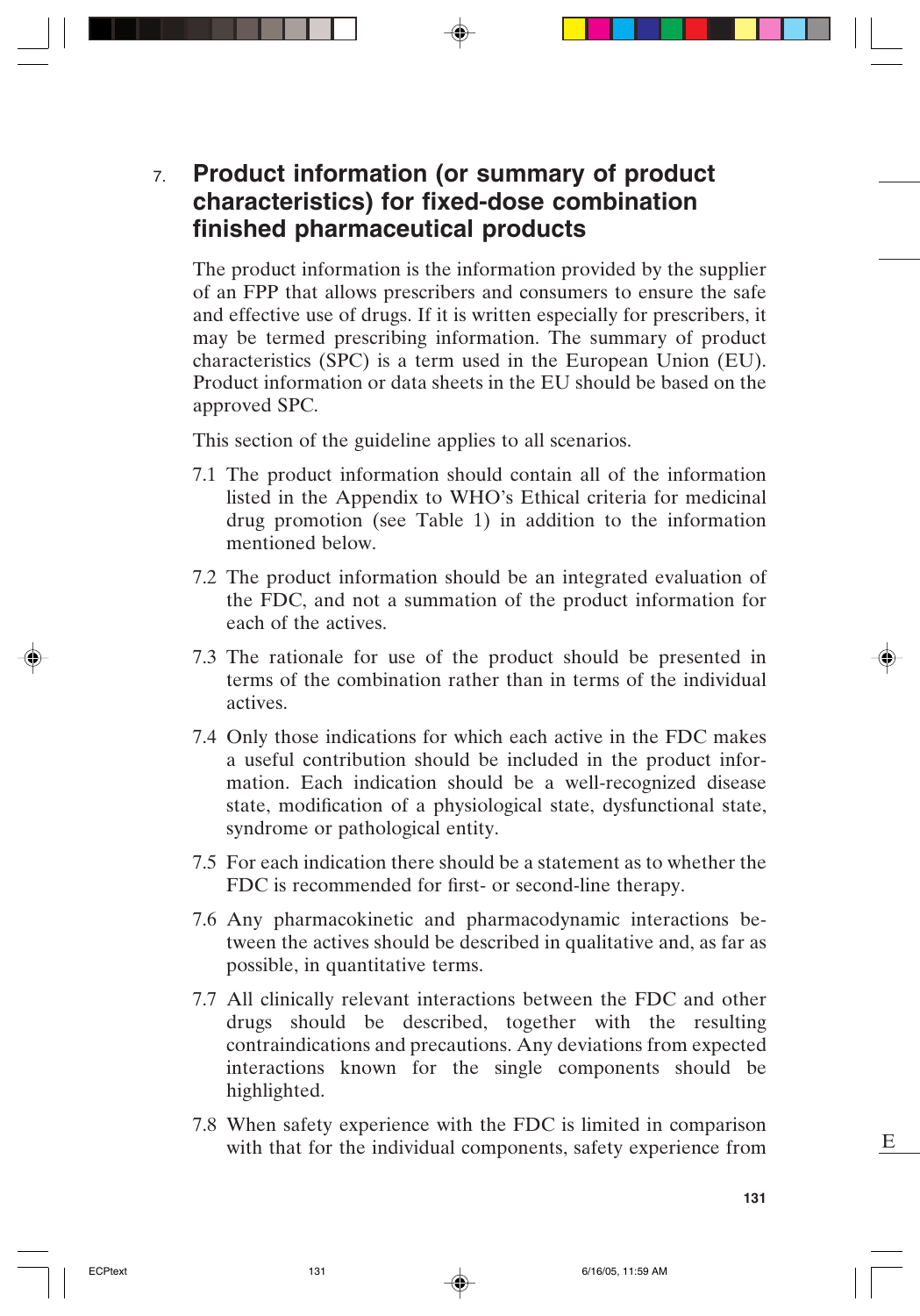clinical trials and postmarketing experience should be presented for both the FDC and the individual components, and should be identified as such.

7.9 If the safety profile for the combination is different to that for the individual actives, this should be highlighted. For example a combination of a fibrate and a statin might carry a risk of more frequent or more severe rhabdomyolysis than for either individual active.

# 8. **Postmarketing studies and variations**

- 8.1 Postmarket monitoring of safety is an important part of the role of both drug regulatory authorities and manufacturers. It is especially important when there are unresolved concerns regarding safety, and when a new product is intended for wide community use, as for example a new antimicrobial FDC-FPP for use in the treatment of tuberculosis, malaria or HIV/AIDS. See WHO's *The importance of pharmacovigilance: safety monitoring of medicinal products* (2002). Manufacturers should have (and use) written operating procedures for continuous assessment of the safety and utilization of their products following marketing authorization; SOPs can be examined during a GMP inspection. For antimicrobials, monitoring of patterns of resistance is an important component of pharmacovigilance. Note also that pharmacovigilance outcomes can differ with diet, ethnicity, comorbidity and other factors.
- 8.2 For scenarios 1 and 2, passive surveillance (spontaneous reporting) would usually be acceptable. For scenarios 3 and 4, additional active (prospective) surveillance should be considered, especially when there is an outstanding safety concern. For more information, see the draft ICH guideline *Pharmacovigilance planning* (Table 5), or later updates thereof.
- 8.3 Once the product information has been approved, any proposed changes should be validated according to principles similar to those for the initial application.

To ensure that drug regulatory authorities are aware of proposed changes to product information, it is recommended that marketing approval letters contain this statement:

"The product information may not be altered without prior approval, except for safety updates that further restrict use of the product. Any such safety-related changes should be notified to [name of regulatory authority] within five days of making the change."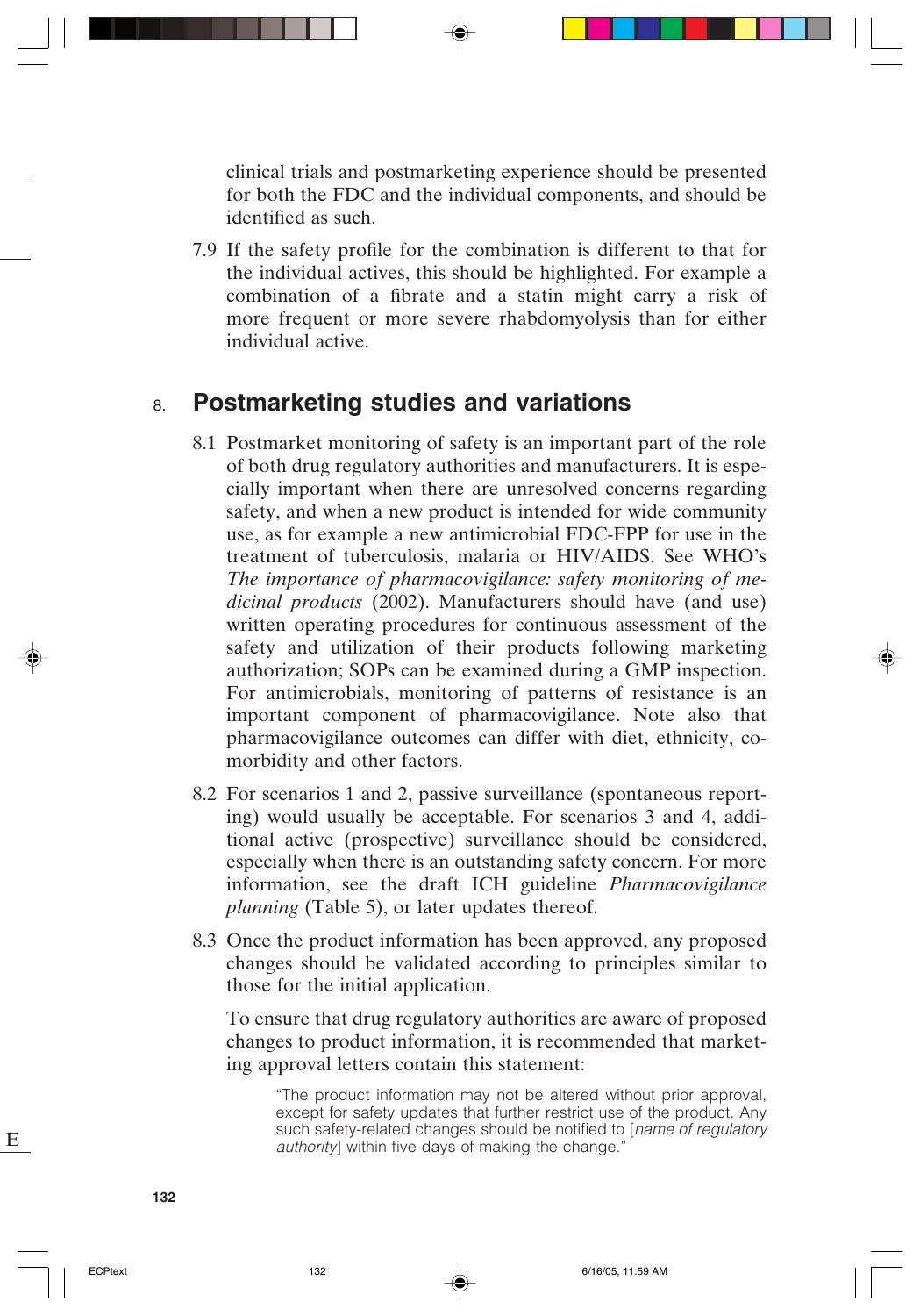From Annex 9 of Marketing authorization of pharmaceutical products with special reference to multisource (generic) products: a manual for a drug regulatory authority (WHO, 1999).

8.4 Variations to pharmaceutical aspects of registered FDC-FPPs are subject to similar considerations to those described in Section IV and Annex 10 of *Marketing authorization of pharmaceutical products with special reference to multisource (generic) products: a manual for a drug regulatory authority* (WHO, 1999). As outlined in that text, some changes may be made without prior approval ("self-assessable" changes), and some require prior consideration by the drug regulatory authority.

To ensure that drug regulatory authorities are aware of proposed variations, it is recommended that marketing approval letters contain this statement:

"No changes may be made to the product without prior approval, except for changes of the type listed in [name of regulatory authority]'s policy on 'Changes to pharmaceutical aspects which may be made without prior approval'. Conditions in that policy apply."

From Annex 9 of Marketing authorization of pharmaceutical products with special reference to multisource (generic) products: a manual for a drug regulatory authority (WHO, 1999).

## **Reference**

1. Haynes RB, McDonald HP, Garg AX. Interventions for helping patients to follow prescriptions for medications. Cochrane Library: Update software Issue #2, 2002.

E

**133**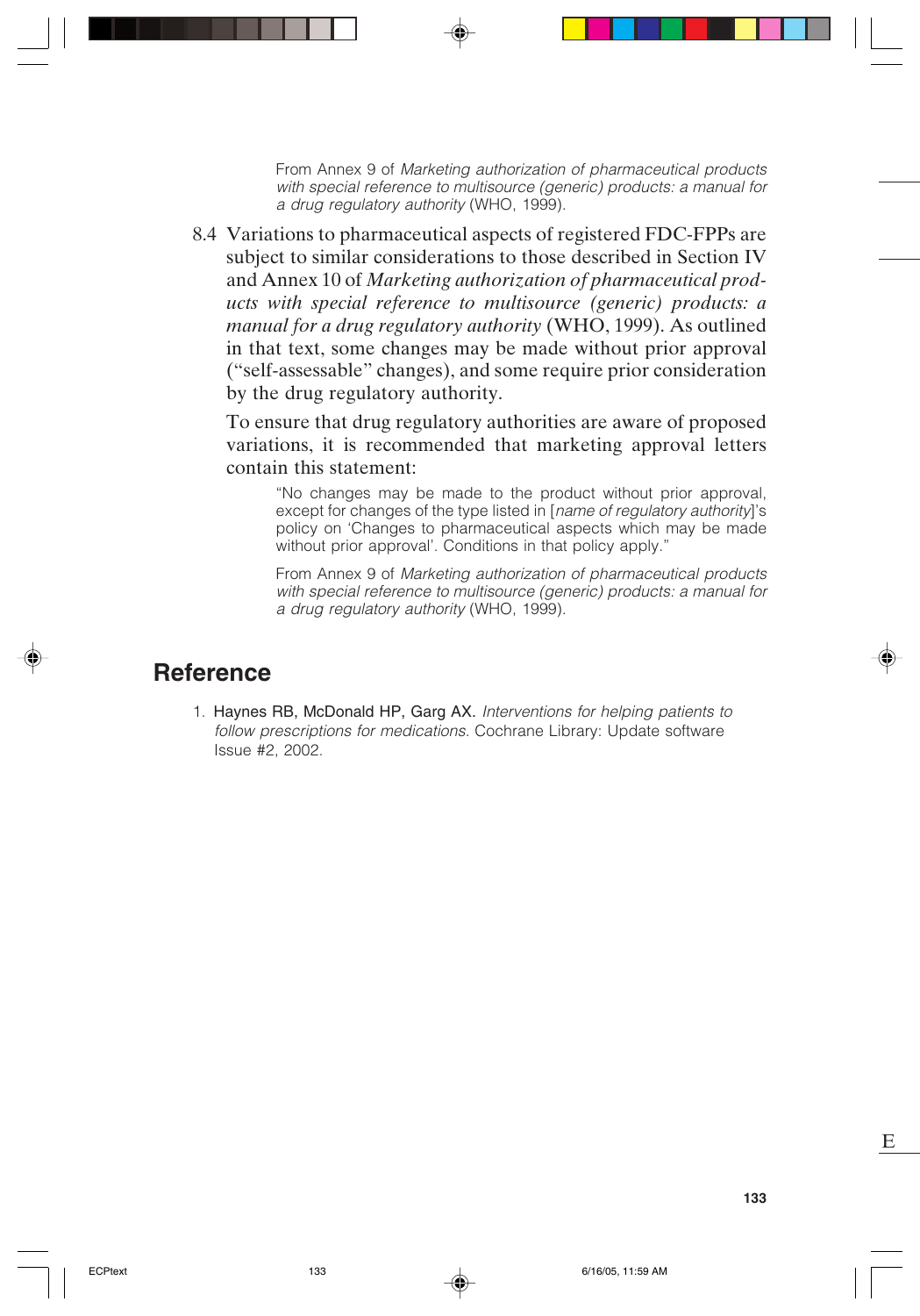# Appendix 1 **Guidelines for co-packaged fixed-dose combinations**

A *co-packaged product* consists of two or more separate pharmaceutical products in their final dosage form that are packaged together for distribution to patients in the co-packaging.

- 1. Co-packaged products may fall into any of scenarios 1 to 4. The data requirements for each scenario are the same as those listed in Table 6 of this Annex.
- 2. A full quality data set is required for all components of copackaged pharmaceutical products, except for any component that already has marketing authorization in which case more limited requirements apply (see below).
- 3. If one or more of the pharmaceutical products already has marketing authorization, then the additional quality information to support co-packaging of those pharmaceutical products will typically be limited to data on stability of the products in the co-packaging. However the manufacturer of each component pharmaceutical product should provide an assurance that the product as used in copackaging will be identical in formulation and method of manufacture to the one that already has marketing authorization. This is especially important when the manufacturer of a component is not the manufacturer of the co-packaged product.
- 4. Submissions concerning co-packaged pharmaceutical products should take into account the Guidelines on packaging for pharmaceutical products. In: *WHO Expert Committee on Specifications for Pharmaceutical Preparations*. *Thirty-sixth report*. Geneva, World Health Organization, 2002 (WHO Technical Report Series, No. 902), Annex 9.

**134**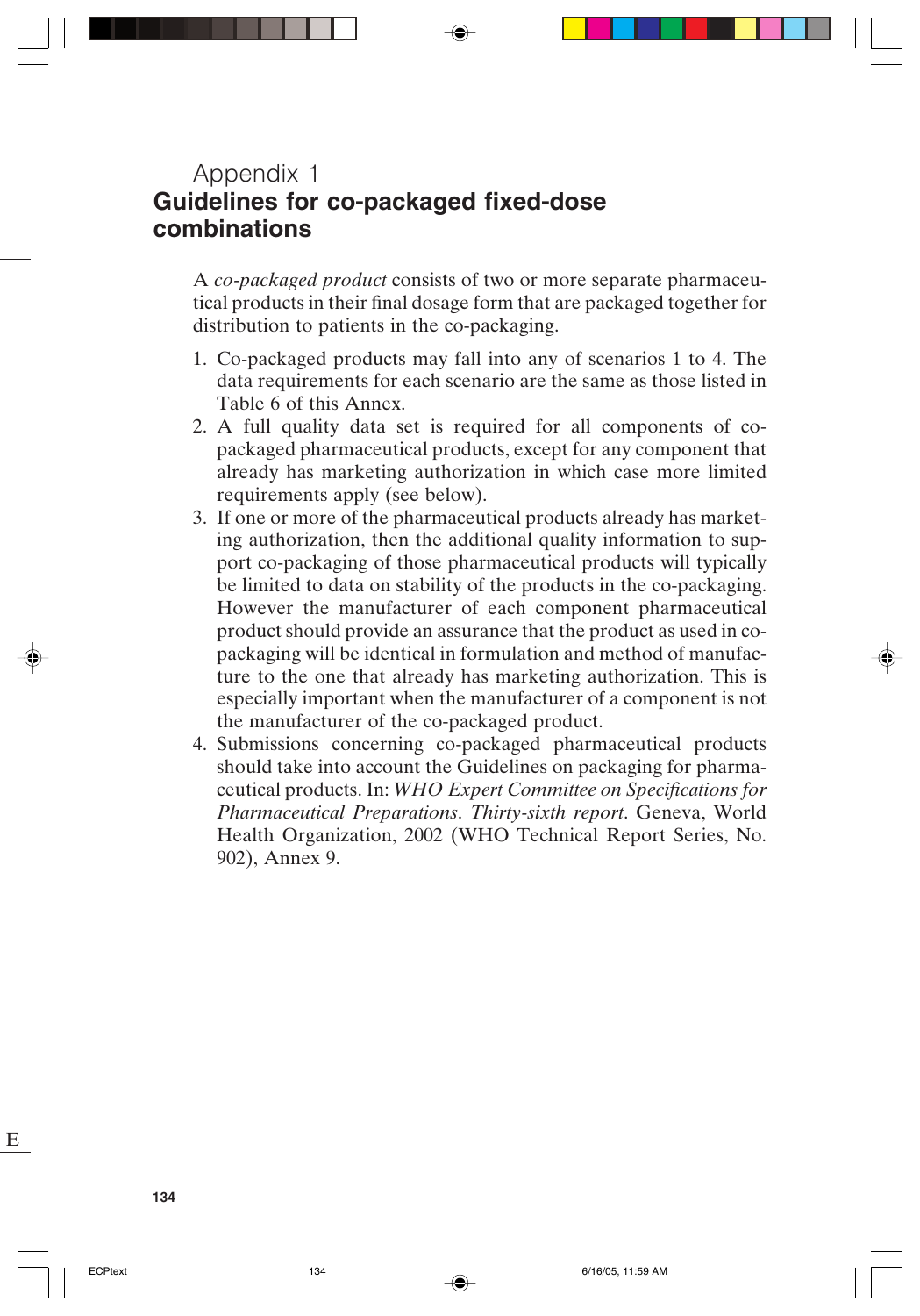# Appendix 2 **Principles for determining whether data from the scientific literature are acceptable**

Literature-based data concerning FDCs may be acceptable, subject to the principles below.

- 1. Bibliographical data should not replace the source data (i.e. original study reports) if they are available.
- 2. The overall strength of literature-based evidence will depend on its quality, quantity and consistency of outcomes.
- 3. Unless otherwise justified by the applicant, literature-based data concern actives that have an extensive marketing history.
- 4. All documents that are directly relevant to the application should be provided.
- 5. Literature-based submissions should include:
	- 5.1 Details of the search strategy, including a list of the databases searched and the service provider.
	- 5.2 The date on which the search was performed.
	- 5.3 The rationale for the search strategy, including an explanation of and reasons for the inclusion and exclusion criteria.
	- 5.4 An unedited search strategy and the outcome thereof.
	- 5.5 An analysis of the data collected, including both favourable and unfavourable results; this is a critical component of a submission that includes data from the scientific literature.
- 6. The applicant's analysis of literature-based data should:
	- 6.1 Include an appraisal of:
		- 6.1.1 The quality of the data.
		- 6.1.2 Relevance to the application being made (including a comparison of formulations and methods of manufacture of products used in clinical studies reported in the literature with those proposed for marketing).
		- 6.1.3 Consistency and compatibility of the data from the literature with any original data submitted.
		- 6.1.4 The impact of the literature-based data on the risk– benefit assessment for the FDC.
		- 6.1.5 Any contradictions between favourable and unfavourable results.
	- 6.2 Include cross-references to appended copies of publications and to any original data submitted.
	- 6.3 Include separate sections for clinical, preclinical and quality data.

**135**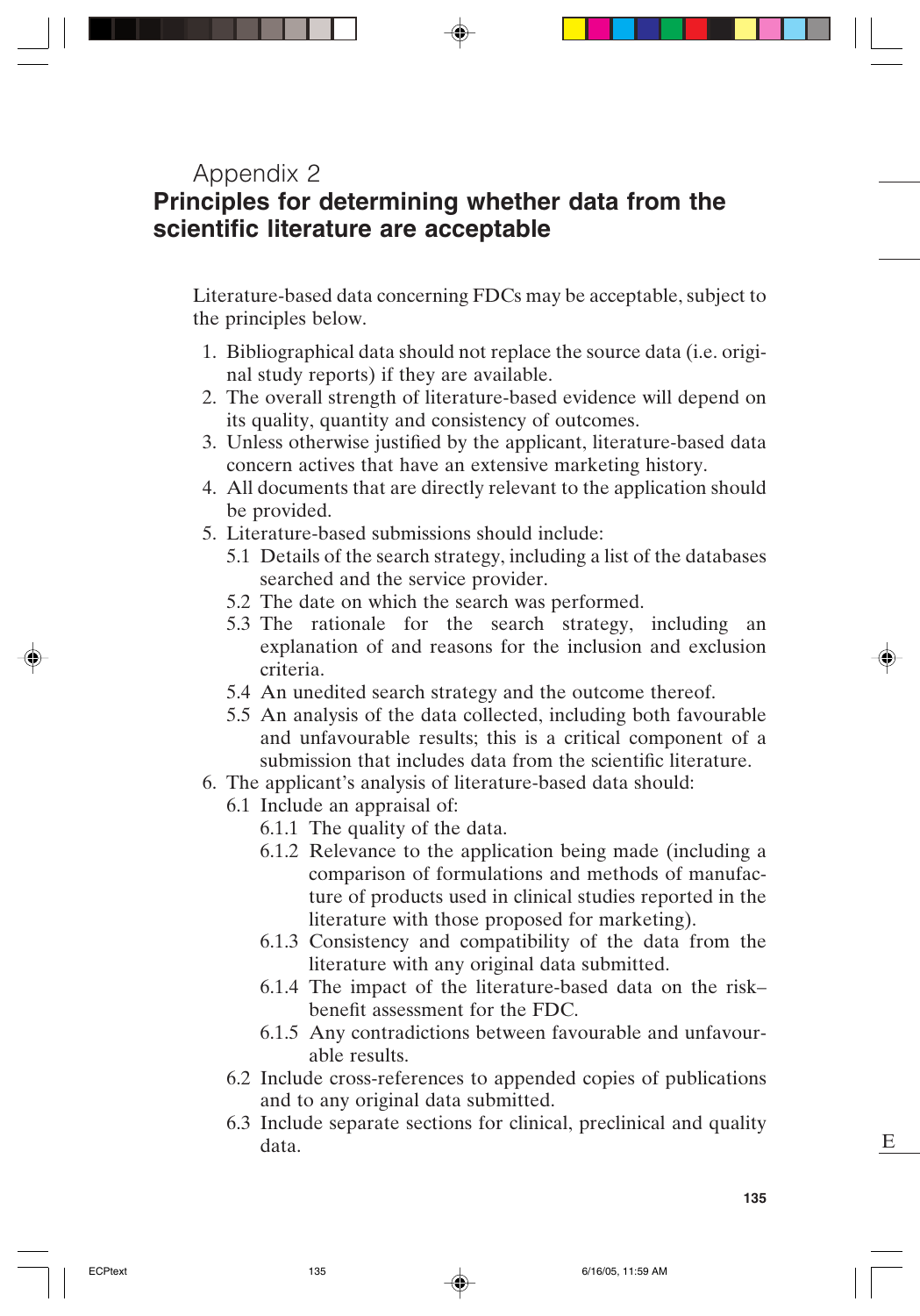- 6.4 Include an appraisal of the sources of information, in particular whether the data come from an independently refereed source or from other sources.
- 7. If a literature search and/or the analysis of data from the literature is more than 6 months old, the submission should justify using this search and analysis and should indicate why more recent publications and data have not been used. Alternatively a supplementary review of the more recent literature may be appended to the report that brings it to within 6 months of the date of submission.
- 8. Copies of all documents referred to in the submission or in the data analysis should be appended to the submission. If a document is not written in a language that is acceptable in the jurisdiction, a certified translation should also be attached (in addition to the original).
- 9. Review articles are acceptable in principle, but should be judged on their quality.
- 10. "Consensus" publications are acceptable in principle, but should be judged on their quality and on whether the original data and documentation are attached.
- 11. Searches of company or in-house databases (including postmarketing surveillance reports) are acceptable, provided that they are identified as such. If possible, these searches should be stratified according to patient groups such as age and ethnicity.
- 12. The relative strength of clinical publications is generally in this order:
	- 12.1 Controlled clinical trials.
	- 12.2 Cohort/case–control studies.
	- 12.3 Uncontrolled studies.
	- 12.4 Case descriptions.
	- 12.5 Expert opinion.
- 13. Clinical studies published according to accepted protocol guidelines (for example Consort, Cochrane and others) generally carry more weight than studies that fail to report all pertinent data (e.g. safety data). Although a good reporting format facilitates evaluation, it is not in itself a criterion for the quality of the data set.
- 14. Papers from peer-reviewed journals carry more weight in the regulatory decision than papers from non-peer-reviewed publications.
- 15. Clinical studies carry more weight if they meet current standards of design and control, including compliance with a code of good clinical practice.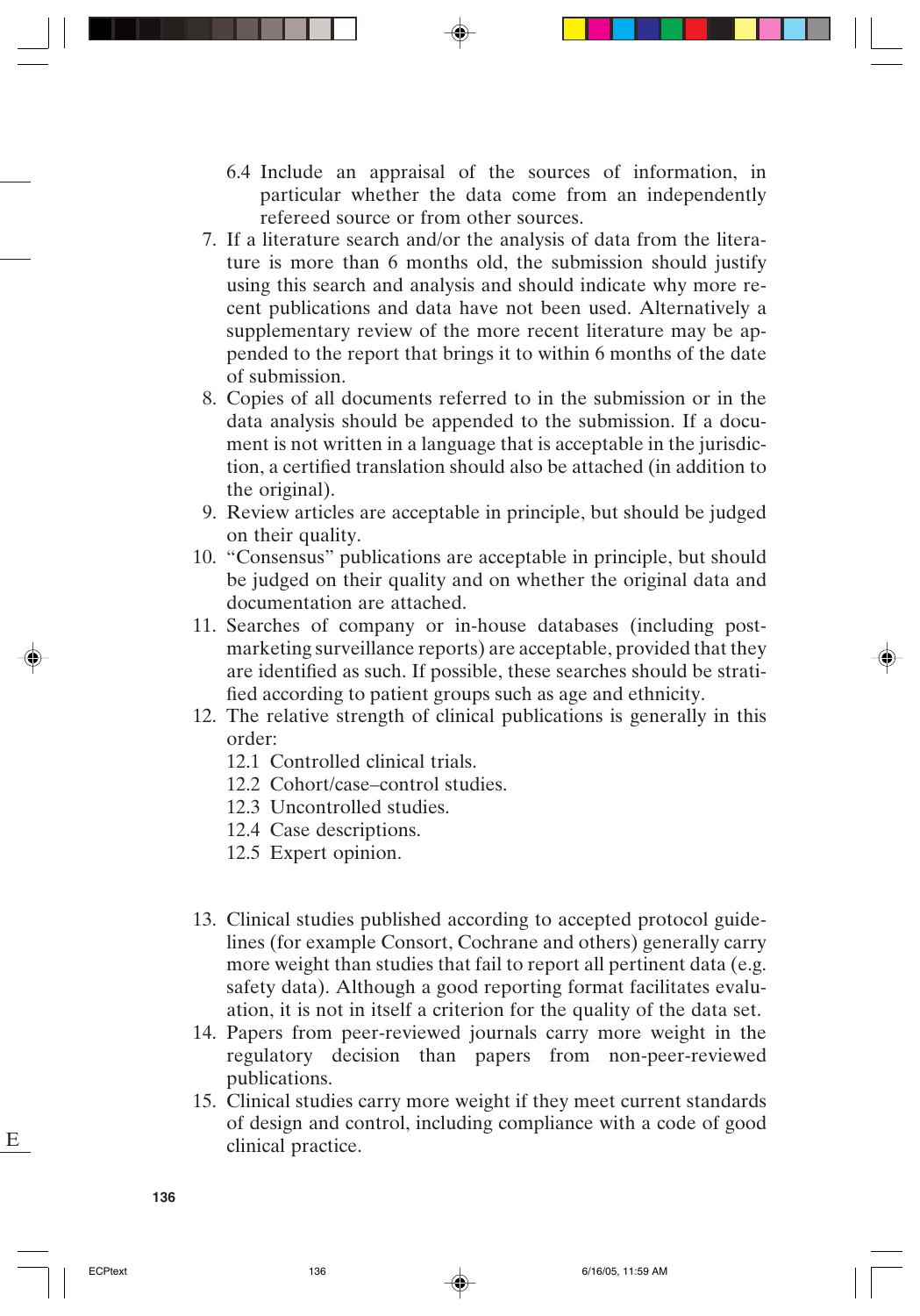- 16. Reports of preclinical studies carry more weight in the regulatory decision if they:
	- 16.1. Include individual animal reports.
	- 16.2. Are reported according to internationally accepted guidelines.
	- 16.3. Are in compliance with the principles of good laboratory practice (GLP). See, for example WHO's *Handbook*: *Good laboratory practice* (2001).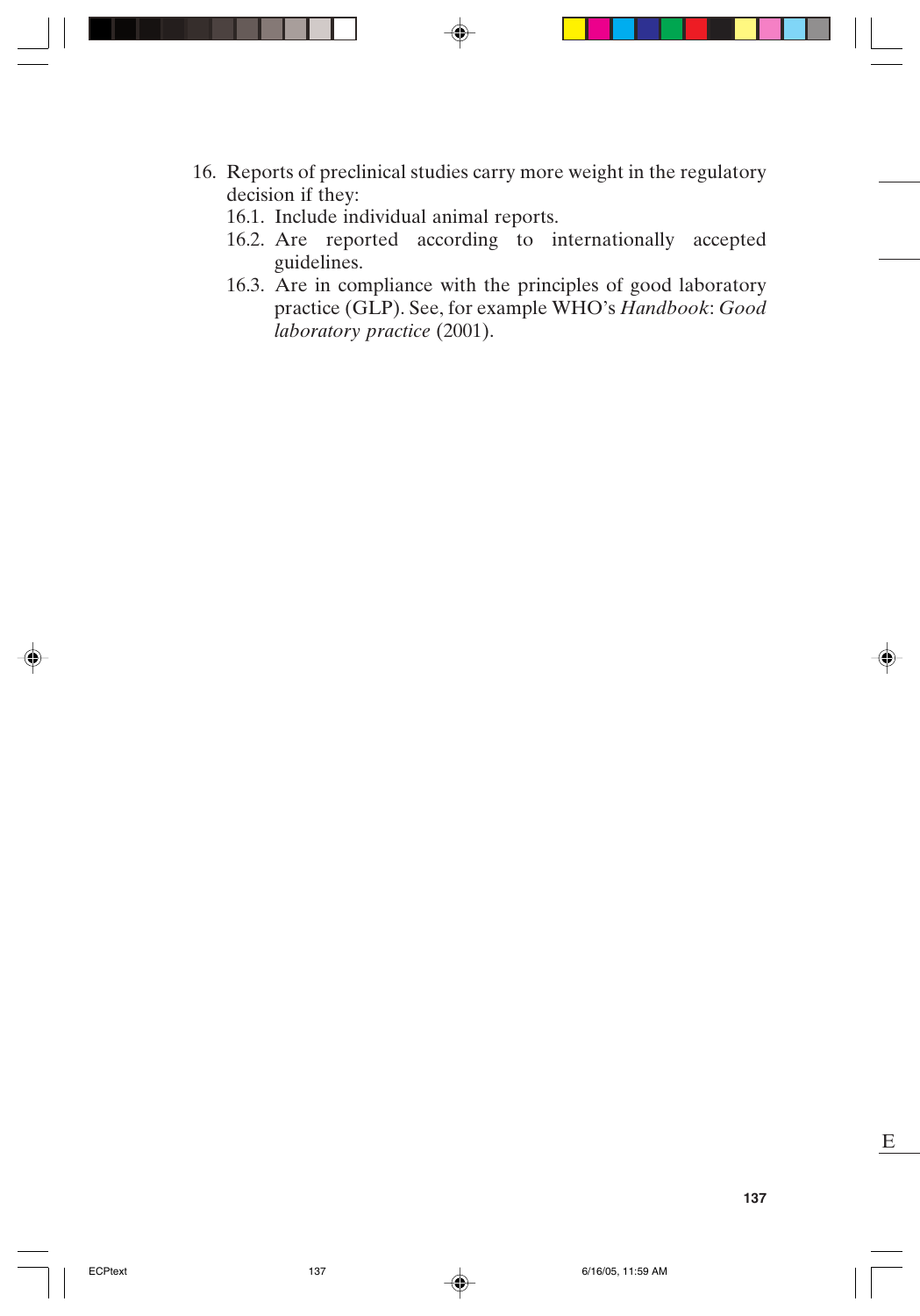# Appendix 3 **Pharmaceutical development (or preformulation) studies**

Pharmaceutical development studies identify, document and control those attributes of the ingredients of the formulation and critical parameters of the manufacturing process that influence final product quality. If a manufacturer fails to conduct such studies or to obtain the information from the literature, and consequently develops a poor formulation, there is a temptation to continue with that formulation and method of manufacture rather than lose time and possibly competitiveness. Consequently it is in the interests of product quality that a drug regulatory authority seek the results of preformulation studies with applications to register new products.

Consequently a section on pharmaceutical development is an integral part of an application for marketing authorization. A thorough literature search may provide some of the information and commonly this part of a submission will be a hybrid of new data and reports from the literature.

Systematic studies should be conducted on APIs, on pilot formulations of the finished product and on manufacturing processes. For each API, there should be studies of:

- physicochemical properties;
- chemical and physicochemical stability, including stability under stress conditions (see below);
- impurity profile and batch-to-batch variation thereof;
- chemical and physicochemical compatibility of the API with possible excipients under stress conditions;
- the manufacturing process, and definition and control of its critical parameters;
- dissolution rate of the API in pilot formulations; and
- stability of pilot formulations under accelerated stability testing conditions and under the maximum recommended conditions of storage.

With this information there is a greater likelihood that the finished product will:

- meet specifications, including for assay, impurities and dissolution rate;
- be of consistent quality within and between batches;
- have optimum chemical and physicochemical stability;

E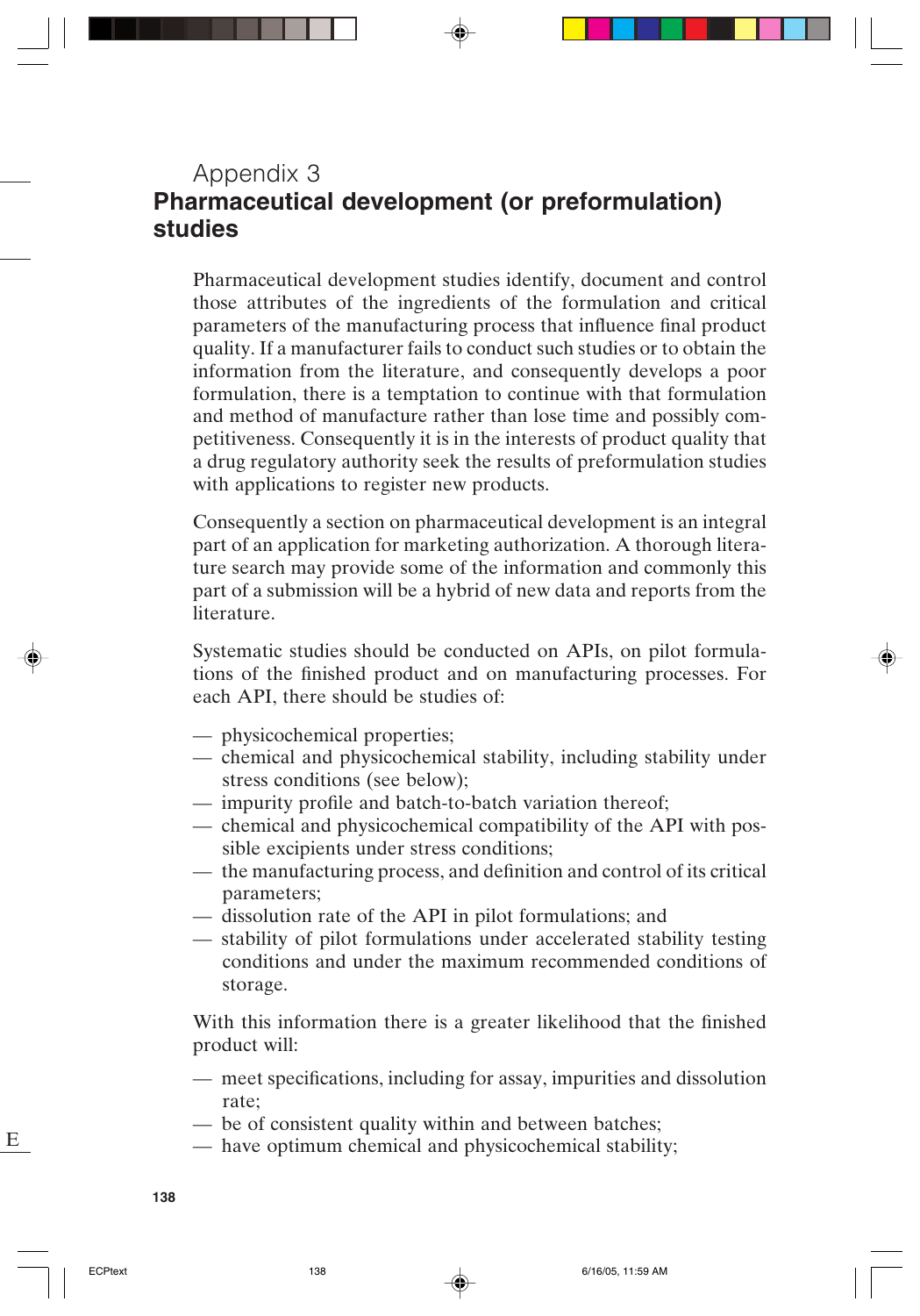- be manufacturable for the minimum cost that is consistent with acceptable quality; and
- be found acceptable in stability and bioequivalence studies.

## **A typical set of studies of the degradation paths of an active pharmaceutical ingredient**

Degradation paths for APIs are typically reactions of hydrolysis, oxidation, photolysis and/or acid–base chemistry. To force these reactions, the API is placed in solution under stress conditions such as those shown in Table A.1 below. For well-established drugs, some of this information may already be available in the literature.

The objective is not to completely degrade the API, but to cause degradation to occur to a small extent, typically 10–30% loss of active by assay when compared with non-degraded API. This target is chosen so that some degradation occurs, but not enough to generate secondary products. For this reason, the conditions and duration may need to be varied when the API is especially susceptible to a particular stress factor.

If no degradation products are detectable after 10 days under the conditions in Table A.1, the API is considered stable. If degradation is detectable, but its extent is significantly less than 10%, then the stress factors, stress conditions or duration may need to be increased to identify and monitor degradation products.

#### Table A.1

**Typical stress conditions in preformulation stability studies**

| Stress factor            | Conditions                                                           | Concentration of API <sup>a</sup> | Time        |
|--------------------------|----------------------------------------------------------------------|-----------------------------------|-------------|
| Heat                     | $60^{\circ}$ C                                                       | 1:1 with diluent <sup>b</sup>     | $1-10$ days |
| Humidity                 | 75% relative humidity<br>or greater                                  | Solid state                       | $1-10$ days |
| Acid                     | 0.1N hydrochloric acid                                               | 2:1 in 0.1N hydrochloric acid     | $1-10$ days |
| Base                     | 0.1 N sodium hydroxide                                               | 2:1 in 0.1N sodium hydroxide      | $1-10$ days |
| Oxidation                | 3% hydrogen peroxide                                                 | 1:1 in 3% hydrogen peroxide       | $1-3$ hours |
| Photolysis               | Metal halide, mercury,<br>xenon or ultraviolet-B<br>fluorescent lamp | $1:1$ with diluent <sup>b</sup>   | $1-10$ days |
| Metal ions<br>(optional) | 0.05 M Fe <sub>2+</sub> or $Cu_{2+}$                                 | 1:1 with solution of metal ions   | $1-10$ days |

When testing degradability of APIs in combination, the APIs should be in the same ratio as in the FDC-FPP.

In each case, the diluent is either an excipient or all excipients in the formulation in the same ratios as in the formulation. Other ratios of diluent may also be appropriate, for example the approximate ratio in which the drug and excipients will be used in a formulation.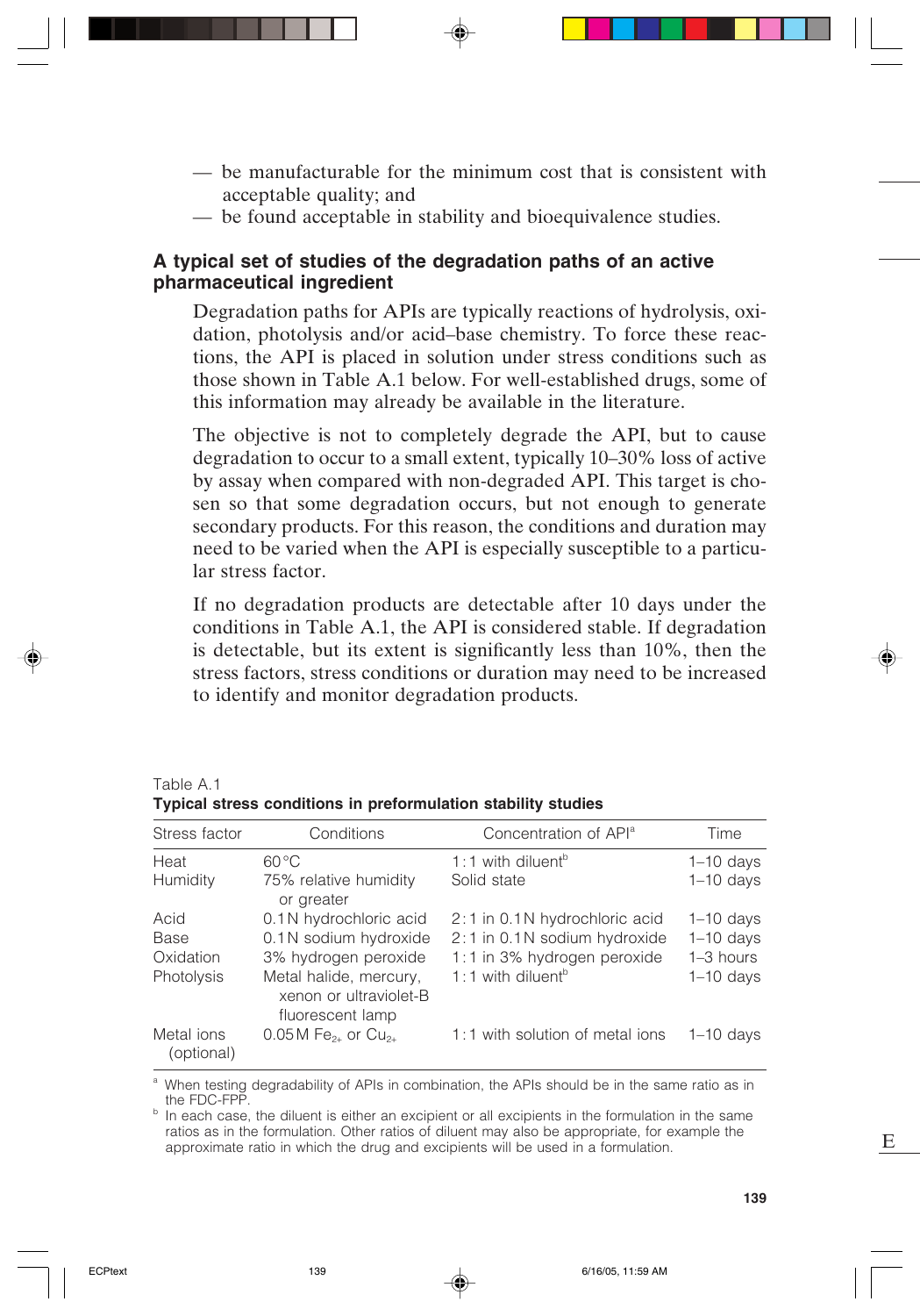Solid-state degradation can also be considered. For APIs, exposing a solid sample to elevated temperatures such as  $60-120\degree C$ , or  $5-10\degree C$ below the melting point, can generate a different degradation profile. This approach usually generates degradation products that can be used as a worst case to assess the performance of the analytical method.

E

**140**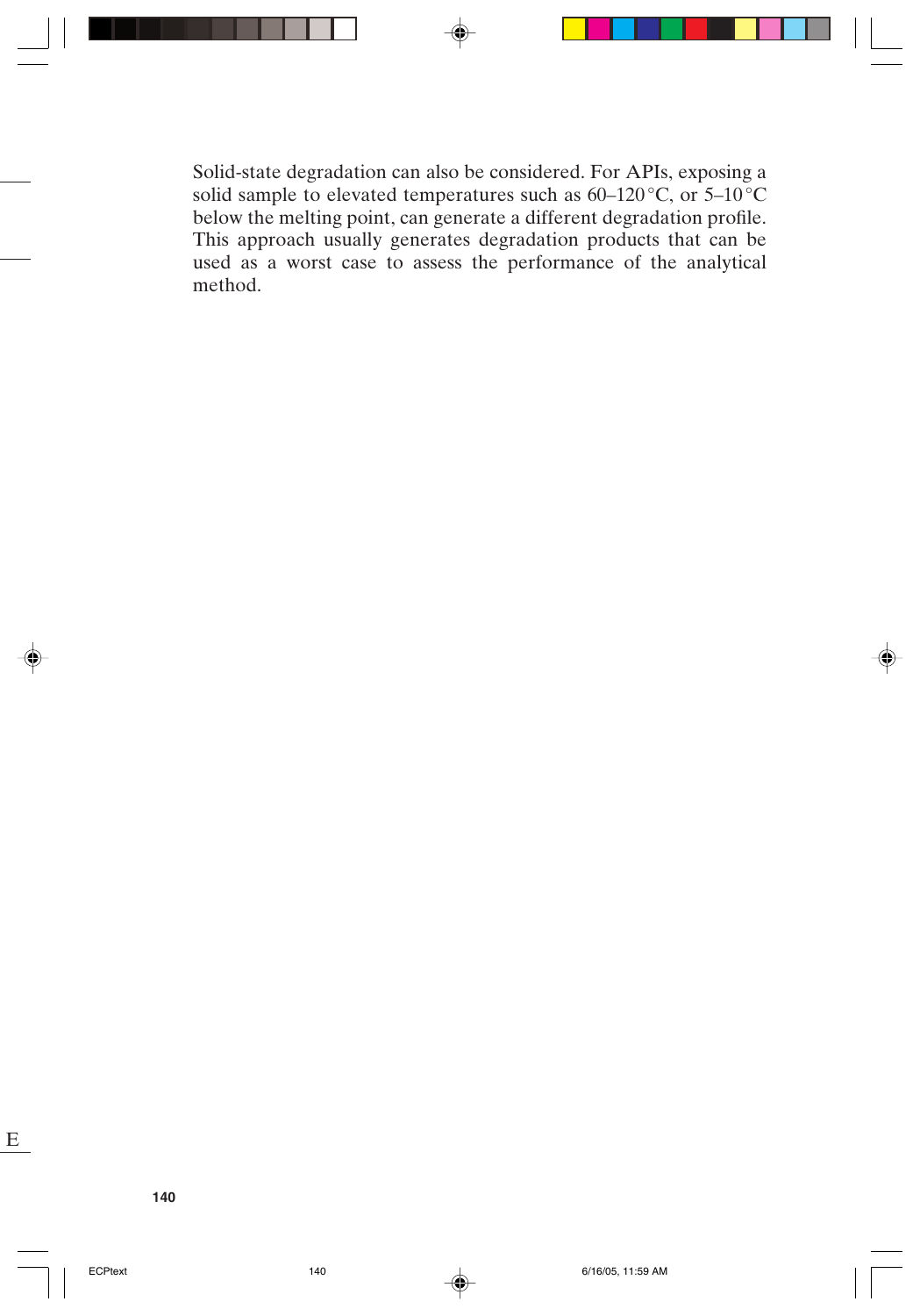# Appendix 4 **Superiority, equivalence and non-inferiority clinical trials**

### **Definitions**

#### **Equivalence trial**

A trial that has the primary objective of testing whether the difference in quantitative response to two or more treatments is clinically unimportant. This is usually demonstrated by showing that the true treatment difference is likely to lie between a lower and an upper equivalence margin of clinically acceptable differences.

#### **Non-inferiority trial**

A trial that has the primary objective of testing whether the response to the investigational product is clinically inferior to that of a comparator product. The comparator may be an active or a placebo control. The aim is to test whether the new product is inferior to the comparator by more than a specified small margin (the noninferiority margin).

#### **Superiority trial**

A trial that has the primary objective of testing whether the response to the investigational product is superior to that to a comparator. The comparator agent may be an active or a placebo control.

## **Points to note**

- 1. Protocols should clearly state whether the demonstration of non-inferiority, equivalence or superiority is the objective of the study.
- 2. If superiority is demonstrated in a non-inferiority trial, the results can generally be considered to show superiority, but the analysis should be based mainly on the intention-to-treat analysis.
- 3. If superiority cannot be demonstrated in a superiority trial, noninferiority can generally not be claimed unless the lower margin of the confidence interval for the treatment difference is above a level that had been defined in the planning of the study. If noninferiority is an acceptable outcome, it is, therefore, prudent to specify a non-inferiority margin in the protocol before the study is conducted. A non-inferiority margin may not be specified after the trial has commenced.